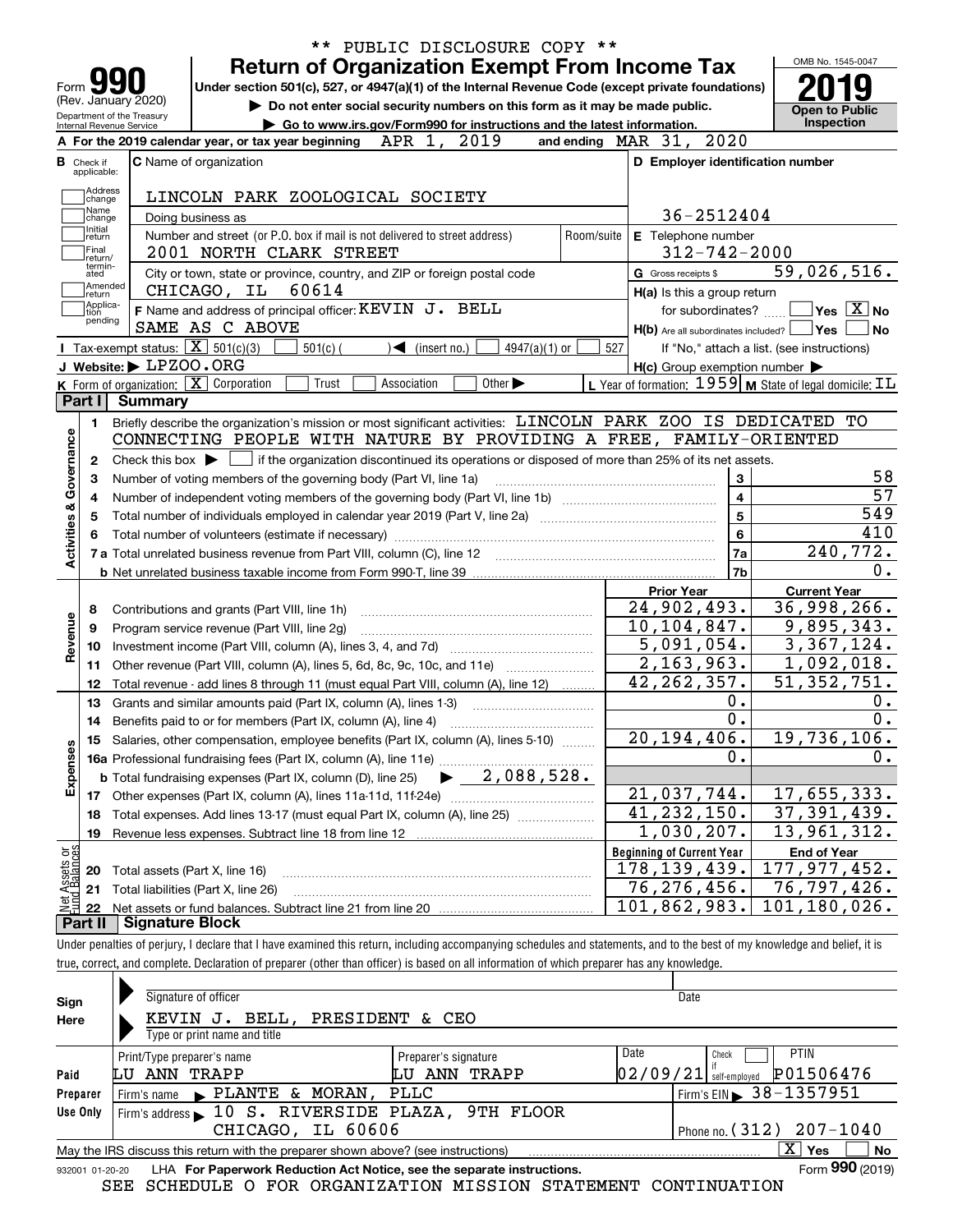|              | 36-2512404<br>LINCOLN PARK ZOOLOGICAL SOCIETY<br>Page 2<br>Form 990 (2019)                                                                                                                                |
|--------------|-----------------------------------------------------------------------------------------------------------------------------------------------------------------------------------------------------------|
|              | <b>Statement of Program Service Accomplishments</b><br>Part III                                                                                                                                           |
|              | $\boxed{\text{X}}$                                                                                                                                                                                        |
| $\mathbf{1}$ | Briefly describe the organization's mission:<br>THE SOCIETY IS CREATED AND ORGANIZED TO AID IN THE IMPROVEMENT,                                                                                           |
|              | MAINTENANCE, AND OPERATION OF LINCOLN PARK ZOO, LOCATED IN LINCOLN                                                                                                                                        |
|              | PARK IN THE CITY OF CHICAGO, ILLINOIS.                                                                                                                                                                    |
| $\mathbf{2}$ | Did the organization undertake any significant program services during the year which were not listed on the                                                                                              |
|              | $\overline{\ }$ Yes $\overline{\phantom{X}}$ No                                                                                                                                                           |
|              | If "Yes," describe these new services on Schedule O.                                                                                                                                                      |
| 3            | $\sqrt{}$ Yes $\sqrt{}$ X $\sqrt{}$ No<br>Did the organization cease conducting, or make significant changes in how it conducts, any program services?<br>If "Yes," describe these changes on Schedule O. |
| 4            | Describe the organization's program service accomplishments for each of its three largest program services, as measured by expenses.                                                                      |
|              | Section 501(c)(3) and 501(c)(4) organizations are required to report the amount of grants and allocations to others, the total expenses, and<br>revenue, if any, for each program service reported.       |
| 4a           | (Expenses \$<br>$\int$ (Revenue \$<br>(Code:                                                                                                                                                              |
|              | BUILDINGS AND GROUNDS                                                                                                                                                                                     |
|              |                                                                                                                                                                                                           |
|              | SET ON NEARLY 49 ACRES OF PARK-LIKE SETTING, LINCOLN PARK ZOO IS ONE OF                                                                                                                                   |
|              | THE FEW ZOOS IN THE NATION THAT OFFERS FREE YEAR-ROUND ADMISSION AND IS                                                                                                                                   |
|              | HOME TO MORE THAN 750 ANIMALS, MANY OF WHICH ARE ENDANGERED OR                                                                                                                                            |
|              | THREATENED, THAT RESIDE IN A VARIETY OF BUILDINGS DESIGNED TO HOUSE                                                                                                                                       |
|              | SOME OF WHICH ARE HISTORICALLY LANDMARKED.<br>ANIMALS HABITATS,                                                                                                                                           |
|              |                                                                                                                                                                                                           |
|              |                                                                                                                                                                                                           |
|              |                                                                                                                                                                                                           |
|              |                                                                                                                                                                                                           |
|              |                                                                                                                                                                                                           |
| 4b           | 11,808,367.<br>including grants of \$<br>) (Revenue \$<br>(Code:<br>(Expenses \$                                                                                                                          |
|              | ANIMAL CARE AND CONSERVATION                                                                                                                                                                              |
|              |                                                                                                                                                                                                           |
|              | LINCOLN PARK ZOO HAS ONE OF THE LARGEST ZOO-BASED CONSERVATION &                                                                                                                                          |
|              | SCIENCE DEPARTMENTS IN THE COUNTRY, WITH EXPERTS IN AREAS INCLUDING                                                                                                                                       |
|              | URBAN WILDLIFE; BEHAVIORAL,<br>COGNITIVE, AND WELFARE<br>RESEARCH; COMPUTER                                                                                                                               |
|              | MODELING OF POPULATIONS AND ECOSYSTEMS; AND THE STUDY OF HORMONES AND                                                                                                                                     |
|              | DISEASE.                                                                                                                                                                                                  |
|              |                                                                                                                                                                                                           |
|              |                                                                                                                                                                                                           |
|              |                                                                                                                                                                                                           |
|              |                                                                                                                                                                                                           |
|              |                                                                                                                                                                                                           |
| 4с           | ) (Revenue \$ $8,040,998.$ )<br>) (Expenses \$<br>(Code:                                                                                                                                                  |
|              | VISITOR SERVICES                                                                                                                                                                                          |
|              | APPROXIMATELY 3.6 MILLION VISITORS COME TO ZOO GROUNDS EVERY YEAR TO                                                                                                                                      |
|              | DISCOVER THE WONDERS OF WILDLIFE IN THE HEART OF CHICAGO.                                                                                                                                                 |
|              |                                                                                                                                                                                                           |
|              |                                                                                                                                                                                                           |
|              |                                                                                                                                                                                                           |
|              |                                                                                                                                                                                                           |
|              |                                                                                                                                                                                                           |
|              |                                                                                                                                                                                                           |
|              |                                                                                                                                                                                                           |
|              |                                                                                                                                                                                                           |
|              |                                                                                                                                                                                                           |
| 4d           | Other program services (Describe on Schedule O.)<br>5,990,283. including grants of \$<br>1,854,345.                                                                                                       |
|              | (Expenses \$<br>) (Revenue \$<br>32,995,127.                                                                                                                                                              |
| 4e           | Total program service expenses ><br>Form 990 (2019)                                                                                                                                                       |
|              | 932002 01-20-20                                                                                                                                                                                           |
|              | 2                                                                                                                                                                                                         |

16240209 147228 101286 2019.05040 LINCOLN PARK ZOOLOGICAL S 101286\_1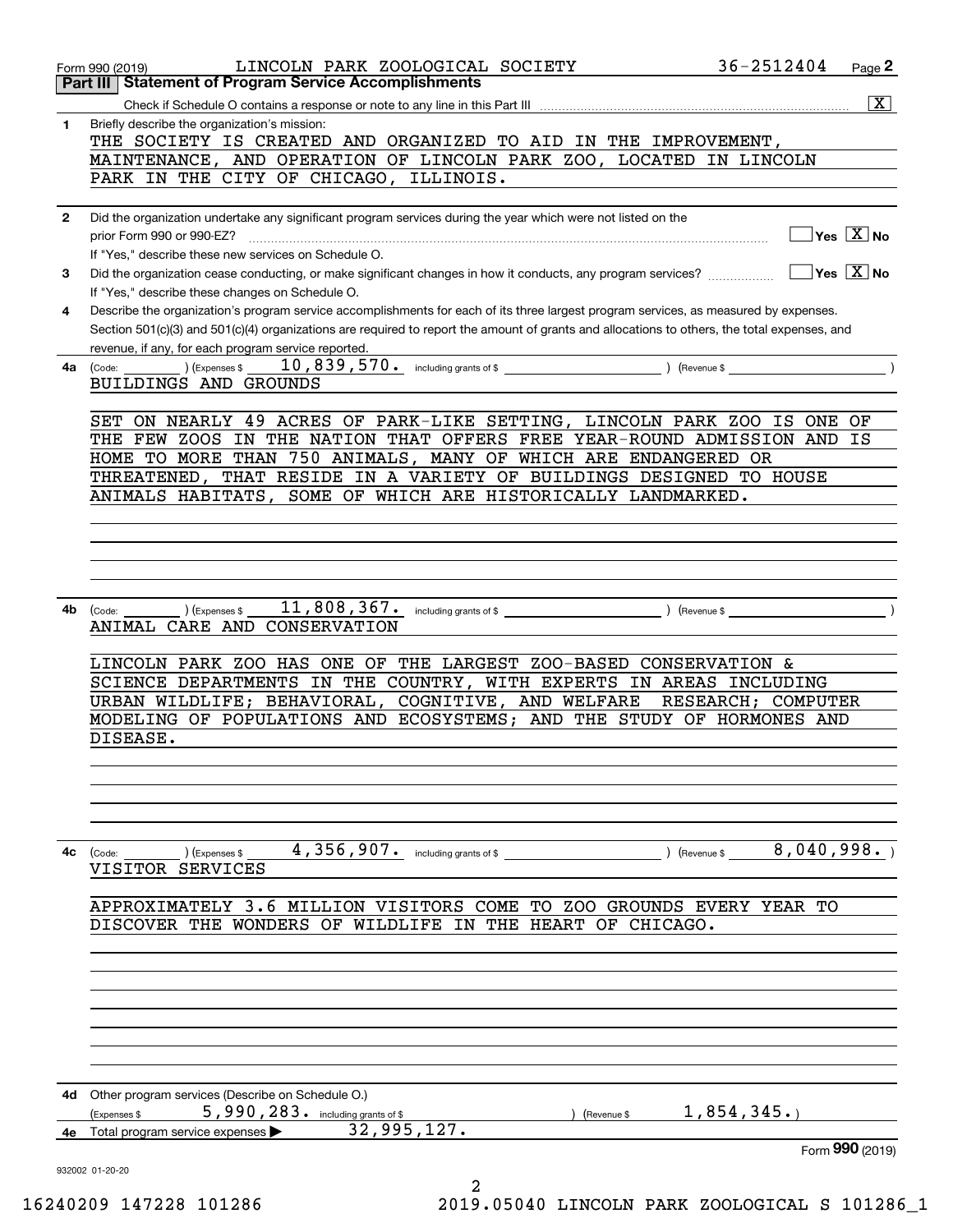| Form 990 (2019) |  |  |
|-----------------|--|--|

Form 990 (2019) LINCOLN PARK ZOOLOGICAL SOCIETY 36-2512404 <sub>Page</sub> 3<br>**Part IV | Checklist of Required Schedules** 

|     |                                                                                                                                       |                | Yes                   | No                      |
|-----|---------------------------------------------------------------------------------------------------------------------------------------|----------------|-----------------------|-------------------------|
| 1.  | Is the organization described in section $501(c)(3)$ or $4947(a)(1)$ (other than a private foundation)?                               |                |                       |                         |
|     |                                                                                                                                       | 1              | х                     |                         |
| 2   |                                                                                                                                       | $\mathbf{2}$   | $\overline{\text{x}}$ |                         |
| 3   | Did the organization engage in direct or indirect political campaign activities on behalf of or in opposition to candidates for       |                |                       |                         |
|     |                                                                                                                                       | 3              |                       | x                       |
| 4   | Section 501(c)(3) organizations. Did the organization engage in lobbying activities, or have a section 501(h) election in effect      |                |                       |                         |
|     |                                                                                                                                       | 4              | X                     |                         |
| 5   | Is the organization a section 501(c)(4), 501(c)(5), or 501(c)(6) organization that receives membership dues, assessments, or          |                |                       |                         |
|     |                                                                                                                                       | 5              |                       | x                       |
| 6   | Did the organization maintain any donor advised funds or any similar funds or accounts for which donors have the right to             |                |                       |                         |
|     | provide advice on the distribution or investment of amounts in such funds or accounts? If "Yes," complete Schedule D, Part I          | 6              |                       | x                       |
| 7   | Did the organization receive or hold a conservation easement, including easements to preserve open space,                             |                |                       |                         |
|     |                                                                                                                                       | $\overline{7}$ |                       | x                       |
| 8   | Did the organization maintain collections of works of art, historical treasures, or other similar assets? If "Yes," complete          |                |                       |                         |
|     |                                                                                                                                       | 8              | X                     |                         |
| 9   | Did the organization report an amount in Part X, line 21, for escrow or custodial account liability, serve as a custodian for         |                |                       |                         |
|     | amounts not listed in Part X; or provide credit counseling, debt management, credit repair, or debt negotiation services?             |                |                       |                         |
|     |                                                                                                                                       | 9              |                       | x                       |
| 10  | Did the organization, directly or through a related organization, hold assets in donor-restricted endowments                          |                |                       |                         |
|     |                                                                                                                                       | 10             | х                     |                         |
| 11  | If the organization's answer to any of the following questions is "Yes," then complete Schedule D, Parts VI, VIII, VIII, IX, or X     |                |                       |                         |
|     | as applicable.                                                                                                                        |                |                       |                         |
|     | a Did the organization report an amount for land, buildings, and equipment in Part X, line 10? If "Yes," complete Schedule D,         |                |                       |                         |
|     | Part VI                                                                                                                               | 11a            | X                     |                         |
|     | <b>b</b> Did the organization report an amount for investments - other securities in Part X, line 12, that is 5% or more of its total |                | X                     |                         |
|     |                                                                                                                                       | 11b            |                       |                         |
|     | c Did the organization report an amount for investments - program related in Part X, line 13, that is 5% or more of its total         |                |                       | x                       |
|     | d Did the organization report an amount for other assets in Part X, line 15, that is 5% or more of its total assets reported in       | 11c            |                       |                         |
|     |                                                                                                                                       | 11d            |                       | x                       |
|     |                                                                                                                                       | <b>11e</b>     |                       | $\overline{\mathbf{x}}$ |
| f   | Did the organization's separate or consolidated financial statements for the tax year include a footnote that addresses               |                |                       |                         |
|     | the organization's liability for uncertain tax positions under FIN 48 (ASC 740)? If "Yes," complete Schedule D, Part X                | 11f            |                       | x                       |
|     | 12a Did the organization obtain separate, independent audited financial statements for the tax year? If "Yes," complete               |                |                       |                         |
|     |                                                                                                                                       | 12a            | x                     |                         |
|     | <b>b</b> Was the organization included in consolidated, independent audited financial statements for the tax year?                    |                |                       |                         |
|     | If "Yes," and if the organization answered "No" to line 12a, then completing Schedule D, Parts XI and XII is optional                 | 12b            |                       | A                       |
| 13  |                                                                                                                                       | 13             |                       | $\mathbf X$             |
| 14a | Did the organization maintain an office, employees, or agents outside of the United States?                                           | 14a            | X                     |                         |
| b   | Did the organization have aggregate revenues or expenses of more than \$10,000 from grantmaking, fundraising, business,               |                |                       |                         |
|     | investment, and program service activities outside the United States, or aggregate foreign investments valued at \$100,000            |                |                       |                         |
|     |                                                                                                                                       | 14b            | Х                     |                         |
| 15  | Did the organization report on Part IX, column (A), line 3, more than \$5,000 of grants or other assistance to or for any             |                |                       |                         |
|     |                                                                                                                                       | 15             |                       | X.                      |
| 16  | Did the organization report on Part IX, column (A), line 3, more than \$5,000 of aggregate grants or other assistance to              |                |                       |                         |
|     |                                                                                                                                       | 16             |                       | x                       |
| 17  | Did the organization report a total of more than \$15,000 of expenses for professional fundraising services on Part IX,               |                |                       |                         |
|     |                                                                                                                                       | 17             |                       | x                       |
| 18  | Did the organization report more than \$15,000 total of fundraising event gross income and contributions on Part VIII, lines          |                |                       |                         |
|     |                                                                                                                                       | 18             | х                     |                         |
| 19  | Did the organization report more than \$15,000 of gross income from gaming activities on Part VIII, line 9a? If "Yes."                |                |                       |                         |
|     |                                                                                                                                       | 19             | Х                     |                         |
| 20a |                                                                                                                                       | 20a            |                       | X                       |
|     | b If "Yes" to line 20a, did the organization attach a copy of its audited financial statements to this return?                        | 20b            |                       |                         |
| 21  | Did the organization report more than \$5,000 of grants or other assistance to any domestic organization or                           |                |                       |                         |
|     |                                                                                                                                       | 21             |                       | X.                      |
|     | 932003 01-20-20<br>ર                                                                                                                  |                |                       | Form 990 (2019)         |

932003 01-20-20

3 16240209 147228 101286 2019.05040 LINCOLN PARK ZOOLOGICAL S 101286\_1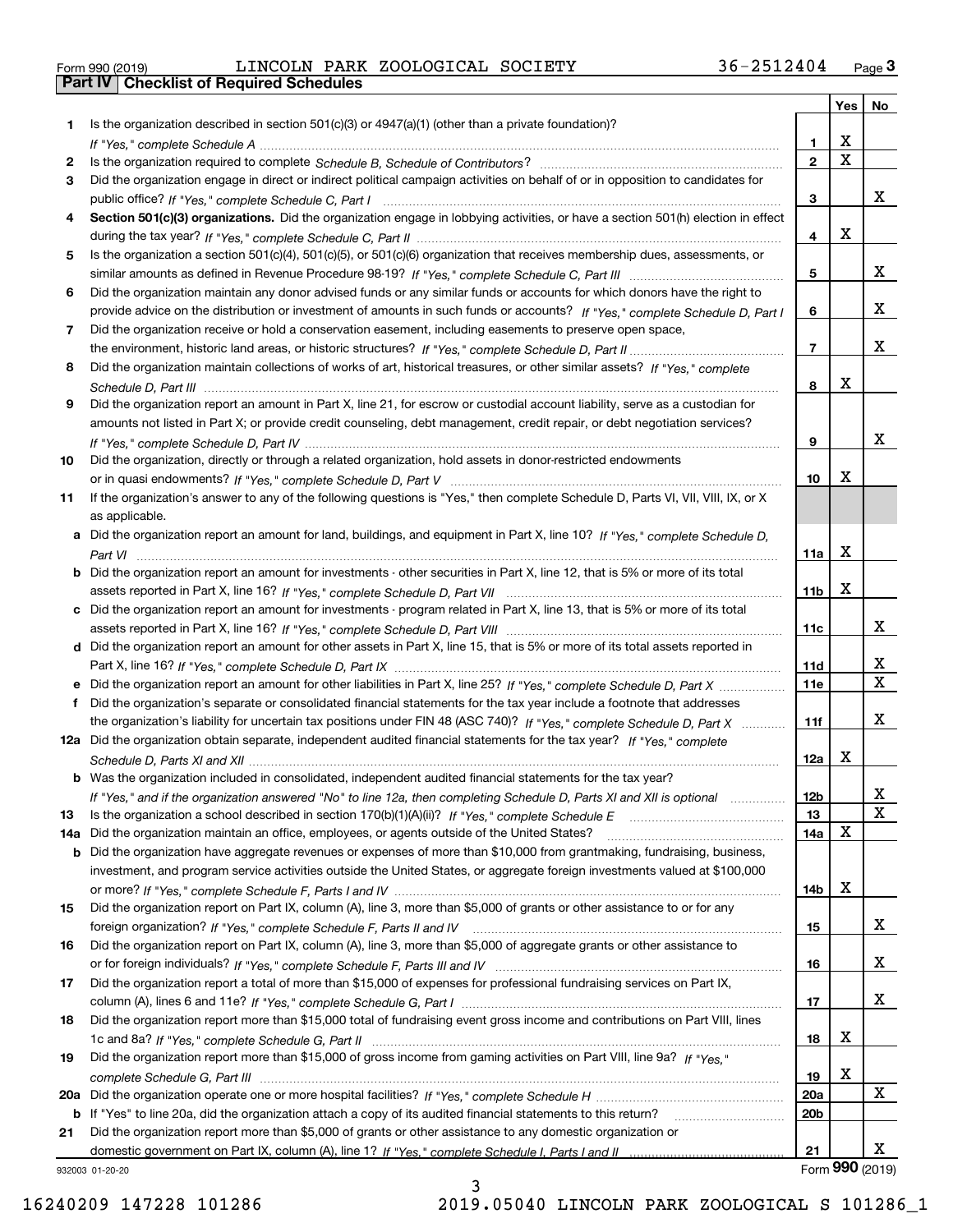|  | Form 990 (2019) |
|--|-----------------|
|  |                 |

|               |                                                                                                                                   |                 | Yes | No.             |
|---------------|-----------------------------------------------------------------------------------------------------------------------------------|-----------------|-----|-----------------|
| 22            | Did the organization report more than \$5,000 of grants or other assistance to or for domestic individuals on                     |                 |     |                 |
|               |                                                                                                                                   | 22              |     | х               |
| 23            | Did the organization answer "Yes" to Part VII, Section A, line 3, 4, or 5 about compensation of the organization's current        |                 |     |                 |
|               | and former officers, directors, trustees, key employees, and highest compensated employees? If "Yes," complete                    |                 |     |                 |
|               |                                                                                                                                   | 23              | x   |                 |
|               | 24a Did the organization have a tax-exempt bond issue with an outstanding principal amount of more than \$100,000 as of the       |                 |     |                 |
|               | last day of the year, that was issued after December 31, 2002? If "Yes," answer lines 24b through 24d and complete                |                 |     |                 |
|               |                                                                                                                                   | 24a             | х   |                 |
|               | <b>b</b> Did the organization invest any proceeds of tax-exempt bonds beyond a temporary period exception?                        | 24b             |     | x               |
|               | c Did the organization maintain an escrow account other than a refunding escrow at any time during the year to defease            |                 |     |                 |
|               | any tax-exempt bonds?                                                                                                             | 24c             |     | X               |
|               |                                                                                                                                   | 24d             |     | $\mathbf X$     |
|               | 25a Section 501(c)(3), 501(c)(4), and 501(c)(29) organizations. Did the organization engage in an excess benefit                  |                 |     |                 |
|               |                                                                                                                                   | 25a             |     | х               |
|               |                                                                                                                                   |                 |     |                 |
|               | b Is the organization aware that it engaged in an excess benefit transaction with a disqualified person in a prior year, and      |                 |     |                 |
|               | that the transaction has not been reported on any of the organization's prior Forms 990 or 990-EZ? If "Yes," complete             |                 |     |                 |
|               | Schedule L, Part I                                                                                                                | 25 <sub>b</sub> |     | х               |
| 26            | Did the organization report any amount on Part X, line 5 or 22, for receivables from or payables to any current                   |                 |     |                 |
|               | or former officer, director, trustee, key employee, creator or founder, substantial contributor, or 35%                           |                 |     |                 |
|               |                                                                                                                                   | 26              |     | х               |
| 27            | Did the organization provide a grant or other assistance to any current or former officer, director, trustee, key employee,       |                 |     |                 |
|               | creator or founder, substantial contributor or employee thereof, a grant selection committee member, or to a 35% controlled       |                 |     |                 |
|               | entity (including an employee thereof) or family member of any of these persons? If "Yes," complete Schedule L, Part III          | 27              |     | x               |
| 28            | Was the organization a party to a business transaction with one of the following parties (see Schedule L, Part IV                 |                 |     |                 |
|               | instructions, for applicable filing thresholds, conditions, and exceptions):                                                      |                 |     |                 |
|               | a A current or former officer, director, trustee, key employee, creator or founder, or substantial contributor? If                |                 |     |                 |
|               |                                                                                                                                   | 28a             |     | х               |
|               |                                                                                                                                   | 28b             | х   |                 |
|               | c A 35% controlled entity of one or more individuals and/or organizations described in lines 28a or 28b? If                       |                 |     |                 |
|               |                                                                                                                                   | 28c             |     | х               |
| 29            |                                                                                                                                   | 29              | x   |                 |
| 30            | Did the organization receive contributions of art, historical treasures, or other similar assets, or qualified conservation       |                 |     |                 |
|               |                                                                                                                                   | 30              |     | X               |
| 31            | Did the organization liquidate, terminate, or dissolve and cease operations? If "Yes," complete Schedule N, Part I                | 31              |     | $\mathbf x$     |
| 32            | Did the organization sell, exchange, dispose of, or transfer more than 25% of its net assets? If "Yes," complete                  |                 |     |                 |
|               | Schedule N, Part II                                                                                                               | 32              |     | x               |
| 33            | Did the organization own 100% of an entity disregarded as separate from the organization under Regulations                        |                 |     |                 |
|               |                                                                                                                                   | 33              |     | х               |
| 34            | Was the organization related to any tax-exempt or taxable entity? If "Yes," complete Schedule R, Part II, III, or IV, and         |                 |     |                 |
|               |                                                                                                                                   | 34              |     | х               |
|               | 35a Did the organization have a controlled entity within the meaning of section 512(b)(13)?                                       | 35a             |     | X               |
|               | b If "Yes" to line 35a, did the organization receive any payment from or engage in any transaction with a controlled entity       |                 |     |                 |
|               |                                                                                                                                   | 35b             |     |                 |
| 36            | Section 501(c)(3) organizations. Did the organization make any transfers to an exempt non-charitable related organization?        |                 |     |                 |
|               |                                                                                                                                   | 36              |     | x               |
| 37            | Did the organization conduct more than 5% of its activities through an entity that is not a related organization                  |                 |     |                 |
|               |                                                                                                                                   |                 |     | x               |
|               | and that is treated as a partnership for federal income tax purposes? If "Yes," complete Schedule R, Part VI                      | 37              |     |                 |
| 38            | Did the organization complete Schedule O and provide explanations in Schedule O for Part VI, lines 11b and 19?                    |                 | х   |                 |
| <b>Part V</b> | Note: All Form 990 filers are required to complete Schedule O<br><b>Statements Regarding Other IRS Filings and Tax Compliance</b> | 38              |     |                 |
|               |                                                                                                                                   |                 |     |                 |
|               | Check if Schedule O contains a response or note to any line in this Part V                                                        |                 |     |                 |
|               | 93                                                                                                                                |                 | Yes | No              |
|               | <b>1a</b> Enter the number reported in Box 3 of Form 1096. Enter -0- if not applicable <i>manumumumum</i><br>1a                   |                 |     |                 |
|               | 1b                                                                                                                                |                 |     |                 |
|               | c Did the organization comply with backup withholding rules for reportable payments to vendors and reportable gaming              |                 |     |                 |
|               | (gambling) winnings to prize winners?                                                                                             | 1c              | х   |                 |
|               | 932004 01-20-20                                                                                                                   |                 |     | Form 990 (2019) |
|               |                                                                                                                                   |                 |     |                 |

16240209 147228 101286 2019.05040 LINCOLN PARK ZOOLOGICAL S 101286\_1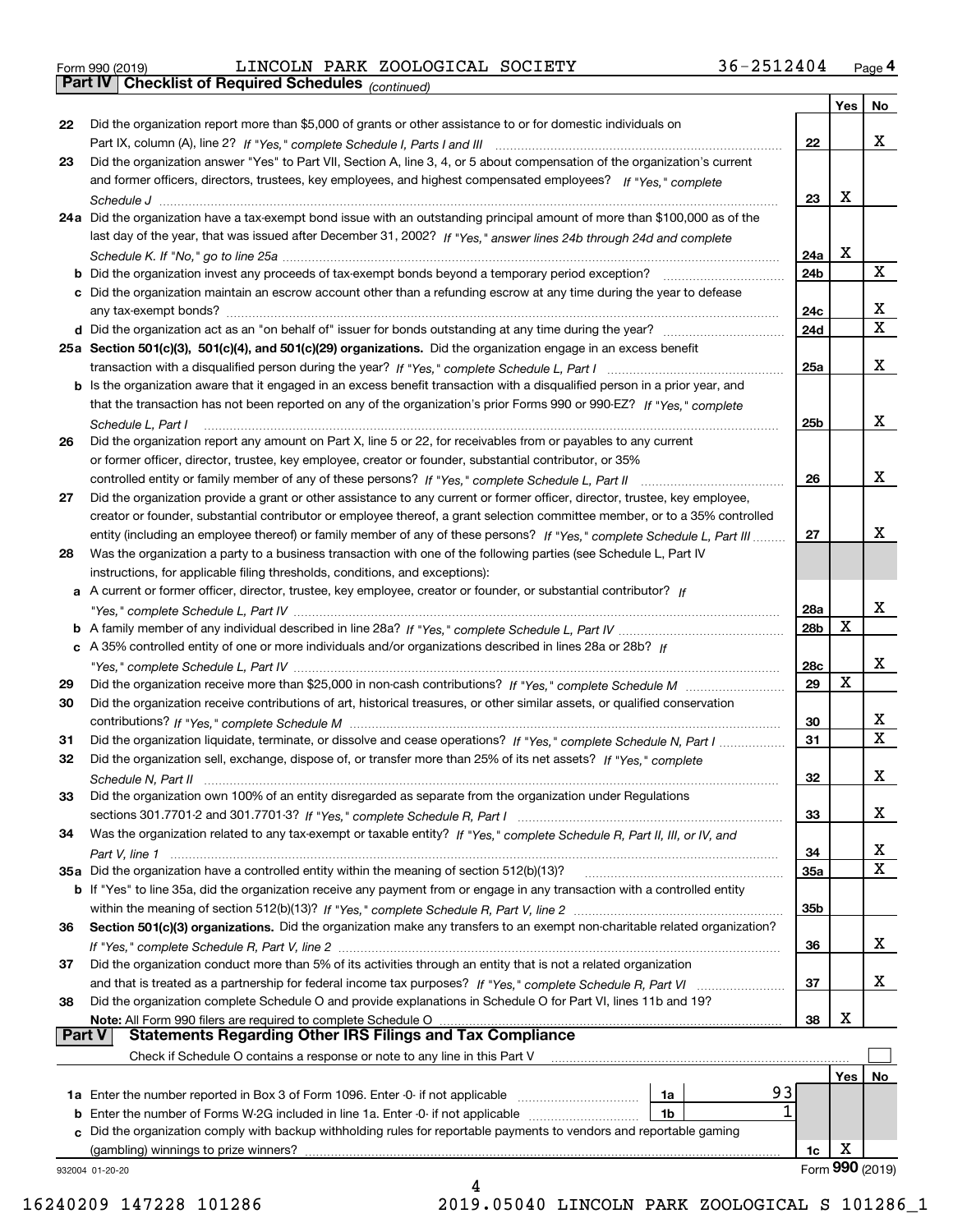| Form 990 (2019) |  | LINCOLN PARK ZOOLOGICAL SOCIETY                                                                |  | 36-2512404 | Page 5 |
|-----------------|--|------------------------------------------------------------------------------------------------|--|------------|--------|
|                 |  | <b>Part V</b> Statements Regarding Other IRS Filings and Tax Compliance <sub>(continued)</sub> |  |            |        |

|    |                                                                                                                                                                                                                                  |                 |     |                | <b>Yes</b>  | No |  |
|----|----------------------------------------------------------------------------------------------------------------------------------------------------------------------------------------------------------------------------------|-----------------|-----|----------------|-------------|----|--|
|    | 2a Enter the number of employees reported on Form W-3, Transmittal of Wage and Tax Statements,                                                                                                                                   |                 |     |                |             |    |  |
|    | filed for the calendar year ending with or within the year covered by this return                                                                                                                                                | 2a              | 549 |                |             |    |  |
|    |                                                                                                                                                                                                                                  |                 |     | 2 <sub>b</sub> | X           |    |  |
|    | Note: If the sum of lines 1a and 2a is greater than 250, you may be required to $e$ -file (see instructions) <i>marrouum</i> manu-                                                                                               |                 |     |                |             |    |  |
|    | 3a Did the organization have unrelated business gross income of \$1,000 or more during the year?                                                                                                                                 |                 |     | 3a             | X           |    |  |
|    | <b>b</b> If "Yes," has it filed a Form 990-T for this year? If "No" to line 3b, provide an explanation on Schedule O                                                                                                             |                 |     | 3b             | $\mathbf X$ |    |  |
|    | 4a At any time during the calendar year, did the organization have an interest in, or a signature or other authority over, a                                                                                                     |                 |     |                |             |    |  |
|    | financial account in a foreign country (such as a bank account, securities account, or other financial account)?                                                                                                                 |                 |     | 4a             |             | x  |  |
|    | <b>b</b> If "Yes," enter the name of the foreign country $\blacktriangleright$                                                                                                                                                   |                 |     |                |             |    |  |
|    | See instructions for filing requirements for FinCEN Form 114, Report of Foreign Bank and Financial Accounts (FBAR).                                                                                                              |                 |     |                |             |    |  |
|    | 5a Was the organization a party to a prohibited tax shelter transaction at any time during the tax year?                                                                                                                         |                 |     | 5a             |             | x  |  |
|    |                                                                                                                                                                                                                                  |                 |     | 5b             |             | X  |  |
|    |                                                                                                                                                                                                                                  |                 |     | 5c             |             |    |  |
|    | 6a Does the organization have annual gross receipts that are normally greater than \$100,000, and did the organization solicit                                                                                                   |                 |     |                |             |    |  |
|    | any contributions that were not tax deductible as charitable contributions?                                                                                                                                                      |                 |     | 6a             |             | х  |  |
|    | b If "Yes," did the organization include with every solicitation an express statement that such contributions or gifts                                                                                                           |                 |     |                |             |    |  |
|    | were not tax deductible?                                                                                                                                                                                                         |                 |     | 6b             |             |    |  |
| 7  | Organizations that may receive deductible contributions under section 170(c).<br>Did the organization receive a payment in excess of \$75 made partly as a contribution and partly for goods and services provided to the payor? |                 |     | 7a             | X           |    |  |
| а  | <b>b</b> If "Yes," did the organization notify the donor of the value of the goods or services provided?                                                                                                                         |                 |     | 7b             | X           |    |  |
|    | c Did the organization sell, exchange, or otherwise dispose of tangible personal property for which it was required                                                                                                              |                 |     |                |             |    |  |
|    | to file Form 8282?                                                                                                                                                                                                               |                 |     | 7c             |             | х  |  |
|    | d If "Yes," indicate the number of Forms 8282 filed during the year                                                                                                                                                              | 7d              |     |                |             |    |  |
| е  | Did the organization receive any funds, directly or indirectly, to pay premiums on a personal benefit contract?                                                                                                                  |                 |     | 7e             |             | х  |  |
| Ť. | Did the organization, during the year, pay premiums, directly or indirectly, on a personal benefit contract?                                                                                                                     |                 |     | 7f             |             | X  |  |
| g  | If the organization received a contribution of qualified intellectual property, did the organization file Form 8899 as required?                                                                                                 |                 |     | 7g             |             |    |  |
|    | h If the organization received a contribution of cars, boats, airplanes, or other vehicles, did the organization file a Form 1098-C?                                                                                             |                 |     |                |             |    |  |
| 8  | Sponsoring organizations maintaining donor advised funds. Did a donor advised fund maintained by the                                                                                                                             |                 |     |                |             |    |  |
|    | sponsoring organization have excess business holdings at any time during the year?                                                                                                                                               |                 |     |                |             |    |  |
| 9  | Sponsoring organizations maintaining donor advised funds.                                                                                                                                                                        |                 |     |                |             |    |  |
| а  | Did the sponsoring organization make any taxable distributions under section 4966?                                                                                                                                               |                 |     | 9а             |             |    |  |
|    | <b>b</b> Did the sponsoring organization make a distribution to a donor, donor advisor, or related person?                                                                                                                       |                 |     | 9b             |             |    |  |
| 10 | Section 501(c)(7) organizations. Enter:                                                                                                                                                                                          |                 |     |                |             |    |  |
| а  | Initiation fees and capital contributions included on Part VIII, line 12 [11] [11] [12] [12] [13] [13] [13] [1                                                                                                                   | 10a             |     |                |             |    |  |
|    | <b>b</b> Gross receipts, included on Form 990, Part VIII, line 12, for public use of club facilities <i>manument</i>                                                                                                             | 10 <sub>b</sub> |     |                |             |    |  |
| 11 | Section 501(c)(12) organizations. Enter:                                                                                                                                                                                         |                 |     |                |             |    |  |
| а  | <b>b</b> Gross income from other sources (Do not net amounts due or paid to other sources against                                                                                                                                | 11a             |     |                |             |    |  |
|    |                                                                                                                                                                                                                                  | 11b             |     |                |             |    |  |
|    | 12a Section 4947(a)(1) non-exempt charitable trusts. Is the organization filing Form 990 in lieu of Form 1041?                                                                                                                   |                 |     | 12a            |             |    |  |
|    | <b>b</b> If "Yes," enter the amount of tax-exempt interest received or accrued during the year                                                                                                                                   | 12b             |     |                |             |    |  |
| 13 | Section 501(c)(29) qualified nonprofit health insurance issuers.                                                                                                                                                                 |                 |     |                |             |    |  |
|    |                                                                                                                                                                                                                                  |                 |     | 13a            |             |    |  |
|    | <b>Note:</b> See the instructions for additional information the organization must report on Schedule O.                                                                                                                         |                 |     |                |             |    |  |
|    | <b>b</b> Enter the amount of reserves the organization is required to maintain by the states in which the                                                                                                                        |                 |     |                |             |    |  |
|    |                                                                                                                                                                                                                                  | 13 <sub>b</sub> |     |                |             |    |  |
|    |                                                                                                                                                                                                                                  | 13с             |     |                |             |    |  |
|    | 14a Did the organization receive any payments for indoor tanning services during the tax year?                                                                                                                                   |                 |     | 14a            |             | х  |  |
|    |                                                                                                                                                                                                                                  |                 |     | 14b            |             |    |  |
| 15 | Is the organization subject to the section 4960 tax on payment(s) of more than \$1,000,000 in remuneration or                                                                                                                    |                 |     |                |             |    |  |
|    |                                                                                                                                                                                                                                  |                 |     | 15             |             | х  |  |
|    | If "Yes," see instructions and file Form 4720, Schedule N.                                                                                                                                                                       |                 |     |                |             |    |  |
| 16 | Is the organization an educational institution subject to the section 4968 excise tax on net investment income?                                                                                                                  |                 | .   | 16             |             | х  |  |
|    | If "Yes," complete Form 4720, Schedule O.                                                                                                                                                                                        |                 |     |                |             |    |  |

Form (2019) **990**

932005 01-20-20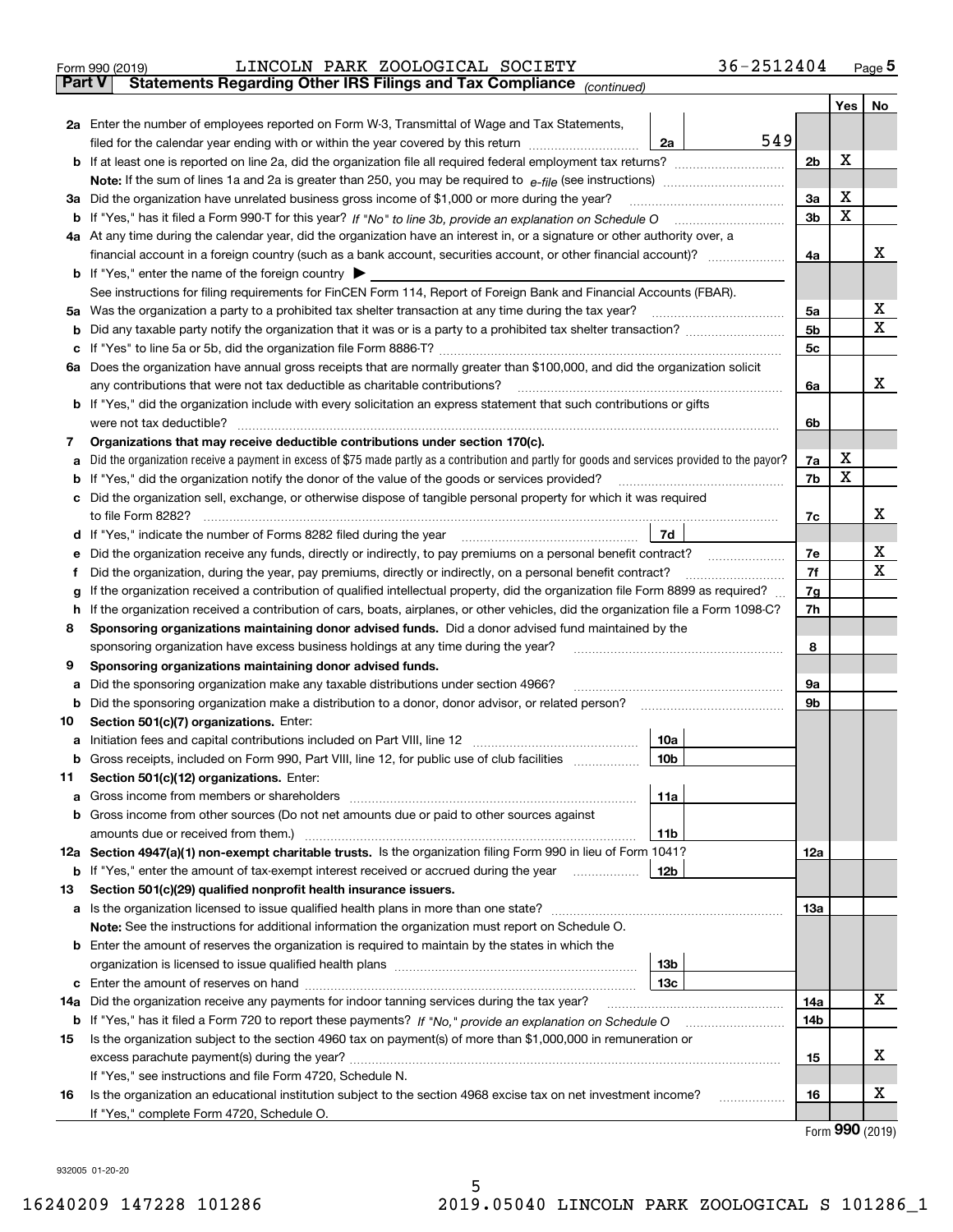| Form 990 (2019) |  |  |
|-----------------|--|--|
|                 |  |  |

*For each "Yes" response to lines 2 through 7b below, and for a "No" response to line 8a, 8b, or 10b below, describe the circumstances, processes, or changes on Schedule O. See instructions.* Form 990 (2019) **COLOGICAL EXECUM PARK 200LOGICAL SOCIETY** 36 – 251 24 04 Page 6<br>**Part VI Governance, Management, and Disclosure** For each "Yes" response to lines 2 through 7b below, and for a "No" response

|    |                                                                                                                                                                                                                                |    |  |    |                 | Yes <sub>1</sub> | No                      |  |
|----|--------------------------------------------------------------------------------------------------------------------------------------------------------------------------------------------------------------------------------|----|--|----|-----------------|------------------|-------------------------|--|
|    | <b>1a</b> Enter the number of voting members of the governing body at the end of the tax year                                                                                                                                  | 1a |  | 58 |                 |                  |                         |  |
|    | If there are material differences in voting rights among members of the governing body, or if the governing                                                                                                                    |    |  |    |                 |                  |                         |  |
|    | body delegated broad authority to an executive committee or similar committee, explain on Schedule O.                                                                                                                          |    |  |    |                 |                  |                         |  |
| b  | Enter the number of voting members included on line 1a, above, who are independent                                                                                                                                             | 1b |  | 57 |                 |                  |                         |  |
| 2  | Did any officer, director, trustee, or key employee have a family relationship or a business relationship with any other                                                                                                       |    |  |    |                 |                  |                         |  |
|    | officer, director, trustee, or key employee?                                                                                                                                                                                   |    |  |    | $\mathbf{2}$    |                  | X                       |  |
| 3  | Did the organization delegate control over management duties customarily performed by or under the direct supervision                                                                                                          |    |  |    |                 |                  |                         |  |
|    |                                                                                                                                                                                                                                |    |  |    | 3               |                  | $\mathbf{X}$            |  |
| 4  | Did the organization make any significant changes to its governing documents since the prior Form 990 was filed?                                                                                                               |    |  |    | 4               |                  | $\overline{\texttt{x}}$ |  |
| 5  |                                                                                                                                                                                                                                |    |  |    | 5               |                  | $\overline{\mathbf{x}}$ |  |
| 6  | Did the organization have members or stockholders?                                                                                                                                                                             |    |  |    | 6               |                  | $\overline{\mathbf{x}}$ |  |
| 7a | Did the organization have members, stockholders, or other persons who had the power to elect or appoint one or                                                                                                                 |    |  |    |                 |                  |                         |  |
|    |                                                                                                                                                                                                                                |    |  |    | 7a              |                  | X                       |  |
|    | <b>b</b> Are any governance decisions of the organization reserved to (or subject to approval by) members, stockholders, or                                                                                                    |    |  |    |                 |                  |                         |  |
|    | persons other than the governing body?                                                                                                                                                                                         |    |  |    | 7b              |                  | X                       |  |
| 8  | Did the organization contemporaneously document the meetings held or written actions undertaken during the year by the following:                                                                                              |    |  |    |                 |                  |                         |  |
| a  |                                                                                                                                                                                                                                |    |  |    | 8а              | X                |                         |  |
|    |                                                                                                                                                                                                                                |    |  |    | 8b              | X                |                         |  |
| 9  | Is there any officer, director, trustee, or key employee listed in Part VII, Section A, who cannot be reached at the                                                                                                           |    |  |    |                 |                  |                         |  |
|    |                                                                                                                                                                                                                                |    |  |    | 9               |                  | X                       |  |
|    | Section B. Policies <sub>(This</sub> Section B requests information about policies not required by the Internal Revenue Code.)                                                                                                 |    |  |    |                 |                  |                         |  |
|    |                                                                                                                                                                                                                                |    |  |    |                 | Yes              | No                      |  |
|    |                                                                                                                                                                                                                                |    |  |    | 10a             |                  | X                       |  |
|    | <b>b</b> If "Yes," did the organization have written policies and procedures governing the activities of such chapters, affiliates,                                                                                            |    |  |    |                 |                  |                         |  |
|    |                                                                                                                                                                                                                                |    |  |    | 10 <sub>b</sub> |                  |                         |  |
|    | 11a Has the organization provided a complete copy of this Form 990 to all members of its governing body before filing the form?                                                                                                |    |  |    | 11a             | X                |                         |  |
|    | <b>b</b> Describe in Schedule O the process, if any, used by the organization to review this Form 990.                                                                                                                         |    |  |    |                 |                  |                         |  |
|    |                                                                                                                                                                                                                                |    |  |    | 12a             | X                |                         |  |
| b  |                                                                                                                                                                                                                                |    |  |    | 12 <sub>b</sub> | X                |                         |  |
|    | c Did the organization regularly and consistently monitor and enforce compliance with the policy? If "Yes," describe                                                                                                           |    |  |    |                 |                  |                         |  |
|    | in Schedule O how this was done measured and the control of the control of the state of the control of the control of the control of the control of the control of the control of the control of the control of the control of |    |  |    | 12c             | X                |                         |  |
| 13 |                                                                                                                                                                                                                                |    |  |    | 13              | $\mathbf x$      |                         |  |
| 14 |                                                                                                                                                                                                                                |    |  |    | 14              | X                |                         |  |
| 15 | Did the process for determining compensation of the following persons include a review and approval by independent                                                                                                             |    |  |    |                 |                  |                         |  |
|    | persons, comparability data, and contemporaneous substantiation of the deliberation and decision?                                                                                                                              |    |  |    |                 |                  |                         |  |
|    | a The organization's CEO, Executive Director, or top management official manufactured content of the organization's CEO, Executive Director, or top management official                                                        |    |  |    | 15a             | х                |                         |  |
|    |                                                                                                                                                                                                                                |    |  |    | 15 <sub>b</sub> | X                |                         |  |
|    | If "Yes" to line 15a or 15b, describe the process in Schedule O (see instructions).                                                                                                                                            |    |  |    |                 |                  |                         |  |
|    | 16a Did the organization invest in, contribute assets to, or participate in a joint venture or similar arrangement with a                                                                                                      |    |  |    |                 |                  |                         |  |
|    | taxable entity during the year?                                                                                                                                                                                                |    |  |    | 16a             |                  | X                       |  |
|    | b If "Yes," did the organization follow a written policy or procedure requiring the organization to evaluate its participation                                                                                                 |    |  |    |                 |                  |                         |  |
|    | in joint venture arrangements under applicable federal tax law, and take steps to safeguard the organization's                                                                                                                 |    |  |    |                 |                  |                         |  |
|    |                                                                                                                                                                                                                                |    |  |    | 16b             |                  |                         |  |
|    | <b>Section C. Disclosure</b>                                                                                                                                                                                                   |    |  |    |                 |                  |                         |  |
| 17 | List the states with which a copy of this Form 990 is required to be filed $\blacktriangleright$ IL                                                                                                                            |    |  |    |                 |                  |                         |  |
| 18 | Section 6104 requires an organization to make its Forms 1023 (1024 or 1024-A, if applicable), 990, and 990-T (Section 501(c)(3)s only) available                                                                               |    |  |    |                 |                  |                         |  |
|    |                                                                                                                                                                                                                                |    |  |    |                 |                  |                         |  |
|    | for public inspection. Indicate how you made these available. Check all that apply.<br>$X$ Upon request                                                                                                                        |    |  |    |                 |                  |                         |  |
|    | $X$ Own website<br>Another's website<br>Other (explain on Schedule O)                                                                                                                                                          |    |  |    |                 |                  |                         |  |
| 19 | Describe on Schedule O whether (and if so, how) the organization made its governing documents, conflict of interest policy, and financial                                                                                      |    |  |    |                 |                  |                         |  |
|    | statements available to the public during the tax year.                                                                                                                                                                        |    |  |    |                 |                  |                         |  |
| 20 | State the name, address, and telephone number of the person who possesses the organization's books and records                                                                                                                 |    |  |    |                 |                  |                         |  |
|    | RENA SOLANO - 312-742-2348<br>60614                                                                                                                                                                                            |    |  |    |                 |                  |                         |  |
|    | 2001 N. CLARK STREET, CHICAGO,<br>IL                                                                                                                                                                                           |    |  |    |                 | Form 990 (2019)  |                         |  |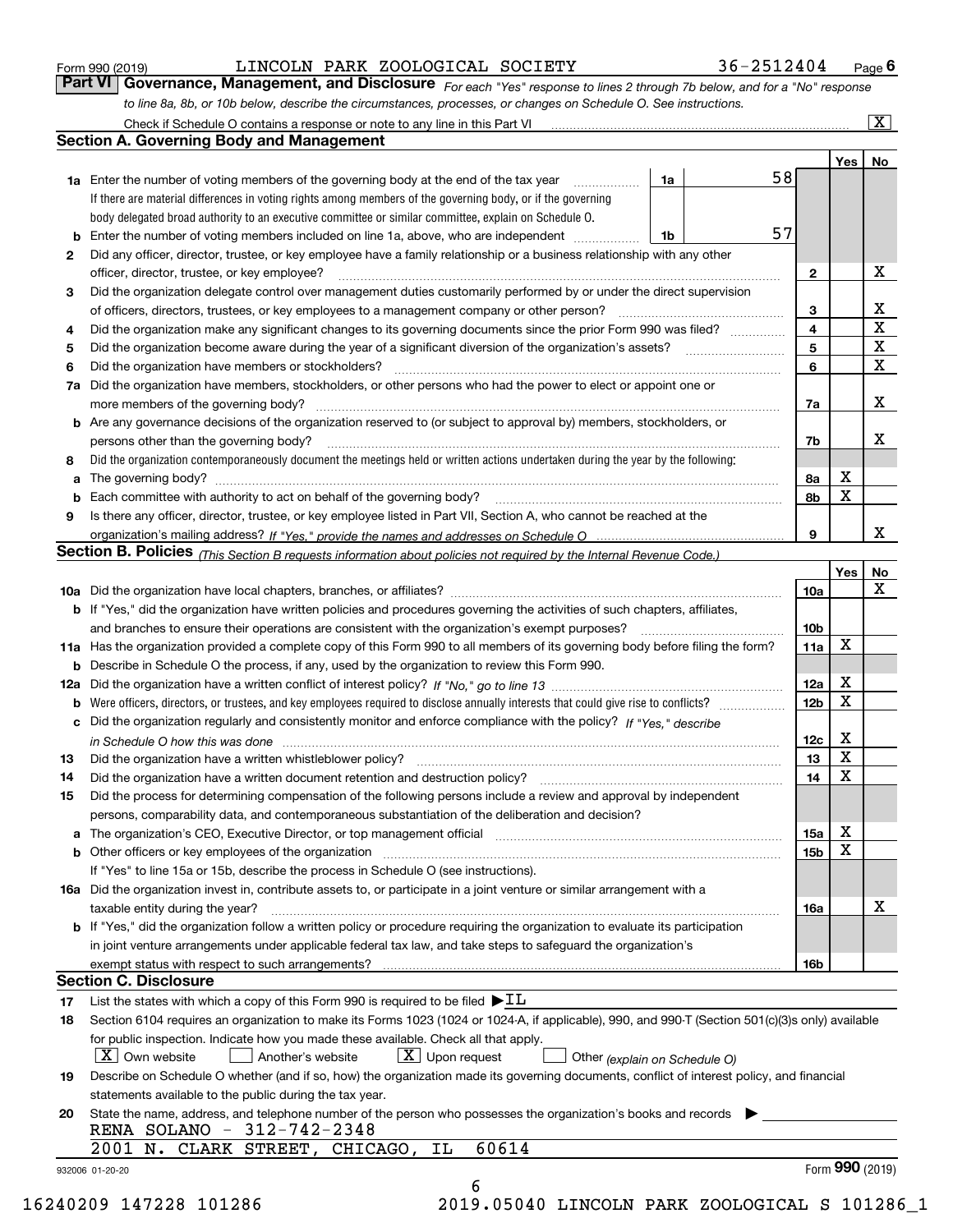$\mathcal{L}^{\text{max}}$ 

# **7Part VII Compensation of Officers, Directors, Trustees, Key Employees, Highest Compensated Employees, and Independent Contractors**

Check if Schedule O contains a response or note to any line in this Part VII

**Section A. Officers, Directors, Trustees, Key Employees, and Highest Compensated Employees**

**1a**  Complete this table for all persons required to be listed. Report compensation for the calendar year ending with or within the organization's tax year. **•** List all of the organization's current officers, directors, trustees (whether individuals or organizations), regardless of amount of compensation.

Enter -0- in columns (D), (E), and (F) if no compensation was paid.

 $\bullet$  List all of the organization's  $\,$ current key employees, if any. See instructions for definition of "key employee."

• List the organization's five current highest compensated employees (other than an officer, director, trustee, or key employee) who received report-■ List the organization's five current highest compensated employees (other than an officer, director, trustee, or key employee) who received report-<br>able compensation (Box 5 of Form W-2 and/or Box 7 of Form 1099-MISC) of

**•** List all of the organization's former officers, key employees, and highest compensated employees who received more than \$100,000 of reportable compensation from the organization and any related organizations.

**former directors or trustees**  ¥ List all of the organization's that received, in the capacity as a former director or trustee of the organization, more than \$10,000 of reportable compensation from the organization and any related organizations.

See instructions for the order in which to list the persons above.

Check this box if neither the organization nor any related organization compensated any current officer, director, or trustee.  $\mathcal{L}^{\text{max}}$ 

| (A)                           | (B)                      | (C)                                                              |                       |             |              |                                  |        | (D)             | (E)             | (F)                             |  |  |
|-------------------------------|--------------------------|------------------------------------------------------------------|-----------------------|-------------|--------------|----------------------------------|--------|-----------------|-----------------|---------------------------------|--|--|
| Name and title                | Average                  | Position<br>(do not check more than one                          |                       |             |              |                                  |        | Reportable      | Reportable      | Estimated                       |  |  |
|                               | hours per                | box, unless person is both an<br>officer and a director/trustee) |                       |             |              |                                  |        | compensation    | amount of       |                                 |  |  |
|                               | week                     |                                                                  |                       |             |              |                                  |        | from            | from related    | other                           |  |  |
|                               | (list any                |                                                                  |                       |             |              |                                  |        | the             | organizations   | compensation                    |  |  |
|                               | hours for                |                                                                  |                       |             |              |                                  |        | organization    | (W-2/1099-MISC) | from the                        |  |  |
|                               | related<br>organizations |                                                                  |                       |             |              |                                  |        | (W-2/1099-MISC) |                 | organization<br>and related     |  |  |
|                               | below                    |                                                                  |                       |             |              |                                  |        |                 |                 | organizations                   |  |  |
|                               | line)                    | Individual trustee or director                                   | Institutional trustee | Officer     | Key employee | Highest compensated<br> employee | Former |                 |                 |                                 |  |  |
| KEVIN J. BELL<br>(1)          | 40.00                    |                                                                  |                       |             |              |                                  |        |                 |                 |                                 |  |  |
| PRESIDENT & CEO               |                          | $\mathbf X$                                                      |                       | $\mathbf X$ |              |                                  |        | 538,960.        | $\mathbf 0$ .   | 40,344.                         |  |  |
| S. BIFF BOWMAN<br>(2)         | 1.00                     |                                                                  |                       |             |              |                                  |        |                 |                 |                                 |  |  |
| CHAIRMAN                      |                          | X                                                                |                       | X           |              |                                  |        | 0.              | 0.              | 0.                              |  |  |
| C. JOHN MOSTOFI<br>(3)        | 1.00                     |                                                                  |                       |             |              |                                  |        |                 |                 |                                 |  |  |
| CHAIRMAN-ELECT                |                          | $\overline{\textbf{X}}$                                          |                       | X           |              |                                  |        | 0.              | $\mathbf 0$ .   | $\mathbf 0$ .                   |  |  |
| TRACEY ELLEN BENFORD<br>(4)   | 1.00                     |                                                                  |                       |             |              |                                  |        |                 |                 |                                 |  |  |
| VICE CHAIR OF FINANCE         |                          | $\overline{\textbf{X}}$                                          |                       | X           |              |                                  |        | 0.              | $\mathbf 0$ .   | $\mathbf 0$ .                   |  |  |
| BARBARA MALOTT KIZZIAH<br>(5) | 1.00                     |                                                                  |                       |             |              |                                  |        |                 |                 |                                 |  |  |
| <b>SECRETARY</b>              |                          | $\overline{\text{X}}$                                            |                       | X           |              |                                  |        | 0.              | $\mathbf 0$ .   | $0_{.}$                         |  |  |
| KELLY POWERS BARIA<br>(6)     | 1.00                     |                                                                  |                       |             |              |                                  |        |                 |                 |                                 |  |  |
| <b>TRUSTEE</b>                |                          | X                                                                |                       |             |              |                                  |        | 0.              | 0.              | $\mathbf 0$ .                   |  |  |
| CHARLES A. BARONE<br>(7)      | 1.00                     |                                                                  |                       |             |              |                                  |        |                 |                 |                                 |  |  |
| <b>TRUSTEE</b>                |                          | X                                                                |                       |             |              |                                  |        | 0.              | $\mathbf 0$ .   | $0_{.}$                         |  |  |
| (8)<br>DAVID P. BOLGER        | 1.00                     |                                                                  |                       |             |              |                                  |        |                 |                 |                                 |  |  |
| TRUSTEE                       |                          | X                                                                |                       |             |              |                                  |        | 0.              | $\mathbf 0$ .   | $\mathbf 0$ .                   |  |  |
| JOSEPH S. CARR<br>(9)         | 1.00                     |                                                                  |                       |             |              |                                  |        |                 |                 |                                 |  |  |
| TRUSTEE                       |                          | $\overline{\textbf{X}}$                                          |                       |             |              |                                  |        | 0.              | $\mathbf 0$ .   | $\mathbf 0$ .                   |  |  |
| (10) MICHAEL COLLINS          | 1.00                     |                                                                  |                       |             |              |                                  |        |                 |                 |                                 |  |  |
| TRUSTEE                       |                          | $\mathbf x$                                                      |                       |             |              |                                  |        | $0$ .           | $\mathbf 0$ .   | 0.                              |  |  |
| (11) JAMES E. COMPTON         | 1.00                     |                                                                  |                       |             |              |                                  |        |                 |                 |                                 |  |  |
| TRUSTEE                       |                          | X                                                                |                       |             |              |                                  |        | 0.              | $\mathbf 0$ .   | $0_{.}$                         |  |  |
| (12) MARSHA A. CRUZAN         | 1.00                     |                                                                  |                       |             |              |                                  |        |                 |                 |                                 |  |  |
| TRUSTEE                       |                          | $\overline{\text{X}}$                                            |                       |             |              |                                  |        | 0.              | $\mathbf 0$ .   | $0_{.}$                         |  |  |
| (13) MAREIL B. CUSACK         | 1.00                     |                                                                  |                       |             |              |                                  |        |                 |                 |                                 |  |  |
| TRUSTEE                       |                          | X                                                                |                       |             |              |                                  |        | 0.              | 0.              | $\mathbf 0$ .                   |  |  |
| (14) RONALD DENARD            | 1.00                     |                                                                  |                       |             |              |                                  |        |                 |                 |                                 |  |  |
| TRUSTEE                       |                          | $\mathbf x$                                                      |                       |             |              |                                  |        | 0.              | $\mathbf 0$ .   | $\mathbf 0$ .                   |  |  |
| (15) RANDALL DUNN             | 1.00                     |                                                                  |                       |             |              |                                  |        |                 |                 |                                 |  |  |
| TRUSTEE                       |                          | X                                                                |                       |             |              |                                  |        | 0.              | $\mathbf 0$ .   | 0.                              |  |  |
| (16) FRANCESCA M. EDWARDSON   | 1.00                     |                                                                  |                       |             |              |                                  |        |                 |                 |                                 |  |  |
| TRUSTEE                       |                          | X                                                                |                       |             |              |                                  |        | 0.              | $\mathbf 0$ .   | $\mathbf 0$ .                   |  |  |
| (17) POLLY ELDRINGHOFF        | 1.00                     |                                                                  |                       |             |              |                                  |        |                 |                 |                                 |  |  |
| TRUSTEE                       |                          | X                                                                |                       |             |              |                                  |        | 0.              | $\mathbf 0$ .   | $\mathbf 0$ .<br>$\overline{2}$ |  |  |

932007 01-20-20

7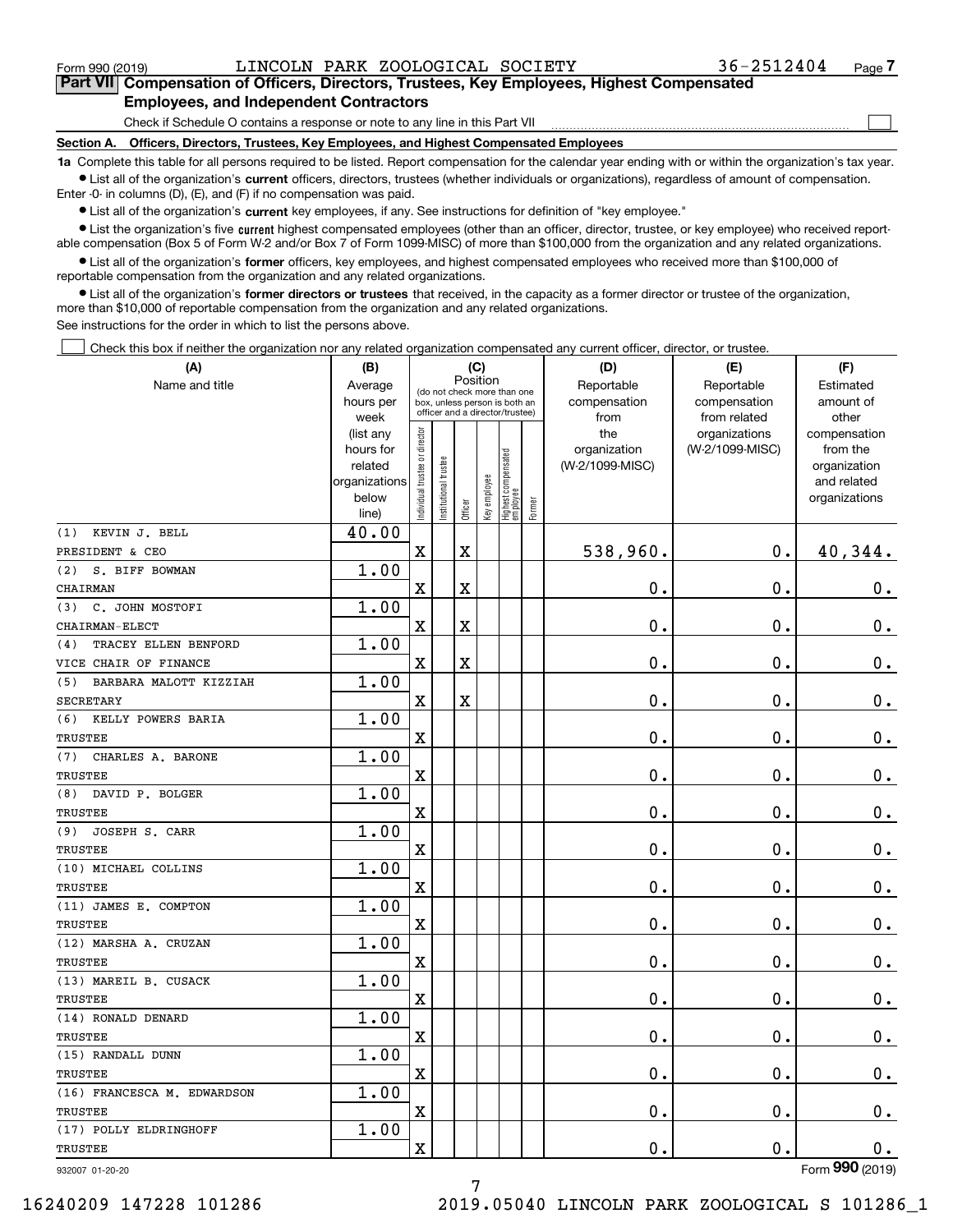|  | Form 990 (2019) |  |
|--|-----------------|--|

Form 990 (2019) LINCOLN PARK ZOOLOGICAL SOCIETY 3 6-2512404 Page **8** 

| Part VII Section A. Officers, Directors, Trustees, Key Employees, and Highest Compensated Employees (continued)                              |               |                                |                                                              |         |              |                                   |           |                         |                 |                  |     |                  |
|----------------------------------------------------------------------------------------------------------------------------------------------|---------------|--------------------------------|--------------------------------------------------------------|---------|--------------|-----------------------------------|-----------|-------------------------|-----------------|------------------|-----|------------------|
| (A)                                                                                                                                          | (B)           |                                |                                                              | (C)     |              |                                   |           | (D)                     | (E)             |                  |     | (F)              |
| Name and title                                                                                                                               | Average       | Position                       |                                                              |         | Reportable   | Reportable                        | Estimated |                         |                 |                  |     |                  |
|                                                                                                                                              | hours per     |                                | (do not check more than one<br>box, unless person is both an |         |              |                                   |           | compensation            | compensation    |                  |     | amount of        |
|                                                                                                                                              | week          |                                | officer and a director/trustee)                              |         |              |                                   |           | from                    | from related    |                  |     | other            |
|                                                                                                                                              | (list any     |                                |                                                              |         |              |                                   |           | the                     | organizations   |                  |     | compensation     |
|                                                                                                                                              | hours for     |                                |                                                              |         |              |                                   |           | organization            | (W-2/1099-MISC) |                  |     | from the         |
|                                                                                                                                              | related       |                                |                                                              |         |              |                                   |           | (W-2/1099-MISC)         |                 |                  |     | organization     |
|                                                                                                                                              | organizations |                                |                                                              |         |              |                                   |           |                         |                 |                  |     | and related      |
|                                                                                                                                              | below         | Individual trustee or director | Institutional trustee                                        |         | Key employee |                                   |           |                         |                 |                  |     | organizations    |
|                                                                                                                                              | line)         |                                |                                                              | Officer |              | Highest compensated<br>  employee | Former    |                         |                 |                  |     |                  |
| (18) JOHN R. ETTELSON                                                                                                                        | 1.00          |                                |                                                              |         |              |                                   |           |                         |                 |                  |     |                  |
| <b>TRUSTEE</b>                                                                                                                               |               | $\mathbf X$                    |                                                              |         |              |                                   |           | 0.                      |                 | 0.               |     | 0.               |
| (19) TAREK FADEL                                                                                                                             | 1.00          |                                |                                                              |         |              |                                   |           |                         |                 |                  |     |                  |
| TRUSTEE                                                                                                                                      |               | X                              |                                                              |         |              |                                   |           | 0.                      |                 | 0.               |     | $\mathbf 0$ .    |
| (20) RICHARD FEITLER                                                                                                                         | 1.00          |                                |                                                              |         |              |                                   |           |                         |                 |                  |     |                  |
| TRUSTEE                                                                                                                                      |               | X                              |                                                              |         |              |                                   |           | 0.                      |                 | 0.               |     | $\mathbf 0$ .    |
| (21) DENISE STEFAN GINASCOL                                                                                                                  | 1.00          |                                |                                                              |         |              |                                   |           |                         |                 |                  |     |                  |
| TRUSTEE                                                                                                                                      |               | X                              |                                                              |         |              |                                   |           | 0.                      |                 | 0.               |     | $\mathbf 0$ .    |
| (22) CATHERINE H. GLEDHILL                                                                                                                   | 1.00          |                                |                                                              |         |              |                                   |           |                         |                 |                  |     |                  |
|                                                                                                                                              |               |                                |                                                              |         |              |                                   |           |                         |                 |                  |     |                  |
| TRUSTEE                                                                                                                                      |               | X                              |                                                              |         |              |                                   |           | 0.                      |                 | 0.               |     | $\mathbf 0$ .    |
| (23) LORI GOLTERMANN                                                                                                                         | 1.00          |                                |                                                              |         |              |                                   |           |                         |                 |                  |     |                  |
| TRUSTEE                                                                                                                                      |               | X                              |                                                              |         |              |                                   |           | 0.                      |                 | 0.               |     | $\mathbf 0$ .    |
| (24) DOUGLAS C. GRISSOM                                                                                                                      | 1.00          |                                |                                                              |         |              |                                   |           |                         |                 |                  |     |                  |
| <b>TRUSTEE</b>                                                                                                                               |               | X                              |                                                              |         |              |                                   |           | 0.                      |                 | 0.               |     | $\mathbf 0$ .    |
| (25) LUIS GUTIERREZ                                                                                                                          | 1.00          |                                |                                                              |         |              |                                   |           |                         |                 |                  |     |                  |
| TRUSTEE                                                                                                                                      |               | X                              |                                                              |         |              |                                   |           | 0.                      |                 | 0.               |     | 0.               |
| (26) EDWARD C. HAFFNER                                                                                                                       | 1.00          |                                |                                                              |         |              |                                   |           |                         |                 |                  |     |                  |
| TRUSTEE                                                                                                                                      |               | $\mathbf x$                    |                                                              |         |              |                                   |           | 0.                      |                 | 0.               |     | 0.               |
| 1b Subtotal                                                                                                                                  |               |                                |                                                              |         |              |                                   |           | 538,960.                |                 | $\overline{0}$ . |     | 40,344.          |
| c Total from continuation sheets to Part VII, Section A [111] [11] Contains Total from continuation                                          |               |                                |                                                              |         |              |                                   |           | 1,381,112.              |                 | $\overline{0}$ . |     | 140,205.         |
|                                                                                                                                              |               |                                |                                                              |         |              |                                   |           | 1,920,072.              |                 | $\overline{0}$ . |     | 180,549.         |
|                                                                                                                                              |               |                                |                                                              |         |              |                                   |           |                         |                 |                  |     |                  |
| Total number of individuals (including but not limited to those listed above) who received more than \$100,000 of reportable<br>$\mathbf{2}$ |               |                                |                                                              |         |              |                                   |           |                         |                 |                  |     | 13               |
| compensation from the organization $\blacktriangleright$                                                                                     |               |                                |                                                              |         |              |                                   |           |                         |                 |                  |     | Yes<br><b>No</b> |
|                                                                                                                                              |               |                                |                                                              |         |              |                                   |           |                         |                 |                  |     |                  |
| Did the organization list any former officer, director, trustee, key employee, or highest compensated employee on<br>3                       |               |                                |                                                              |         |              |                                   |           |                         |                 |                  |     |                  |
| line 1a? If "Yes," complete Schedule J for such individual manufactured contains and the Yes," complete Schedule J for such individual       |               |                                |                                                              |         |              |                                   |           |                         |                 |                  | 3   | x                |
| For any individual listed on line 1a, is the sum of reportable compensation and other compensation from the organization<br>4                |               |                                |                                                              |         |              |                                   |           |                         |                 |                  |     |                  |
|                                                                                                                                              |               |                                |                                                              |         |              |                                   |           |                         |                 |                  | 4   | $\mathbf X$      |
| Did any person listed on line 1a receive or accrue compensation from any unrelated organization or individual for services<br>5              |               |                                |                                                              |         |              |                                   |           |                         |                 |                  |     |                  |
|                                                                                                                                              |               |                                |                                                              |         |              |                                   |           |                         |                 |                  | 5   | x                |
| <b>Section B. Independent Contractors</b>                                                                                                    |               |                                |                                                              |         |              |                                   |           |                         |                 |                  |     |                  |
| Complete this table for your five highest compensated independent contractors that received more than \$100,000 of compensation from<br>1.   |               |                                |                                                              |         |              |                                   |           |                         |                 |                  |     |                  |
| the organization. Report compensation for the calendar year ending with or within the organization's tax year.                               |               |                                |                                                              |         |              |                                   |           |                         |                 |                  |     |                  |
| (A)                                                                                                                                          |               |                                |                                                              |         |              |                                   |           | (B)                     |                 |                  | (C) |                  |
| Name and business address                                                                                                                    |               |                                |                                                              |         |              |                                   |           | Description of services |                 |                  |     | Compensation     |
| PEPPER CONSTRUCTION                                                                                                                          |               |                                |                                                              |         |              |                                   |           | CONSTRUCTION            |                 |                  |     |                  |
| 643 N. ORLEANS ST., CHICAGO, IL 60654                                                                                                        |               |                                |                                                              |         |              |                                   |           | SERVICES                |                 |                  |     | 1,620,782.       |
| C&W SERVICES, 4002 SOLUTIONS CENTER,                                                                                                         |               |                                |                                                              |         |              |                                   |           |                         |                 |                  |     |                  |
|                                                                                                                                              |               |                                |                                                              |         |              |                                   |           |                         |                 |                  |     |                  |
| CHICAGO, IL 60677-4000                                                                                                                       |               |                                |                                                              |         |              |                                   |           | ENGINEERING SERVICES    |                 |                  |     | 1,555,668.       |
| GOETTSCH PARTNERS, INC                                                                                                                       |               |                                |                                                              |         |              |                                   |           | ARCHITECTURAL DESIGN    |                 |                  |     |                  |
| 224 S MICHIGAN AVE, CHICAGO, IL 60604                                                                                                        |               |                                |                                                              |         |              |                                   |           | SERVICES                |                 |                  |     | 1,266,538.       |
| MONTERREY SECURITY                                                                                                                           |               |                                |                                                              |         |              |                                   |           |                         |                 |                  |     |                  |
| 2232 S BLUE ISLAND AVE, CHICAGO, IL 60608                                                                                                    |               |                                |                                                              |         |              |                                   |           | SECURITY SERVICES       |                 |                  |     | 475,665.         |
| ILLUMINIGHT LIGHTING                                                                                                                         |               |                                |                                                              |         |              |                                   |           |                         |                 |                  |     |                  |
| 954 1ST ST #394, HIGHLAND PARK, IL 60035                                                                                                     |               |                                |                                                              |         |              |                                   |           | HOLIDAY LIGHTING        |                 |                  |     | 404,845.         |
| 2 Total number of independent contractors (including but not limited to those listed above) who received more than                           |               |                                |                                                              |         |              |                                   |           |                         |                 |                  |     |                  |
| \$100,000 of compensation from the organization                                                                                              |               |                                |                                                              |         | 16           |                                   |           |                         |                 |                  |     |                  |
| SEE PART VII, SECTION A CONTINUATION SHEETS                                                                                                  |               |                                |                                                              |         |              |                                   |           |                         |                 |                  |     | Form 990 (2019)  |

932008 01-20-20

8

Form (2019) **990**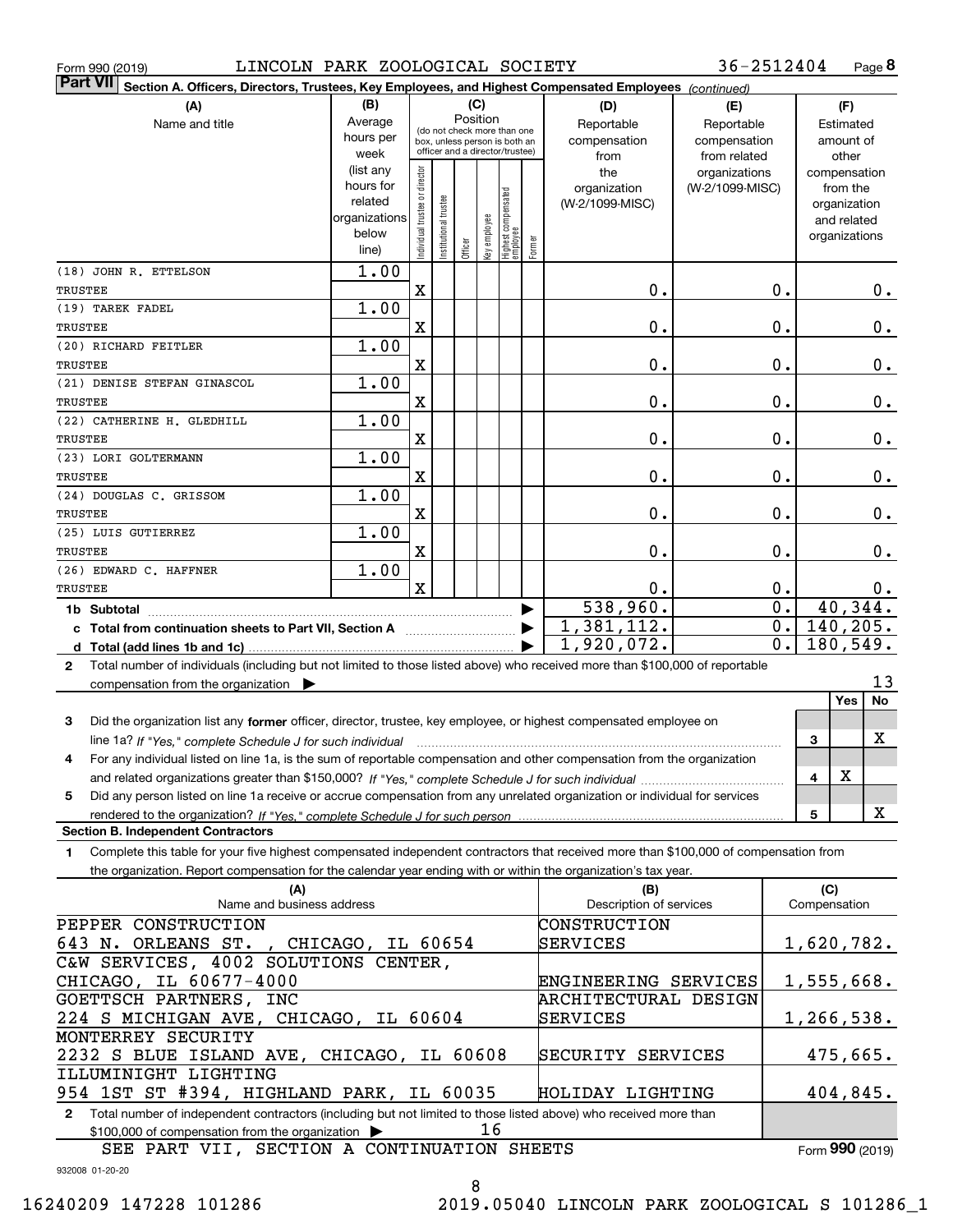| 36-2512404<br>LINCOLN PARK ZOOLOGICAL SOCIETY<br>Form 990                                                                    |               |                                |                        |             |                               |                              |           |                 |                 |               |
|------------------------------------------------------------------------------------------------------------------------------|---------------|--------------------------------|------------------------|-------------|-------------------------------|------------------------------|-----------|-----------------|-----------------|---------------|
| <b>Part VII</b><br>Section A.<br>Officers, Directors, Trustees, Key Employees, and Highest Compensated Employees (continued) |               |                                |                        |             |                               |                              |           |                 |                 |               |
| (A)                                                                                                                          | (B)           |                                |                        | (C)         |                               |                              |           | (D)             | (E)             | (F)           |
| Name and title                                                                                                               | Average       | Position                       |                        | Reportable  | Reportable                    | Estimated                    |           |                 |                 |               |
|                                                                                                                              | hours         |                                | (check all that apply) |             | compensation                  | compensation                 | amount of |                 |                 |               |
|                                                                                                                              | per           | week                           |                        | from<br>the | from related<br>organizations | other<br>compensation        |           |                 |                 |               |
|                                                                                                                              | (list any     |                                |                        |             |                               |                              |           | organization    | (W-2/1099-MISC) | from the      |
|                                                                                                                              | hours for     |                                |                        |             |                               |                              |           | (W-2/1099-MISC) |                 | organization  |
|                                                                                                                              | related       |                                |                        |             |                               |                              |           |                 |                 | and related   |
|                                                                                                                              | organizations |                                |                        |             |                               |                              |           |                 |                 | organizations |
|                                                                                                                              | below         | Individual trustee or director | Institutional trustee  | Officer     | Key employee                  | Highest compensated employee | Former    |                 |                 |               |
|                                                                                                                              | line)         |                                |                        |             |                               |                              |           |                 |                 |               |
| (27) BARBARA A. HIGGINS<br>TRUSTEE                                                                                           | 1.00          | $\mathbf X$                    |                        |             |                               |                              |           | $\mathbf 0$ .   | 0.              | 0.            |
| (28) ROGER G. HILL II                                                                                                        | 1.00          |                                |                        |             |                               |                              |           |                 |                 |               |
| TRUSTEE                                                                                                                      |               | X                              |                        |             |                               |                              |           | $\mathbf 0$ .   | 0.              | $\mathbf 0$ . |
| (29) JOHN M. HOLMES                                                                                                          | 1.00          |                                |                        |             |                               |                              |           |                 |                 |               |
| TRUSTEE                                                                                                                      |               | X                              |                        |             |                               |                              |           | $\mathbf 0$ .   | 0.              | $\mathbf 0$ . |
| (30) J. THOMAS HURVIS                                                                                                        | 1.00          |                                |                        |             |                               |                              |           |                 |                 |               |
| TRUSTEE                                                                                                                      |               | X                              |                        |             |                               |                              |           | $\mathbf 0$ .   | 0.              | $\mathbf 0$ . |
| (31) MARCIA S. KAMINSKY                                                                                                      | 1.00          |                                |                        |             |                               |                              |           |                 |                 |               |
| TRUSTEE                                                                                                                      |               | X                              |                        |             |                               |                              |           | $\mathbf 0$ .   | 0.              | $\mathbf 0$ . |
| (32) KAREN STONE KAPLAN                                                                                                      | 1.00          |                                |                        |             |                               |                              |           |                 |                 |               |
| TRUSTEE                                                                                                                      |               | X                              |                        |             |                               |                              |           | $\mathbf 0$ .   | 0.              | $\mathbf 0$ . |
| (33) ELIZABETH A. KARLSON                                                                                                    | 1.00          |                                |                        |             |                               |                              |           |                 |                 |               |
| TRUSTEE                                                                                                                      |               | X                              |                        |             |                               |                              |           | $\mathbf 0$ .   | 0.              | $\mathbf 0$ . |
| (34) DAVID M. KELLER                                                                                                         | 1.00          |                                |                        |             |                               |                              |           |                 |                 |               |
| TRUSTEE                                                                                                                      |               | X                              |                        |             |                               |                              |           | $\mathbf 0$ .   | 0.              | $\mathbf 0$ . |
| (35) KANDACE LENTI                                                                                                           | 1.00          |                                |                        |             |                               |                              |           |                 |                 |               |
| TRUSTEE                                                                                                                      |               | X                              |                        |             |                               |                              |           | $\mathbf 0$ .   | 0.              | $\mathbf 0$ . |
| (36) ANNA M. LIVINGSTON                                                                                                      | 1.00          |                                |                        |             |                               |                              |           |                 |                 |               |
| TRUSTEE                                                                                                                      |               | X                              |                        |             |                               |                              |           | $\mathbf 0$ .   | 0.              | 0.            |
| (37) THOMAS L. MCLEARY                                                                                                       | 1.00          |                                |                        |             |                               |                              |           |                 |                 |               |
| TRUSTEE                                                                                                                      |               | X                              |                        |             |                               |                              |           | $\mathbf 0$ .   | 0.              | 0.            |
| (38) JOHN MCLINDEN<br>TRUSTEE                                                                                                | 1.00          | Χ                              |                        |             |                               |                              |           | Ο.              | 0.              | 0.            |
| (39) ELISABETH C. MEEKER                                                                                                     | 1.00          |                                |                        |             |                               |                              |           |                 |                 |               |
| TRUSTEE                                                                                                                      |               | X.                             |                        |             |                               |                              |           | $\mathbf 0$ .   | $0$ .           | $\mathbf 0$ . |
| (40) RANDALL E. MEHRBERG                                                                                                     | 1.00          |                                |                        |             |                               |                              |           |                 |                 |               |
| TRUSTEE                                                                                                                      |               | X                              |                        |             |                               |                              |           | $\mathbf 0$ .   | 0.              | $0_{.}$       |
| (41) ELIZABETH A. MIHAS                                                                                                      | 1.00          |                                |                        |             |                               |                              |           |                 |                 |               |
| TRUSTEE                                                                                                                      |               | X                              |                        |             |                               |                              |           | $\mathbf 0$ .   | $\mathbf 0$ .   | 0.            |
| (42) DAVID L. NICHOLS                                                                                                        | 1.00          |                                |                        |             |                               |                              |           |                 |                 |               |
| TRUSTEE                                                                                                                      |               | Χ                              |                        |             |                               |                              |           | $\mathbf 0$ .   | 0.              | 0.            |
| (43) ADAM NORDIN                                                                                                             | 1.00          |                                |                        |             |                               |                              |           |                 |                 |               |
| TRUSTEE                                                                                                                      |               | Χ                              |                        |             |                               |                              |           | $\mathbf 0$ .   | 0.              | 0.            |
| (44) GREGORY Y. PEARLMAN                                                                                                     | 1.00          |                                |                        |             |                               |                              |           |                 |                 |               |
| TRUSTEE                                                                                                                      |               | Χ                              |                        |             |                               |                              |           | $\mathbf 0$ .   | 0.              | 0.            |
| (45) RICHARD POULTON                                                                                                         | 1.00          |                                |                        |             |                               |                              |           |                 |                 |               |
| TRUSTEE                                                                                                                      |               | X                              |                        |             |                               |                              |           | $\mathbf 0$ .   | 0.              | 0.            |
| (46) MAYARI PRITZKER                                                                                                         | 1.00          |                                |                        |             |                               |                              |           |                 |                 |               |
| TRUSTEE                                                                                                                      |               | Χ                              |                        |             |                               |                              |           | Ο.              | 0.              | 0.            |
|                                                                                                                              |               |                                |                        |             |                               |                              |           |                 |                 |               |
| Total to Part VII, Section A, line 1c                                                                                        |               |                                |                        |             |                               |                              |           |                 |                 |               |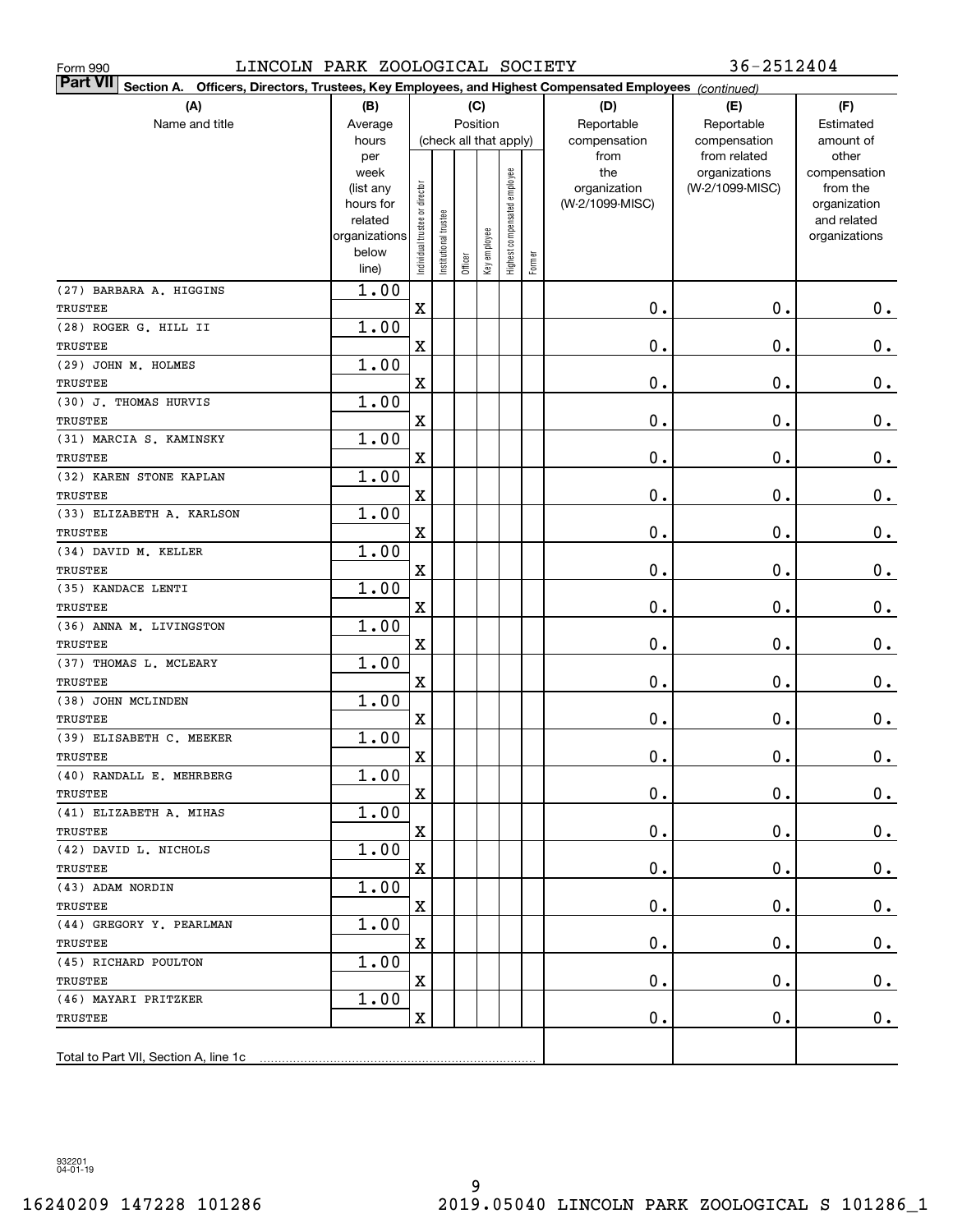| 36-2512404<br>LINCOLN PARK ZOOLOGICAL SOCIETY<br>Form 990                                                           |                |                                    |                       |              |              |                              |        |                 |                               |                       |
|---------------------------------------------------------------------------------------------------------------------|----------------|------------------------------------|-----------------------|--------------|--------------|------------------------------|--------|-----------------|-------------------------------|-----------------------|
| Part VII <br>Section A. Officers, Directors, Trustees, Key Employees, and Highest Compensated Employees (continued) |                |                                    |                       |              |              |                              |        |                 |                               |                       |
| (A)<br>(C)<br>(B)                                                                                                   |                |                                    |                       |              | (D)          | (E)                          | (F)    |                 |                               |                       |
| Name and title                                                                                                      | Average        | Position<br>(check all that apply) |                       | Reportable   | Reportable   | Estimated                    |        |                 |                               |                       |
|                                                                                                                     | hours          |                                    |                       | compensation | compensation | amount of                    |        |                 |                               |                       |
|                                                                                                                     | per<br>week    |                                    |                       |              |              |                              |        | from<br>the     | from related<br>organizations | other<br>compensation |
|                                                                                                                     | (list any      |                                    |                       |              |              |                              |        | organization    | (W-2/1099-MISC)               | from the              |
|                                                                                                                     | hours for      |                                    |                       |              |              |                              |        | (W-2/1099-MISC) |                               | organization          |
|                                                                                                                     | related        |                                    |                       |              |              |                              |        |                 |                               | and related           |
|                                                                                                                     | organizations  |                                    |                       |              |              |                              |        |                 |                               | organizations         |
|                                                                                                                     | below<br>line) | Individual trustee or director     | Institutional trustee | Officer      | Key employee | Highest compensated employee | Former |                 |                               |                       |
| (47) IAN RADOMSKI                                                                                                   | 1.00           |                                    |                       |              |              |                              |        |                 |                               |                       |
| TRUSTEE                                                                                                             |                | $\mathbf X$                        |                       |              |              |                              |        | $\mathbf 0$ .   | 0.                            | 0.                    |
| (48) KELLY DARIN RAINKO                                                                                             | 1.00           |                                    |                       |              |              |                              |        |                 |                               |                       |
| TRUSTEE                                                                                                             |                | $\mathbf X$                        |                       |              |              |                              |        | $\mathbf 0$ .   | 0.                            | $\mathbf 0$ .         |
| (49) SUSAN L. REGENSTEIN                                                                                            | 1.00           |                                    |                       |              |              |                              |        |                 |                               |                       |
| TRUSTEE                                                                                                             |                | X                                  |                       |              |              |                              |        | $\mathbf 0$ .   | 0.                            | $0_{.}$               |
| (50) MYRA REILLY                                                                                                    | 1.00           |                                    |                       |              |              |                              |        |                 |                               |                       |
| TRUSTEE                                                                                                             |                | X                                  |                       |              |              |                              |        | $\mathbf 0$ .   | 0.                            | $\mathbf 0$ .         |
| (51) JOHN H. RODI                                                                                                   | 1.00           |                                    |                       |              |              |                              |        |                 |                               |                       |
| TRUSTEE                                                                                                             |                | X                                  |                       |              |              |                              |        | $\mathbf 0$ .   | 0.                            | $\mathbf 0$ .         |
| (52) SHANNON SCHUYLER                                                                                               | 1.00           |                                    |                       |              |              |                              |        |                 |                               |                       |
| TRUSTEE                                                                                                             |                | X                                  |                       |              |              |                              |        | $\mathbf 0$ .   | 0.                            | $\mathbf 0$ .         |
| (53) SUSAN SHERMAN, D.V.M.                                                                                          | 1.00           |                                    |                       |              |              |                              |        |                 |                               |                       |
| TRUSTEE                                                                                                             |                | X                                  |                       |              |              |                              |        | $\mathbf 0$ .   | 0.                            | $\mathbf 0$ .         |
| (54) JOSEPH R. TRPIK JR.                                                                                            | 1.00           |                                    |                       |              |              |                              |        |                 |                               |                       |
| TRUSTEE                                                                                                             |                | X                                  |                       |              |              |                              |        | $\mathbf 0$ .   | 0.                            | $\mathbf 0$ .         |
| (55) THOMAS F. WALKER, JR.                                                                                          | 1.00           |                                    |                       |              |              |                              |        |                 |                               |                       |
| TRUSTEE                                                                                                             | 1.00           | X                                  |                       |              |              |                              |        | $\mathbf 0$ .   | 0.                            | 0.                    |
| (56) KIMBRA D. WALTER<br>TRUSTEE                                                                                    |                | X                                  |                       |              |              |                              |        | $\mathbf 0$ .   | 0.                            | 0.                    |
| (57) K. JAY WEAVER                                                                                                  | 1.00           |                                    |                       |              |              |                              |        |                 |                               |                       |
| TRUSTEE                                                                                                             |                | X                                  |                       |              |              |                              |        | $\mathbf 0$ .   | 0.                            | 0.                    |
| (58) SHARON ZACKFIA                                                                                                 | 1.00           |                                    |                       |              |              |                              |        |                 |                               |                       |
| TRUSTEE                                                                                                             |                | Χ                                  |                       |              |              |                              |        | $\mathbf 0$ .   | 0.                            | 0.                    |
| (59) RENA SOLANO                                                                                                    | 40.00          |                                    |                       |              |              |                              |        |                 |                               |                       |
| CHIEF FINANCIAL OFFICER                                                                                             |                |                                    |                       | X            |              |                              |        | $203,606$ .     | $\mathbf 0$ .                 | 21,538.               |
| (60) MEGAN ROSS                                                                                                     | 40.00          |                                    |                       |              |              |                              |        |                 |                               |                       |
| ZOO DIRECTOR                                                                                                        |                |                                    |                       |              | X            |                              |        | 314,258.        | $\mathbf 0$ .                 | 47,864.               |
| (61) CHRISTINE M. ZRINKSY                                                                                           | 40.00          |                                    |                       |              |              |                              |        |                 |                               |                       |
| SNR VP DEVELOPMENT & GOVT RELATIONS                                                                                 |                |                                    |                       |              |              | X                            |        | 250,627.        | $\mathbf 0$ .                 | 17,703.               |
| (62) KURT ZITZNER                                                                                                   | 40.00          |                                    |                       |              |              |                              |        |                 |                               |                       |
| VP OF OPERATIONS                                                                                                    |                |                                    |                       |              |              | X                            |        | 163,131.        | $\mathbf 0$ .                 | <u>19,733.</u>        |
| (63) ELIZABETH GILLETTE                                                                                             | 40.00          |                                    |                       |              |              |                              |        |                 |                               |                       |
| SENIOR DIRECTOR OF PRINCIPAL GIFTS                                                                                  |                |                                    |                       |              |              | X                            |        | 162,769.        | $\mathbf 0$ .                 | <u>10,259.</u>        |
| (64) DANA MURPHY                                                                                                    | 40.00          |                                    |                       |              |              |                              |        |                 |                               |                       |
| VP OF LEARNING & COMMUNITY ENGAGEMEN                                                                                |                |                                    |                       |              |              | X                            |        | 142,892.        | $\mathbf 0$ .                 | 9,364.                |
| (65) LINDA LEADBITTER                                                                                               | 40.00          |                                    |                       |              |              |                              |        |                 |                               |                       |
| VP, HUMAN RESOURCES & ADMIN                                                                                         |                |                                    |                       |              |              | X                            |        | 143,829.        | $\mathbf 0$ .                 | 13,744.               |
|                                                                                                                     |                |                                    |                       |              |              |                              |        |                 |                               |                       |
|                                                                                                                     |                |                                    |                       |              |              |                              |        |                 |                               |                       |
| Total to Part VII, Section A, line 1c                                                                               |                |                                    |                       |              |              |                              |        | 1,381,112.      |                               | 140, 205.             |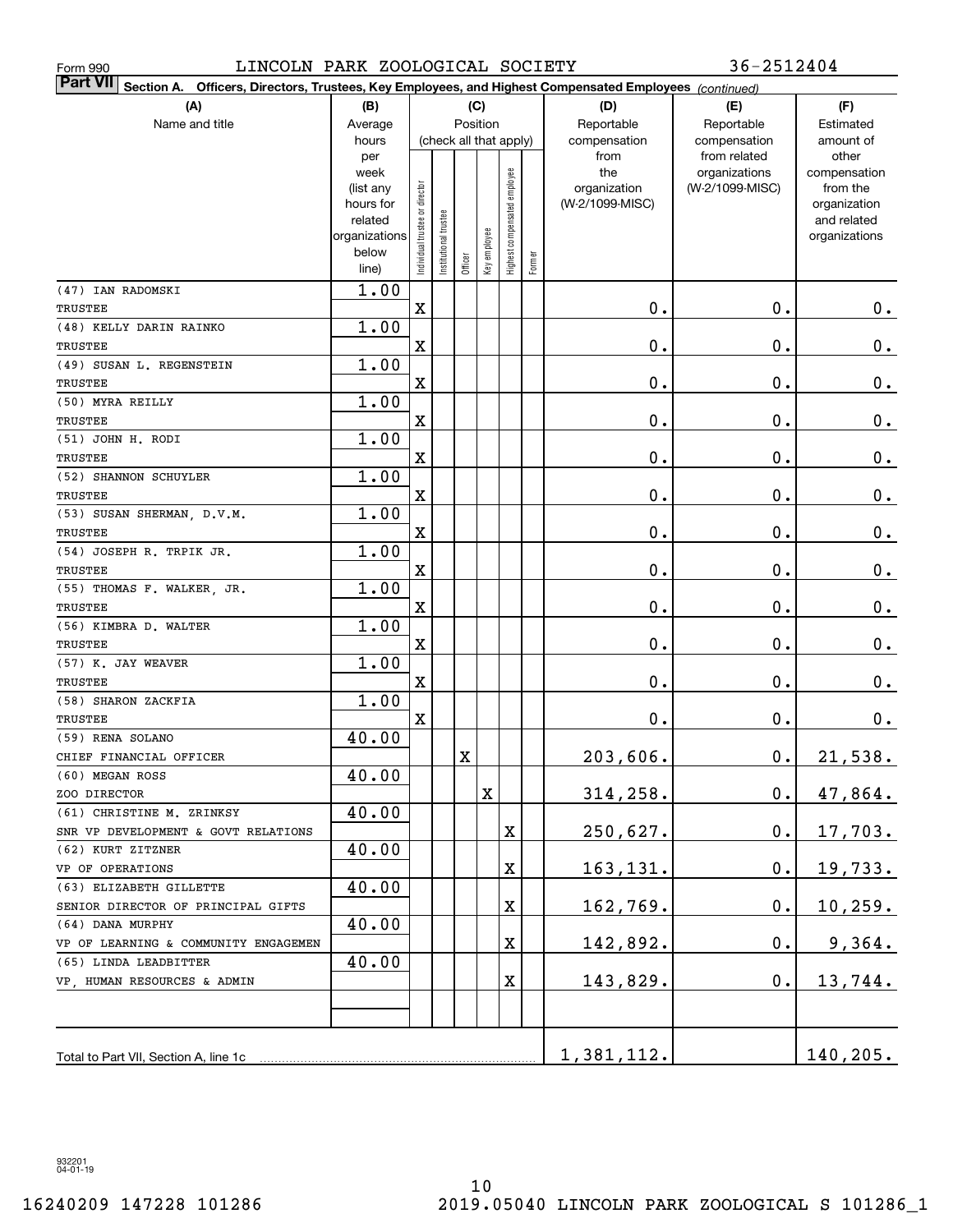|                                                                  |        |    | Check if Schedule O contains a response or note to any line in this Part VIII                                        |                          |                        |               |                                              |                                      |                                                                 |
|------------------------------------------------------------------|--------|----|----------------------------------------------------------------------------------------------------------------------|--------------------------|------------------------|---------------|----------------------------------------------|--------------------------------------|-----------------------------------------------------------------|
|                                                                  |        |    |                                                                                                                      |                          |                        | Total revenue | (B)<br>Related or exempt<br>function revenue | (C)<br>Unrelated<br>business revenue | (D)<br>Revenue excluded<br>from tax under<br>sections 512 - 514 |
|                                                                  |        |    | 1 a Federated campaigns<br>$\cdots$                                                                                  | 1a                       |                        |               |                                              |                                      |                                                                 |
| <b>Contributions, Gifts, Grants</b><br>and Other Similar Amounts |        | b  | Membership dues                                                                                                      | 1 <sub>b</sub>           | 133,364.               |               |                                              |                                      |                                                                 |
|                                                                  |        |    | Fundraising events                                                                                                   | 1 <sub>c</sub>           | 1,009,979.             |               |                                              |                                      |                                                                 |
|                                                                  |        | d  | Related organizations<br>.                                                                                           | 1 <sub>d</sub>           |                        |               |                                              |                                      |                                                                 |
|                                                                  |        |    | Government grants (contributions)                                                                                    | 1e                       | 6,689,942.             |               |                                              |                                      |                                                                 |
|                                                                  |        | f  | All other contributions, gifts, grants, and                                                                          |                          |                        |               |                                              |                                      |                                                                 |
|                                                                  |        |    | similar amounts not included above                                                                                   | 1f                       | 29, 164, 981.          |               |                                              |                                      |                                                                 |
|                                                                  |        |    | Noncash contributions included in lines 1a-1f                                                                        | $1g$ $\frac{1}{3}$       | 3, 244, 879.           |               |                                              |                                      |                                                                 |
|                                                                  |        |    | <b>h</b> Total. Add lines 1a-1f                                                                                      |                          |                        | 36,998,266.   |                                              |                                      |                                                                 |
|                                                                  |        |    |                                                                                                                      |                          | <b>Business Code</b>   |               |                                              |                                      |                                                                 |
|                                                                  | 2 a    |    | VISITOR SERVICES                                                                                                     |                          | 561499                 | 4,880,622.    |                                              |                                      | 4,880,622.                                                      |
|                                                                  |        | b  | <b>EVENT REVENUE</b>                                                                                                 |                          | 611710                 | 1,738,608.    | 1,738,608.                                   |                                      |                                                                 |
|                                                                  |        | C  | CAFETERIA                                                                                                            |                          | 561499                 | 1,421,768.    |                                              |                                      | 1,421,768.                                                      |
|                                                                  |        | d  | MEMBERSHIP DUES                                                                                                      |                          | 611710                 | 1, 192, 531.  | 1,192,531.                                   |                                      |                                                                 |
|                                                                  |        | e  | OTHER PROGRAMS                                                                                                       |                          | 611710                 | 661,814.      | 661,814.                                     |                                      |                                                                 |
| Program Service<br>Revenue                                       |        |    |                                                                                                                      |                          |                        |               |                                              |                                      |                                                                 |
|                                                                  |        | f  | All other program service revenue                                                                                    |                          |                        | 9,895,343.    |                                              |                                      |                                                                 |
|                                                                  | 3      | a  |                                                                                                                      |                          |                        |               |                                              |                                      |                                                                 |
|                                                                  |        |    | Investment income (including dividends, interest, and                                                                |                          |                        | 2,427,896.    |                                              |                                      | 2,427,896.                                                      |
|                                                                  |        |    | Income from investment of tax-exempt bond proceeds                                                                   |                          |                        |               |                                              |                                      |                                                                 |
|                                                                  | 4<br>5 |    |                                                                                                                      |                          |                        |               |                                              |                                      |                                                                 |
|                                                                  |        |    |                                                                                                                      | (i) Real                 | (ii) Personal          |               |                                              |                                      |                                                                 |
|                                                                  |        |    |                                                                                                                      | 1,045,966.               |                        |               |                                              |                                      |                                                                 |
|                                                                  |        | 6а | Gross rents<br>6а<br>.                                                                                               | 291,983.                 |                        |               |                                              |                                      |                                                                 |
|                                                                  |        | b  | 6b<br>Less: rental expenses                                                                                          | 753,983.                 |                        |               |                                              |                                      |                                                                 |
|                                                                  |        |    | Rental income or (loss)<br>6c                                                                                        |                          |                        | 753,983.      | 753,983.                                     |                                      |                                                                 |
|                                                                  |        | d  | Net rental income or (loss)                                                                                          | (i) Securities           | (ii) Other             |               |                                              |                                      |                                                                 |
|                                                                  |        |    | 7 a Gross amount from sales of                                                                                       | 6, 294, 208.             |                        |               |                                              |                                      |                                                                 |
|                                                                  |        |    | assets other than inventory<br>7a                                                                                    |                          |                        |               |                                              |                                      |                                                                 |
|                                                                  |        |    | <b>b</b> Less: cost or other basis                                                                                   |                          |                        |               |                                              |                                      |                                                                 |
|                                                                  |        |    | 7b<br>and sales expenses<br>7c                                                                                       | 5, 354, 980.<br>939,228. |                        |               |                                              |                                      |                                                                 |
| ther Revenue                                                     |        |    | c Gain or (loss)                                                                                                     |                          |                        |               |                                              |                                      |                                                                 |
|                                                                  |        |    |                                                                                                                      |                          |                        | 939,228.      |                                              |                                      | 939,228.                                                        |
|                                                                  |        |    | 8 a Gross income from fundraising events (not                                                                        |                          |                        |               |                                              |                                      |                                                                 |
| o                                                                |        |    | including $$ 1,009,979.$ of                                                                                          |                          |                        |               |                                              |                                      |                                                                 |
|                                                                  |        |    | contributions reported on line 1c). See                                                                              |                          |                        |               |                                              |                                      |                                                                 |
|                                                                  |        |    |                                                                                                                      | 8а                       | 524,340.               |               |                                              |                                      |                                                                 |
|                                                                  |        |    | <b>b</b> Less: direct expenses                                                                                       | 8b                       | 497,337.               |               |                                              |                                      |                                                                 |
|                                                                  |        |    | c Net income or (loss) from fundraising events                                                                       |                          | ▶<br>.                 | 27,003.       |                                              |                                      | 27,003.                                                         |
|                                                                  |        |    | 9 a Gross income from gaming activities. See                                                                         |                          |                        |               |                                              |                                      |                                                                 |
|                                                                  |        |    |                                                                                                                      | 9а                       | 70,260.                |               |                                              |                                      |                                                                 |
|                                                                  |        |    |                                                                                                                      | 9b                       | 0.                     |               |                                              |                                      |                                                                 |
|                                                                  |        |    | c Net income or (loss) from gaming activities                                                                        |                          | .                      | 70,260.       |                                              |                                      | 70,260.                                                         |
|                                                                  |        |    | 10 a Gross sales of inventory, less returns                                                                          |                          |                        |               |                                              |                                      |                                                                 |
|                                                                  |        |    |                                                                                                                      |                          | $10a \quad 1,770,237.$ |               |                                              |                                      |                                                                 |
|                                                                  |        |    | <b>b</b> Less: cost of goods sold                                                                                    |                          | $10b$ 1, 529, 465.     |               |                                              |                                      |                                                                 |
|                                                                  |        |    |                                                                                                                      |                          |                        | 240,772.      |                                              | 240,772.                             |                                                                 |
|                                                                  |        |    |                                                                                                                      |                          | <b>Business Code</b>   |               |                                              |                                      |                                                                 |
|                                                                  | 11 a   |    | <u> 1989 - Johann Stein, marwolaethau a bhann an t-Amhain an t-Amhain an t-Amhain an t-Amhain an t-Amhain an t-A</u> |                          |                        |               |                                              |                                      |                                                                 |
| Miscellaneous<br>evenue                                          |        | b  |                                                                                                                      |                          |                        |               |                                              |                                      |                                                                 |
|                                                                  |        | c  |                                                                                                                      |                          |                        |               |                                              |                                      |                                                                 |
|                                                                  |        |    |                                                                                                                      |                          |                        |               |                                              |                                      |                                                                 |
|                                                                  |        |    |                                                                                                                      |                          | ▶                      |               |                                              |                                      |                                                                 |
|                                                                  | 12     |    |                                                                                                                      |                          |                        | 51, 352, 751. | 4,346,936.                                   | 240,772.                             | 9,766,777.                                                      |
| 932009 01-20-20                                                  |        |    |                                                                                                                      |                          |                        | 11            |                                              |                                      | Form 990 (2019)                                                 |

11

**Part VIII Statement of Revenue**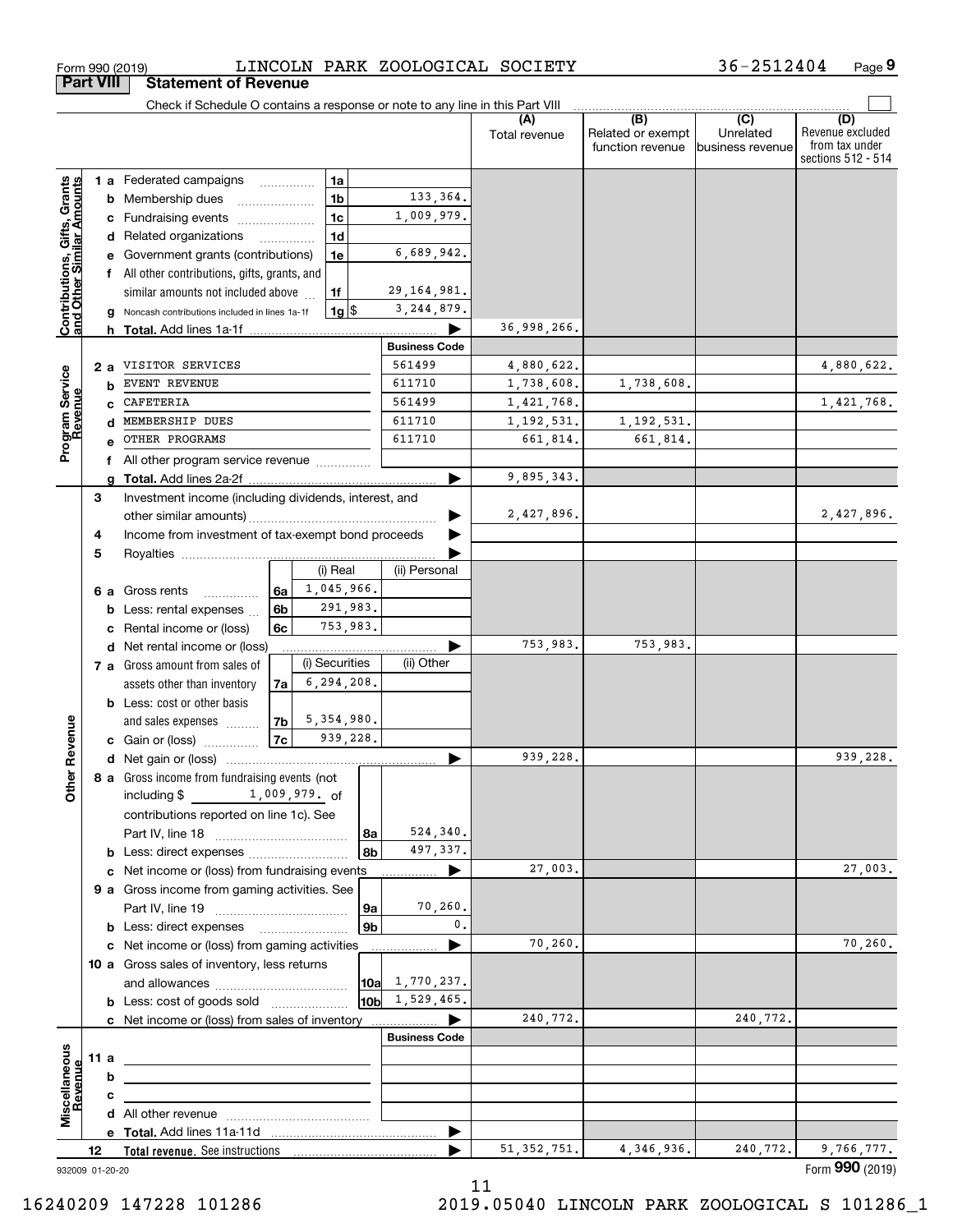$_{\rm Form}$   $_{990}$  (2019)  $_{\rm DSP}$   $_{\rm LINCOLN}$   $_{\rm PARK}$   $_{\rm ZOOLOGICAL}$   $_{\rm SOCIETY}$   $_{\rm 36-2512404}$   $_{\rm Page}$ **Part IX Statement of Functional Expenses**

|                  | Section 501(c)(3) and 501(c)(4) organizations must complete all columns. All other organizations must complete column (A).                                                                                 |                       |                                    |                                           |                                |
|------------------|------------------------------------------------------------------------------------------------------------------------------------------------------------------------------------------------------------|-----------------------|------------------------------------|-------------------------------------------|--------------------------------|
|                  | Check if Schedule O contains a response or note to any line in this Part IX                                                                                                                                |                       |                                    |                                           |                                |
|                  | Do not include amounts reported on lines 6b,<br>7b, 8b, 9b, and 10b of Part VIII.                                                                                                                          | (A)<br>Total expenses | (B)<br>Program service<br>expenses | (C)<br>Management and<br>general expenses | (D)<br>Fundraising<br>expenses |
| 1.               | Grants and other assistance to domestic organizations                                                                                                                                                      |                       |                                    |                                           |                                |
|                  | and domestic governments. See Part IV, line 21                                                                                                                                                             |                       |                                    |                                           |                                |
| $\mathbf{2}$     | Grants and other assistance to domestic                                                                                                                                                                    |                       |                                    |                                           |                                |
|                  | individuals. See Part IV, line 22                                                                                                                                                                          |                       |                                    |                                           |                                |
| 3                | Grants and other assistance to foreign                                                                                                                                                                     |                       |                                    |                                           |                                |
|                  | organizations, foreign governments, and foreign                                                                                                                                                            |                       |                                    |                                           |                                |
|                  | individuals. See Part IV, lines 15 and 16                                                                                                                                                                  |                       |                                    |                                           |                                |
| 4                | Benefits paid to or for members                                                                                                                                                                            |                       |                                    |                                           |                                |
| 5                | Compensation of current officers, directors,                                                                                                                                                               |                       |                                    |                                           |                                |
|                  | trustees, and key employees                                                                                                                                                                                | 1,057,093.            | 584,007.                           | 203,606.                                  | 269,480.                       |
| 6                | Compensation not included above to disqualified                                                                                                                                                            |                       |                                    |                                           |                                |
|                  | persons (as defined under section 4958(f)(1)) and                                                                                                                                                          |                       |                                    |                                           |                                |
|                  | persons described in section 4958(c)(3)(B)<br>1.1.1.1.1.1.1                                                                                                                                                |                       |                                    |                                           |                                |
| 7                |                                                                                                                                                                                                            | 15,637,936.           | 13,575,238.                        | 882,518.                                  | 1,180,180.                     |
| 8                | Pension plan accruals and contributions (include                                                                                                                                                           |                       |                                    |                                           |                                |
|                  | section 401(k) and 403(b) employer contributions)                                                                                                                                                          | 612, 161.             | 550, 280.                          | 26,476.                                   | $\frac{35,405}{93,376}$        |
| 9                |                                                                                                                                                                                                            | 1, 237, 273.          | 1,074,072.                         | 69,825.                                   |                                |
| 10               |                                                                                                                                                                                                            | 1,191,643.            | 1,033,846.                         | 67, 513.                                  | 90, 284.                       |
| 11               | Fees for services (nonemployees):                                                                                                                                                                          |                       |                                    |                                           |                                |
| a                |                                                                                                                                                                                                            |                       |                                    |                                           |                                |
| b                |                                                                                                                                                                                                            | 192,290.              | 192,290.                           |                                           |                                |
| c                |                                                                                                                                                                                                            | 60,500.               |                                    | 60, 500.                                  |                                |
| d                |                                                                                                                                                                                                            |                       |                                    |                                           |                                |
| е                | Professional fundraising services. See Part IV, line 17                                                                                                                                                    |                       |                                    |                                           |                                |
| f                | Investment management fees                                                                                                                                                                                 | 103, 174.             | 103,174.                           |                                           |                                |
| g                | Other. (If line 11g amount exceeds 10% of line 25,                                                                                                                                                         |                       |                                    |                                           |                                |
|                  | column (A) amount, list line 11g expenses on Sch O.)                                                                                                                                                       | 3,463,398.            | 2,760,788.                         | 659,900.                                  | $\frac{42,710}{4,868}$         |
| 12 <sup>12</sup> |                                                                                                                                                                                                            | 196, 521.             | 191,029.                           | 624.                                      |                                |
| 13               |                                                                                                                                                                                                            | 1,360,247.            | 1,186,207.                         | 51,695.                                   | 122, 345.                      |
| 14               |                                                                                                                                                                                                            | 509,744.              | 442,507.                           | 28,767.                                   | 38,470.                        |
| 15               |                                                                                                                                                                                                            |                       |                                    |                                           |                                |
| 16               |                                                                                                                                                                                                            | 3,667,641.            | 3,593,799.                         | 49,007.                                   | 24,835.                        |
| 17               |                                                                                                                                                                                                            | 334,485.              | 301, 153.                          | 18,432.                                   | 14,900.                        |
| 18               | Payments of travel or entertainment expenses                                                                                                                                                               |                       |                                    |                                           |                                |
|                  | for any federal, state, or local public officials                                                                                                                                                          |                       |                                    |                                           |                                |
| 19               | Conferences, conventions, and meetings                                                                                                                                                                     | 323,989.              | 197,901.                           | 9,349.                                    | 116,739.                       |
| 20               | Interest                                                                                                                                                                                                   | 1,813,881.            | 1,813,881.                         |                                           |                                |
| 21               |                                                                                                                                                                                                            |                       |                                    |                                           |                                |
| 22               | Depreciation, depletion, and amortization                                                                                                                                                                  | 413,612.              | 321,557.                           | 91,642.                                   | 413.                           |
| 23               | Insurance                                                                                                                                                                                                  | 414,232.              | 358,179.                           | 34, 255.                                  | $\overline{21,798.}$           |
| 24               | Other expenses. Itemize expenses not covered<br>above (List miscellaneous expenses on line 24e. If<br>line 24e amount exceeds 10% of line 25, column (A)<br>amount, list line 24e expenses on Schedule O.) |                       |                                    |                                           |                                |
|                  | a ZOO IMPROVEMENTS                                                                                                                                                                                         | 2,956,220.            | 2,956,220.                         |                                           |                                |
| b                | EQUIPMENT MAINTENANCE A                                                                                                                                                                                    | 936, 275.             | 898,986.                           | 4,564.                                    | 32,725.                        |
| c                | ANIMAL NUTRITION AND TR                                                                                                                                                                                    | 669,979.              | 669,979.                           |                                           |                                |
| d                |                                                                                                                                                                                                            |                       |                                    |                                           |                                |
|                  | e All other expenses                                                                                                                                                                                       | 239,145.              | 190,034.                           | 49,111.                                   |                                |
| 25               | Total functional expenses. Add lines 1 through 24e                                                                                                                                                         | 37, 391, 439.         | 32,995,127.                        | 2,307,784.                                | 2,088,528.                     |
| 26               | Joint costs. Complete this line only if the organization                                                                                                                                                   |                       |                                    |                                           |                                |
|                  | reported in column (B) joint costs from a combined                                                                                                                                                         |                       |                                    |                                           |                                |
|                  | educational campaign and fundraising solicitation.                                                                                                                                                         |                       |                                    |                                           |                                |
|                  | Check here $\blacktriangleright$<br>if following SOP 98-2 (ASC 958-720)                                                                                                                                    |                       |                                    |                                           |                                |

12

932010 01-20-20

Form (2019) **990**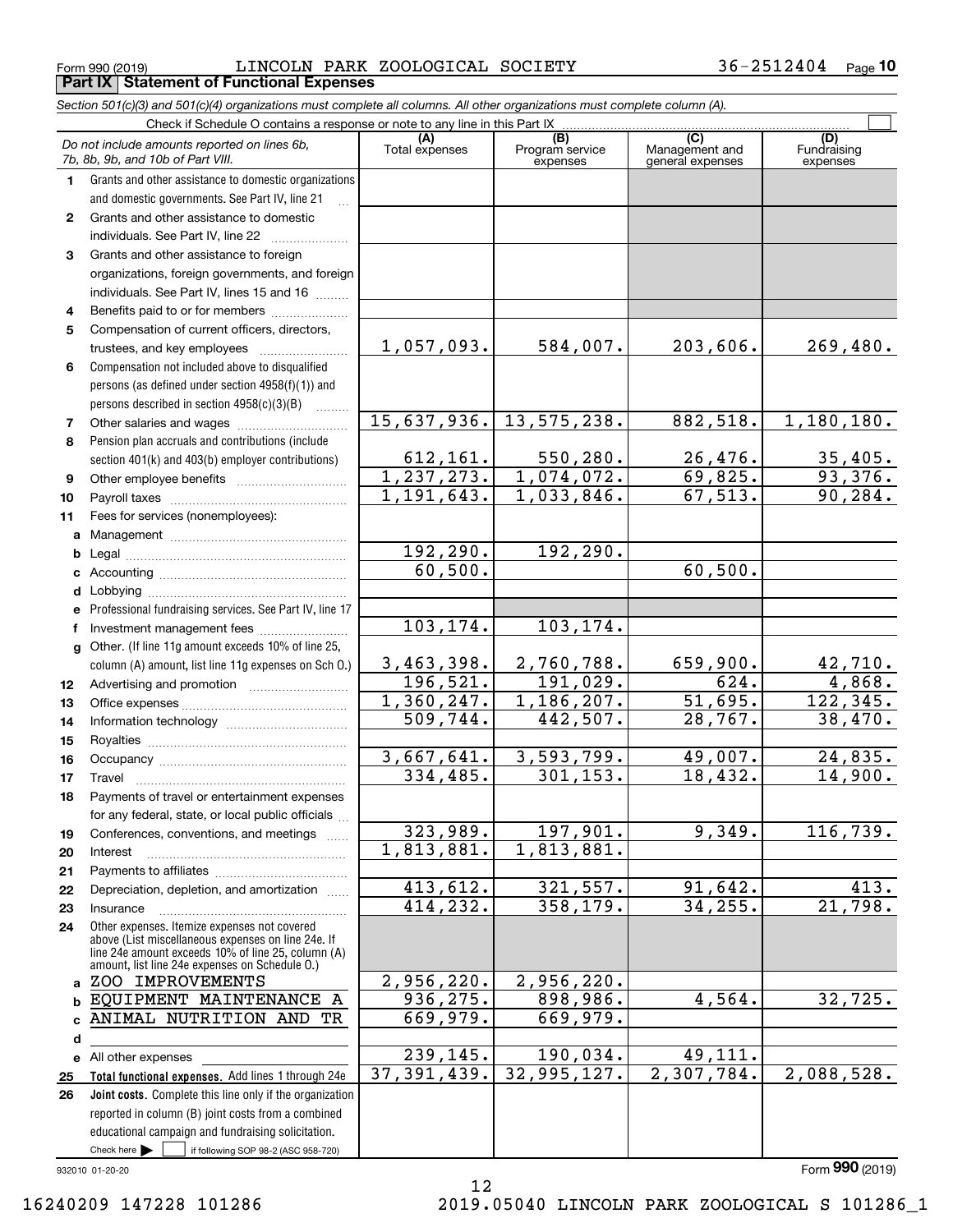**1**

**Part X** | Balance Sheet

### Form 990 (2019) LINCOLN PARK ZOOLOGICAL SOCIETY 36-2512404 <sub>Page</sub>

**(A) (B) 1 2**10,305,305. 12,338,228. **34**Check if Schedule O contains a response or note to any line in this Part X Beginning of year | | End of year Cash - non-interest-bearing ~~~~~~~~~~~~~~~~~~~~~~~~~ Savings and temporary cash investments  $\begin{array}{|c|c|c|c|c|c|}\n 8,712,718. & 1 & 8,214,577. \\
 \hline\n0,305,305. & 2 & 12,338,228. \end{array}$ 

|                    | 2  |                                                                                       |             |                                                                             | 10, 305, 305.           | $\mathbf{2}$     | 12,338,228.                                 |
|--------------------|----|---------------------------------------------------------------------------------------|-------------|-----------------------------------------------------------------------------|-------------------------|------------------|---------------------------------------------|
|                    | з  |                                                                                       | 19,435,387. | $\mathbf{3}$                                                                | 30,781,894.             |                  |                                             |
|                    | 4  |                                                                                       |             | 94,529.                                                                     | $\overline{\mathbf{4}}$ | 109,090.         |                                             |
|                    | 5  | Loans and other receivables from any current or former officer, director,             |             |                                                                             |                         |                  |                                             |
|                    |    | trustee, key employee, creator or founder, substantial contributor, or 35%            |             |                                                                             |                         |                  |                                             |
|                    |    | controlled entity or family member of any of these persons                            |             | 5                                                                           |                         |                  |                                             |
|                    | 6  | Loans and other receivables from other disqualified persons (as defined               |             |                                                                             |                         |                  |                                             |
|                    |    | under section $4958(f)(1)$ , and persons described in section $4958(c)(3)(B)$         | .           |                                                                             | 6                       |                  |                                             |
|                    | 7  |                                                                                       |             |                                                                             |                         | $\overline{7}$   |                                             |
| Assets             | 8  |                                                                                       | 145,358.    | 8                                                                           | 62,769.                 |                  |                                             |
|                    | 9  | Prepaid expenses and deferred charges                                                 |             |                                                                             | 536, 280.               | $\boldsymbol{9}$ | 367,694.                                    |
|                    |    | <b>10a</b> Land, buildings, and equipment: cost or other                              |             |                                                                             |                         |                  |                                             |
|                    |    | basis. Complete Part VI of Schedule D                                                 |             | $\begin{array}{ c c c c c }\n\hline\n10a & 6,042,101.\n\hline\n\end{array}$ |                         |                  |                                             |
|                    |    | <u> 10b</u><br><b>b</b> Less: accumulated depreciation                                |             | 3,356,110.                                                                  | 2,019,213.              | 10 <sub>c</sub>  | 2,685,991.                                  |
|                    | 11 |                                                                                       |             |                                                                             | 85,813,079.             | 11               | 78,919,178.                                 |
|                    | 12 |                                                                                       |             |                                                                             | 51,077,570.             | 12               | 44,498,031.                                 |
|                    | 13 |                                                                                       |             |                                                                             |                         | 13               |                                             |
|                    | 14 |                                                                                       |             |                                                                             |                         | 14               |                                             |
|                    | 15 |                                                                                       |             |                                                                             | 15                      |                  |                                             |
|                    | 16 |                                                                                       |             | 178, 139, 439.                                                              | 16                      | 177, 977, 452.   |                                             |
|                    | 17 |                                                                                       |             |                                                                             | 5,654,936.              | 17               | 6,004,831.                                  |
|                    | 18 |                                                                                       |             |                                                                             |                         | 18               |                                             |
|                    | 19 |                                                                                       | 533,020.    | 19                                                                          | 633,295.                |                  |                                             |
|                    | 20 |                                                                                       |             |                                                                             | 70,088,500.             | 20               | 70, 159, 300.                               |
|                    | 21 | Escrow or custodial account liability. Complete Part IV of Schedule D                 |             |                                                                             |                         | 21               |                                             |
|                    | 22 | Loans and other payables to any current or former officer, director,                  |             |                                                                             |                         |                  |                                             |
| Liabilities        |    | trustee, key employee, creator or founder, substantial contributor, or 35%            |             |                                                                             |                         |                  |                                             |
|                    |    | controlled entity or family member of any of these persons                            |             |                                                                             |                         | 22               |                                             |
|                    | 23 | Secured mortgages and notes payable to unrelated third parties                        |             |                                                                             |                         | 23               |                                             |
|                    | 24 | Unsecured notes and loans payable to unrelated third parties                          |             |                                                                             |                         | 24               |                                             |
|                    | 25 | Other liabilities (including federal income tax, payables to related third            |             |                                                                             |                         |                  |                                             |
|                    |    | parties, and other liabilities not included on lines 17-24). Complete Part X          |             |                                                                             |                         |                  |                                             |
|                    |    | of Schedule D                                                                         |             |                                                                             |                         | 25               |                                             |
|                    | 26 |                                                                                       |             |                                                                             | 76, 276, 456.           | 26               | 76,797,426.                                 |
|                    |    | Organizations that follow FASB ASC 958, check here $\triangleright \lfloor X \rfloor$ |             |                                                                             |                         |                  |                                             |
|                    |    | and complete lines 27, 28, 32, and 33.                                                |             |                                                                             |                         |                  |                                             |
| alances            | 27 |                                                                                       |             |                                                                             | 31,287,905.             | 27               | 27, 347, 240.                               |
| ≃                  | 28 |                                                                                       |             |                                                                             | $70, 575, 078.$ 28      |                  | 73,832,786.                                 |
|                    |    | Organizations that do not follow FASB ASC 958, check here $\triangleright$            |             |                                                                             |                         |                  |                                             |
| Net Assets or Fund |    | and complete lines 29 through 33.                                                     |             |                                                                             |                         |                  |                                             |
|                    | 29 |                                                                                       |             |                                                                             |                         | 29               |                                             |
|                    | 30 | Paid-in or capital surplus, or land, building, or equipment fund                      |             |                                                                             |                         | 30               |                                             |
|                    | 31 | Retained earnings, endowment, accumulated income, or other funds                      |             |                                                                             |                         | 31               |                                             |
|                    | 32 |                                                                                       |             |                                                                             | 101,862,983.            | 32               | $\overline{101}$ , 180, 026.                |
|                    | 33 |                                                                                       |             |                                                                             | 178, 139, 439.          | 33               | 177,977,452.<br>$F_{\text{arm}}$ 990 (2010) |

 $\mathcal{L}^{\text{max}}$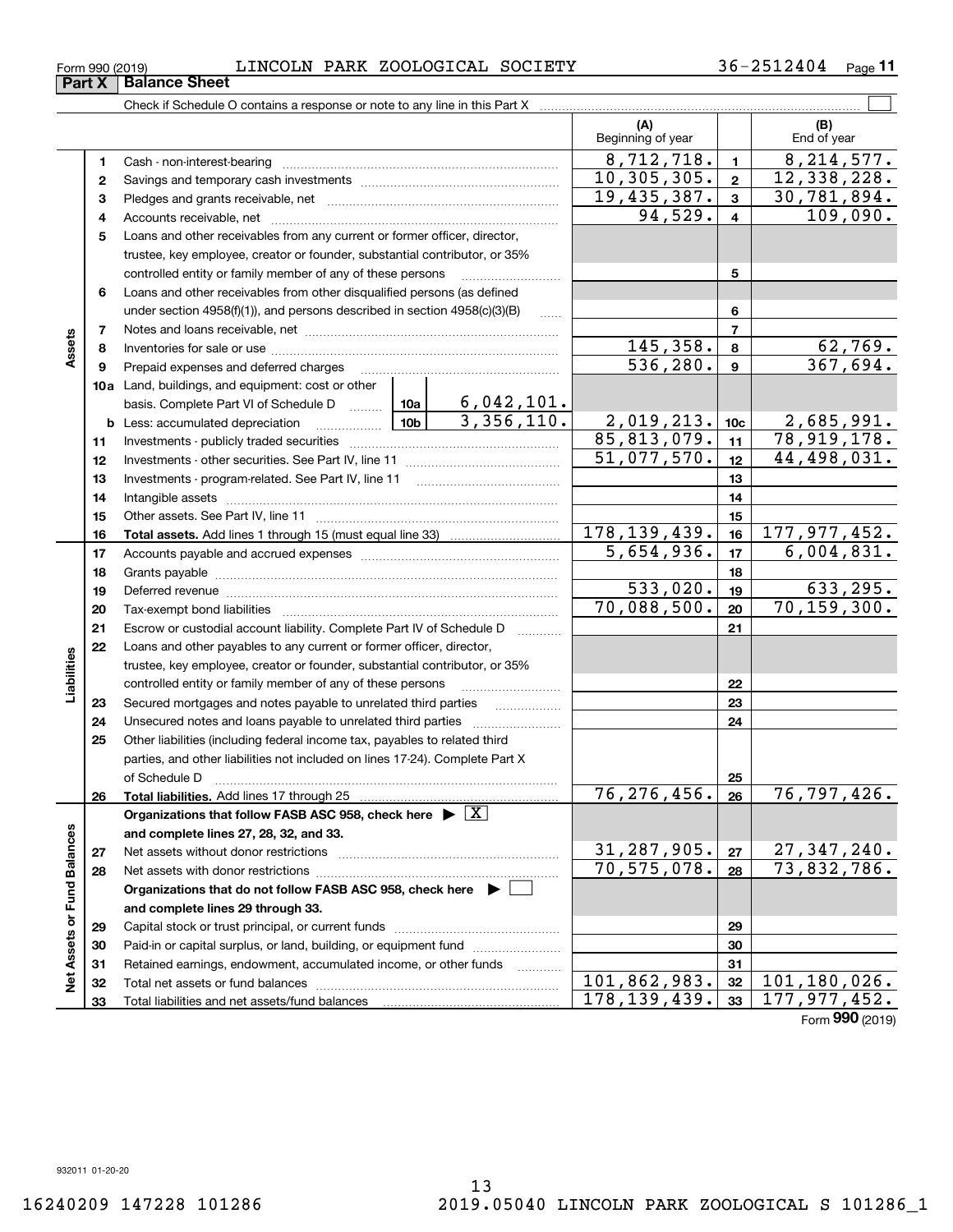|    | LINCOLN PARK ZOOLOGICAL SOCIETY<br>Form 990 (2019)                                                                                                                       |                         | 36-2512404 |                |             | Page $12$ |
|----|--------------------------------------------------------------------------------------------------------------------------------------------------------------------------|-------------------------|------------|----------------|-------------|-----------|
|    | Part XI   Reconciliation of Net Assets                                                                                                                                   |                         |            |                |             |           |
|    |                                                                                                                                                                          |                         |            |                |             |           |
|    |                                                                                                                                                                          |                         |            |                |             |           |
| 1  |                                                                                                                                                                          | 1.                      |            | 51, 352, 751.  |             |           |
| 2  | Total expenses (must equal Part IX, column (A), line 25)                                                                                                                 | $\mathbf{2}$            |            | 37, 391, 439.  |             |           |
| 3  | Revenue less expenses. Subtract line 2 from line 1                                                                                                                       | 3                       |            | 13,961,312.    |             |           |
| 4  |                                                                                                                                                                          | $\overline{\mathbf{4}}$ |            | 101,862,983.   |             |           |
| 5  | Net unrealized gains (losses) on investments                                                                                                                             | 5                       |            | $-14,644,269.$ |             |           |
| 6  |                                                                                                                                                                          | 6                       |            |                |             |           |
| 7  |                                                                                                                                                                          | $\overline{7}$          |            |                |             |           |
| 8  |                                                                                                                                                                          | 8                       |            |                |             |           |
| 9  | Other changes in net assets or fund balances (explain on Schedule O)                                                                                                     | 9                       |            |                |             | 0.        |
| 10 | Net assets or fund balances at end of year. Combine lines 3 through 9 (must equal Part X, line 32,                                                                       |                         |            |                |             |           |
|    |                                                                                                                                                                          | 10                      |            | 101,180,026.   |             |           |
|    | <b>Part XII</b> Financial Statements and Reporting                                                                                                                       |                         |            |                |             |           |
|    | Check if Schedule O contains a response or note to any line in this Part XII [11] [12] [12] Check if Schedule O contains a response or note to any line in this Part XII |                         |            |                |             |           |
|    |                                                                                                                                                                          |                         |            |                | Yes         | <b>No</b> |
| 1  | $\boxed{\mathbf{X}}$ Accrual<br>Accounting method used to prepare the Form 990: <u>[</u> Cash<br>Other                                                                   |                         |            |                |             |           |
|    | If the organization changed its method of accounting from a prior year or checked "Other," explain in Schedule O.                                                        |                         |            |                |             |           |
|    | Х<br>2a Were the organization's financial statements compiled or reviewed by an independent accountant?<br>2a                                                            |                         |            |                |             |           |
|    | If "Yes," check a box below to indicate whether the financial statements for the year were compiled or reviewed on a                                                     |                         |            |                |             |           |
|    | separate basis, consolidated basis, or both:                                                                                                                             |                         |            |                |             |           |
|    | Separate basis<br><b>Consolidated basis</b><br>Both consolidated and separate basis                                                                                      |                         |            |                |             |           |
|    | <b>b</b> Were the organization's financial statements audited by an independent accountant?                                                                              |                         |            | 2b             | х           |           |
|    | If "Yes," check a box below to indicate whether the financial statements for the year were audited on a separate basis,                                                  |                         |            |                |             |           |
|    | consolidated basis, or both:                                                                                                                                             |                         |            |                |             |           |
|    | $X$ Separate basis<br>Consolidated basis<br>Both consolidated and separate basis                                                                                         |                         |            |                |             |           |
|    | c If "Yes" to line 2a or 2b, does the organization have a committee that assumes responsibility for oversight of the audit,                                              |                         |            |                |             |           |
|    |                                                                                                                                                                          |                         |            | 2c             | $\mathbf X$ |           |
|    | If the organization changed either its oversight process or selection process during the tax year, explain on Schedule O.                                                |                         |            |                |             |           |
|    | 3a As a result of a federal award, was the organization required to undergo an audit or audits as set forth in the Single Audit                                          |                         |            |                |             |           |
|    |                                                                                                                                                                          |                         |            | За             |             | Χ         |
|    | b If "Yes," did the organization undergo the required audit or audits? If the organization did not undergo the required audit                                            |                         |            |                |             |           |
|    |                                                                                                                                                                          |                         |            | 3b             | nnn.        |           |

Form (2019) **990**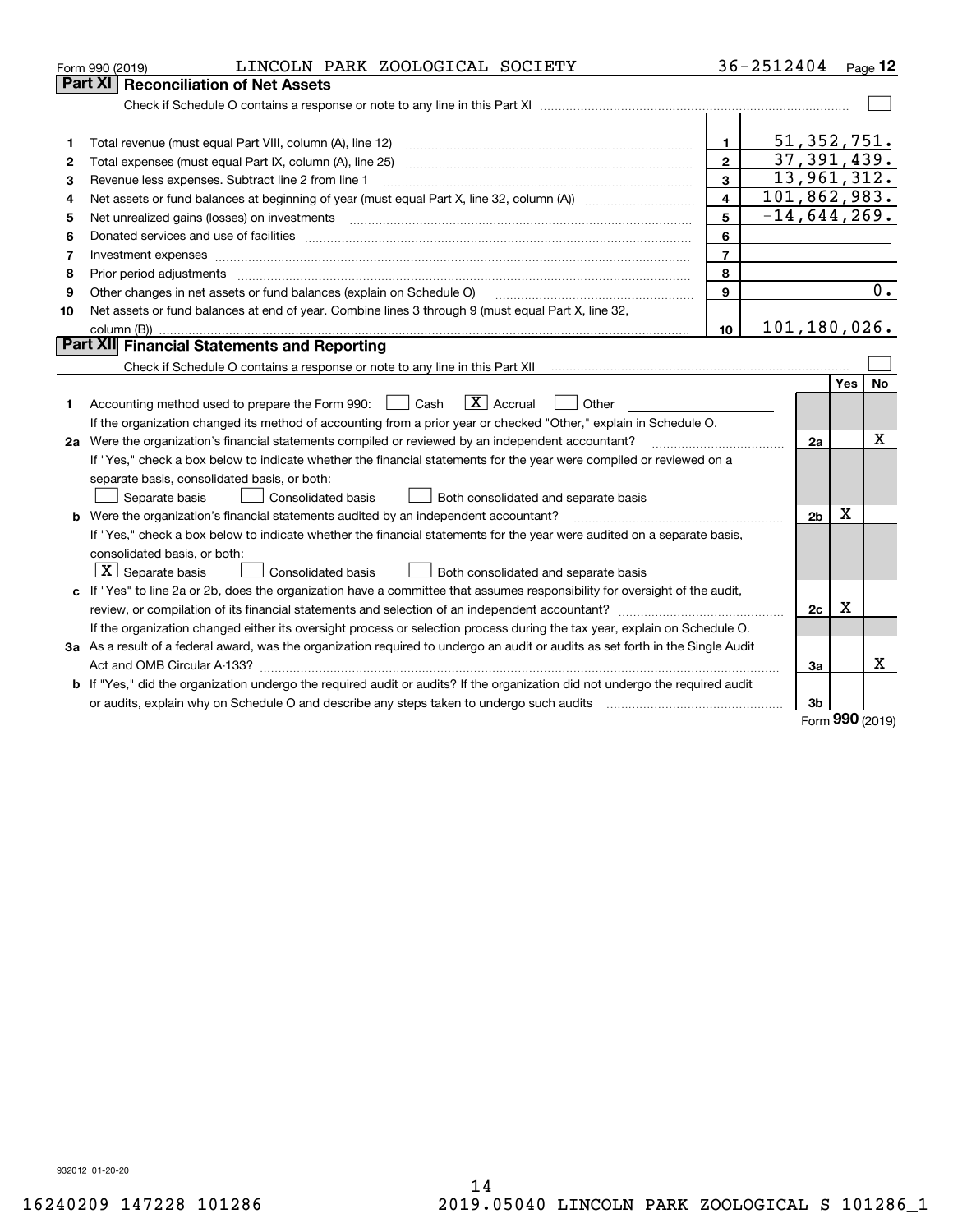| <b>SCHEDULE A</b> |
|-------------------|
|-------------------|

Department of the Treasury Internal Revenue Service

**(Form 990 or 990-EZ)**

# **Public Charity Status and Public Support**

**Complete if the organization is a section 501(c)(3) organization or a section 4947(a)(1) nonexempt charitable trust. | Attach to Form 990 or Form 990-EZ.** 

| ▶ Go to www.irs.gov/Form990 for instructions and the latest information |  |
|-------------------------------------------------------------------------|--|

| OMB No 1545-0047                    |
|-------------------------------------|
| 7079                                |
| <b>Open to Public</b><br>Inspection |

|  | Name of the organization |
|--|--------------------------|
|  |                          |

|        |                       | Name of the organization                                                                                                                      |          |                                 |                                    |                                 |                            | <b>Employer identification number</b> |
|--------|-----------------------|-----------------------------------------------------------------------------------------------------------------------------------------------|----------|---------------------------------|------------------------------------|---------------------------------|----------------------------|---------------------------------------|
|        |                       |                                                                                                                                               |          | LINCOLN PARK ZOOLOGICAL SOCIETY |                                    |                                 |                            | 36-2512404                            |
| Part I |                       | Reason for Public Charity Status (All organizations must complete this part.) See instructions.                                               |          |                                 |                                    |                                 |                            |                                       |
|        |                       | The organization is not a private foundation because it is: (For lines 1 through 12, check only one box.)                                     |          |                                 |                                    |                                 |                            |                                       |
| 1      |                       | A church, convention of churches, or association of churches described in section $170(b)(1)(A)(i)$ .                                         |          |                                 |                                    |                                 |                            |                                       |
| 2      |                       | A school described in section 170(b)(1)(A)(ii). (Attach Schedule E (Form 990 or 990-EZ).)                                                     |          |                                 |                                    |                                 |                            |                                       |
| 3      |                       | A hospital or a cooperative hospital service organization described in section 170(b)(1)(A)(iii).                                             |          |                                 |                                    |                                 |                            |                                       |
| 4      |                       | A medical research organization operated in conjunction with a hospital described in section 170(b)(1)(A)(iii). Enter the hospital's name,    |          |                                 |                                    |                                 |                            |                                       |
|        |                       | city, and state:                                                                                                                              |          |                                 |                                    |                                 |                            |                                       |
| 5      |                       | An organization operated for the benefit of a college or university owned or operated by a governmental unit described in                     |          |                                 |                                    |                                 |                            |                                       |
|        |                       | section 170(b)(1)(A)(iv). (Complete Part II.)                                                                                                 |          |                                 |                                    |                                 |                            |                                       |
| 6      |                       | A federal, state, or local government or governmental unit described in section 170(b)(1)(A)(v).                                              |          |                                 |                                    |                                 |                            |                                       |
|        | 7 $\lfloor x \rfloor$ | An organization that normally receives a substantial part of its support from a governmental unit or from the general public described in     |          |                                 |                                    |                                 |                            |                                       |
|        |                       | section 170(b)(1)(A)(vi). (Complete Part II.)                                                                                                 |          |                                 |                                    |                                 |                            |                                       |
| 8      |                       | A community trust described in section 170(b)(1)(A)(vi). (Complete Part II.)                                                                  |          |                                 |                                    |                                 |                            |                                       |
| 9      |                       | An agricultural research organization described in section 170(b)(1)(A)(ix) operated in conjunction with a land-grant college                 |          |                                 |                                    |                                 |                            |                                       |
|        |                       | or university or a non-land-grant college of agriculture (see instructions). Enter the name, city, and state of the college or                |          |                                 |                                    |                                 |                            |                                       |
|        |                       | university:                                                                                                                                   |          |                                 |                                    |                                 |                            |                                       |
| 10     |                       | An organization that normally receives: (1) more than 33 1/3% of its support from contributions, membership fees, and gross receipts from     |          |                                 |                                    |                                 |                            |                                       |
|        |                       | activities related to its exempt functions - subject to certain exceptions, and (2) no more than 33 1/3% of its support from gross investment |          |                                 |                                    |                                 |                            |                                       |
|        |                       | income and unrelated business taxable income (less section 511 tax) from businesses acquired by the organization after June 30, 1975.         |          |                                 |                                    |                                 |                            |                                       |
|        |                       | See section 509(a)(2). (Complete Part III.)                                                                                                   |          |                                 |                                    |                                 |                            |                                       |
| 11     |                       | An organization organized and operated exclusively to test for public safety. See section 509(a)(4).                                          |          |                                 |                                    |                                 |                            |                                       |
| 12     |                       | An organization organized and operated exclusively for the benefit of, to perform the functions of, or to carry out the purposes of one or    |          |                                 |                                    |                                 |                            |                                       |
|        |                       | more publicly supported organizations described in section 509(a)(1) or section 509(a)(2). See section 509(a)(3). Check the box in            |          |                                 |                                    |                                 |                            |                                       |
|        |                       | lines 12a through 12d that describes the type of supporting organization and complete lines 12e, 12f, and 12g.                                |          |                                 |                                    |                                 |                            |                                       |
| a      |                       | Type I. A supporting organization operated, supervised, or controlled by its supported organization(s), typically by giving                   |          |                                 |                                    |                                 |                            |                                       |
|        |                       | the supported organization(s) the power to regularly appoint or elect a majority of the directors or trustees of the supporting               |          |                                 |                                    |                                 |                            |                                       |
|        |                       | organization. You must complete Part IV, Sections A and B.                                                                                    |          |                                 |                                    |                                 |                            |                                       |
| b      |                       | Type II. A supporting organization supervised or controlled in connection with its supported organization(s), by having                       |          |                                 |                                    |                                 |                            |                                       |
|        |                       | control or management of the supporting organization vested in the same persons that control or manage the supported                          |          |                                 |                                    |                                 |                            |                                       |
|        |                       | organization(s). You must complete Part IV, Sections A and C.                                                                                 |          |                                 |                                    |                                 |                            |                                       |
| c      |                       | Type III functionally integrated. A supporting organization operated in connection with, and functionally integrated with,                    |          |                                 |                                    |                                 |                            |                                       |
|        |                       | its supported organization(s) (see instructions). You must complete Part IV, Sections A, D, and E.                                            |          |                                 |                                    |                                 |                            |                                       |
| d      |                       | Type III non-functionally integrated. A supporting organization operated in connection with its supported organization(s)                     |          |                                 |                                    |                                 |                            |                                       |
|        |                       | that is not functionally integrated. The organization generally must satisfy a distribution requirement and an attentiveness                  |          |                                 |                                    |                                 |                            |                                       |
|        |                       | requirement (see instructions). You must complete Part IV, Sections A and D, and Part V.                                                      |          |                                 |                                    |                                 |                            |                                       |
|        |                       | Check this box if the organization received a written determination from the IRS that it is a Type I, Type II, Type III                       |          |                                 |                                    |                                 |                            |                                       |
|        |                       | functionally integrated, or Type III non-functionally integrated supporting organization.                                                     |          |                                 |                                    |                                 |                            |                                       |
|        |                       | f Enter the number of supported organizations                                                                                                 |          |                                 |                                    |                                 |                            |                                       |
|        |                       | Provide the following information about the supported organization(s).<br>(i) Name of supported                                               | (ii) EIN | (iii) Type of organization      |                                    | (iv) Is the organization listed | (v) Amount of monetary     | (vi) Amount of other                  |
|        |                       | organization                                                                                                                                  |          | (described on lines 1-10        | in your governing document?<br>Yes | No                              | support (see instructions) | support (see instructions)            |
|        |                       |                                                                                                                                               |          | above (see instructions))       |                                    |                                 |                            |                                       |
|        |                       |                                                                                                                                               |          |                                 |                                    |                                 |                            |                                       |
|        |                       |                                                                                                                                               |          |                                 |                                    |                                 |                            |                                       |
|        |                       |                                                                                                                                               |          |                                 |                                    |                                 |                            |                                       |
|        |                       |                                                                                                                                               |          |                                 |                                    |                                 |                            |                                       |
|        |                       |                                                                                                                                               |          |                                 |                                    |                                 |                            |                                       |
|        |                       |                                                                                                                                               |          |                                 |                                    |                                 |                            |                                       |
|        |                       |                                                                                                                                               |          |                                 |                                    |                                 |                            |                                       |
|        |                       |                                                                                                                                               |          |                                 |                                    |                                 |                            |                                       |
|        |                       |                                                                                                                                               |          |                                 |                                    |                                 |                            |                                       |
| Total  |                       |                                                                                                                                               |          |                                 |                                    |                                 |                            |                                       |

LHA For Paperwork Reduction Act Notice, see the Instructions for Form 990 or 990-EZ. 932021 09-25-19 Schedule A (Form 990 or 990-EZ) 2019 15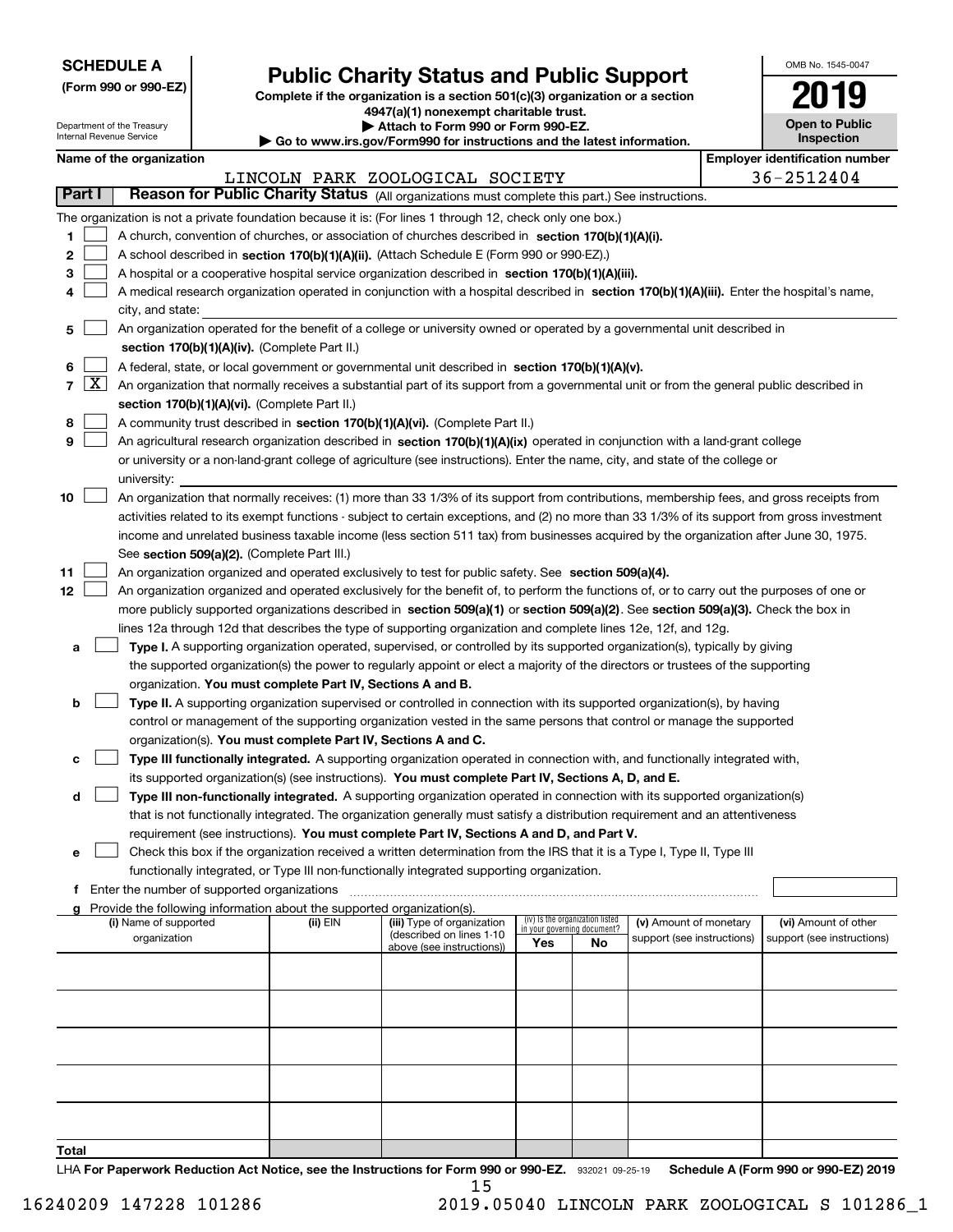#### Schedule A (Form 990 or 990-EZ) 2019  $\,$  LINCOLN PARK <code>ZOOLOGICAL</code> <code>SOCIETY</code>  $36-2512404$  <code>Page</code> **Part II** | Support Schedule for Organizations Described in Sections 170(b)(1)(A)(iv) and 170(b)(1)(A)(vi)

36-2512404 Page 2

(Complete only if you checked the box on line 5, 7, or 8 of Part I or if the organization failed to qualify under Part III. If the organization fails to qualify under the tests listed below, please complete Part III.)

|    | <b>Section A. Public Support</b>                                                                                                               |                                                        |            |            |                                                        |                                      |                                         |
|----|------------------------------------------------------------------------------------------------------------------------------------------------|--------------------------------------------------------|------------|------------|--------------------------------------------------------|--------------------------------------|-----------------------------------------|
|    | Calendar year (or fiscal year beginning in)                                                                                                    | (a) 2015                                               | (b) 2016   | $(c)$ 2017 | $(d)$ 2018                                             | (e) 2019                             | (f) Total                               |
|    | 1 Gifts, grants, contributions, and                                                                                                            |                                                        |            |            |                                                        |                                      |                                         |
|    | membership fees received. (Do not                                                                                                              |                                                        |            |            |                                                        |                                      |                                         |
|    | include any "unusual grants.")                                                                                                                 | 18964365.26779829.29762952.26132090.36998266.138637502 |            |            |                                                        |                                      |                                         |
|    | 2 Tax revenues levied for the organ-                                                                                                           |                                                        |            |            |                                                        |                                      |                                         |
|    | ization's benefit and either paid to                                                                                                           |                                                        |            |            |                                                        |                                      |                                         |
|    | or expended on its behalf                                                                                                                      |                                                        |            |            |                                                        |                                      |                                         |
|    | 3 The value of services or facilities                                                                                                          |                                                        |            |            |                                                        |                                      |                                         |
|    | furnished by a governmental unit to                                                                                                            |                                                        |            |            |                                                        |                                      |                                         |
|    | the organization without charge                                                                                                                |                                                        |            |            |                                                        |                                      |                                         |
|    | 4 Total. Add lines 1 through 3                                                                                                                 |                                                        |            |            | 18964365.26779829.29762952.26132090.36998266.138637502 |                                      |                                         |
|    | 5 The portion of total contributions                                                                                                           |                                                        |            |            |                                                        |                                      |                                         |
|    | by each person (other than a                                                                                                                   |                                                        |            |            |                                                        |                                      |                                         |
|    | governmental unit or publicly                                                                                                                  |                                                        |            |            |                                                        |                                      |                                         |
|    | supported organization) included                                                                                                               |                                                        |            |            |                                                        |                                      |                                         |
|    | on line 1 that exceeds 2% of the                                                                                                               |                                                        |            |            |                                                        |                                      |                                         |
|    |                                                                                                                                                |                                                        |            |            |                                                        |                                      |                                         |
|    | amount shown on line 11,                                                                                                                       |                                                        |            |            |                                                        |                                      |                                         |
|    | column (f)                                                                                                                                     |                                                        |            |            |                                                        |                                      | 21636043.                               |
|    | 6 Public support. Subtract line 5 from line 4.                                                                                                 |                                                        |            |            |                                                        |                                      | 117001459                               |
|    | <b>Section B. Total Support</b>                                                                                                                |                                                        |            |            |                                                        |                                      |                                         |
|    | Calendar year (or fiscal year beginning in)                                                                                                    | (a) 2015                                               | $(b)$ 2016 | $(c)$ 2017 | $(d)$ 2018                                             | (e) 2019                             | (f) Total                               |
|    | <b>7</b> Amounts from line 4                                                                                                                   |                                                        |            |            | 18964365.26779829.29762952.26132090.36998266.138637502 |                                      |                                         |
|    | 8 Gross income from interest,                                                                                                                  |                                                        |            |            |                                                        |                                      |                                         |
|    | dividends, payments received on                                                                                                                |                                                        |            |            |                                                        |                                      |                                         |
|    | securities loans, rents, royalties,                                                                                                            |                                                        |            |            |                                                        |                                      |                                         |
|    | and income from similar sources                                                                                                                | 2321879.                                               | 2190628.   | 1622991.   | 3242958.                                               |                                      | 3181876.12560332.                       |
|    | 9 Net income from unrelated business                                                                                                           |                                                        |            |            |                                                        |                                      |                                         |
|    | activities, whether or not the                                                                                                                 |                                                        |            |            |                                                        |                                      |                                         |
|    | business is regularly carried on                                                                                                               | 23,487.                                                | 58,613.    | 24,063.    | 23,236.                                                | 9,485.                               | 138,884.                                |
|    | 10 Other income. Do not include gain                                                                                                           |                                                        |            |            |                                                        |                                      |                                         |
|    | or loss from the sale of capital                                                                                                               |                                                        |            |            |                                                        |                                      |                                         |
|    | assets (Explain in Part VI.)                                                                                                                   |                                                        |            |            | 398, 169.                                              |                                      | $594,600.$ 992,769.                     |
|    | 11 Total support. Add lines 7 through 10                                                                                                       |                                                        |            |            |                                                        |                                      | 152329487                               |
|    | 12 Gross receipts from related activities, etc. (see instructions)                                                                             |                                                        |            |            |                                                        | 12                                   | 44,810,672.                             |
|    | 13 First five years. If the Form 990 is for the organization's first, second, third, fourth, or fifth tax year as a section 501(c)(3)          |                                                        |            |            |                                                        |                                      |                                         |
|    | organization, check this box and stop here                                                                                                     |                                                        |            |            |                                                        |                                      |                                         |
|    | Section C. Computation of Public Support Percentage                                                                                            |                                                        |            |            |                                                        |                                      |                                         |
|    | 14 Public support percentage for 2019 (line 6, column (f) divided by line 11, column (f) <i>manumeronominimi</i> ng.                           |                                                        |            |            |                                                        | 14                                   | 76.81<br>$\frac{9}{6}$                  |
|    |                                                                                                                                                |                                                        |            |            |                                                        | 15                                   | 83.38<br>$\frac{9}{6}$                  |
|    | 16a 33 1/3% support test - 2019. If the organization did not check the box on line 13, and line 14 is 33 1/3% or more, check this box and      |                                                        |            |            |                                                        |                                      |                                         |
|    | stop here. The organization qualifies as a publicly supported organization                                                                     |                                                        |            |            |                                                        |                                      | $\blacktriangleright$ $\vert$ X $\vert$ |
|    | b 33 1/3% support test - 2018. If the organization did not check a box on line 13 or 16a, and line 15 is 33 1/3% or more, check this box       |                                                        |            |            |                                                        |                                      |                                         |
|    | and stop here. The organization qualifies as a publicly supported organization                                                                 |                                                        |            |            |                                                        |                                      |                                         |
|    | 17a 10% -facts-and-circumstances test - 2019. If the organization did not check a box on line 13, 16a, or 16b, and line 14 is 10% or more,     |                                                        |            |            |                                                        |                                      |                                         |
|    | and if the organization meets the "facts-and-circumstances" test, check this box and stop here. Explain in Part VI how the organization        |                                                        |            |            |                                                        |                                      |                                         |
|    |                                                                                                                                                |                                                        |            |            |                                                        |                                      |                                         |
|    | meets the "facts-and-circumstances" test. The organization qualifies as a publicly supported organization <i>marroummumumumum</i>              |                                                        |            |            |                                                        |                                      |                                         |
|    | <b>b 10% -facts-and-circumstances test - 2018.</b> If the organization did not check a box on line 13, 16a, 16b, or 17a, and line 15 is 10% or |                                                        |            |            |                                                        |                                      |                                         |
|    | more, and if the organization meets the "facts-and-circumstances" test, check this box and stop here. Explain in Part VI how the               |                                                        |            |            |                                                        |                                      |                                         |
|    | organization meets the "facts-and-circumstances" test. The organization qualifies as a publicly supported organization                         |                                                        |            |            |                                                        |                                      |                                         |
| 18 | Private foundation. If the organization did not check a box on line 13, 16a, 16b, 17a, or 17b, check this box and see instructions             |                                                        |            |            |                                                        | Schedule A (Form 990 or 990-F7) 2019 |                                         |

**Schedule A (Form 990 or 990-EZ) 2019**

932022 09-25-19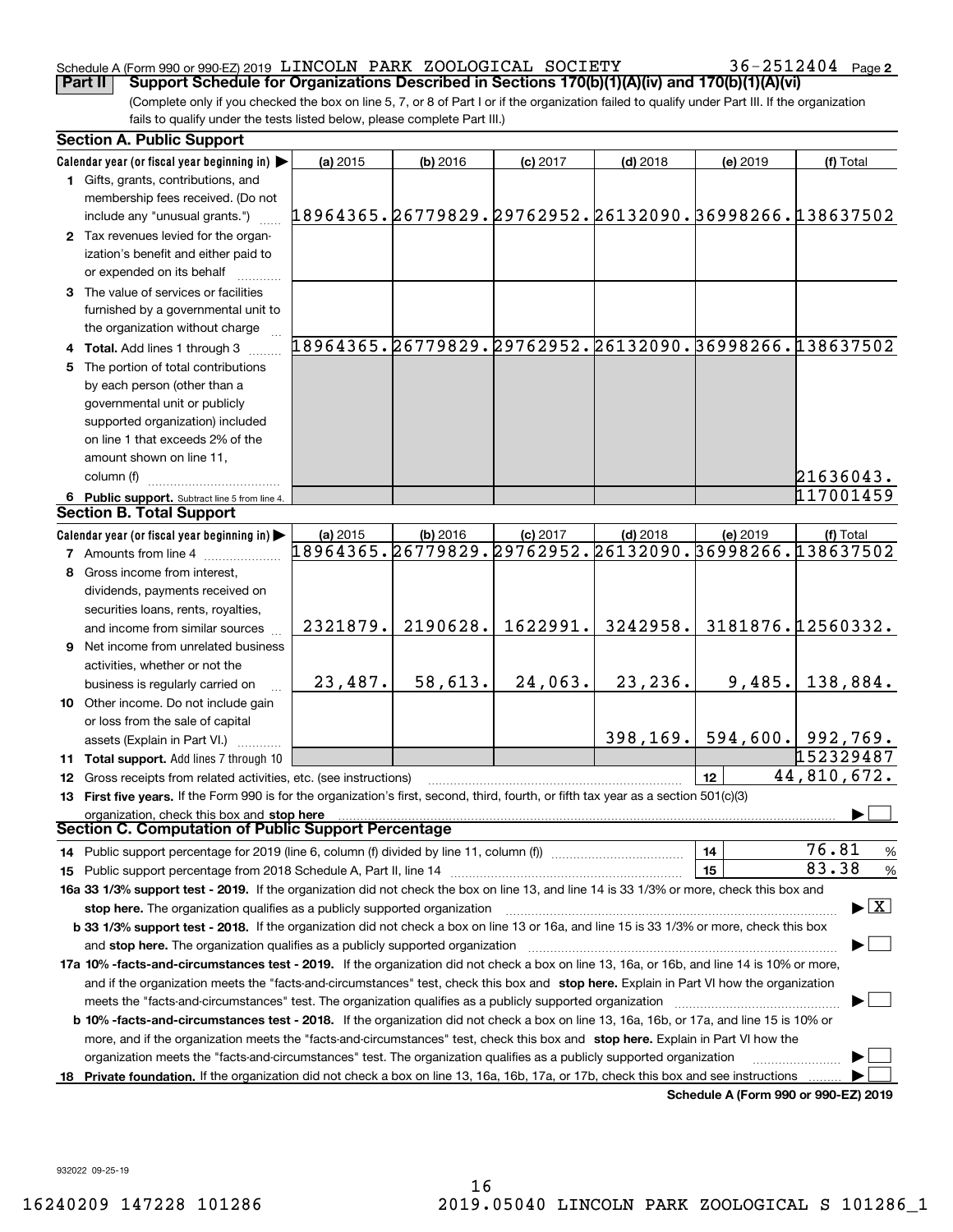#### Schedule A (Form 990 or 990-EZ) 2019  $\,$  LINCOLN PARK <code>ZOOLOGICAL</code> <code>SOCIETY</code>  $36-2512404$  <code>Page</code> **Part III** | Support Schedule for Organizations Described in Section 509(a)(2)

(Complete only if you checked the box on line 10 of Part I or if the organization failed to qualify under Part II. If the organization fails to qualify under the tests listed below, please complete Part II.)

|    | <b>Section A. Public Support</b>                                                                                                                                                                                                                      |          |            |            |            |          |                                      |
|----|-------------------------------------------------------------------------------------------------------------------------------------------------------------------------------------------------------------------------------------------------------|----------|------------|------------|------------|----------|--------------------------------------|
|    | Calendar year (or fiscal year beginning in) $\blacktriangleright$                                                                                                                                                                                     | (a) 2015 | $(b)$ 2016 | $(c)$ 2017 | $(d)$ 2018 | (e) 2019 | (f) Total                            |
|    | 1 Gifts, grants, contributions, and                                                                                                                                                                                                                   |          |            |            |            |          |                                      |
|    | membership fees received. (Do not                                                                                                                                                                                                                     |          |            |            |            |          |                                      |
|    | include any "unusual grants.")                                                                                                                                                                                                                        |          |            |            |            |          |                                      |
|    | 2 Gross receipts from admissions,<br>merchandise sold or services per-<br>formed, or facilities furnished in<br>any activity that is related to the<br>organization's tax-exempt purpose                                                              |          |            |            |            |          |                                      |
|    | 3 Gross receipts from activities that<br>are not an unrelated trade or bus-                                                                                                                                                                           |          |            |            |            |          |                                      |
|    | iness under section 513                                                                                                                                                                                                                               |          |            |            |            |          |                                      |
|    | 4 Tax revenues levied for the organ-                                                                                                                                                                                                                  |          |            |            |            |          |                                      |
|    | ization's benefit and either paid to<br>or expended on its behalf<br>.                                                                                                                                                                                |          |            |            |            |          |                                      |
|    | 5 The value of services or facilities                                                                                                                                                                                                                 |          |            |            |            |          |                                      |
|    | furnished by a governmental unit to                                                                                                                                                                                                                   |          |            |            |            |          |                                      |
|    | the organization without charge                                                                                                                                                                                                                       |          |            |            |            |          |                                      |
|    | <b>6 Total.</b> Add lines 1 through 5                                                                                                                                                                                                                 |          |            |            |            |          |                                      |
|    | 7a Amounts included on lines 1, 2, and<br>3 received from disqualified persons                                                                                                                                                                        |          |            |            |            |          |                                      |
|    | <b>b</b> Amounts included on lines 2 and 3 received<br>from other than disqualified persons that<br>exceed the greater of \$5,000 or 1% of the<br>amount on line 13 for the year                                                                      |          |            |            |            |          |                                      |
|    | c Add lines 7a and 7b                                                                                                                                                                                                                                 |          |            |            |            |          |                                      |
|    | 8 Public support. (Subtract line 7c from line 6.)                                                                                                                                                                                                     |          |            |            |            |          |                                      |
|    | <b>Section B. Total Support</b>                                                                                                                                                                                                                       |          |            |            |            |          |                                      |
|    | Calendar year (or fiscal year beginning in) $\blacktriangleright$                                                                                                                                                                                     | (a) 2015 | (b) 2016   | $(c)$ 2017 | $(d)$ 2018 | (e) 2019 | (f) Total                            |
|    | 9 Amounts from line 6                                                                                                                                                                                                                                 |          |            |            |            |          |                                      |
|    | 10a Gross income from interest,<br>dividends, payments received on<br>securities loans, rents, royalties,<br>and income from similar sources                                                                                                          |          |            |            |            |          |                                      |
|    | <b>b</b> Unrelated business taxable income<br>(less section 511 taxes) from businesses                                                                                                                                                                |          |            |            |            |          |                                      |
|    | acquired after June 30, 1975                                                                                                                                                                                                                          |          |            |            |            |          |                                      |
|    | c Add lines 10a and 10b<br>11 Net income from unrelated business<br>activities not included in line 10b,<br>whether or not the business is<br>regularly carried on                                                                                    |          |            |            |            |          |                                      |
|    | <b>12</b> Other income. Do not include gain<br>or loss from the sale of capital<br>assets (Explain in Part VI.)                                                                                                                                       |          |            |            |            |          |                                      |
|    | <b>13</b> Total support. (Add lines 9, 10c, 11, and 12.)                                                                                                                                                                                              |          |            |            |            |          |                                      |
|    | 14 First five years. If the Form 990 is for the organization's first, second, third, fourth, or fifth tax year as a section 501(c)(3) organization,                                                                                                   |          |            |            |            |          |                                      |
|    | check this box and stop here <i>machine and content and stop</i> here <i>manufacture and stop</i> here <i>manufacture</i> and <b>stop here</b> <i>manufacture manufacture and stop</i> here <i>manufacture manufacture manufacture manufacture ma</i> |          |            |            |            |          |                                      |
|    | <b>Section C. Computation of Public Support Percentage</b>                                                                                                                                                                                            |          |            |            |            |          |                                      |
|    | 15 Public support percentage for 2019 (line 8, column (f), divided by line 13, column (f))                                                                                                                                                            |          |            |            |            | 15       | %                                    |
|    | 16 Public support percentage from 2018 Schedule A, Part III, line 15                                                                                                                                                                                  |          |            |            |            | 16       | %                                    |
|    | <b>Section D. Computation of Investment Income Percentage</b>                                                                                                                                                                                         |          |            |            |            |          |                                      |
|    | 17 Investment income percentage for 2019 (line 10c, column (f), divided by line 13, column (f))                                                                                                                                                       |          |            |            |            | 17       | %                                    |
|    | <b>18</b> Investment income percentage from <b>2018</b> Schedule A, Part III, line 17                                                                                                                                                                 |          |            |            |            | 18       | %                                    |
|    | 19a 33 1/3% support tests - 2019. If the organization did not check the box on line 14, and line 15 is more than 33 1/3%, and line 17 is not                                                                                                          |          |            |            |            |          |                                      |
|    | more than 33 1/3%, check this box and stop here. The organization qualifies as a publicly supported organization                                                                                                                                      |          |            |            |            |          | ▶                                    |
|    | b 33 1/3% support tests - 2018. If the organization did not check a box on line 14 or line 19a, and line 16 is more than 33 1/3%, and                                                                                                                 |          |            |            |            |          |                                      |
|    | line 18 is not more than 33 1/3%, check this box and stop here. The organization qualifies as a publicly supported organization                                                                                                                       |          |            |            |            |          |                                      |
| 20 | <b>Private foundation.</b> If the organization did not check a box on line 14, 19a, or 19b, check this box and see instructions                                                                                                                       |          |            |            |            |          |                                      |
|    | 932023 09-25-19                                                                                                                                                                                                                                       |          | 17         |            |            |          | Schedule A (Form 990 or 990-EZ) 2019 |

 <sup>16240209 147228 101286 2019.05040</sup> LINCOLN PARK ZOOLOGICAL S 101286\_1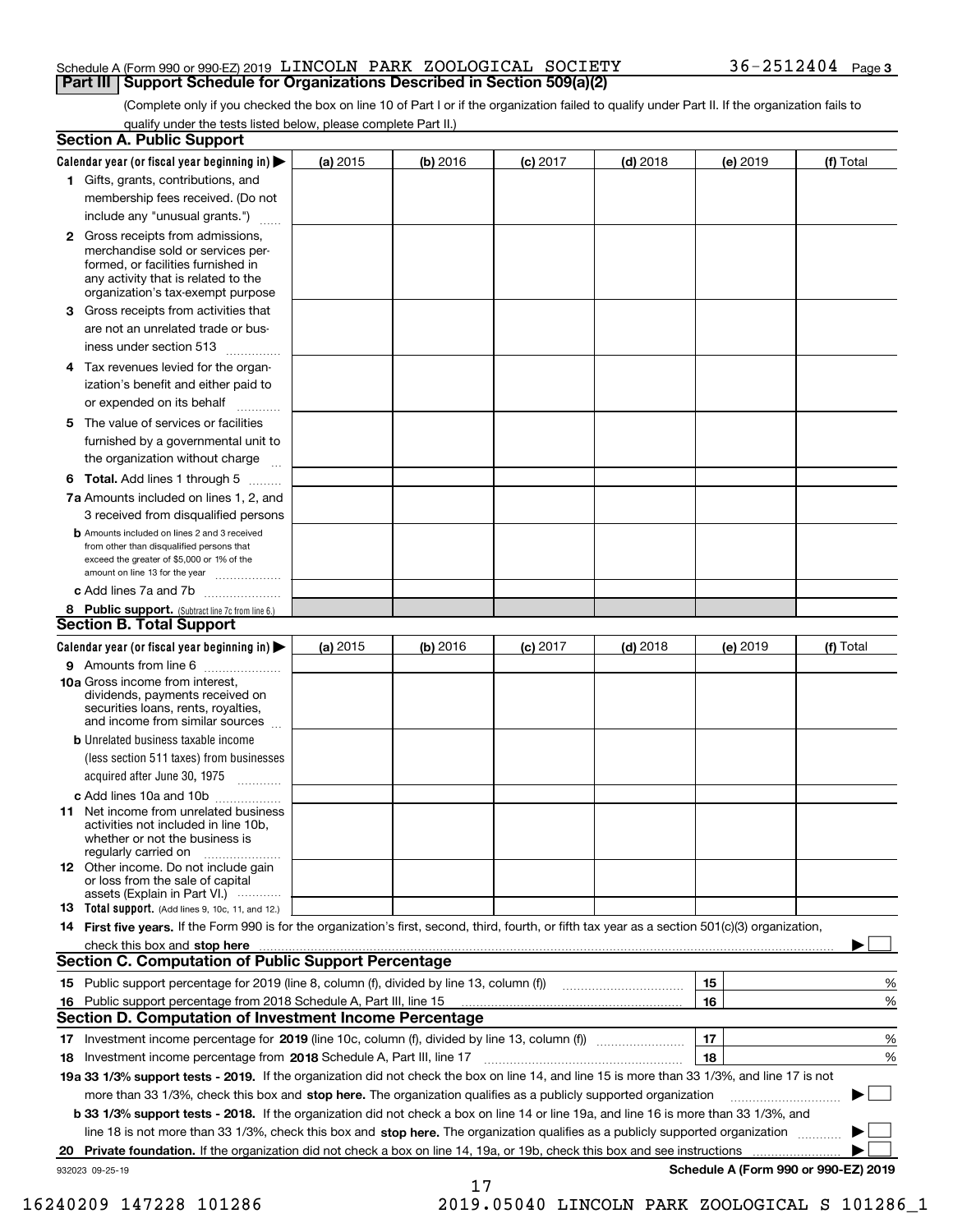### Schedule A (Form 990 or 990-EZ) 2019  $\,$  LINCOLN PARK <code>ZOOLOGICAL</code> <code>SOCIETY</code>  $36-2512404$  <code>Page</code>

### **Part IV Supporting Organizations**

(Complete only if you checked a box in line 12 on Part I. If you checked 12a of Part I, complete Sections A and B. If you checked 12b of Part I, complete Sections A and C. If you checked 12c of Part I, complete Sections A, D, and E. If you checked 12d of Part I, complete Sections A and D, and complete Part V.)

#### **Section A. All Supporting Organizations**

- **1** Are all of the organization's supported organizations listed by name in the organization's governing documents? If "No," describe in **Part VI** how the supported organizations are designated. If designated by *class or purpose, describe the designation. If historic and continuing relationship, explain.*
- **2** Did the organization have any supported organization that does not have an IRS determination of status under section 509(a)(1) or (2)? If "Yes," explain in Part VI how the organization determined that the supported *organization was described in section 509(a)(1) or (2).*
- **3a** Did the organization have a supported organization described in section 501(c)(4), (5), or (6)? If "Yes," answer *(b) and (c) below.*
- **b** Did the organization confirm that each supported organization qualified under section 501(c)(4), (5), or (6) and satisfied the public support tests under section 509(a)(2)? If "Yes," describe in **Part VI** when and how the *organization made the determination.*
- **c**Did the organization ensure that all support to such organizations was used exclusively for section 170(c)(2)(B) purposes? If "Yes," explain in **Part VI** what controls the organization put in place to ensure such use.
- **4a***If* Was any supported organization not organized in the United States ("foreign supported organization")? *"Yes," and if you checked 12a or 12b in Part I, answer (b) and (c) below.*
- **b** Did the organization have ultimate control and discretion in deciding whether to make grants to the foreign supported organization? If "Yes," describe in **Part VI** how the organization had such control and discretion *despite being controlled or supervised by or in connection with its supported organizations.*
- **c** Did the organization support any foreign supported organization that does not have an IRS determination under sections 501(c)(3) and 509(a)(1) or (2)? If "Yes," explain in **Part VI** what controls the organization used *to ensure that all support to the foreign supported organization was used exclusively for section 170(c)(2)(B) purposes.*
- **5a** Did the organization add, substitute, or remove any supported organizations during the tax year? If "Yes," answer (b) and (c) below (if applicable). Also, provide detail in **Part VI,** including (i) the names and EIN *numbers of the supported organizations added, substituted, or removed; (ii) the reasons for each such action; (iii) the authority under the organization's organizing document authorizing such action; and (iv) how the action was accomplished (such as by amendment to the organizing document).*
- **b** Type I or Type II only. Was any added or substituted supported organization part of a class already designated in the organization's organizing document?
- **cSubstitutions only.**  Was the substitution the result of an event beyond the organization's control?
- **6** Did the organization provide support (whether in the form of grants or the provision of services or facilities) to **Part VI.** *If "Yes," provide detail in* support or benefit one or more of the filing organization's supported organizations? anyone other than (i) its supported organizations, (ii) individuals that are part of the charitable class benefited by one or more of its supported organizations, or (iii) other supporting organizations that also
- **7**Did the organization provide a grant, loan, compensation, or other similar payment to a substantial contributor *If "Yes," complete Part I of Schedule L (Form 990 or 990-EZ).* regard to a substantial contributor? (as defined in section 4958(c)(3)(C)), a family member of a substantial contributor, or a 35% controlled entity with
- **8** Did the organization make a loan to a disqualified person (as defined in section 4958) not described in line 7? *If "Yes," complete Part I of Schedule L (Form 990 or 990-EZ).*
- **9a** Was the organization controlled directly or indirectly at any time during the tax year by one or more in section 509(a)(1) or (2))? If "Yes," *provide detail in* <code>Part VI.</code> disqualified persons as defined in section 4946 (other than foundation managers and organizations described
- **b** Did one or more disqualified persons (as defined in line 9a) hold a controlling interest in any entity in which the supporting organization had an interest? If "Yes," provide detail in P**art VI**.
- **c**Did a disqualified person (as defined in line 9a) have an ownership interest in, or derive any personal benefit from, assets in which the supporting organization also had an interest? If "Yes," provide detail in P**art VI.**
- **10a** Was the organization subject to the excess business holdings rules of section 4943 because of section supporting organizations)? If "Yes," answer 10b below. 4943(f) (regarding certain Type II supporting organizations, and all Type III non-functionally integrated
- **b** Did the organization have any excess business holdings in the tax year? (Use Schedule C, Form 4720, to *determine whether the organization had excess business holdings.)*

932024 09-25-19



**Schedule A (Form 990 or 990-EZ) 2019**

**Yes No**

18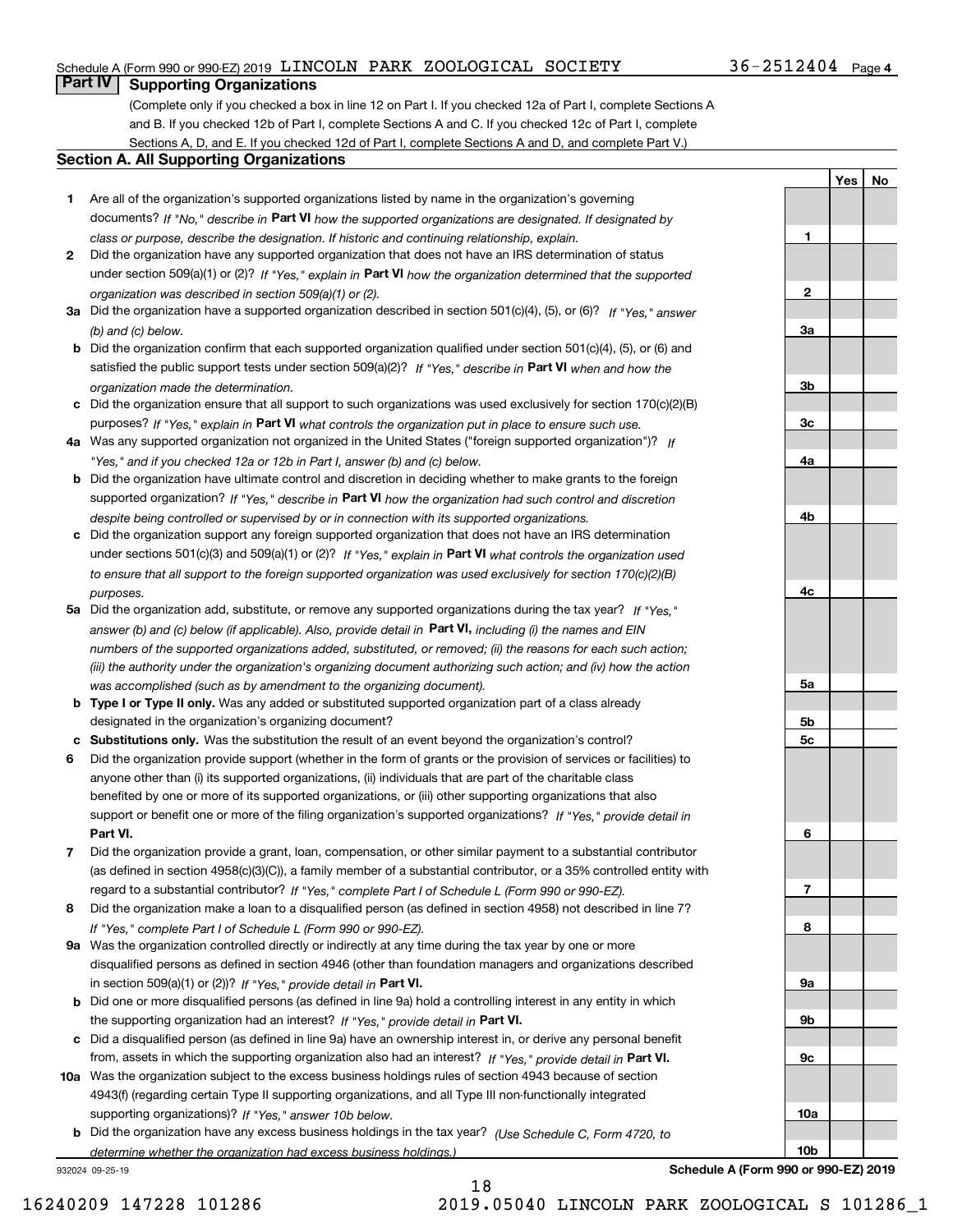### Schedule A (Form 990 or 990-EZ) 2019 <code>LINCOLN PARK ZOOLOGICAL SOCIETY</code> 36-2512404 Page 5 **Part IV Supporting Organizations** *(continued)*

|    |                                                                                                                                   |                 | Yes | No |
|----|-----------------------------------------------------------------------------------------------------------------------------------|-----------------|-----|----|
| 11 | Has the organization accepted a gift or contribution from any of the following persons?                                           |                 |     |    |
|    | a A person who directly or indirectly controls, either alone or together with persons described in (b) and (c)                    |                 |     |    |
|    | below, the governing body of a supported organization?                                                                            | 11a             |     |    |
|    | <b>b</b> A family member of a person described in (a) above?                                                                      | 11 <sub>b</sub> |     |    |
|    | c A 35% controlled entity of a person described in (a) or (b) above? If "Yes" to a, b, or c, provide detail in Part VI.           | 11c             |     |    |
|    | <b>Section B. Type I Supporting Organizations</b>                                                                                 |                 |     |    |
|    |                                                                                                                                   |                 | Yes | No |
| 1  | Did the directors, trustees, or membership of one or more supported organizations have the power to                               |                 |     |    |
|    | regularly appoint or elect at least a majority of the organization's directors or trustees at all times during the                |                 |     |    |
|    | tax year? If "No," describe in Part VI how the supported organization(s) effectively operated, supervised, or                     |                 |     |    |
|    | controlled the organization's activities. If the organization had more than one supported organization,                           |                 |     |    |
|    | describe how the powers to appoint and/or remove directors or trustees were allocated among the supported                         |                 |     |    |
|    | organizations and what conditions or restrictions, if any, applied to such powers during the tax year.                            | 1               |     |    |
| 2  | Did the organization operate for the benefit of any supported organization other than the supported                               |                 |     |    |
|    | organization(s) that operated, supervised, or controlled the supporting organization? If "Yes," explain in                        |                 |     |    |
|    | Part VI how providing such benefit carried out the purposes of the supported organization(s) that operated,                       |                 |     |    |
|    | supervised, or controlled the supporting organization.                                                                            | $\mathbf{2}$    |     |    |
|    | <b>Section C. Type II Supporting Organizations</b>                                                                                |                 |     |    |
|    |                                                                                                                                   |                 | Yes | No |
| 1  | Were a majority of the organization's directors or trustees during the tax year also a majority of the directors                  |                 |     |    |
|    | or trustees of each of the organization's supported organization(s)? If "No," describe in Part VI how control                     |                 |     |    |
|    | or management of the supporting organization was vested in the same persons that controlled or managed                            |                 |     |    |
|    | the supported organization(s).                                                                                                    | 1               |     |    |
|    | <b>Section D. All Type III Supporting Organizations</b>                                                                           |                 |     |    |
|    |                                                                                                                                   |                 | Yes | No |
| 1  | Did the organization provide to each of its supported organizations, by the last day of the fifth month of the                    |                 |     |    |
|    | organization's tax year, (i) a written notice describing the type and amount of support provided during the prior tax             |                 |     |    |
|    | year, (ii) a copy of the Form 990 that was most recently filed as of the date of notification, and (iii) copies of the            |                 |     |    |
|    | organization's governing documents in effect on the date of notification, to the extent not previously provided?                  | 1               |     |    |
| 2  | Were any of the organization's officers, directors, or trustees either (i) appointed or elected by the supported                  |                 |     |    |
|    | organization(s) or (ii) serving on the governing body of a supported organization? If "No," explain in Part VI how                |                 |     |    |
|    | the organization maintained a close and continuous working relationship with the supported organization(s).                       | $\mathbf{2}$    |     |    |
| 3  | By reason of the relationship described in (2), did the organization's supported organizations have a                             |                 |     |    |
|    | significant voice in the organization's investment policies and in directing the use of the organization's                        |                 |     |    |
|    | income or assets at all times during the tax year? If "Yes," describe in Part VI the role the organization's                      |                 |     |    |
|    | supported organizations played in this regard.                                                                                    | 3               |     |    |
|    | Section E. Type III Functionally Integrated Supporting Organizations                                                              |                 |     |    |
| 1  | Check the box next to the method that the organization used to satisfy the Integral Part Test during the year (see instructions). |                 |     |    |
| а  | The organization satisfied the Activities Test. Complete line 2 below.                                                            |                 |     |    |
| b  | The organization is the parent of each of its supported organizations. Complete line 3 below.                                     |                 |     |    |
| с  | The organization supported a governmental entity. Describe in Part VI how you supported a government entity (see instructions),   |                 |     |    |
| 2  | Activities Test. Answer (a) and (b) below.                                                                                        |                 | Yes | No |
| а  | Did substantially all of the organization's activities during the tax year directly further the exempt purposes of                |                 |     |    |
|    | the supported organization(s) to which the organization was responsive? If "Yes," then in Part VI identify                        |                 |     |    |
|    | those supported organizations and explain how these activities directly furthered their exempt purposes,                          |                 |     |    |
|    | how the organization was responsive to those supported organizations, and how the organization determined                         |                 |     |    |
|    | that these activities constituted substantially all of its activities.                                                            | 2a              |     |    |
|    | <b>b</b> Did the activities described in (a) constitute activities that, but for the organization's involvement, one or more      |                 |     |    |
|    | of the organization's supported organization(s) would have been engaged in? If "Yes," explain in Part VI the                      |                 |     |    |
|    | reasons for the organization's position that its supported organization(s) would have engaged in these                            | 2b              |     |    |
| з  | activities but for the organization's involvement.<br>Parent of Supported Organizations. Answer (a) and (b) below.                |                 |     |    |
| а  | Did the organization have the power to regularly appoint or elect a majority of the officers, directors, or                       |                 |     |    |
|    | trustees of each of the supported organizations? Provide details in Part VI.                                                      | За              |     |    |
| b  | Did the organization exercise a substantial degree of direction over the policies, programs, and activities of each               |                 |     |    |
|    | of its supported organizations? If "Yes," describe in Part VI the role played by the organization in this regard.                 | 3b              |     |    |
|    |                                                                                                                                   |                 |     |    |

19

932025 09-25-19

**Schedule A (Form 990 or 990-EZ) 2019**

16240209 147228 101286 2019.05040 LINCOLN PARK ZOOLOGICAL S 101286\_1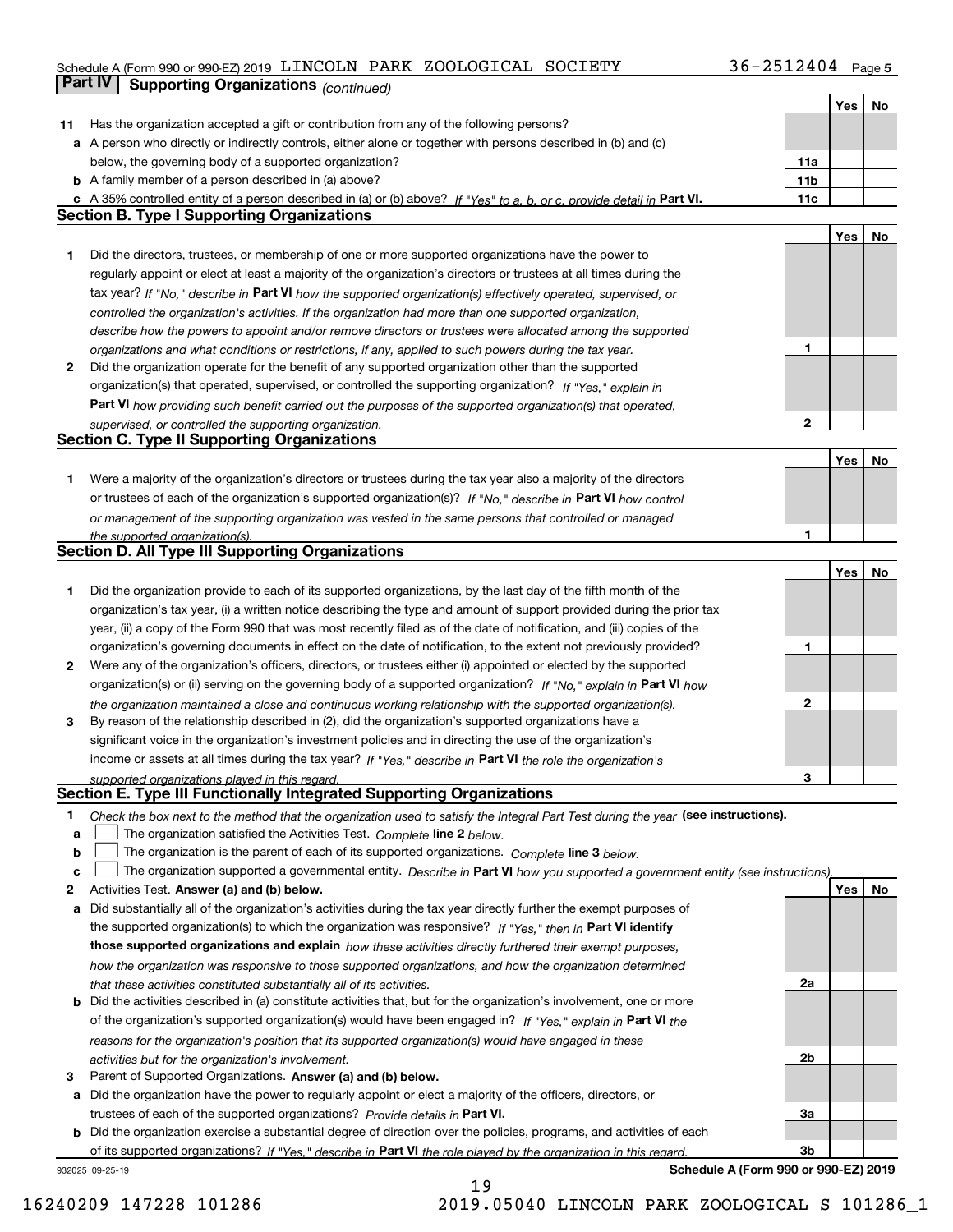| Schedule A (Form 990 or 990-EZ) 2019 LINCOLN PARK ZOOLOGICAL SOCIETY                  |  | $36 - 2512404$ Page 6 |  |
|---------------------------------------------------------------------------------------|--|-----------------------|--|
| <b>Part V</b> Type III Non-Functionally Integrated 509(a)(3) Supporting Organizations |  |                       |  |

| 1 Check here if the organization satisfied the Integral Part Test as a qualifying trust on Nov. 20, 1970 (explain in Part VI). See instructions. All |  |
|------------------------------------------------------------------------------------------------------------------------------------------------------|--|
| other Type III non-functionally integrated supporting organizations must complete Sections A through E.                                              |  |

|              | Section A - Adjusted Net Income                                              |                | (A) Prior Year | (B) Current Year<br>(optional) |
|--------------|------------------------------------------------------------------------------|----------------|----------------|--------------------------------|
| 1            | Net short-term capital gain                                                  | 1              |                |                                |
| $\mathbf{2}$ | Recoveries of prior-year distributions                                       | $\overline{2}$ |                |                                |
| 3            | Other gross income (see instructions)                                        | 3              |                |                                |
| 4            | Add lines 1 through 3.                                                       | 4              |                |                                |
| 5            | Depreciation and depletion                                                   | 5              |                |                                |
| 6            | Portion of operating expenses paid or incurred for production or             |                |                |                                |
|              | collection of gross income or for management, conservation, or               |                |                |                                |
|              | maintenance of property held for production of income (see instructions)     | 6              |                |                                |
| 7            | Other expenses (see instructions)                                            | $\overline{7}$ |                |                                |
| 8            | <b>Adjusted Net Income</b> (subtract lines 5, 6, and 7 from line 4)          | 8              |                |                                |
|              | <b>Section B - Minimum Asset Amount</b>                                      |                | (A) Prior Year | (B) Current Year<br>(optional) |
| 1            | Aggregate fair market value of all non-exempt-use assets (see                |                |                |                                |
|              | instructions for short tax year or assets held for part of year):            |                |                |                                |
|              | a Average monthly value of securities                                        | 1a             |                |                                |
|              | <b>b</b> Average monthly cash balances                                       | 1b             |                |                                |
|              | c Fair market value of other non-exempt-use assets                           | 1c             |                |                                |
|              | <b>d</b> Total (add lines 1a, 1b, and 1c)                                    | 1d             |                |                                |
|              | e Discount claimed for blockage or other                                     |                |                |                                |
|              | factors (explain in detail in Part VI):                                      |                |                |                                |
| 2            | Acquisition indebtedness applicable to non-exempt-use assets                 | $\mathbf{2}$   |                |                                |
| 3            | Subtract line 2 from line 1d.                                                | 3              |                |                                |
| 4            | Cash deemed held for exempt use. Enter 1-1/2% of line 3 (for greater amount, |                |                |                                |
|              | see instructions)                                                            | 4              |                |                                |
| 5            | Net value of non-exempt-use assets (subtract line 4 from line 3)             | 5              |                |                                |
| 6            | Multiply line 5 by .035.                                                     | 6              |                |                                |
| 7            | Recoveries of prior-year distributions                                       | $\overline{7}$ |                |                                |
| 8            | <b>Minimum Asset Amount</b> (add line 7 to line 6)                           | 8              |                |                                |
|              | <b>Section C - Distributable Amount</b>                                      |                |                | <b>Current Year</b>            |
| 1            | Adjusted net income for prior year (from Section A, line 8, Column A)        | 1              |                |                                |
| $\mathbf{2}$ | Enter 85% of line 1.                                                         | $\overline{2}$ |                |                                |
| 3            | Minimum asset amount for prior year (from Section B, line 8, Column A)       | 3              |                |                                |
| 4            | Enter greater of line 2 or line 3.                                           | 4              |                |                                |
| 5            | Income tax imposed in prior year                                             | 5              |                |                                |
| 6            | <b>Distributable Amount.</b> Subtract line 5 from line 4, unless subject to  |                |                |                                |
|              | emergency temporary reduction (see instructions).                            | 6              |                |                                |
|              |                                                                              |                |                |                                |

**7** Check here if the current year is the organization's first as a non-functionally integrated Type III supporting organization (see instructions).

**Schedule A (Form 990 or 990-EZ) 2019**

932026 09-25-19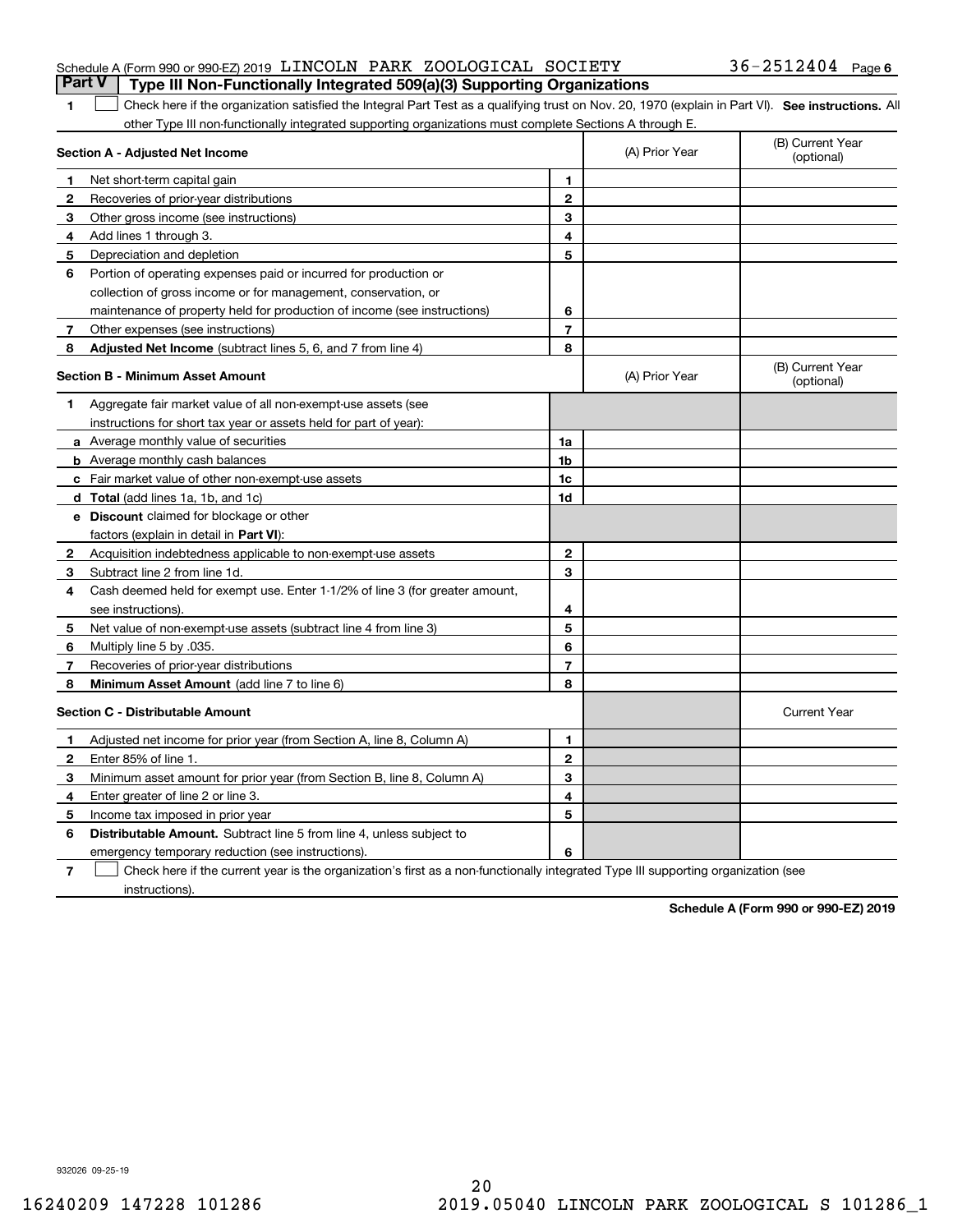#### Schedule A (Form 990 or 990-EZ) 2019 LI\_NCOLN PARK ZOOLOGICAL SOCIETY 3 b~Z 5 I Z 4 U 4 Page LINCOLN PARK ZOOLOGICAL SOCIETY 36-2512404

| <b>Part V</b> | Type III Non-Functionally Integrated 509(a)(3) Supporting Organizations                    |                                    | (continued)                        |                               |
|---------------|--------------------------------------------------------------------------------------------|------------------------------------|------------------------------------|-------------------------------|
|               | <b>Section D - Distributions</b>                                                           |                                    |                                    | <b>Current Year</b>           |
| 1             | Amounts paid to supported organizations to accomplish exempt purposes                      |                                    |                                    |                               |
| 2             | Amounts paid to perform activity that directly furthers exempt purposes of supported       |                                    |                                    |                               |
|               | organizations, in excess of income from activity                                           |                                    |                                    |                               |
| 3             | Administrative expenses paid to accomplish exempt purposes of supported organizations      |                                    |                                    |                               |
| 4             | Amounts paid to acquire exempt-use assets                                                  |                                    |                                    |                               |
| 5             | Qualified set-aside amounts (prior IRS approval required)                                  |                                    |                                    |                               |
| 6             | Other distributions (describe in Part VI). See instructions.                               |                                    |                                    |                               |
| 7             | <b>Total annual distributions.</b> Add lines 1 through 6.                                  |                                    |                                    |                               |
| 8             | Distributions to attentive supported organizations to which the organization is responsive |                                    |                                    |                               |
|               | (provide details in Part VI). See instructions.                                            |                                    |                                    |                               |
| 9             | Distributable amount for 2019 from Section C, line 6                                       |                                    |                                    |                               |
| 10            | Line 8 amount divided by line 9 amount                                                     |                                    |                                    |                               |
|               |                                                                                            | (i)<br><b>Excess Distributions</b> | (iii)<br><b>Underdistributions</b> | (iii)<br><b>Distributable</b> |
|               | <b>Section E - Distribution Allocations</b> (see instructions)                             |                                    | Pre-2019                           | Amount for 2019               |
| 1             | Distributable amount for 2019 from Section C, line 6                                       |                                    |                                    |                               |
| 2             | Underdistributions, if any, for years prior to 2019 (reason-                               |                                    |                                    |                               |
|               | able cause required- explain in Part VI). See instructions.                                |                                    |                                    |                               |
| З             | Excess distributions carryover, if any, to 2019                                            |                                    |                                    |                               |
|               | <b>a</b> From 2014                                                                         |                                    |                                    |                               |
|               | <b>b</b> From 2015                                                                         |                                    |                                    |                               |
|               | $c$ From 2016                                                                              |                                    |                                    |                               |
|               | d From 2017                                                                                |                                    |                                    |                               |
|               | e From 2018                                                                                |                                    |                                    |                               |
|               | Total of lines 3a through e                                                                |                                    |                                    |                               |
| g             | Applied to underdistributions of prior years                                               |                                    |                                    |                               |
|               | <b>h</b> Applied to 2019 distributable amount                                              |                                    |                                    |                               |
|               | Carryover from 2014 not applied (see instructions)                                         |                                    |                                    |                               |
|               | Remainder. Subtract lines 3g, 3h, and 3i from 3f.                                          |                                    |                                    |                               |
| 4             | Distributions for 2019 from Section D,                                                     |                                    |                                    |                               |
|               | line $7:$                                                                                  |                                    |                                    |                               |
|               | <b>a</b> Applied to underdistributions of prior years                                      |                                    |                                    |                               |
|               | <b>b</b> Applied to 2019 distributable amount                                              |                                    |                                    |                               |
|               | c Remainder. Subtract lines 4a and 4b from 4.                                              |                                    |                                    |                               |
| 5             | Remaining underdistributions for years prior to 2019, if                                   |                                    |                                    |                               |
|               | any. Subtract lines 3g and 4a from line 2. For result greater                              |                                    |                                    |                               |
|               | than zero, explain in Part VI. See instructions.                                           |                                    |                                    |                               |
| 6             | Remaining underdistributions for 2019. Subtract lines 3h                                   |                                    |                                    |                               |
|               | and 4b from line 1. For result greater than zero, explain in                               |                                    |                                    |                               |
|               | Part VI. See instructions.                                                                 |                                    |                                    |                               |
| 7             | Excess distributions carryover to 2020. Add lines 3j                                       |                                    |                                    |                               |
|               | and 4c.                                                                                    |                                    |                                    |                               |
| 8             | Breakdown of line 7:                                                                       |                                    |                                    |                               |
|               | a Excess from 2015                                                                         |                                    |                                    |                               |
|               | <b>b</b> Excess from 2016                                                                  |                                    |                                    |                               |
|               | c Excess from 2017                                                                         |                                    |                                    |                               |
|               | d Excess from 2018                                                                         |                                    |                                    |                               |
|               | e Excess from 2019                                                                         |                                    |                                    |                               |

**Schedule A (Form 990 or 990-EZ) 2019**

932027 09-25-19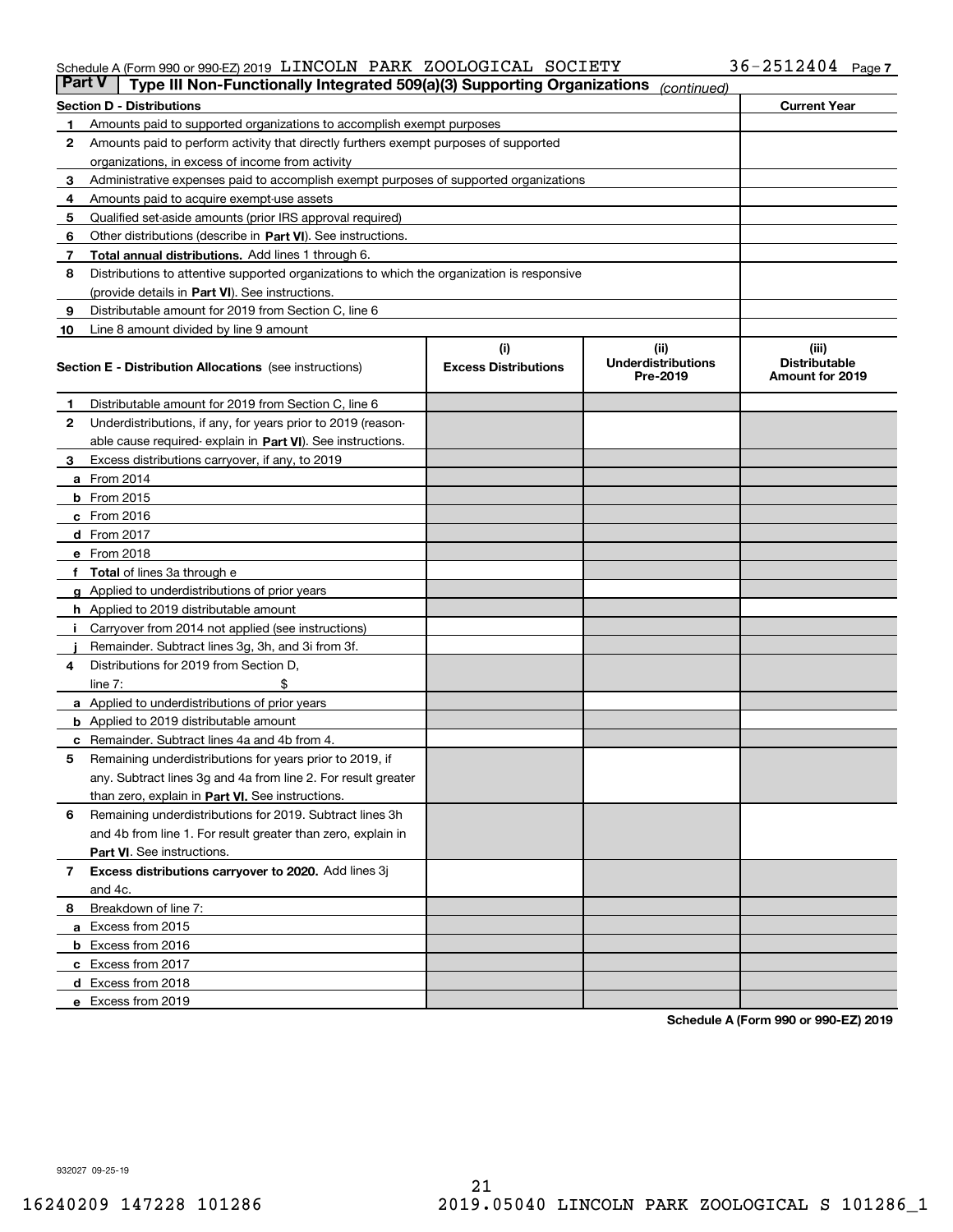|                 |                     | Schedule A (Form 990 or 990-EZ) 2019 LINCOLN PARK ZOOLOGICAL SOCIETY                                                                                                                                                                                                                                                                                                                                                              |    |  | $36 - 2512404$ Page 8                |  |
|-----------------|---------------------|-----------------------------------------------------------------------------------------------------------------------------------------------------------------------------------------------------------------------------------------------------------------------------------------------------------------------------------------------------------------------------------------------------------------------------------|----|--|--------------------------------------|--|
| <b>Part VI</b>  |                     | Supplemental Information. Provide the explanations required by Part II, line 10; Part II, line 17a or 17b; Part III, line 12;<br>Part IV, Section A, lines 1, 2, 3b, 3c, 4b, 4c, 5a, 6, 9a, 9b, 9c, 11a, 11b, and 11c; Part IV, Section B, lines 1 and 2; Part IV, Section C,<br>line 1; Part IV, Section D, lines 2 and 3; Part IV, Section E, lines 1c, 2a, 2b, 3a, and 3b; Part V, line 1; Part V, Section B, line 1e; Part V, |    |  |                                      |  |
|                 | (See instructions.) | Section D, lines 5, 6, and 8; and Part V, Section E, lines 2, 5, and 6. Also complete this part for any additional information.                                                                                                                                                                                                                                                                                                   |    |  |                                      |  |
|                 |                     |                                                                                                                                                                                                                                                                                                                                                                                                                                   |    |  |                                      |  |
|                 |                     |                                                                                                                                                                                                                                                                                                                                                                                                                                   |    |  |                                      |  |
|                 |                     |                                                                                                                                                                                                                                                                                                                                                                                                                                   |    |  |                                      |  |
|                 |                     |                                                                                                                                                                                                                                                                                                                                                                                                                                   |    |  |                                      |  |
|                 |                     |                                                                                                                                                                                                                                                                                                                                                                                                                                   |    |  |                                      |  |
|                 |                     |                                                                                                                                                                                                                                                                                                                                                                                                                                   |    |  |                                      |  |
|                 |                     |                                                                                                                                                                                                                                                                                                                                                                                                                                   |    |  |                                      |  |
|                 |                     |                                                                                                                                                                                                                                                                                                                                                                                                                                   |    |  |                                      |  |
|                 |                     |                                                                                                                                                                                                                                                                                                                                                                                                                                   |    |  |                                      |  |
|                 |                     |                                                                                                                                                                                                                                                                                                                                                                                                                                   |    |  |                                      |  |
|                 |                     |                                                                                                                                                                                                                                                                                                                                                                                                                                   |    |  |                                      |  |
|                 |                     |                                                                                                                                                                                                                                                                                                                                                                                                                                   |    |  |                                      |  |
|                 |                     |                                                                                                                                                                                                                                                                                                                                                                                                                                   |    |  |                                      |  |
|                 |                     |                                                                                                                                                                                                                                                                                                                                                                                                                                   |    |  |                                      |  |
|                 |                     |                                                                                                                                                                                                                                                                                                                                                                                                                                   |    |  |                                      |  |
|                 |                     |                                                                                                                                                                                                                                                                                                                                                                                                                                   |    |  |                                      |  |
|                 |                     |                                                                                                                                                                                                                                                                                                                                                                                                                                   |    |  |                                      |  |
|                 |                     |                                                                                                                                                                                                                                                                                                                                                                                                                                   |    |  |                                      |  |
|                 |                     |                                                                                                                                                                                                                                                                                                                                                                                                                                   |    |  |                                      |  |
|                 |                     |                                                                                                                                                                                                                                                                                                                                                                                                                                   |    |  |                                      |  |
|                 |                     |                                                                                                                                                                                                                                                                                                                                                                                                                                   |    |  |                                      |  |
|                 |                     |                                                                                                                                                                                                                                                                                                                                                                                                                                   |    |  |                                      |  |
|                 |                     |                                                                                                                                                                                                                                                                                                                                                                                                                                   |    |  |                                      |  |
|                 |                     |                                                                                                                                                                                                                                                                                                                                                                                                                                   |    |  |                                      |  |
|                 |                     |                                                                                                                                                                                                                                                                                                                                                                                                                                   |    |  |                                      |  |
|                 |                     |                                                                                                                                                                                                                                                                                                                                                                                                                                   |    |  |                                      |  |
|                 |                     |                                                                                                                                                                                                                                                                                                                                                                                                                                   |    |  |                                      |  |
|                 |                     |                                                                                                                                                                                                                                                                                                                                                                                                                                   |    |  |                                      |  |
|                 |                     |                                                                                                                                                                                                                                                                                                                                                                                                                                   |    |  |                                      |  |
|                 |                     |                                                                                                                                                                                                                                                                                                                                                                                                                                   |    |  |                                      |  |
| 932028 09-25-19 |                     |                                                                                                                                                                                                                                                                                                                                                                                                                                   | 22 |  | Schedule A (Form 990 or 990-EZ) 2019 |  |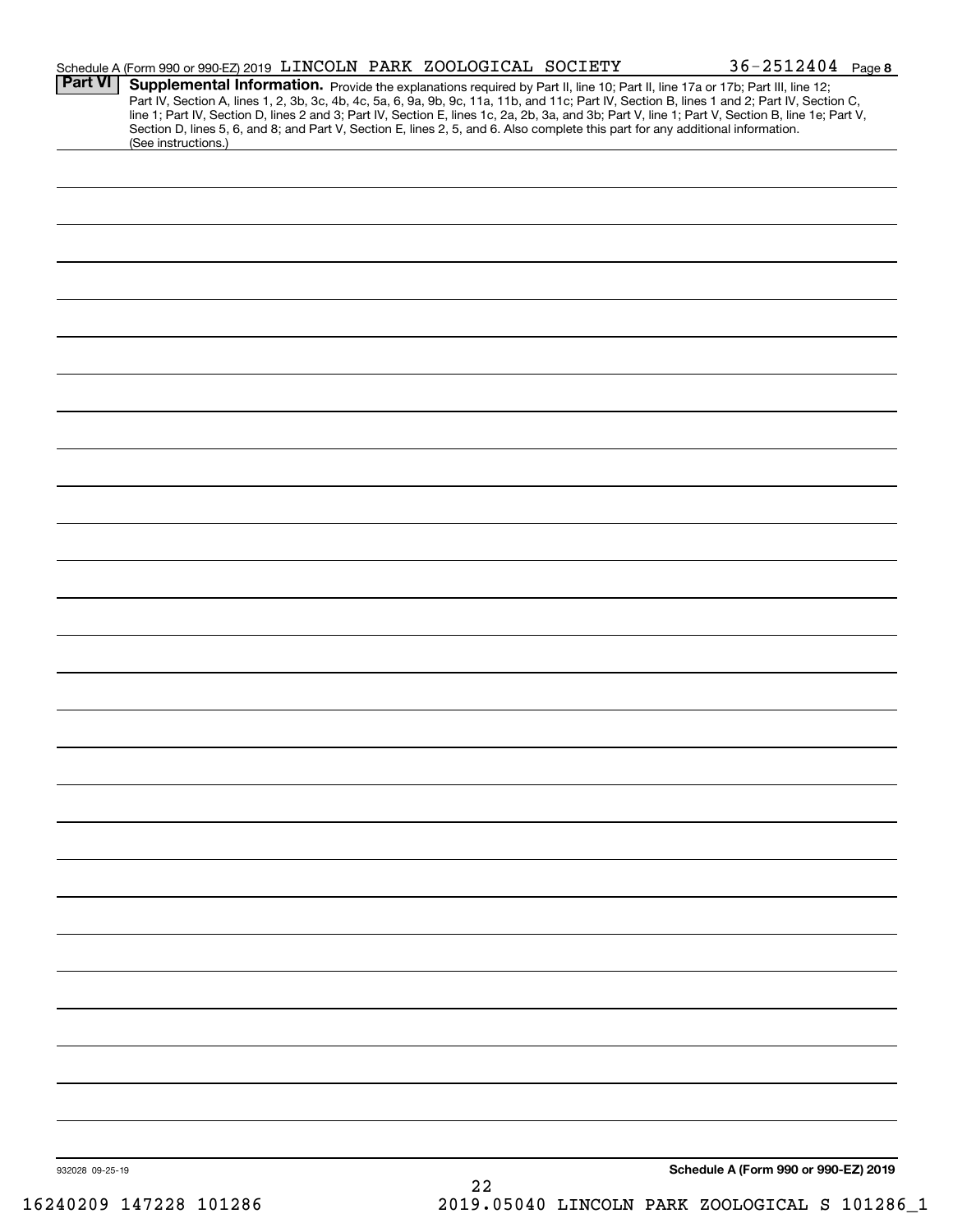Department of the Treasury Internal Revenue Service **(Form 990, 990-EZ, or 990-PF)**

Name of the organization

**Organization type** (check one):

#### \*\* PUBLIC DISCLOSURE COPY \*\*

# **Schedule B Schedule of Contributors**

**| Attach to Form 990, Form 990-EZ, or Form 990-PF. | Go to www.irs.gov/Form990 for the latest information.** OMB No. 1545-0047

# **2019**

**Employer identification number**

|  | LINCOLN PARK ZOOI |  |
|--|-------------------|--|

 $LOGICAL SOCIETY$  36-2512404

| Filers of:         | Section:                                                                    |
|--------------------|-----------------------------------------------------------------------------|
| Form 990 or 990-EZ | X  <br>$\vert$ 501(c)( $\vert$ 3) (enter number) organization               |
|                    | $4947(a)(1)$ nonexempt charitable trust not treated as a private foundation |
|                    | 527 political organization                                                  |
| Form 990-PF        | 501(c)(3) exempt private foundation                                         |
|                    | 4947(a)(1) nonexempt charitable trust treated as a private foundation       |
|                    | 501(c)(3) taxable private foundation                                        |

Check if your organization is covered by the **General Rule** or a **Special Rule.**<br>Nota: Only a section 501(c)(7), (8), or (10) erganization can chock boxes for be **Note:**  Only a section 501(c)(7), (8), or (10) organization can check boxes for both the General Rule and a Special Rule. See instructions.

#### **General Rule**

 $\mathcal{L}^{\text{max}}$ 

For an organization filing Form 990, 990-EZ, or 990-PF that received, during the year, contributions totaling \$5,000 or more (in money or property) from any one contributor. Complete Parts I and II. See instructions for determining a contributor's total contributions.

#### **Special Rules**

any one contributor, during the year, total contributions of the greater of  $\,$  (1) \$5,000; or **(2)** 2% of the amount on (i) Form 990, Part VIII, line 1h;  $\boxed{\textbf{X}}$  For an organization described in section 501(c)(3) filing Form 990 or 990-EZ that met the 33 1/3% support test of the regulations under sections 509(a)(1) and 170(b)(1)(A)(vi), that checked Schedule A (Form 990 or 990-EZ), Part II, line 13, 16a, or 16b, and that received from or (ii) Form 990-EZ, line 1. Complete Parts I and II.

year, total contributions of more than \$1,000 *exclusively* for religious, charitable, scientific, literary, or educational purposes, or for the For an organization described in section 501(c)(7), (8), or (10) filing Form 990 or 990-EZ that received from any one contributor, during the prevention of cruelty to children or animals. Complete Parts I, II, and III.  $\mathcal{L}^{\text{max}}$ 

purpose. Don't complete any of the parts unless the **General Rule** applies to this organization because it received *nonexclusively* year, contributions <sub>exclusively</sub> for religious, charitable, etc., purposes, but no such contributions totaled more than \$1,000. If this box is checked, enter here the total contributions that were received during the year for an  $\;$ exclusively religious, charitable, etc., For an organization described in section 501(c)(7), (8), or (10) filing Form 990 or 990-EZ that received from any one contributor, during the religious, charitable, etc., contributions totaling \$5,000 or more during the year  $\Box$ — $\Box$   $\Box$  $\mathcal{L}^{\text{max}}$ 

**Caution:**  An organization that isn't covered by the General Rule and/or the Special Rules doesn't file Schedule B (Form 990, 990-EZ, or 990-PF), but it **must** answer "No" on Part IV, line 2, of its Form 990; or check the box on line H of its Form 990-EZ or on its Form 990-PF, Part I, line 2, to<br>cortify that it doesn't meet the filipe requirements of Schodule B (Fer certify that it doesn't meet the filing requirements of Schedule B (Form 990, 990-EZ, or 990-PF).

**For Paperwork Reduction Act Notice, see the instructions for Form 990, 990-EZ, or 990-PF. Schedule B (Form 990, 990-EZ, or 990-PF) (2019)** LHA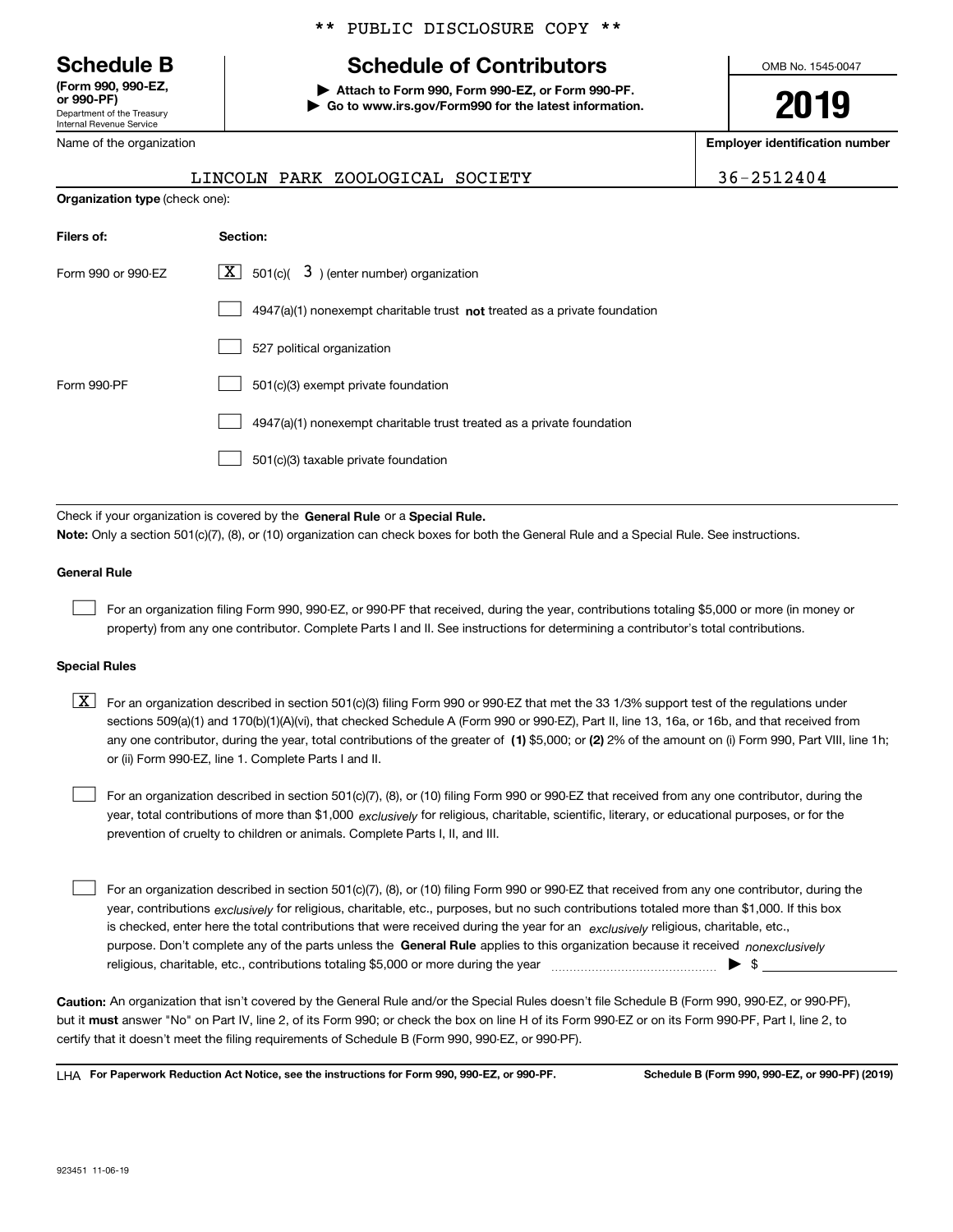**Employer identification number**

#### LINCOLN PARK ZOOLOGICAL SOCIETY 36-2512404

Contributors (see instructions). Use duplicate copies of Part I if additional space is needed. **2** Chedule B (Form 990, 990-EZ, or 990-PF) (2019)<br> **2Part I 2Part I Contributors** (see instructions). Use duplicate copies of Part I if additional space is needed.<br> **Part I Contributors** (see instructions). Use dupl

| (a)<br>No. | (b)<br>Name, address, and ZIP + 4 | (c)<br><b>Total contributions</b> | (d)<br>Type of contribution                                                                                                            |
|------------|-----------------------------------|-----------------------------------|----------------------------------------------------------------------------------------------------------------------------------------|
| 1          |                                   | 15,000,000.<br>\$                 | $\overline{\texttt{X}}$<br>Person<br>Payroll<br>Noncash<br>$\overline{\textbf{x}}$<br>(Complete Part II for<br>noncash contributions.) |
| (a)<br>No. | (b)<br>Name, address, and ZIP + 4 | (c)<br><b>Total contributions</b> | (d)<br>Type of contribution                                                                                                            |
| 2          |                                   | 5,589,970.<br>$\mathfrak{S}$      | $\overline{\text{X}}$<br>Person<br>Payroll<br>Noncash<br>(Complete Part II for<br>noncash contributions.)                              |
| (a)<br>No. | (b)<br>Name, address, and ZIP + 4 | (c)<br><b>Total contributions</b> | (d)<br>Type of contribution                                                                                                            |
| 3          |                                   | 1,000,000.<br>$\mathfrak{S}$      | $\overline{\texttt{x}}$<br>Person<br>Payroll<br><b>Noncash</b><br>(Complete Part II for<br>noncash contributions.)                     |
| (a)<br>No. | (b)<br>Name, address, and ZIP + 4 | (c)<br><b>Total contributions</b> | (d)<br>Type of contribution                                                                                                            |
| 4          |                                   | 1,000,000.<br>$\mathfrak{S}$      | $\overline{\texttt{x}}$<br>Person<br>Payroll<br>$\overline{\texttt{X}}$<br>Noncash<br>(Complete Part II for<br>noncash contributions.) |
| (a)<br>No. | (b)<br>Name, address, and ZIP + 4 | (c)<br><b>Total contributions</b> | (d)<br>Type of contribution                                                                                                            |
| 5          |                                   | 750,000.<br>$\$$                  | $\overline{\textbf{x}}$<br>Person<br>Payroll<br>Noncash<br>(Complete Part II for<br>noncash contributions.)                            |
| (a)<br>No. | (b)<br>Name, address, and ZIP + 4 | (c)<br><b>Total contributions</b> | (d)<br>Type of contribution                                                                                                            |
|            |                                   | \$                                | Person<br>Payroll<br>Noncash<br>(Complete Part II for<br>noncash contributions.)                                                       |

923452 11-06-19 **Schedule B (Form 990, 990-EZ, or 990-PF) (2019)**

16240209 147228 101286 2019.05040 LINCOLN PARK ZOOLOGICAL S 101286\_1

24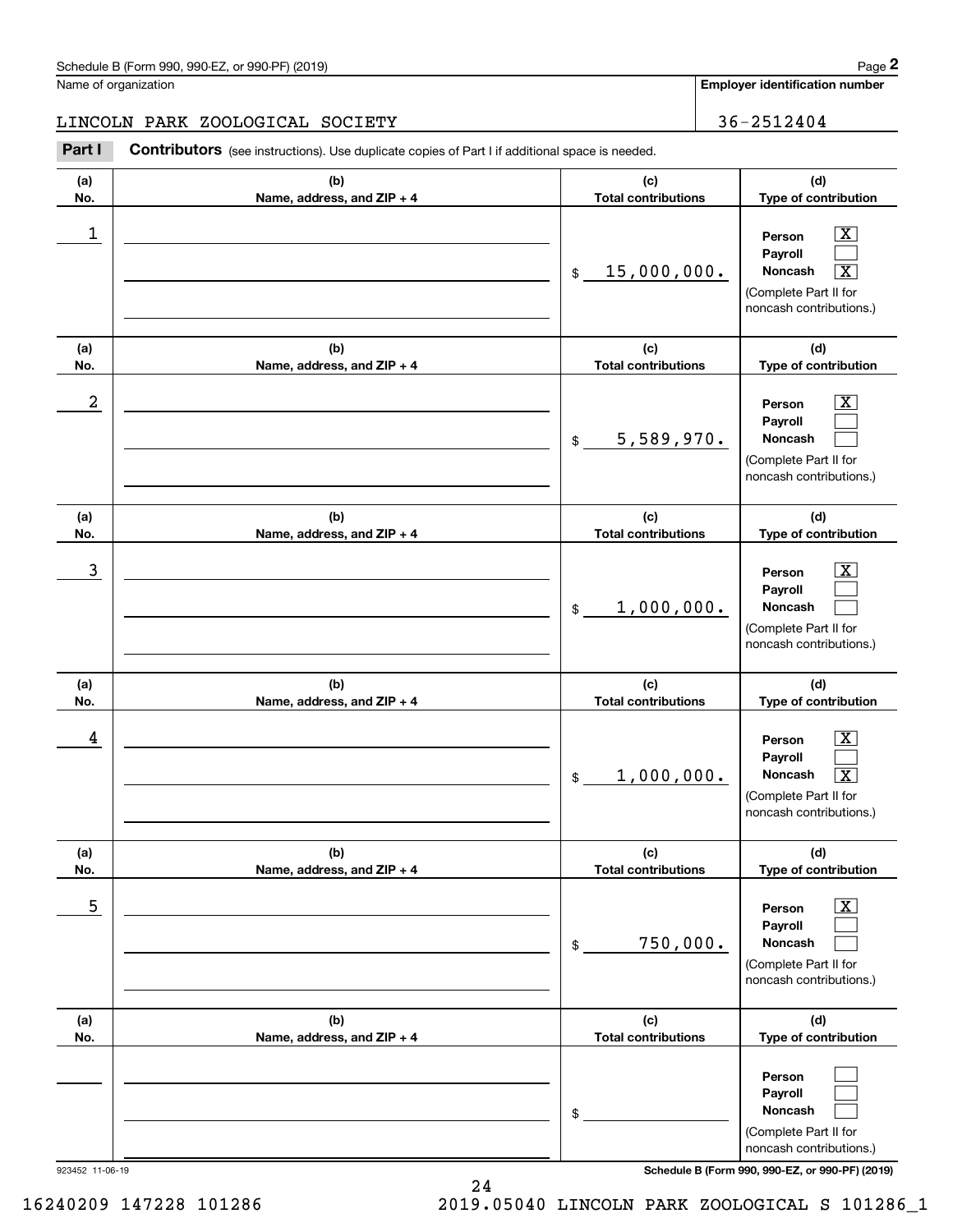|                              | Schedule B (Form 990, 990-EZ, or 990-PF) (2019)                                                     |                                                 |                                          | Page 3                                |  |
|------------------------------|-----------------------------------------------------------------------------------------------------|-------------------------------------------------|------------------------------------------|---------------------------------------|--|
|                              | Name of organization                                                                                |                                                 |                                          | <b>Employer identification number</b> |  |
|                              | LINCOLN PARK ZOOLOGICAL SOCIETY                                                                     |                                                 |                                          | 36-2512404                            |  |
| Part II                      | Noncash Property (see instructions). Use duplicate copies of Part II if additional space is needed. |                                                 |                                          |                                       |  |
| (a)<br>No.<br>from<br>Part I | (b)<br>Description of noncash property given                                                        | (c)<br>FMV (or estimate)<br>(See instructions.) |                                          | (d)<br>Date received                  |  |
|                              | STOCK DONATION                                                                                      |                                                 |                                          |                                       |  |
| 1                            |                                                                                                     |                                                 |                                          |                                       |  |
|                              |                                                                                                     | 2,500,928.<br>$\frac{1}{2}$                     |                                          | 03/31/20                              |  |
| (a)<br>No.<br>from<br>Part I | (b)<br>Description of noncash property given                                                        | (c)<br>FMV (or estimate)<br>(See instructions.) |                                          | (d)<br>Date received                  |  |
|                              | STOCK DONATION                                                                                      |                                                 |                                          |                                       |  |
| 4                            |                                                                                                     | 201,500.<br>$$\mathbb{S}$$                      |                                          | 03/31/20                              |  |
| (a)<br>No.<br>from<br>Part I | (b)<br>Description of noncash property given                                                        | (c)                                             | FMV (or estimate)<br>(See instructions.) |                                       |  |
|                              |                                                                                                     | \$                                              |                                          |                                       |  |
| (a)<br>No.<br>from<br>Part I | (b)<br>Description of noncash property given                                                        | (c)<br>FMV (or estimate)<br>(See instructions.) |                                          | (d)<br>Date received                  |  |
|                              |                                                                                                     | \$                                              |                                          |                                       |  |
| (a)<br>No.<br>from<br>Part I | (b)<br>Description of noncash property given                                                        | (c)<br>FMV (or estimate)<br>(See instructions.) |                                          | (d)<br>Date received                  |  |
|                              |                                                                                                     | \$                                              |                                          |                                       |  |
| (a)<br>No.<br>from<br>Part I | (b)<br>Description of noncash property given                                                        | (c)<br>FMV (or estimate)<br>(See instructions.) |                                          | (d)<br>Date received                  |  |
|                              |                                                                                                     | \$                                              |                                          |                                       |  |

16240209 147228 101286 2019.05040 LINCOLN PARK ZOOLOGICAL S 101286\_1

25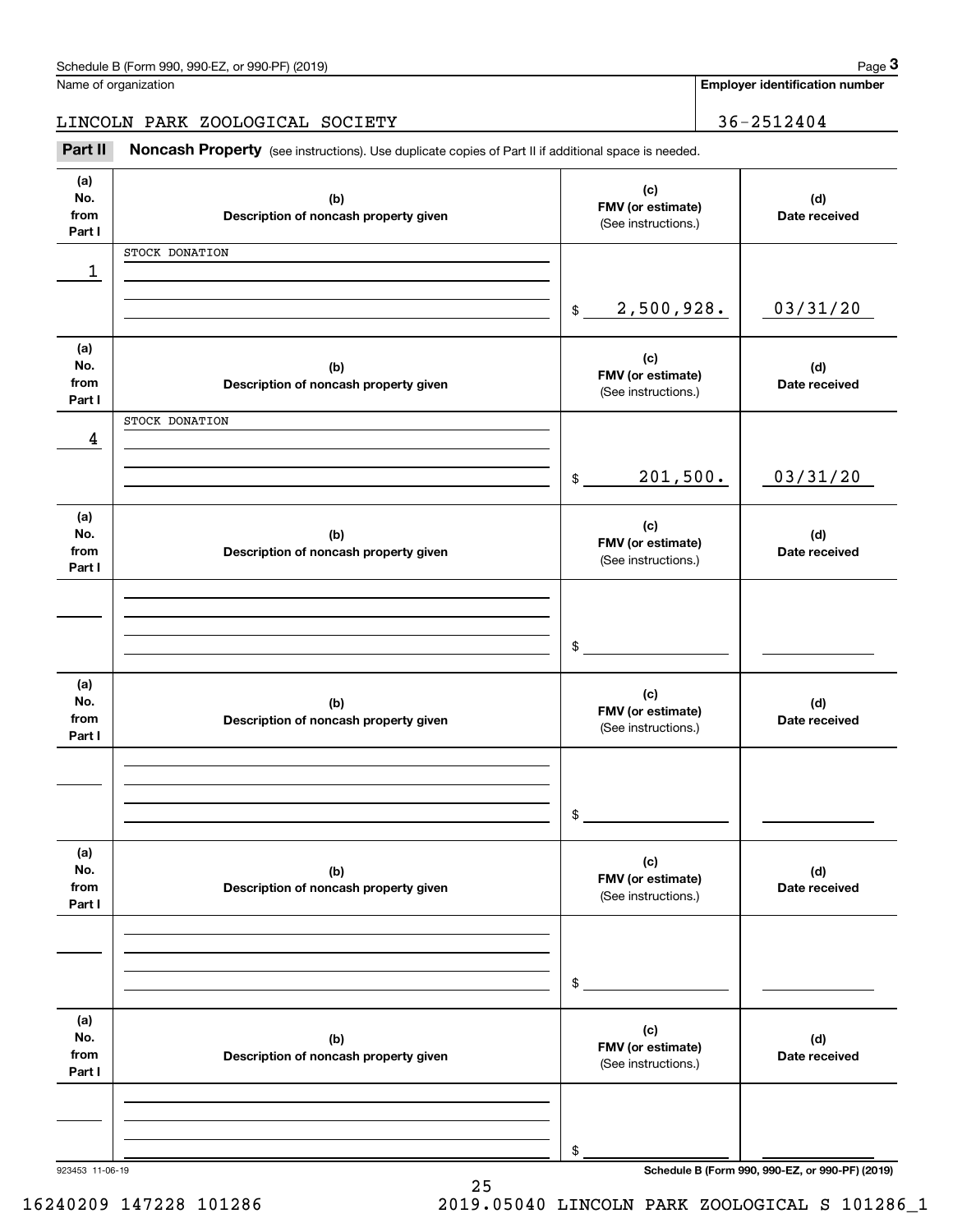|                            | Schedule B (Form 990, 990-EZ, or 990-PF) (2019)                                                                                                                                                                                                                                                 |                      | Page 4                                                                                                                                                         |  |  |  |  |  |
|----------------------------|-------------------------------------------------------------------------------------------------------------------------------------------------------------------------------------------------------------------------------------------------------------------------------------------------|----------------------|----------------------------------------------------------------------------------------------------------------------------------------------------------------|--|--|--|--|--|
|                            | Name of organization                                                                                                                                                                                                                                                                            |                      | <b>Employer identification number</b>                                                                                                                          |  |  |  |  |  |
|                            | LINCOLN PARK ZOOLOGICAL SOCIETY                                                                                                                                                                                                                                                                 |                      | 36-2512404                                                                                                                                                     |  |  |  |  |  |
| Part III                   | from any one contributor. Complete columns (a) through (e) and the following line entry. For organizations<br>completing Part III, enter the total of exclusively religious, charitable, etc., contributions of \$1,000 or less for the year. (Enter this info. once.) $\blacktriangleright$ \$ |                      | Exclusively religious, charitable, etc., contributions to organizations described in section 501(c)(7), (8), or (10) that total more than \$1,000 for the year |  |  |  |  |  |
|                            | Use duplicate copies of Part III if additional space is needed.                                                                                                                                                                                                                                 |                      |                                                                                                                                                                |  |  |  |  |  |
| (a) No.<br>from<br>Part I  | (b) Purpose of gift                                                                                                                                                                                                                                                                             | (c) Use of gift      | (d) Description of how gift is held                                                                                                                            |  |  |  |  |  |
|                            |                                                                                                                                                                                                                                                                                                 |                      |                                                                                                                                                                |  |  |  |  |  |
|                            |                                                                                                                                                                                                                                                                                                 |                      |                                                                                                                                                                |  |  |  |  |  |
|                            |                                                                                                                                                                                                                                                                                                 | (e) Transfer of gift |                                                                                                                                                                |  |  |  |  |  |
|                            | Transferee's name, address, and ZIP + 4                                                                                                                                                                                                                                                         |                      | Relationship of transferor to transferee                                                                                                                       |  |  |  |  |  |
|                            |                                                                                                                                                                                                                                                                                                 |                      |                                                                                                                                                                |  |  |  |  |  |
| (a) No.<br>from<br>Part I  | (b) Purpose of gift                                                                                                                                                                                                                                                                             | (c) Use of gift      | (d) Description of how gift is held                                                                                                                            |  |  |  |  |  |
|                            |                                                                                                                                                                                                                                                                                                 |                      |                                                                                                                                                                |  |  |  |  |  |
|                            |                                                                                                                                                                                                                                                                                                 | (e) Transfer of gift |                                                                                                                                                                |  |  |  |  |  |
|                            |                                                                                                                                                                                                                                                                                                 |                      |                                                                                                                                                                |  |  |  |  |  |
|                            | Transferee's name, address, and ZIP + 4                                                                                                                                                                                                                                                         |                      | Relationship of transferor to transferee                                                                                                                       |  |  |  |  |  |
|                            |                                                                                                                                                                                                                                                                                                 |                      |                                                                                                                                                                |  |  |  |  |  |
| (a) No.<br>from<br>Part I  | (b) Purpose of gift                                                                                                                                                                                                                                                                             | (c) Use of gift      | (d) Description of how gift is held                                                                                                                            |  |  |  |  |  |
|                            |                                                                                                                                                                                                                                                                                                 |                      |                                                                                                                                                                |  |  |  |  |  |
|                            |                                                                                                                                                                                                                                                                                                 | (e) Transfer of gift |                                                                                                                                                                |  |  |  |  |  |
|                            | Transferee's name, address, and $ZIP + 4$                                                                                                                                                                                                                                                       |                      | Relationship of transferor to transferee                                                                                                                       |  |  |  |  |  |
|                            |                                                                                                                                                                                                                                                                                                 |                      |                                                                                                                                                                |  |  |  |  |  |
| (a) No.<br>`from<br>Part I | (b) Purpose of gift                                                                                                                                                                                                                                                                             | (c) Use of gift      | (d) Description of how gift is held                                                                                                                            |  |  |  |  |  |
|                            |                                                                                                                                                                                                                                                                                                 |                      |                                                                                                                                                                |  |  |  |  |  |
|                            |                                                                                                                                                                                                                                                                                                 |                      |                                                                                                                                                                |  |  |  |  |  |
|                            | (e) Transfer of gift                                                                                                                                                                                                                                                                            |                      |                                                                                                                                                                |  |  |  |  |  |
|                            | Transferee's name, address, and $ZIP + 4$                                                                                                                                                                                                                                                       |                      | Relationship of transferor to transferee                                                                                                                       |  |  |  |  |  |
|                            |                                                                                                                                                                                                                                                                                                 |                      |                                                                                                                                                                |  |  |  |  |  |
|                            |                                                                                                                                                                                                                                                                                                 |                      |                                                                                                                                                                |  |  |  |  |  |

26

923454 11-06-19

**Schedule B (Form 990, 990-EZ, or 990-PF) (2019)**

16240209 147228 101286 2019.05040 LINCOLN PARK ZOOLOGICAL S 101286\_1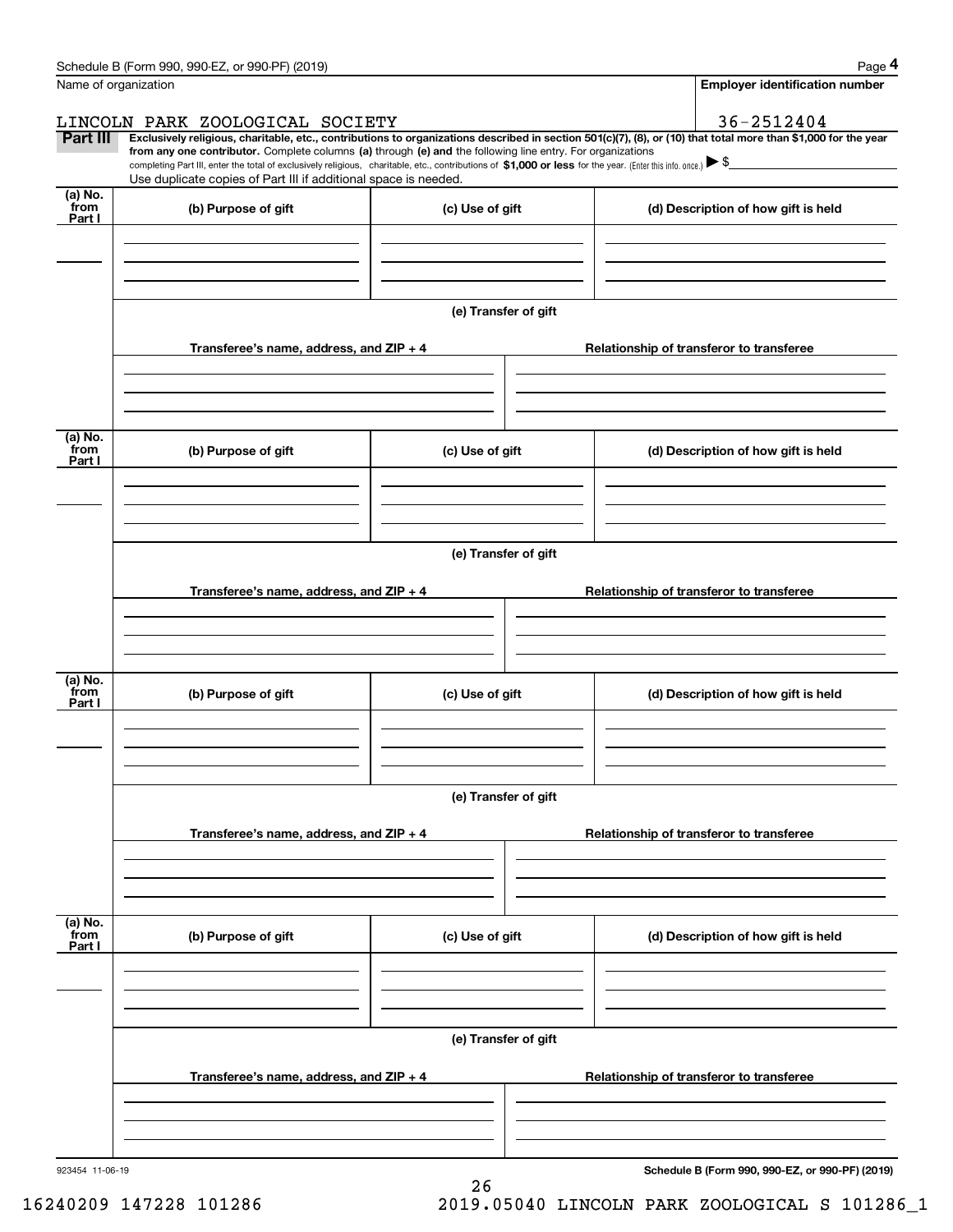| <b>SCHEDULE C</b>                                      | <b>Political Campaign and Lobbying Activities</b>                                                                                                                                                                                 |           |                                                                                                                                                                                                                                                                                                                                                                             |                          | OMB No. 1545-0047                                     |
|--------------------------------------------------------|-----------------------------------------------------------------------------------------------------------------------------------------------------------------------------------------------------------------------------------|-----------|-----------------------------------------------------------------------------------------------------------------------------------------------------------------------------------------------------------------------------------------------------------------------------------------------------------------------------------------------------------------------------|--------------------------|-------------------------------------------------------|
| (Form 990 or 990-EZ)                                   |                                                                                                                                                                                                                                   |           |                                                                                                                                                                                                                                                                                                                                                                             |                          |                                                       |
|                                                        | For Organizations Exempt From Income Tax Under section 501(c) and section 527                                                                                                                                                     |           |                                                                                                                                                                                                                                                                                                                                                                             |                          |                                                       |
| Department of the Treasury<br>Internal Revenue Service | Complete if the organization is described below. Attach to Form 990 or Form 990-EZ.<br>$\blacktriangleright$ Go to www.irs.gov/Form990 for instructions and the latest information.                                               |           |                                                                                                                                                                                                                                                                                                                                                                             |                          | <b>Open to Public</b><br>Inspection                   |
|                                                        |                                                                                                                                                                                                                                   |           |                                                                                                                                                                                                                                                                                                                                                                             |                          |                                                       |
|                                                        | If the organization answered "Yes," on Form 990, Part IV, line 3, or Form 990-EZ, Part V, line 46 (Political Campaign Activities), then<br>• Section 501(c)(3) organizations: Complete Parts I-A and B. Do not complete Part I-C. |           |                                                                                                                                                                                                                                                                                                                                                                             |                          |                                                       |
|                                                        | • Section 501(c) (other than section 501(c)(3)) organizations: Complete Parts I-A and C below. Do not complete Part I-B.                                                                                                          |           |                                                                                                                                                                                                                                                                                                                                                                             |                          |                                                       |
| • Section 527 organizations: Complete Part I-A only.   |                                                                                                                                                                                                                                   |           |                                                                                                                                                                                                                                                                                                                                                                             |                          |                                                       |
|                                                        | If the organization answered "Yes," on Form 990, Part IV, line 4, or Form 990-EZ, Part VI, line 47 (Lobbying Activities), then                                                                                                    |           |                                                                                                                                                                                                                                                                                                                                                                             |                          |                                                       |
|                                                        | • Section 501(c)(3) organizations that have filed Form 5768 (election under section 501(h)): Complete Part II-A. Do not complete Part II-B.                                                                                       |           |                                                                                                                                                                                                                                                                                                                                                                             |                          |                                                       |
|                                                        | • Section 501(c)(3) organizations that have NOT filed Form 5768 (election under section 501(h)): Complete Part II-B. Do not complete Part II-A.                                                                                   |           |                                                                                                                                                                                                                                                                                                                                                                             |                          |                                                       |
|                                                        | If the organization answered "Yes," on Form 990, Part IV, line 5 (Proxy Tax) (see separate instructions) or Form 990-EZ, Part V, line 35c (Proxy                                                                                  |           |                                                                                                                                                                                                                                                                                                                                                                             |                          |                                                       |
| Tax) (see separate instructions), then                 |                                                                                                                                                                                                                                   |           |                                                                                                                                                                                                                                                                                                                                                                             |                          |                                                       |
|                                                        | • Section 501(c)(4), (5), or (6) organizations: Complete Part III.                                                                                                                                                                |           |                                                                                                                                                                                                                                                                                                                                                                             |                          |                                                       |
| Name of organization                                   |                                                                                                                                                                                                                                   |           |                                                                                                                                                                                                                                                                                                                                                                             |                          | <b>Employer identification number</b>                 |
| Part I-A                                               | LINCOLN PARK ZOOLOGICAL SOCIETY<br>Complete if the organization is exempt under section 501(c) or is a section 527 organization.                                                                                                  |           |                                                                                                                                                                                                                                                                                                                                                                             |                          | 36-2512404                                            |
|                                                        |                                                                                                                                                                                                                                   |           |                                                                                                                                                                                                                                                                                                                                                                             |                          |                                                       |
|                                                        | 1 Provide a description of the organization's direct and indirect political campaign activities in Part IV.                                                                                                                       |           |                                                                                                                                                                                                                                                                                                                                                                             |                          |                                                       |
|                                                        |                                                                                                                                                                                                                                   |           |                                                                                                                                                                                                                                                                                                                                                                             | $\blacktriangleright$ \$ |                                                       |
|                                                        |                                                                                                                                                                                                                                   |           |                                                                                                                                                                                                                                                                                                                                                                             |                          |                                                       |
|                                                        |                                                                                                                                                                                                                                   |           |                                                                                                                                                                                                                                                                                                                                                                             |                          |                                                       |
| Part I-B                                               | Complete if the organization is exempt under section 501(c)(3).                                                                                                                                                                   |           |                                                                                                                                                                                                                                                                                                                                                                             |                          |                                                       |
|                                                        | 1 Enter the amount of any excise tax incurred by the organization under section 4955                                                                                                                                              |           | $\begin{picture}(20,10) \put(0,0){\vector(1,0){10}} \put(15,0){\vector(1,0){10}} \put(15,0){\vector(1,0){10}} \put(15,0){\vector(1,0){10}} \put(15,0){\vector(1,0){10}} \put(15,0){\vector(1,0){10}} \put(15,0){\vector(1,0){10}} \put(15,0){\vector(1,0){10}} \put(15,0){\vector(1,0){10}} \put(15,0){\vector(1,0){10}} \put(15,0){\vector(1,0){10}} \put(15,0){\vector(1$ |                          |                                                       |
|                                                        |                                                                                                                                                                                                                                   |           |                                                                                                                                                                                                                                                                                                                                                                             |                          |                                                       |
|                                                        |                                                                                                                                                                                                                                   |           |                                                                                                                                                                                                                                                                                                                                                                             |                          | <b>Yes</b><br>No                                      |
| 4a Was a correction made?                              |                                                                                                                                                                                                                                   |           |                                                                                                                                                                                                                                                                                                                                                                             |                          | Yes<br>No                                             |
| <b>b</b> If "Yes," describe in Part IV.                | Part I-C Complete if the organization is exempt under section 501(c), except section 501(c)(3).                                                                                                                                   |           |                                                                                                                                                                                                                                                                                                                                                                             |                          |                                                       |
|                                                        | 1 Enter the amount directly expended by the filing organization for section 527 exempt function activities                                                                                                                        |           |                                                                                                                                                                                                                                                                                                                                                                             | $\blacktriangleright$ \$ |                                                       |
|                                                        | 2 Enter the amount of the filing organization's funds contributed to other organizations for section 527                                                                                                                          |           |                                                                                                                                                                                                                                                                                                                                                                             |                          |                                                       |
| exempt function activities                             |                                                                                                                                                                                                                                   |           |                                                                                                                                                                                                                                                                                                                                                                             | $\blacktriangleright$ \$ |                                                       |
|                                                        | 3 Total exempt function expenditures. Add lines 1 and 2. Enter here and on Form 1120-POL,                                                                                                                                         |           |                                                                                                                                                                                                                                                                                                                                                                             |                          |                                                       |
|                                                        |                                                                                                                                                                                                                                   |           |                                                                                                                                                                                                                                                                                                                                                                             | $\blacktriangleright$ \$ |                                                       |
|                                                        |                                                                                                                                                                                                                                   |           |                                                                                                                                                                                                                                                                                                                                                                             |                          | Yes<br><b>No</b>                                      |
|                                                        | 5 Enter the names, addresses and employer identification number (EIN) of all section 527 political organizations to which the filing organization                                                                                 |           |                                                                                                                                                                                                                                                                                                                                                                             |                          |                                                       |
|                                                        | made payments. For each organization listed, enter the amount paid from the filing organization's funds. Also enter the amount of political                                                                                       |           |                                                                                                                                                                                                                                                                                                                                                                             |                          |                                                       |
|                                                        | contributions received that were promptly and directly delivered to a separate political organization, such as a separate segregated fund or a                                                                                    |           |                                                                                                                                                                                                                                                                                                                                                                             |                          |                                                       |
|                                                        | political action committee (PAC). If additional space is needed, provide information in Part IV.                                                                                                                                  |           |                                                                                                                                                                                                                                                                                                                                                                             |                          |                                                       |
| (a) Name                                               | (b) Address                                                                                                                                                                                                                       | $(c)$ EIN | (d) Amount paid from<br>filing organization's                                                                                                                                                                                                                                                                                                                               |                          | (e) Amount of political<br>contributions received and |
|                                                        |                                                                                                                                                                                                                                   |           | funds. If none, enter -0-.                                                                                                                                                                                                                                                                                                                                                  |                          | promptly and directly                                 |
|                                                        |                                                                                                                                                                                                                                   |           |                                                                                                                                                                                                                                                                                                                                                                             |                          | delivered to a separate                               |
|                                                        |                                                                                                                                                                                                                                   |           |                                                                                                                                                                                                                                                                                                                                                                             |                          | political organization.<br>If none, enter -0-.        |
|                                                        |                                                                                                                                                                                                                                   |           |                                                                                                                                                                                                                                                                                                                                                                             |                          |                                                       |
|                                                        |                                                                                                                                                                                                                                   |           |                                                                                                                                                                                                                                                                                                                                                                             |                          |                                                       |
|                                                        |                                                                                                                                                                                                                                   |           |                                                                                                                                                                                                                                                                                                                                                                             |                          |                                                       |
|                                                        |                                                                                                                                                                                                                                   |           |                                                                                                                                                                                                                                                                                                                                                                             |                          |                                                       |
|                                                        |                                                                                                                                                                                                                                   |           |                                                                                                                                                                                                                                                                                                                                                                             |                          |                                                       |
|                                                        |                                                                                                                                                                                                                                   |           |                                                                                                                                                                                                                                                                                                                                                                             |                          |                                                       |
|                                                        |                                                                                                                                                                                                                                   |           |                                                                                                                                                                                                                                                                                                                                                                             |                          |                                                       |
|                                                        |                                                                                                                                                                                                                                   |           |                                                                                                                                                                                                                                                                                                                                                                             |                          |                                                       |
|                                                        |                                                                                                                                                                                                                                   |           |                                                                                                                                                                                                                                                                                                                                                                             |                          |                                                       |
|                                                        |                                                                                                                                                                                                                                   |           |                                                                                                                                                                                                                                                                                                                                                                             |                          |                                                       |

**For Paperwork Reduction Act Notice, see the Instructions for Form 990 or 990-EZ. Schedule C (Form 990 or 990-EZ) 2019** LHA

 $\blacksquare$ 

932041 11-26-19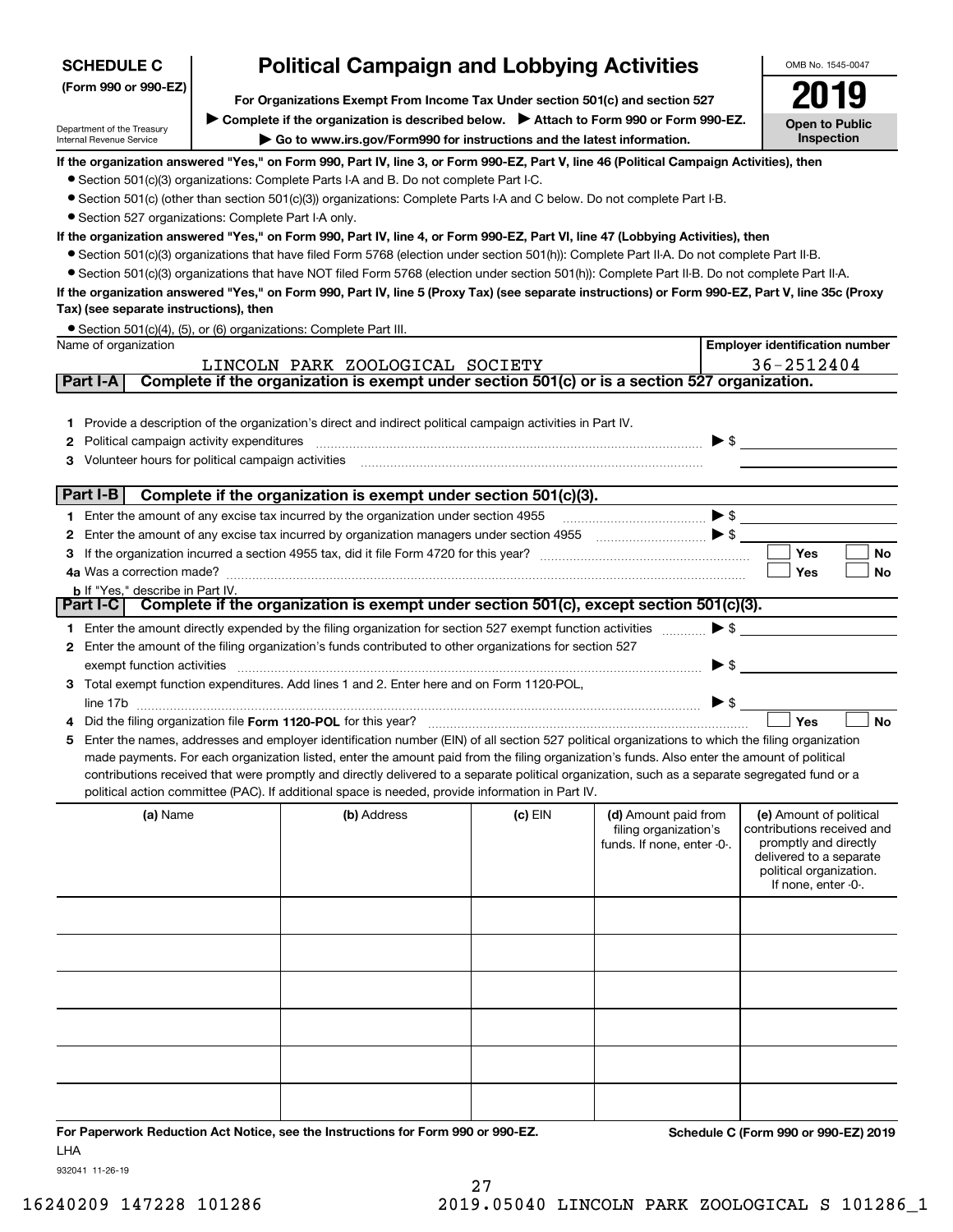| Schedule C (Form 990 or 990-EZ) 2019 LINCOLN PARK ZOOLOGICAL SOCIETY<br>Complete if the organization is exempt under section 501(c)(3) and filed Form 5768 (election under<br>Part II-A<br>section 501(h)). |                                                             |              |                                                                                                         |            |                                                                                                                                   | $36 - 2512404$ Page 2          |
|-------------------------------------------------------------------------------------------------------------------------------------------------------------------------------------------------------------|-------------------------------------------------------------|--------------|---------------------------------------------------------------------------------------------------------|------------|-----------------------------------------------------------------------------------------------------------------------------------|--------------------------------|
| A Check $\blacktriangleright$<br>expenses, and share of excess lobbying expenditures).<br><b>B</b> Check $\blacktriangleright$                                                                              |                                                             |              | if the filing organization checked box A and "limited control" provisions apply.                        |            | if the filing organization belongs to an affiliated group (and list in Part IV each affiliated group member's name, address, EIN, |                                |
|                                                                                                                                                                                                             | <b>Limits on Lobbying Expenditures</b>                      |              | (The term "expenditures" means amounts paid or incurred.)                                               |            | (a) Filing<br>organization's<br>totals                                                                                            | (b) Affiliated group<br>totals |
| 1a Total lobbying expenditures to influence public opinion (grassroots lobbying)                                                                                                                            |                                                             |              |                                                                                                         |            | 40,374.                                                                                                                           |                                |
| <b>b</b> Total lobbying expenditures to influence a legislative body (direct lobbying)                                                                                                                      |                                                             |              |                                                                                                         |            | 3,265.                                                                                                                            |                                |
|                                                                                                                                                                                                             |                                                             |              |                                                                                                         |            | 43,639.                                                                                                                           |                                |
| d Other exempt purpose expenditures                                                                                                                                                                         |                                                             |              |                                                                                                         |            | 37, 347, 500.                                                                                                                     |                                |
| e Total exempt purpose expenditures (add lines 1c and 1d)                                                                                                                                                   |                                                             |              |                                                                                                         |            | 37,391,139.                                                                                                                       |                                |
| f Lobbying nontaxable amount. Enter the amount from the following table in both columns.                                                                                                                    | 1,000,000.                                                  |              |                                                                                                         |            |                                                                                                                                   |                                |
| If the amount on line 1e, column (a) or (b) is:                                                                                                                                                             |                                                             |              | The lobbying nontaxable amount is:                                                                      |            |                                                                                                                                   |                                |
| Not over \$500,000                                                                                                                                                                                          |                                                             |              | 20% of the amount on line 1e.                                                                           |            |                                                                                                                                   |                                |
| Over \$500,000 but not over \$1,000,000                                                                                                                                                                     |                                                             |              | \$100,000 plus 15% of the excess over \$500,000.                                                        |            |                                                                                                                                   |                                |
| Over \$1,000,000 but not over \$1,500,000                                                                                                                                                                   |                                                             |              | \$175,000 plus 10% of the excess over \$1,000,000.                                                      |            |                                                                                                                                   |                                |
| Over \$1,500,000 but not over \$17,000,000                                                                                                                                                                  |                                                             |              | \$225,000 plus 5% of the excess over \$1,500,000.                                                       |            |                                                                                                                                   |                                |
| Over \$17,000,000                                                                                                                                                                                           |                                                             | \$1,000,000. |                                                                                                         |            |                                                                                                                                   |                                |
|                                                                                                                                                                                                             |                                                             |              |                                                                                                         |            |                                                                                                                                   |                                |
| g Grassroots nontaxable amount (enter 25% of line 1f)                                                                                                                                                       |                                                             |              |                                                                                                         |            | 250,000.                                                                                                                          |                                |
|                                                                                                                                                                                                             | h Subtract line 1g from line 1a. If zero or less, enter -0- |              |                                                                                                         |            |                                                                                                                                   |                                |
| Subtract line 1f from line 1c. If zero or less, enter -0-<br>Ť.                                                                                                                                             |                                                             |              |                                                                                                         |            | 0.                                                                                                                                |                                |
| If there is an amount other than zero on either line 1h or line 1i, did the organization file Form 4720                                                                                                     |                                                             |              |                                                                                                         |            |                                                                                                                                   |                                |
| reporting section 4911 tax for this year?                                                                                                                                                                   |                                                             |              |                                                                                                         |            |                                                                                                                                   | Yes<br>No.                     |
| (Some organizations that made a section 501(h) election do not have to complete all of the five columns below.                                                                                              |                                                             |              | 4-Year Averaging Period Under Section 501(h)<br>See the separate instructions for lines 2a through 2f.) |            |                                                                                                                                   |                                |
|                                                                                                                                                                                                             |                                                             |              | Lobbying Expenditures During 4-Year Averaging Period                                                    |            |                                                                                                                                   |                                |
| Calendar year<br>(or fiscal year beginning in)                                                                                                                                                              | (a) 2016                                                    |              | (b) 2017                                                                                                | $(c)$ 2018 | $(d)$ 2019                                                                                                                        | (e) Total                      |
| 2a Lobbying nontaxable amount                                                                                                                                                                               |                                                             |              |                                                                                                         |            | $1,000,000$ , $1,000,000$ , $1,000,000$ , $1,000$ , $000$ , $4,000,000$ .                                                         |                                |
| <b>b</b> Lobbying ceiling amount<br>(150% of line 2a, column(e))                                                                                                                                            |                                                             |              |                                                                                                         |            |                                                                                                                                   | 6,000,000.                     |
| c Total lobbying expenditures                                                                                                                                                                               | 86,417.                                                     |              | 88,588.                                                                                                 | 43,858.    | 43,639.                                                                                                                           | 262,502.                       |
| d Grassroots nontaxable amount                                                                                                                                                                              | 250,000.                                                    |              | 250,000.                                                                                                | 250,000.   | 250,000.                                                                                                                          | 1,000,000.                     |
| e Grassroots ceiling amount<br>(150% of line 2d, column (e))                                                                                                                                                |                                                             |              |                                                                                                         |            |                                                                                                                                   | 1,500,000.                     |
| f Grassroots lobbying expenditures                                                                                                                                                                          | 64,813.                                                     |              | 66, 441.                                                                                                | 40,134.    | 40,374.                                                                                                                           | 211,762.                       |

**Schedule C (Form 990 or 990-EZ) 2019**

932042 11-26-19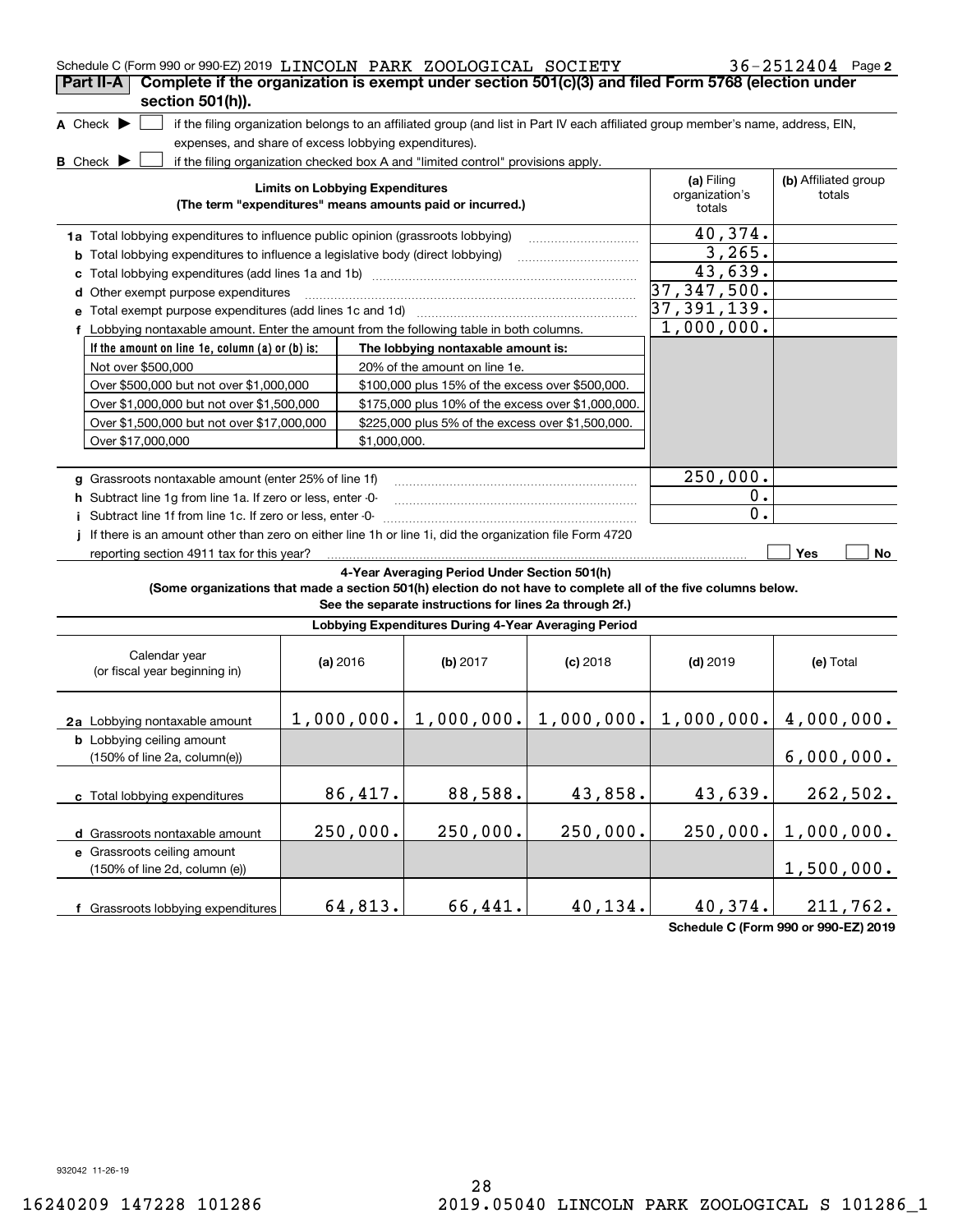#### Schedule C (Form 990 or 990-EZ) 2019 Page LINCOLN PARK ZOOLOGICAL SOCIETY 36-2512404

### **3**

### **Part II-B Complete if the organization is exempt under section 501(c)(3) and has NOT filed Form 5768 (election under section 501(h)).**

|    | For each "Yes" response on lines 1a through 1i below, provide in Part IV a detailed description                                                                                                                                                                                                                | (a) |              | (b)    |                                      |
|----|----------------------------------------------------------------------------------------------------------------------------------------------------------------------------------------------------------------------------------------------------------------------------------------------------------------|-----|--------------|--------|--------------------------------------|
|    | of the lobbying activity.                                                                                                                                                                                                                                                                                      | Yes | No           | Amount |                                      |
| 1. | During the year, did the filing organization attempt to influence foreign, national, state, or<br>local legislation, including any attempt to influence public opinion on a legislative matter<br>or referendum, through the use of:                                                                           |     |              |        |                                      |
| а  |                                                                                                                                                                                                                                                                                                                |     |              |        |                                      |
|    | Paid staff or management (include compensation in expenses reported on lines 1c through 1i)?                                                                                                                                                                                                                   |     |              |        |                                      |
|    |                                                                                                                                                                                                                                                                                                                |     |              |        |                                      |
|    |                                                                                                                                                                                                                                                                                                                |     |              |        |                                      |
|    | e Publications, or published or broadcast statements?                                                                                                                                                                                                                                                          |     |              |        |                                      |
|    | f Grants to other organizations for lobbying purposes?                                                                                                                                                                                                                                                         |     |              |        |                                      |
|    | Direct contact with legislators, their staffs, government officials, or a legislative body?                                                                                                                                                                                                                    |     |              |        |                                      |
|    | h Rallies, demonstrations, seminars, conventions, speeches, lectures, or any similar means?                                                                                                                                                                                                                    |     |              |        |                                      |
|    | <i>i</i> Other activities?                                                                                                                                                                                                                                                                                     |     |              |        |                                      |
|    | 2a Did the activities in line 1 cause the organization to be not described in section 501(c)(3)?                                                                                                                                                                                                               |     |              |        |                                      |
|    |                                                                                                                                                                                                                                                                                                                |     |              |        |                                      |
|    | c If "Yes," enter the amount of any tax incurred by organization managers under section 4912                                                                                                                                                                                                                   |     |              |        |                                      |
|    | d If the filing organization incurred a section 4912 tax, did it file Form 4720 for this year?                                                                                                                                                                                                                 |     |              |        |                                      |
|    | Complete if the organization is exempt under section 501(c)(4), section 501(c)(5), or section<br><b>Part III-A</b>                                                                                                                                                                                             |     |              |        |                                      |
|    | $501(c)(6)$ .                                                                                                                                                                                                                                                                                                  |     |              | Yes    | No                                   |
| 1  |                                                                                                                                                                                                                                                                                                                |     | 1            |        |                                      |
| 2  |                                                                                                                                                                                                                                                                                                                |     | $\mathbf{2}$ |        |                                      |
| з  | Did the organization agree to carry over lobbying and political campaign activity expenditures from the prior year?                                                                                                                                                                                            |     | 3            |        |                                      |
|    | Complete if the organization is exempt under section $501(c)(4)$ , section $501(c)(5)$ , or section<br> Part III-B                                                                                                                                                                                             |     |              |        |                                      |
|    | 501(c)(6) and if either (a) BOTH Part III-A, lines 1 and 2, are answered "No" OR (b) Part III-A, line 3, is<br>answered "Yes."                                                                                                                                                                                 |     |              |        |                                      |
| 1  | Dues, assessments and similar amounts from members [111] matter continuum matter and similar amounts and similar amounts from members [11] matter continuum matter and similar amounts from members [11] matter and similar an                                                                                 |     | 1            |        |                                      |
| 2  | Section 162(e) nondeductible lobbying and political expenditures (do not include amounts of political                                                                                                                                                                                                          |     |              |        |                                      |
|    | expenses for which the section 527(f) tax was paid).                                                                                                                                                                                                                                                           |     |              |        |                                      |
| а  |                                                                                                                                                                                                                                                                                                                |     | 2a           |        |                                      |
|    | b Carryover from last year manufactured and contract the contract of the contract of the contract of the contract of the contract of the contract of the contract of the contract of the contract of contract of contract of c                                                                                 |     | 2b           |        |                                      |
|    |                                                                                                                                                                                                                                                                                                                |     | 2c           |        |                                      |
| з  | Aggregate amount reported in section 6033(e)(1)(A) notices of nondeductible section 162(e) dues                                                                                                                                                                                                                |     | 3            |        |                                      |
|    | If notices were sent and the amount on line 2c exceeds the amount on line 3, what portion of the excess                                                                                                                                                                                                        |     |              |        |                                      |
|    | does the organization agree to carryover to the reasonable estimate of nondeductible lobbying and political                                                                                                                                                                                                    |     |              |        |                                      |
|    | expenditure next year?                                                                                                                                                                                                                                                                                         |     | 4            |        |                                      |
| 5  | Taxable amount of lobbying and political expenditures (see instructions)                                                                                                                                                                                                                                       |     | 5            |        |                                      |
|    | Part IV<br><b>Supplemental Information</b>                                                                                                                                                                                                                                                                     |     |              |        |                                      |
|    | Provide the descriptions required for Part I-A, line 1; Part I-B, line 4; Part I-C, line 5; Part II-A (affiliated group list); Part II-A, lines 1 and 2 (see<br>instructions); and Part II-B, line 1. Also, complete this part for any additional information.<br>PART II - DESCRIPTION OF LOBBYING ACTIVITIES |     |              |        |                                      |
|    | THE VICE PRESIDENT OF GOVERNMENTAL AFFAIRS IS RESPONSIBLE FOR THE                                                                                                                                                                                                                                              |     |              |        |                                      |
|    | DEVELOPMENT, OVERSIGHT, AND EXECUTION OF LINCOLN PARK ZOO'S STRATEGIC                                                                                                                                                                                                                                          |     |              |        |                                      |
|    | ISSUES AND PROGRAMS TO ELECTED OFFICIALS AND STAKEHOLDERS<br>INITIATIVES,                                                                                                                                                                                                                                      |     |              |        |                                      |
|    | LOCALLY, REGIONALLY, AND NATIONALLY. THE VP OF GOVERNMENTAL AFFAIRS SERVES                                                                                                                                                                                                                                     |     |              |        |                                      |
|    | AS LIAISON WITH LOCAL, REGIONAL AND NATIONAL COMMUNITY, BUSINESS, SOCIAL                                                                                                                                                                                                                                       |     |              |        |                                      |
|    | 932043 11-26-19                                                                                                                                                                                                                                                                                                |     |              |        | Schedule C (Form 990 or 990-EZ) 2019 |

29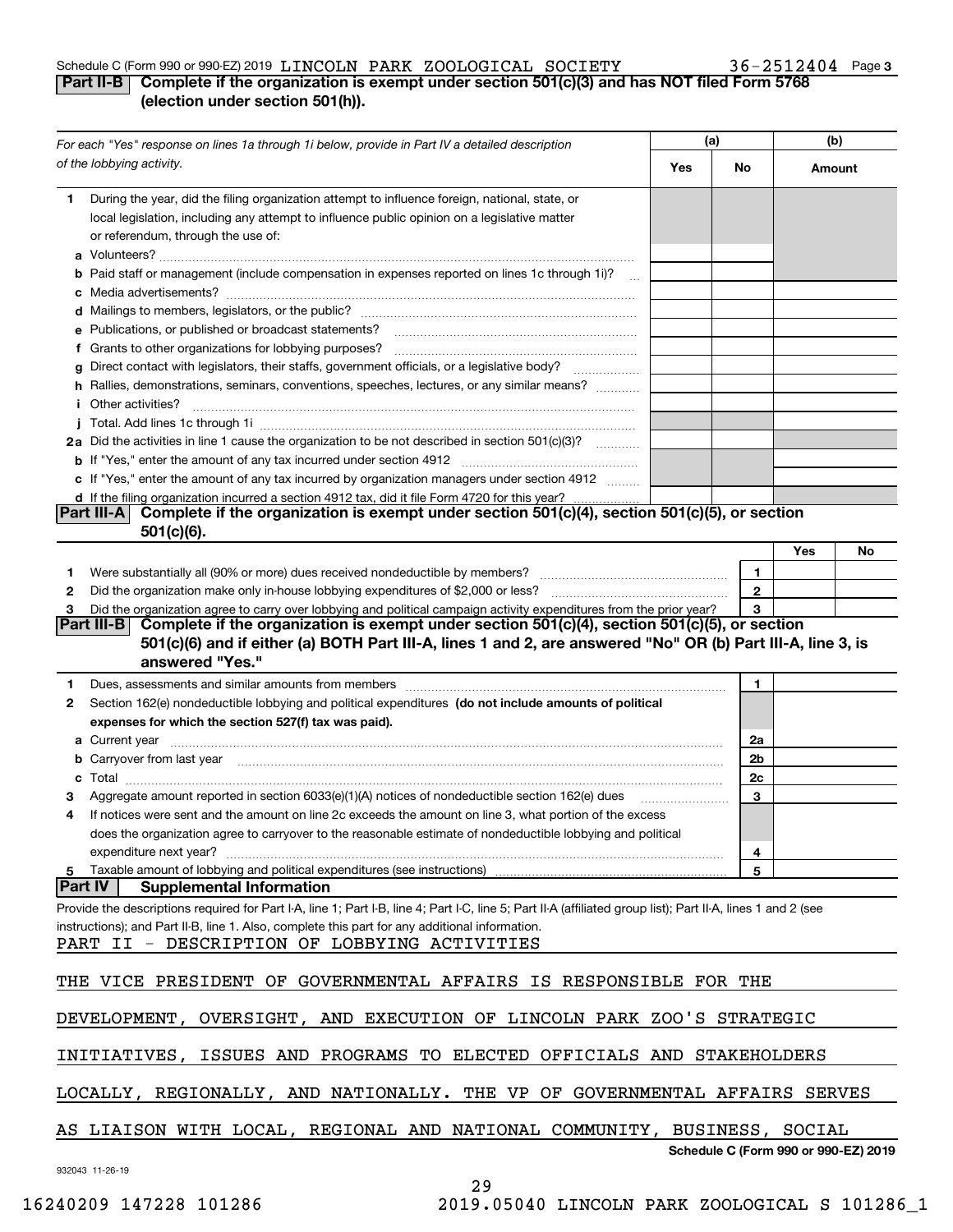|  | Schedule C (Form 990 or 990-EZ) 2019 LINCOLN PARK ZOOLOGICAL SOCIETY |  |  | $36 - 2512404$ Page 4 |  |
|--|----------------------------------------------------------------------|--|--|-----------------------|--|
|  | <b>Part IV   Supplemental Information</b> (continued)                |  |  |                       |  |

AND CIVIC ORGANIZATIONS. ADDITIONALLY THE ORGANIZATION PAYS A SMALL FEE TO

MUSEUMS IN THE PARK FOR COORDINATED SUPPORT INITIATIVES WITH OTHER AREA

#### CULTURAL INSTITUTIONS.

**Schedule C (Form 990 or 990-EZ) 2019**

932044 11-26-19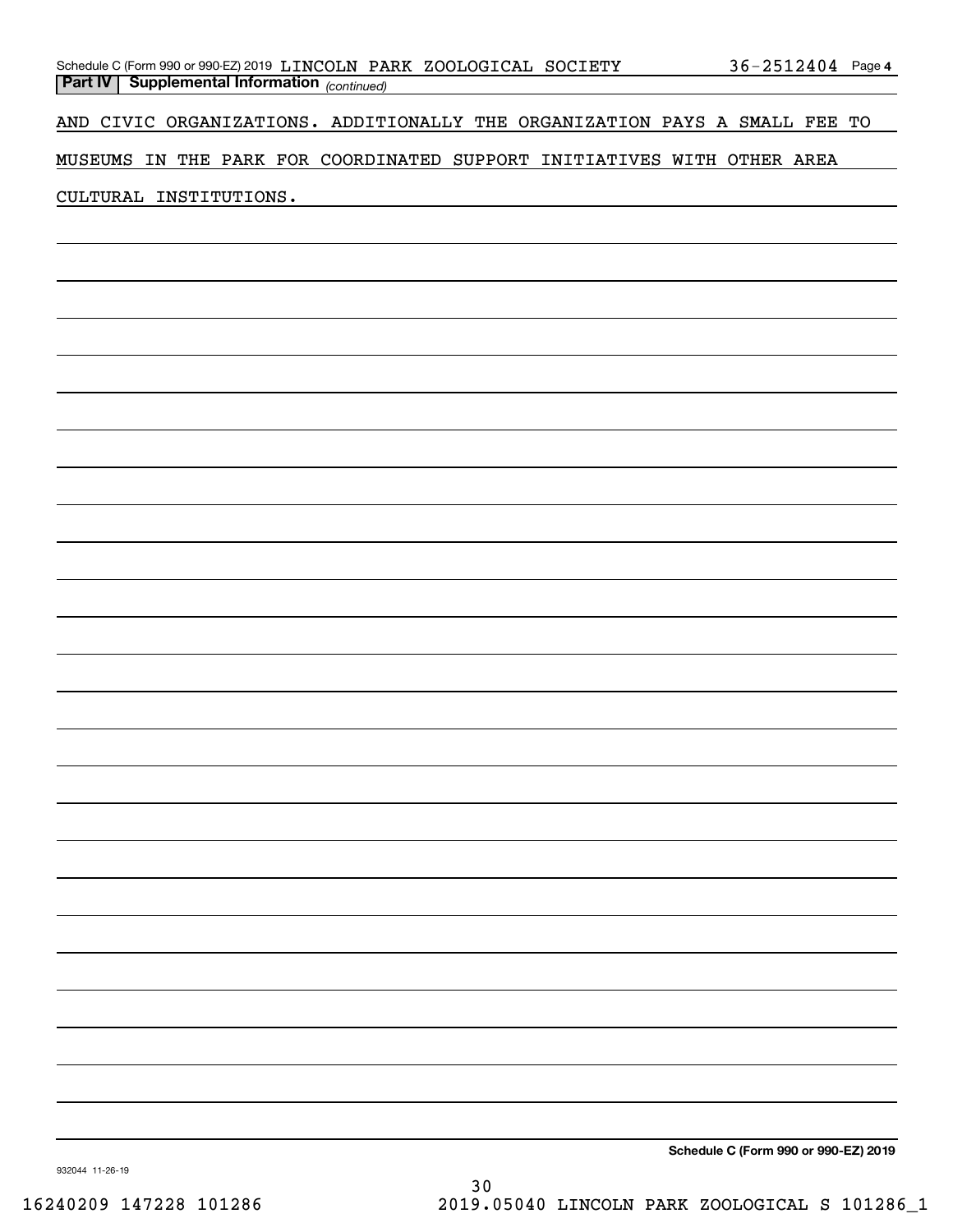| <b>SCHEDULE D</b> |
|-------------------|
|-------------------|

| (Form 990) |  |
|------------|--|
|------------|--|

## **Supplemental Financial Statements**

(Form 990)<br>
Pepartment of the Treasury<br>
Department of the Treasury<br>
Department of the Treasury<br>
Department of the Treasury<br> **Co to www.irs.gov/Form990 for instructions and the latest information.**<br> **Co to www.irs.gov/Form9** 



Department of the Treasury Internal Revenue Service

**Name of the organization Employer identification number**

|          | LINCOLN PARK ZOOLOGICAL SOCIETY                                                                                                                | 36-2512404                                         |
|----------|------------------------------------------------------------------------------------------------------------------------------------------------|----------------------------------------------------|
| Part I   | Organizations Maintaining Donor Advised Funds or Other Similar Funds or Accounts. Complete if the                                              |                                                    |
|          | organization answered "Yes" on Form 990, Part IV, line 6.                                                                                      |                                                    |
|          | (a) Donor advised funds                                                                                                                        | (b) Funds and other accounts                       |
| 1        |                                                                                                                                                |                                                    |
|          | Aggregate value of contributions to (during year)                                                                                              |                                                    |
| 2        |                                                                                                                                                |                                                    |
| з        | Aggregate value of grants from (during year)                                                                                                   |                                                    |
| 4        |                                                                                                                                                |                                                    |
| 5        | Did the organization inform all donors and donor advisors in writing that the assets held in donor advised funds                               |                                                    |
|          |                                                                                                                                                | Yes<br>No                                          |
| 6        | Did the organization inform all grantees, donors, and donor advisors in writing that grant funds can be used only                              |                                                    |
|          | for charitable purposes and not for the benefit of the donor or donor advisor, or for any other purpose conferring                             |                                                    |
|          | impermissible private benefit? использовании положительно положительно положительно положительно положительно                                  | Yes<br>No                                          |
| Part II  | Conservation Easements. Complete if the organization answered "Yes" on Form 990, Part IV, line 7.                                              |                                                    |
| 1.       | Purpose(s) of conservation easements held by the organization (check all that apply).                                                          |                                                    |
|          | Preservation of land for public use (for example, recreation or education)                                                                     | Preservation of a historically important land area |
|          | Protection of natural habitat                                                                                                                  | Preservation of a certified historic structure     |
|          | Preservation of open space                                                                                                                     |                                                    |
| 2        | Complete lines 2a through 2d if the organization held a qualified conservation contribution in the form of a conservation easement on the last |                                                    |
|          | day of the tax year.                                                                                                                           | Held at the End of the Tax Year                    |
| а        |                                                                                                                                                | 2a                                                 |
| b        | Total acreage restricted by conservation easements                                                                                             | 2b                                                 |
| c        | Number of conservation easements on a certified historic structure included in (a) manufacture included in (a)                                 | 2c                                                 |
| d        | Number of conservation easements included in (c) acquired after 7/25/06, and not on a historic structure                                       |                                                    |
|          |                                                                                                                                                | 2d                                                 |
| З.       | Number of conservation easements modified, transferred, released, extinguished, or terminated by the organization during the tax               |                                                    |
|          | year                                                                                                                                           |                                                    |
| 4        | Number of states where property subject to conservation easement is located >                                                                  |                                                    |
| 5        | Does the organization have a written policy regarding the periodic monitoring, inspection, handling of                                         |                                                    |
|          | violations, and enforcement of the conservation easements it holds?                                                                            | Yes<br>No                                          |
| 6        | Staff and volunteer hours devoted to monitoring, inspecting, handling of violations, and enforcing conservation easements during the year      |                                                    |
|          |                                                                                                                                                |                                                    |
| 7        | Amount of expenses incurred in monitoring, inspecting, handling of violations, and enforcing conservation easements during the year            |                                                    |
|          | $\blacktriangleright$ S                                                                                                                        |                                                    |
| 8        | Does each conservation easement reported on line 2(d) above satisfy the requirements of section 170(h)(4)(B)(i)                                |                                                    |
|          | and section $170(h)(4)(B)(ii)?$                                                                                                                | Yes<br>No                                          |
| 9        | In Part XIII, describe how the organization reports conservation easements in its revenue and expense statement and                            |                                                    |
|          | balance sheet, and include, if applicable, the text of the footnote to the organization's financial statements that describes the              |                                                    |
|          | organization's accounting for conservation easements.                                                                                          |                                                    |
| Part III | Organizations Maintaining Collections of Art, Historical Treasures, or Other Similar Assets.                                                   |                                                    |
|          | Complete if the organization answered "Yes" on Form 990, Part IV, line 8.                                                                      |                                                    |
|          | 1a If the organization elected, as permitted under FASB ASC 958, not to report in its revenue statement and balance sheet works                |                                                    |
|          | of art, historical treasures, or other similar assets held for public exhibition, education, or research in furtherance of public              |                                                    |
|          | service, provide in Part XIII the text of the footnote to its financial statements that describes these items.                                 |                                                    |
| b        | If the organization elected, as permitted under FASB ASC 958, to report in its revenue statement and balance sheet works of                    |                                                    |
|          | art, historical treasures, or other similar assets held for public exhibition, education, or research in furtherance of public service,        |                                                    |
|          | provide the following amounts relating to these items:                                                                                         |                                                    |
|          |                                                                                                                                                | \$                                                 |
|          | (ii) Assets included in Form 990, Part X                                                                                                       | \$                                                 |
| 2        | If the organization received or held works of art, historical treasures, or other similar assets for financial gain, provide                   |                                                    |
|          |                                                                                                                                                |                                                    |
|          | the following amounts required to be reported under FASB ASC 958 relating to these items:                                                      | \$                                                 |
| а        |                                                                                                                                                | -\$                                                |
|          | <b>b</b> Assets included in Form 990, Part X<br>LHA For Paperwork Reduction Act Notice, see the Instructions for Form 990.                     |                                                    |
|          |                                                                                                                                                | Schedule D (Form 990) 2019                         |

932051 10-02-19

| 31 |  |             |  |
|----|--|-------------|--|
| ⌒  |  | $- - - - -$ |  |

16240209 147228 101286 2019.05040 LINCOLN PARK ZOOLOGICAL S 101286\_1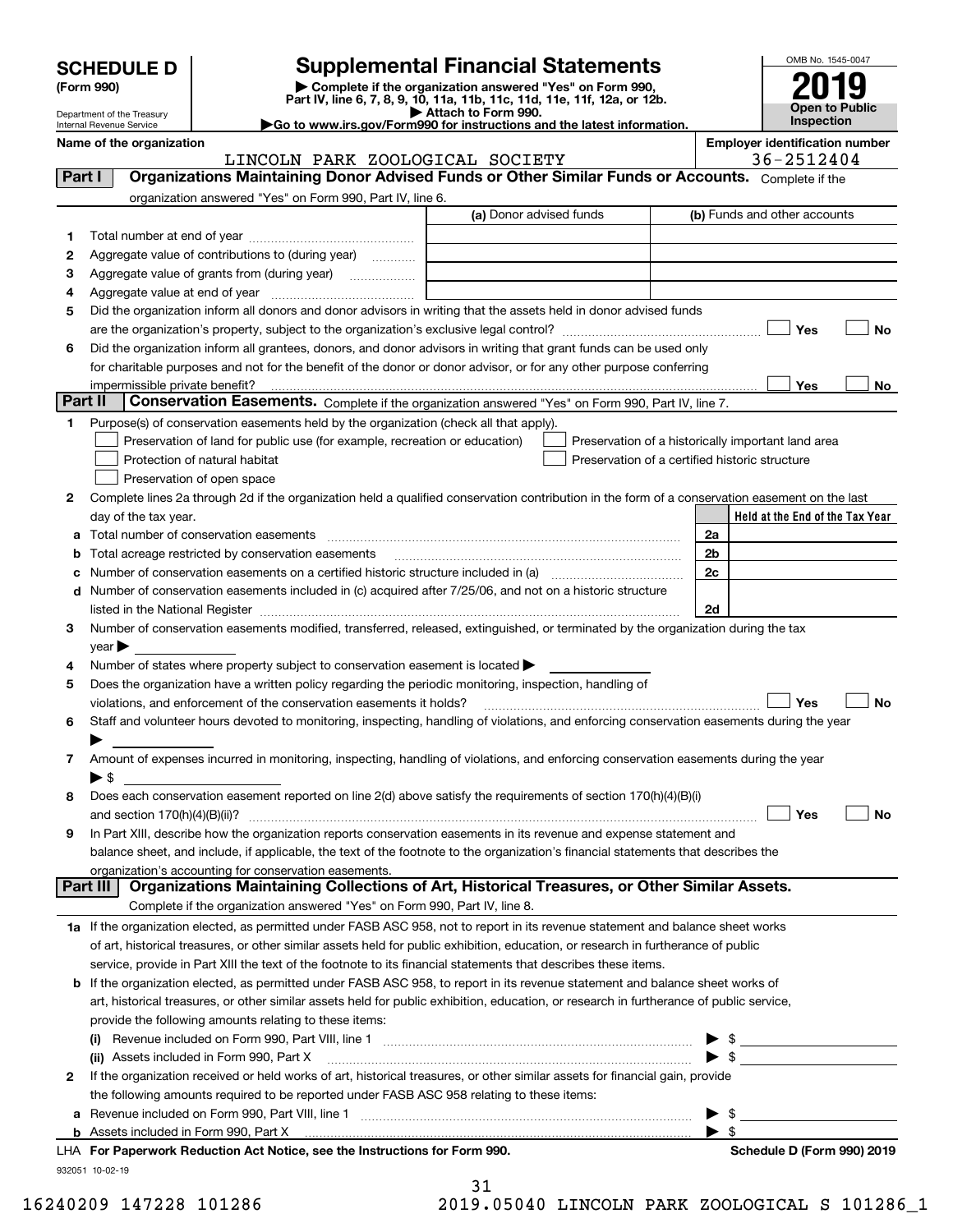|               | Schedule D (Form 990) 2019                                                                                                                                                                                                     | LINCOLN PARK ZOOLOGICAL SOCIETY         |                |             |                                                                                                                                                                                                                               |            |                                 | 36-2512404 Page 2          |                     |     |                          |
|---------------|--------------------------------------------------------------------------------------------------------------------------------------------------------------------------------------------------------------------------------|-----------------------------------------|----------------|-------------|-------------------------------------------------------------------------------------------------------------------------------------------------------------------------------------------------------------------------------|------------|---------------------------------|----------------------------|---------------------|-----|--------------------------|
|               | Part III<br>Organizations Maintaining Collections of Art, Historical Treasures, or Other Similar Assets (continued)                                                                                                            |                                         |                |             |                                                                                                                                                                                                                               |            |                                 |                            |                     |     |                          |
| 3             | Using the organization's acquisition, accession, and other records, check any of the following that make significant use of its                                                                                                |                                         |                |             |                                                                                                                                                                                                                               |            |                                 |                            |                     |     |                          |
|               | collection items (check all that apply):                                                                                                                                                                                       |                                         |                |             |                                                                                                                                                                                                                               |            |                                 |                            |                     |     |                          |
| a             | $X$ Public exhibition                                                                                                                                                                                                          |                                         |                |             | $\lfloor \texttt{X} \rfloor$ Loan or exchange program                                                                                                                                                                         |            |                                 |                            |                     |     |                          |
| b             | $\boxed{\text{X}}$ Scholarly research                                                                                                                                                                                          |                                         |                |             | Other and the contract of the contract of the contract of the contract of the contract of the contract of the contract of the contract of the contract of the contract of the contract of the contract of the contract of the |            |                                 |                            |                     |     |                          |
| c             | $X$ Preservation for future generations                                                                                                                                                                                        |                                         |                |             |                                                                                                                                                                                                                               |            |                                 |                            |                     |     |                          |
| 4             | Provide a description of the organization's collections and explain how they further the organization's exempt purpose in Part XIII.                                                                                           |                                         |                |             |                                                                                                                                                                                                                               |            |                                 |                            |                     |     |                          |
| 5             | During the year, did the organization solicit or receive donations of art, historical treasures, or other similar assets                                                                                                       |                                         |                |             |                                                                                                                                                                                                                               |            |                                 |                            |                     |     |                          |
|               | to be sold to raise funds rather than to be maintained as part of the organization's collection?                                                                                                                               |                                         |                |             |                                                                                                                                                                                                                               |            |                                 |                            | Yes                 |     | $\overline{\text{X}}$ No |
|               | Part IV<br>Escrow and Custodial Arrangements. Complete if the organization answered "Yes" on Form 990, Part IV, line 9, or                                                                                                     |                                         |                |             |                                                                                                                                                                                                                               |            |                                 |                            |                     |     |                          |
|               | reported an amount on Form 990, Part X, line 21.                                                                                                                                                                               |                                         |                |             |                                                                                                                                                                                                                               |            |                                 |                            |                     |     |                          |
|               | 1a Is the organization an agent, trustee, custodian or other intermediary for contributions or other assets not included                                                                                                       |                                         |                |             |                                                                                                                                                                                                                               |            |                                 |                            |                     |     |                          |
|               | on Form 990, Part X? [11] matter and the contract of the contract of the contract of the contract of the contract of the contract of the contract of the contract of the contract of the contract of the contract of the contr |                                         |                |             |                                                                                                                                                                                                                               |            |                                 |                            | Yes                 |     | No                       |
|               | <b>b</b> If "Yes," explain the arrangement in Part XIII and complete the following table:                                                                                                                                      |                                         |                |             |                                                                                                                                                                                                                               |            |                                 |                            |                     |     |                          |
|               |                                                                                                                                                                                                                                |                                         |                |             |                                                                                                                                                                                                                               |            |                                 |                            | Amount              |     |                          |
|               | c Beginning balance measurements and the contract of the contract of the contract of the contract of the contract of the contract of the contract of the contract of the contract of the contract of the contract of the contr |                                         |                |             |                                                                                                                                                                                                                               |            | 1c                              |                            |                     |     |                          |
|               |                                                                                                                                                                                                                                |                                         |                |             |                                                                                                                                                                                                                               |            | 1d<br>1e                        |                            |                     |     |                          |
|               | e Distributions during the year manufactured and an according to the distributions during the year manufactured and the state of the state of the state of the state of the state of the state of the state of the state of th |                                         |                |             |                                                                                                                                                                                                                               |            | 1f                              |                            |                     |     |                          |
|               | 2a Did the organization include an amount on Form 990, Part X, line 21, for escrow or custodial account liability?                                                                                                             |                                         |                |             |                                                                                                                                                                                                                               |            |                                 |                            | Yes                 |     | No                       |
|               | <b>b</b> If "Yes," explain the arrangement in Part XIII. Check here if the explanation has been provided on Part XIII                                                                                                          |                                         |                |             |                                                                                                                                                                                                                               |            |                                 |                            |                     |     |                          |
| <b>Part V</b> | Endowment Funds. Complete if the organization answered "Yes" on Form 990, Part IV, line 10.                                                                                                                                    |                                         |                |             |                                                                                                                                                                                                                               |            |                                 |                            |                     |     |                          |
|               |                                                                                                                                                                                                                                | (a) Current year                        | (b) Prior year |             | (c) Two years back                                                                                                                                                                                                            |            |                                 | (d) Three years back       | (e) Four years back |     |                          |
|               | 1a Beginning of year balance                                                                                                                                                                                                   | 62,839,336.                             |                | 58,104,133. | 54,483,494.                                                                                                                                                                                                                   |            |                                 | 45,570,051.                |                     |     | 49,415,596.              |
|               |                                                                                                                                                                                                                                | 42,520.                                 |                | 5,053,900.  |                                                                                                                                                                                                                               | 97,621.    |                                 | 5,284,627.                 |                     |     | 101,794.                 |
| c             | Net investment earnings, gains, and losses                                                                                                                                                                                     | $-5, 149, 024.$                         |                | 1,728,583.  |                                                                                                                                                                                                                               | 5,307,505. |                                 | 5,265,301.                 |                     |     | $-2,608,373.$            |
|               |                                                                                                                                                                                                                                |                                         |                |             |                                                                                                                                                                                                                               |            |                                 |                            |                     |     |                          |
|               | e Other expenditures for facilities                                                                                                                                                                                            |                                         |                |             |                                                                                                                                                                                                                               |            |                                 |                            |                     |     |                          |
|               | and programs                                                                                                                                                                                                                   | 2,086,523.                              |                | 2,047,280.  |                                                                                                                                                                                                                               | 1,784,487. |                                 | 1,636,485.                 |                     |     | 1,338,966.               |
|               | f Administrative expenses                                                                                                                                                                                                      |                                         |                |             |                                                                                                                                                                                                                               |            |                                 |                            |                     |     |                          |
| g             |                                                                                                                                                                                                                                | 55,646,309.                             |                | 62,839,336. | 58, 104, 133.                                                                                                                                                                                                                 |            |                                 | 54, 483, 494.              |                     |     | 45,570,051.              |
| 2             | Provide the estimated percentage of the current year end balance (line 1g, column (a)) held as:                                                                                                                                |                                         |                |             |                                                                                                                                                                                                                               |            |                                 |                            |                     |     |                          |
| a             | Board designated or quasi-endowment                                                                                                                                                                                            | 9.00                                    | %              |             |                                                                                                                                                                                                                               |            |                                 |                            |                     |     |                          |
|               | <b>b</b> Permanent endowment $\triangleright$ __91.00                                                                                                                                                                          | %                                       |                |             |                                                                                                                                                                                                                               |            |                                 |                            |                     |     |                          |
|               | .00<br><b>c</b> Term endowment $\blacktriangleright$                                                                                                                                                                           | %                                       |                |             |                                                                                                                                                                                                                               |            |                                 |                            |                     |     |                          |
|               | The percentages on lines 2a, 2b, and 2c should equal 100%.                                                                                                                                                                     |                                         |                |             |                                                                                                                                                                                                                               |            |                                 |                            |                     |     |                          |
|               | 3a Are there endowment funds not in the possession of the organization that are held and administered for the organization                                                                                                     |                                         |                |             |                                                                                                                                                                                                                               |            |                                 |                            |                     |     |                          |
|               | by:                                                                                                                                                                                                                            |                                         |                |             |                                                                                                                                                                                                                               |            |                                 |                            |                     | Yes | No                       |
|               | (i)                                                                                                                                                                                                                            |                                         |                |             |                                                                                                                                                                                                                               |            |                                 |                            | 3a(i)               |     | x                        |
|               |                                                                                                                                                                                                                                |                                         |                |             |                                                                                                                                                                                                                               |            |                                 |                            | 3a(ii)              |     | X                        |
|               |                                                                                                                                                                                                                                |                                         |                |             |                                                                                                                                                                                                                               |            |                                 |                            | 3b                  |     |                          |
| 4             | Describe in Part XIII the intended uses of the organization's endowment funds.<br>Land, Buildings, and Equipment.<br>Part VI                                                                                                   |                                         |                |             |                                                                                                                                                                                                                               |            |                                 |                            |                     |     |                          |
|               |                                                                                                                                                                                                                                |                                         |                |             |                                                                                                                                                                                                                               |            |                                 |                            |                     |     |                          |
|               | Complete if the organization answered "Yes" on Form 990, Part IV, line 11a. See Form 990, Part X, line 10.                                                                                                                     |                                         |                |             |                                                                                                                                                                                                                               |            |                                 |                            |                     |     |                          |
|               | Description of property                                                                                                                                                                                                        | (a) Cost or other<br>basis (investment) |                |             | (b) Cost or other<br>basis (other)                                                                                                                                                                                            |            | (c) Accumulated<br>depreciation |                            | (d) Book value      |     |                          |
|               |                                                                                                                                                                                                                                |                                         |                |             |                                                                                                                                                                                                                               |            |                                 |                            |                     |     |                          |
|               |                                                                                                                                                                                                                                |                                         |                |             |                                                                                                                                                                                                                               |            |                                 |                            |                     |     |                          |
| b             |                                                                                                                                                                                                                                |                                         |                |             | 2,224,264.                                                                                                                                                                                                                    |            | 1,484,515.                      |                            |                     |     | 739,749.                 |
|               |                                                                                                                                                                                                                                |                                         |                |             | 3,735,839.                                                                                                                                                                                                                    |            | 1,805,457.                      |                            | 1,930,382.          |     |                          |
|               |                                                                                                                                                                                                                                |                                         |                |             | 81,998.                                                                                                                                                                                                                       |            | 66,138.                         |                            |                     |     | 15,860.                  |
|               |                                                                                                                                                                                                                                |                                         |                |             |                                                                                                                                                                                                                               |            |                                 |                            | 2,685,991.          |     |                          |
|               |                                                                                                                                                                                                                                |                                         |                |             |                                                                                                                                                                                                                               |            |                                 | Schedule D (Form 990) 2019 |                     |     |                          |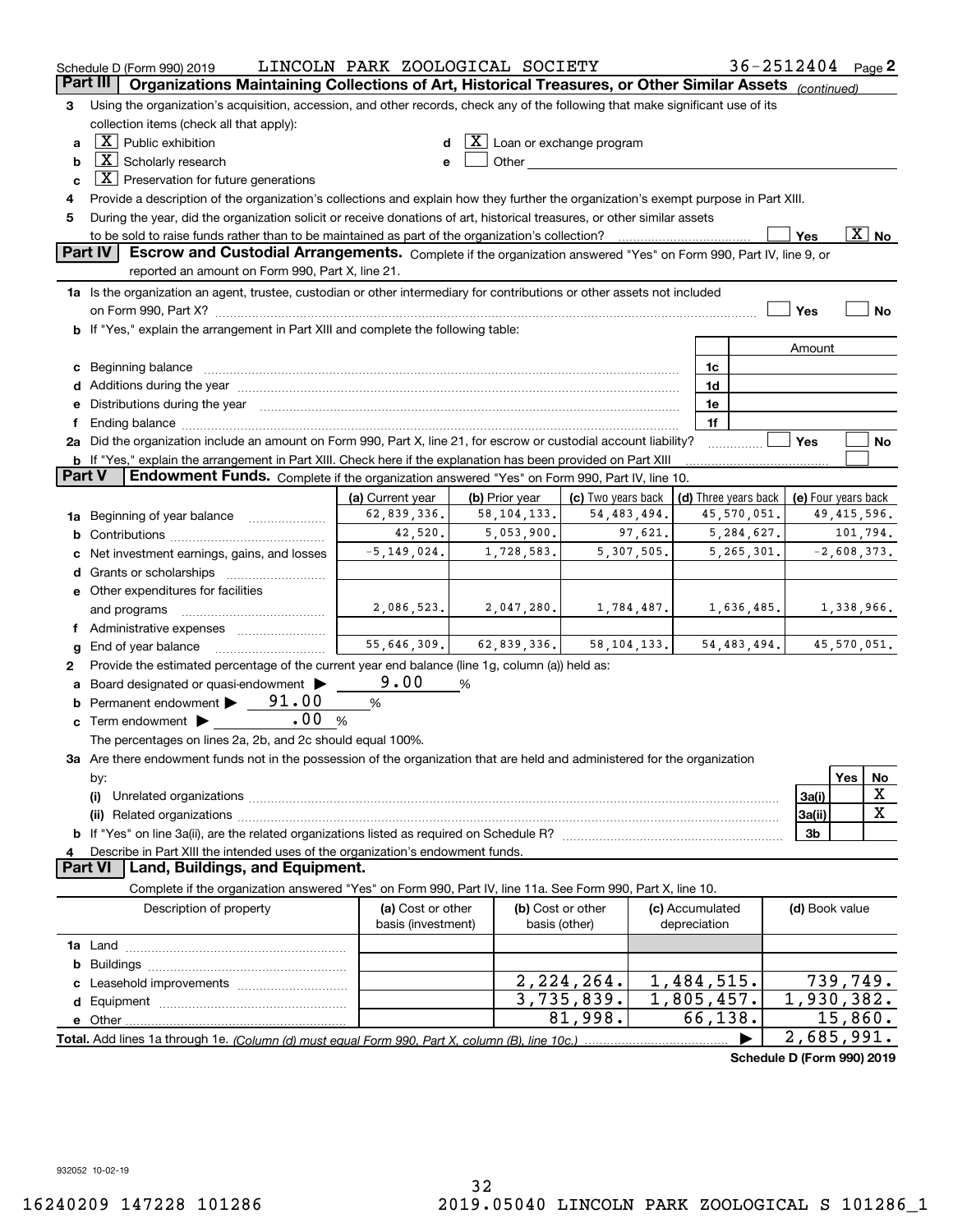| Schedule D (Form 990) 2019<br><b>Investments - Other Securities.</b><br><b>Part VII</b>                                                                                                                                    | LINCOLN PARK ZOOLOGICAL SOCIETY | $36 - 2512404$ Page 3                                     |
|----------------------------------------------------------------------------------------------------------------------------------------------------------------------------------------------------------------------------|---------------------------------|-----------------------------------------------------------|
|                                                                                                                                                                                                                            |                                 |                                                           |
| Complete if the organization answered "Yes" on Form 990, Part IV, line 11b. See Form 990, Part X, line 12.<br>(a) Description of security or category (including name of security)                                         | (b) Book value                  | (c) Method of valuation: Cost or end-of-year market value |
| (1) Financial derivatives                                                                                                                                                                                                  |                                 |                                                           |
| (2) Closely held equity interests                                                                                                                                                                                          |                                 |                                                           |
| (3) Other                                                                                                                                                                                                                  |                                 |                                                           |
| HEDGE FUNDS<br>(A)                                                                                                                                                                                                         | 44,498,031.                     | END-OF-YEAR MARKET VALUE                                  |
| (B)                                                                                                                                                                                                                        |                                 |                                                           |
| (C)                                                                                                                                                                                                                        |                                 |                                                           |
| (D)                                                                                                                                                                                                                        |                                 |                                                           |
| (E)                                                                                                                                                                                                                        |                                 |                                                           |
| (F)                                                                                                                                                                                                                        |                                 |                                                           |
| (G)                                                                                                                                                                                                                        |                                 |                                                           |
| (H)                                                                                                                                                                                                                        |                                 |                                                           |
| Total. (Col. (b) must equal Form 990, Part X, col. (B) line 12.)                                                                                                                                                           | 44,498,031.                     |                                                           |
| Part VIII Investments - Program Related.                                                                                                                                                                                   |                                 |                                                           |
| Complete if the organization answered "Yes" on Form 990, Part IV, line 11c. See Form 990, Part X, line 13.                                                                                                                 |                                 |                                                           |
| (a) Description of investment                                                                                                                                                                                              | (b) Book value                  | (c) Method of valuation: Cost or end-of-year market value |
| (1)                                                                                                                                                                                                                        |                                 |                                                           |
| (2)                                                                                                                                                                                                                        |                                 |                                                           |
| (3)                                                                                                                                                                                                                        |                                 |                                                           |
| (4)                                                                                                                                                                                                                        |                                 |                                                           |
| (5)                                                                                                                                                                                                                        |                                 |                                                           |
| (6)                                                                                                                                                                                                                        |                                 |                                                           |
| (7)                                                                                                                                                                                                                        |                                 |                                                           |
| (8)                                                                                                                                                                                                                        |                                 |                                                           |
| (9)                                                                                                                                                                                                                        |                                 |                                                           |
| Total. (Col. (b) must equal Form 990, Part X, col. (B) line 13.)                                                                                                                                                           |                                 |                                                           |
| <b>Other Assets.</b><br>Part IX                                                                                                                                                                                            |                                 |                                                           |
| Complete if the organization answered "Yes" on Form 990, Part IV, line 11d. See Form 990, Part X, line 15.                                                                                                                 |                                 |                                                           |
|                                                                                                                                                                                                                            | (a) Description                 | (b) Book value                                            |
|                                                                                                                                                                                                                            |                                 |                                                           |
| (1)<br>(2)                                                                                                                                                                                                                 |                                 |                                                           |
|                                                                                                                                                                                                                            |                                 |                                                           |
| (3)                                                                                                                                                                                                                        |                                 |                                                           |
| (4)<br>(5)                                                                                                                                                                                                                 |                                 |                                                           |
| (6)                                                                                                                                                                                                                        |                                 |                                                           |
| (7)                                                                                                                                                                                                                        |                                 |                                                           |
| (8)                                                                                                                                                                                                                        |                                 |                                                           |
| (9)                                                                                                                                                                                                                        |                                 |                                                           |
|                                                                                                                                                                                                                            |                                 |                                                           |
| <b>Other Liabilities.</b><br>Part X                                                                                                                                                                                        |                                 |                                                           |
| Complete if the organization answered "Yes" on Form 990, Part IV, line 11e or 11f. See Form 990, Part X, line 25.                                                                                                          |                                 |                                                           |
| (a) Description of liability<br>1.                                                                                                                                                                                         |                                 | (b) Book value                                            |
| (1)<br>Federal income taxes                                                                                                                                                                                                |                                 |                                                           |
| (2)                                                                                                                                                                                                                        |                                 |                                                           |
| (3)                                                                                                                                                                                                                        |                                 |                                                           |
| (4)                                                                                                                                                                                                                        |                                 |                                                           |
| (5)                                                                                                                                                                                                                        |                                 |                                                           |
| (6)                                                                                                                                                                                                                        |                                 |                                                           |
| (7)                                                                                                                                                                                                                        |                                 |                                                           |
| (8)                                                                                                                                                                                                                        |                                 |                                                           |
| (9)                                                                                                                                                                                                                        |                                 |                                                           |
|                                                                                                                                                                                                                            |                                 |                                                           |
| Total. (Column (b) must equal Form 990, Part X, col. (B) line 25.)<br>2. Liability for uncertain tax positions. In Part XIII, provide the text of the footnote to the organization's financial statements that reports the |                                 |                                                           |
|                                                                                                                                                                                                                            |                                 |                                                           |

organization's liability for uncertain tax positions under FASB ASC 740. Check here if the text of the footnote has been provided in Part XIII

**Schedule D (Form 990) 2019**

36-2512404 Page 3

 $\mathcal{L}^{\text{max}}$ 

932053 10-02-19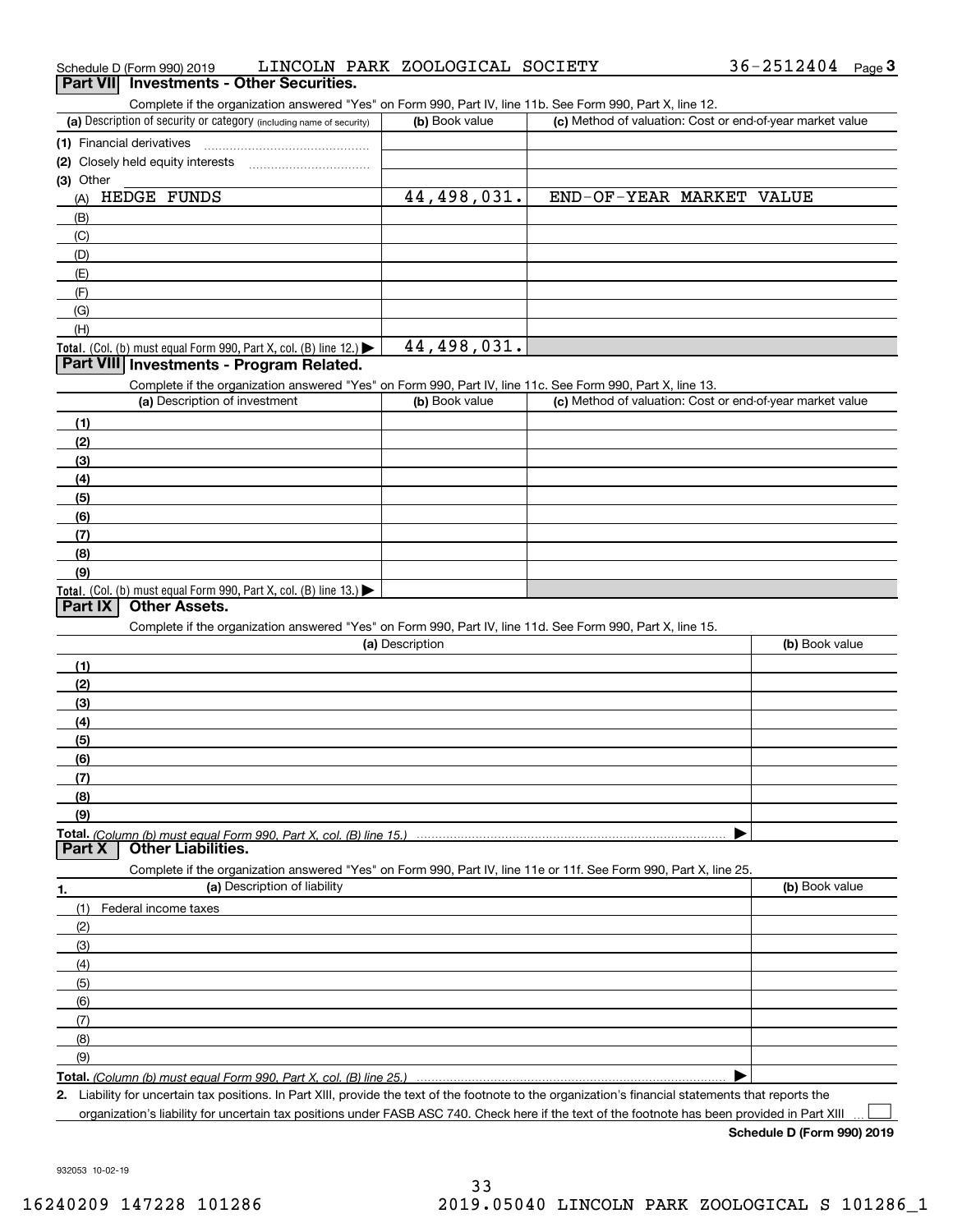|    | LINCOLN PARK ZOOLOGICAL SOCIETY<br>Schedule D (Form 990) 2019                                                                                                                                                                        |                |  | $36 - 2512404$ Page 4 |                |                     |
|----|--------------------------------------------------------------------------------------------------------------------------------------------------------------------------------------------------------------------------------------|----------------|--|-----------------------|----------------|---------------------|
|    | Reconciliation of Revenue per Audited Financial Statements With Revenue per Return.<br>Part XI                                                                                                                                       |                |  |                       |                |                     |
|    | Complete if the organization answered "Yes" on Form 990, Part IV, line 12a.                                                                                                                                                          |                |  |                       |                |                     |
| 1  | Total revenue, gains, and other support per audited financial statements                                                                                                                                                             |                |  |                       | $\blacksquare$ | 37,332,412.         |
| 2  | Amounts included on line 1 but not on Form 990, Part VIII, line 12:                                                                                                                                                                  |                |  |                       |                |                     |
| a  | Net unrealized gains (losses) on investments [11] matter contracts and the unrealized gains (losses) on investments                                                                                                                  |                |  | $2a - 14, 644, 269$ . |                |                     |
| b  |                                                                                                                                                                                                                                      | 2 <sub>b</sub> |  |                       |                |                     |
| c  | Recoveries of prior year grants [111] Martin March 1997 (120) March 1997 (120) March 1997 (120) March 1997 (12                                                                                                                       | 2c             |  |                       |                |                     |
| d  | Other (Describe in Part XIII.) [100] [100] [100] [100] [100] [100] [100] [100] [100] [100] [100] [100] [100] [                                                                                                                       | 2d             |  | 727,104.              |                |                     |
| e  | Add lines 2a through 2d                                                                                                                                                                                                              |                |  |                       | 2e             | $\mid$ -13,917,165. |
| 3  | Subtract line 2e from line 1 <b>Manual Community and Community</b> and Table 1 and Table 1 and Table 1 and Table 1 and Table 1 and Table 1 and Table 1 and Table 1 and Table 1 and Table 1 and Table 1 and Table 1 and Table 1 and   |                |  |                       |                | 51, 249, 577.       |
| 4  | Amounts included on Form 990, Part VIII, line 12, but not on line 1:                                                                                                                                                                 |                |  |                       |                |                     |
| а  | Investment expenses not included on Form 990, Part VIII, line 7b [1000000000000000000000000000000000                                                                                                                                 | 4a             |  | 103,174.              |                |                     |
| b  |                                                                                                                                                                                                                                      | 4 <sub>b</sub> |  |                       |                |                     |
| C. | Add lines 4a and 4b                                                                                                                                                                                                                  |                |  |                       | 4c             | 103, 174.           |
| 5. |                                                                                                                                                                                                                                      |                |  |                       | 5              | 51,352,751.         |
|    | Part XII   Reconciliation of Expenses per Audited Financial Statements With Expenses per Return.                                                                                                                                     |                |  |                       |                |                     |
|    | Complete if the organization answered "Yes" on Form 990, Part IV, line 12a.                                                                                                                                                          |                |  |                       |                |                     |
| 1  | Total expenses and losses per audited financial statements [11] [11] Total expenses and losses per audited financial statements [11] [11] Total expenses and losses per audited financial statements                                 |                |  |                       | $\blacksquare$ | 38,015,369.         |
| 2  | Amounts included on line 1 but not on Form 990, Part IX, line 25:                                                                                                                                                                    |                |  |                       |                |                     |
| a  |                                                                                                                                                                                                                                      | 2a             |  |                       |                |                     |
| b  |                                                                                                                                                                                                                                      | 2 <sub>b</sub> |  |                       |                |                     |
|    |                                                                                                                                                                                                                                      | 2c             |  |                       |                |                     |
| d  |                                                                                                                                                                                                                                      | 2d             |  | 727,104.              |                |                     |
| e  | Add lines 2a through 2d <b>continuum contract and all contract and all contract and all contract and all contract and all contract and all contract and all contract and all contract and all contract and all contract and all </b> |                |  |                       | 2e             | 727,104.            |
| з  |                                                                                                                                                                                                                                      |                |  |                       | $\mathbf{a}$   | 37, 288, 265.       |
| 4  | Amounts included on Form 990, Part IX, line 25, but not on line 1:                                                                                                                                                                   |                |  |                       |                |                     |
| a  |                                                                                                                                                                                                                                      | 4a             |  | 103,174.              |                |                     |
| b  | Other (Describe in Part XIII.) <b>Construction Contract Construction</b> Chern Construction Chern Chern Chern Chern Chern Chern Chern Chern Chern Chern Chern Chern Chern Chern Chern Chern Chern Chern Chern Chern Chern Chern Che  | 4 <sub>b</sub> |  |                       |                |                     |
|    | Add lines 4a and 4b                                                                                                                                                                                                                  |                |  |                       | 4с             | 103, 174.           |
| 5. |                                                                                                                                                                                                                                      |                |  |                       | 5              | 37, 391, 439.       |
|    | Part XIII Supplemental Information.                                                                                                                                                                                                  |                |  |                       |                |                     |
|    | Provide the descriptions required for Part II, lines 3, 5, and 9; Part III, lines 1a and 4; Part IV, lines 1b and 2b; Part V, line 4; Part X, line 2; Part XI,                                                                       |                |  |                       |                |                     |

lines 2d and 4b; and Part XII, lines 2d and 4b. Also complete this part to provide any additional information.

### PART III, LINE 1A:

ANIMAL COLLECTION -

IN CONNECTION WITH THE PRIVATIZATION AGREEMENT, OWNERSHIP OF THE ZOO'S

ANIMAL COLLECTION WAS TRANSFERRED TO THE SOCIETY. THE SOCIETY HAS

ESTABLISHED A POLICY OF NOT CAPITALIZING THE ANIMAL COLLECTION. NO GAINS

OR LOSSES REGARDING COLLECTION TRANSACTIONS ARE RECOGNIZED IN THE

FINANCIAL STATEMENTS. ALL EXPENSES REGARDING COLLECTION TRANSACTIONS ARE

REFLECTED IN THE ACCOMPANYING STATEMENTS OF ACTIVITIES AND CHANGES IN NET

34

ASSETS.

PART III, LINE 4:

ANIMAL COLLECTION -

932054 10-02-19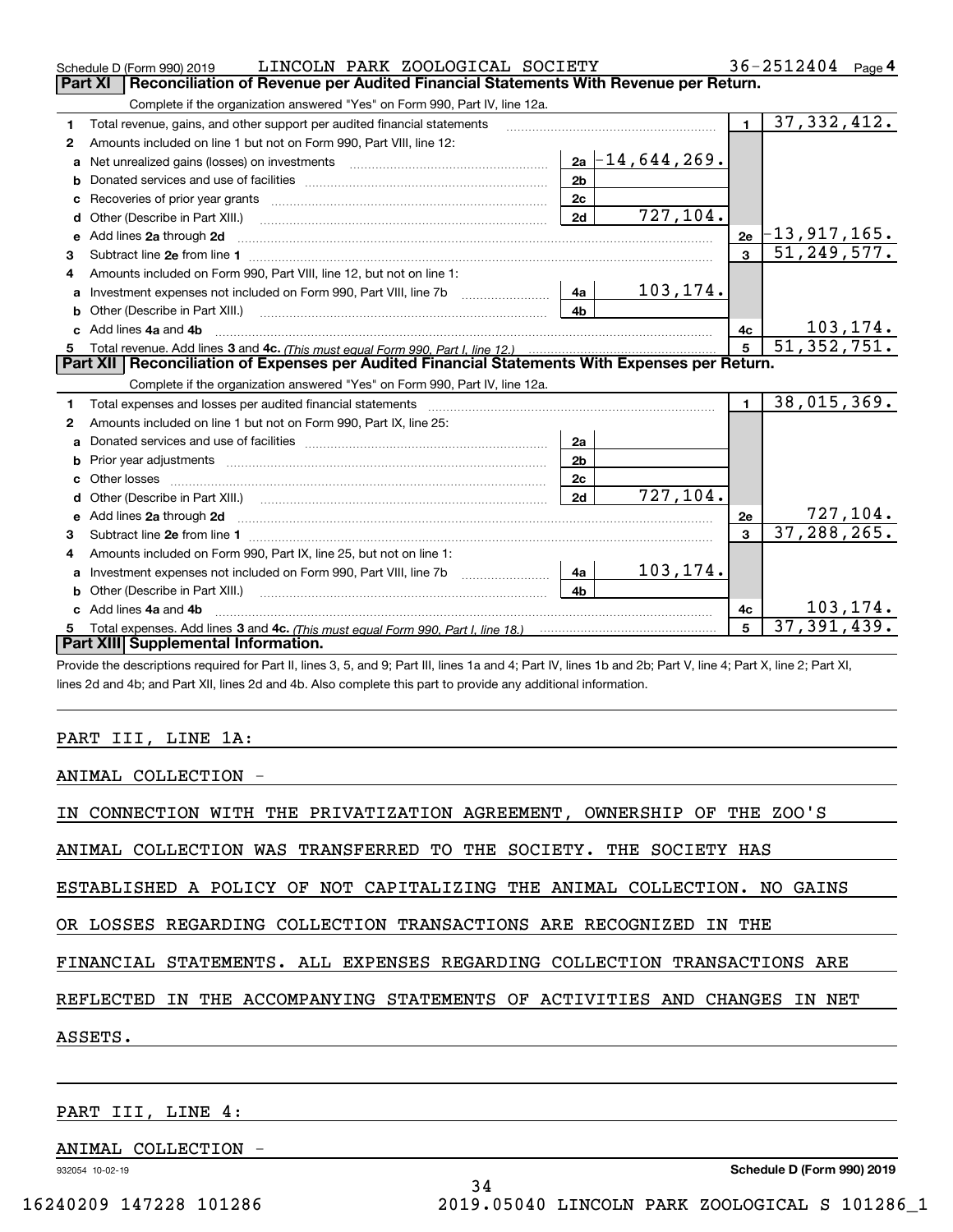|       |  | Schedule D (Form 990) 2019                            |  |  | LINCOLN PARK ZOOLOGICAL SOCIETY                            |  |                                                                            | $36 - 2512404$ Page 5 |  |
|-------|--|-------------------------------------------------------|--|--|------------------------------------------------------------|--|----------------------------------------------------------------------------|-----------------------|--|
|       |  | <b>Part XIII Supplemental Information</b> (continued) |  |  |                                                            |  |                                                                            |                       |  |
|       |  |                                                       |  |  |                                                            |  | ALL OF THE APPROXIMATELY 750 ANIMALS (EXCLUDING FISH AND INVERTEBRATES)    |                       |  |
|       |  |                                                       |  |  |                                                            |  | FOUND AT LINCOLN PARK ZOO ACT AS AMBASSADORS FOR THEIR COUNTERPARTS IN THE |                       |  |
| WILD. |  |                                                       |  |  |                                                            |  | THIS LIVING COLLECTION OF ANIMALS PROVIDES THE BASIS FOR US TO             |                       |  |
|       |  |                                                       |  |  | ENGAGE VISITORS AND EDUCATE THE PUBLIC ABOUT CONSERVATION, |  | ECOLOGY.                                                                   |                       |  |
|       |  |                                                       |  |  |                                                            |  | POPULATION BIOLOGY, BEHAVIOR AND NATURAL HISTORY OF THE ANIMALS.           |                       |  |
|       |  |                                                       |  |  |                                                            |  |                                                                            |                       |  |

PART V, LINE 4:

THE SOCIETY'S ENDOWMENT CONSISTS OF APPROXIMATELY 20 INDIVIDUAL FUNDS

ESTABLISHED FOR A VARIETY OF PURPOSES WHICH INCLUDE THE FUNDING OF THE

SOCIETY'S ANIMAL CARE, CONSERVATION AND SCIENCE, EDUCATION, HORTICULTURE

AND SCULPTURES, AND GENERAL OPERATIONS.

PART XI, LINE 2D - OTHER ADJUSTMENTS:

SPECIAL EVENT EXPENSES 2008 and the set of the set of the set of the set of the set of the set of the set of the set of the set of the set of the set of the set of the set of the set of the set of the set of the set of the

NET COST OF GOODS SOLD ADJUSTMENT NET RESOLD 229,767.

TOTAL TO SCHEDULE D, PART XI, LINE 2D 727,104.

PART XII, LINE 2D - OTHER ADJUSTMENTS:

| SPECIAL EVENT EXPENSES |  |                                   | 497,337. |
|------------------------|--|-----------------------------------|----------|
|                        |  | NET COST OF GOODS SOLD ADJUSTMENT | 229,767. |

TOTAL TO SCHEDULE D, PART XII, LINE 2D 727,104.

**Schedule D (Form 990) 2019**

932055 10-02-19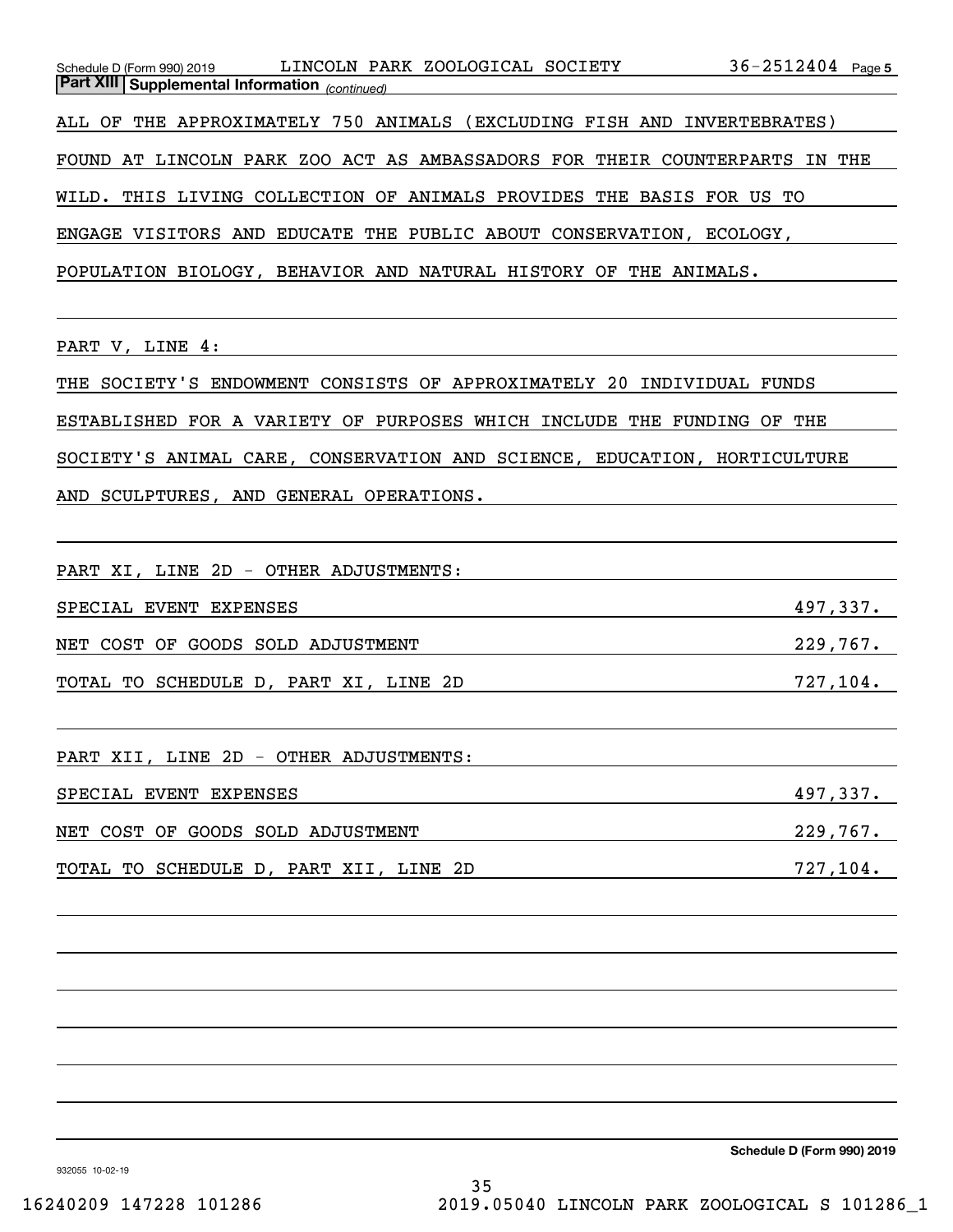**(Form 990)**

Department of the Treasury Internal Revenue Service

Name of the organization

# **SCHEDULE F Statement of Activities Outside the United States**

**| Complete if the organization answered "Yes" on Form 990, Part IV, line 14b, 15, or 16.**

**| Attach to Form 990. | Go to www.irs.gov/Form990 for instructions and the latest information.**

**InspectionEmployer identification number**

|                                                             |                                           |                                                                                           | the grantees' eligibility for the grants or assistance, and the selection criteria used to award the grants or assistance?                                    |                                                                                                                 | Yes<br><b>No</b>                                                     |
|-------------------------------------------------------------|-------------------------------------------|-------------------------------------------------------------------------------------------|---------------------------------------------------------------------------------------------------------------------------------------------------------------|-----------------------------------------------------------------------------------------------------------------|----------------------------------------------------------------------|
| $\mathbf{2}$                                                |                                           |                                                                                           | For grantmakers. Describe in Part V the organization's procedures for monitoring the use of its grants and other assistance outside the                       |                                                                                                                 |                                                                      |
| United States.                                              |                                           |                                                                                           |                                                                                                                                                               |                                                                                                                 |                                                                      |
| 3                                                           |                                           |                                                                                           | Activities per Region. (The following Part I, line 3 table can be duplicated if additional space is needed.)                                                  |                                                                                                                 |                                                                      |
| (a) Region                                                  | (b) Number of<br>offices<br>in the region | (c) Number of<br>employees,<br>agents, and<br>independent<br>contractors<br>in the region | (d) Activities conducted in the region<br>(by type) (such as, fundraising, pro-<br>gram services, investments, grants to<br>recipients located in the region) | (e) If activity listed in (d)<br>is a program service,<br>describe specific type<br>of service(s) in the region | (f) Total<br>expenditures<br>for and<br>investments<br>in the region |
| EUROPE                                                      |                                           |                                                                                           | INVESTMENTS                                                                                                                                                   |                                                                                                                 | 5,591,503.                                                           |
| CENTRAL AMERICA AND                                         |                                           |                                                                                           |                                                                                                                                                               |                                                                                                                 |                                                                      |
| THE CARIBBEAN -                                             |                                           |                                                                                           |                                                                                                                                                               |                                                                                                                 |                                                                      |
| ANTIGUA & BARBUDA,                                          |                                           |                                                                                           |                                                                                                                                                               |                                                                                                                 |                                                                      |
| ARUBA, BAHAMAS,                                             |                                           |                                                                                           | INVESTMENTS                                                                                                                                                   |                                                                                                                 | 24,087,905.                                                          |
| SUB-SAHARAN AFRICA -                                        |                                           |                                                                                           |                                                                                                                                                               |                                                                                                                 |                                                                      |
| ANGOLA, BENIN,                                              |                                           |                                                                                           |                                                                                                                                                               | GOUALOUGO TRIANGLE APE                                                                                          |                                                                      |
| BOTSWANA, BURKINA                                           |                                           |                                                                                           |                                                                                                                                                               | PROJECT - APE BEHAVIOR                                                                                          |                                                                      |
| FASO,                                                       |                                           |                                                                                           | PROGRAM SERVICE                                                                                                                                               | AND CONSERVATION (CONGO)                                                                                        | 429,859.                                                             |
| SUB-SAHARAN AFRICA -                                        |                                           |                                                                                           |                                                                                                                                                               |                                                                                                                 |                                                                      |
| ANGOLA, BENIN,                                              |                                           |                                                                                           |                                                                                                                                                               | SERENGETI HEALTH                                                                                                |                                                                      |
| BOTSWANA, BURKINA                                           |                                           |                                                                                           |                                                                                                                                                               | INITIATIVE - ECOSYSTEM                                                                                          |                                                                      |
| FASO,                                                       | 0                                         | 1                                                                                         | PROGRAM SERVICE                                                                                                                                               | PRESERVATION (TANZANIA)                                                                                         | 39,649.                                                              |
| SUB-SAHARAN AFRICA -<br>ANGOLA, BENIN,<br>BOTSWANA, BURKINA |                                           |                                                                                           |                                                                                                                                                               |                                                                                                                 |                                                                      |
| FASO,                                                       |                                           |                                                                                           | PROGRAM SERVICE                                                                                                                                               | TRAVEL FOR CONFERENCES                                                                                          | 14,454.                                                              |
| SUB-SAHARAN AFRICA -                                        |                                           |                                                                                           |                                                                                                                                                               |                                                                                                                 |                                                                      |
| ANGOLA, BENIN,                                              |                                           |                                                                                           |                                                                                                                                                               |                                                                                                                 |                                                                      |
| BOTSWANA, BURKINA                                           |                                           |                                                                                           |                                                                                                                                                               | TANZANIA CONSERVATION                                                                                           |                                                                      |
| FASO.                                                       |                                           |                                                                                           | PROGRAM SERVICE                                                                                                                                               | AND RESEARCH (TANZANIA)                                                                                         | 65,763.                                                              |
|                                                             |                                           |                                                                                           |                                                                                                                                                               |                                                                                                                 |                                                                      |
| <b>3 a</b> Subtotal                                         | 0                                         | 1                                                                                         |                                                                                                                                                               |                                                                                                                 | 30, 229, 133,                                                        |

#### **Part I | General Information on Activities Outside the United States.** Complete if the organization answered "Yes" on<br>Form 990, Part IV, line 14b Form 990, Part IV, line 14b. LINCOLN PARK ZOOLOGICAL SOCIETY 36-2512404

**1For grantmakers.**  Does the organization maintain records to substantiate the amount of its grants and other assistance,  $\mathcal{L}^{\text{max}}$ 

**a** Subtotal *................*...<br>**b** Total from continuation **c Totals**  (add lines 3a sheets to Part  $1$  ........ 0 0. 0

932071 10-12-19

30,229,133.

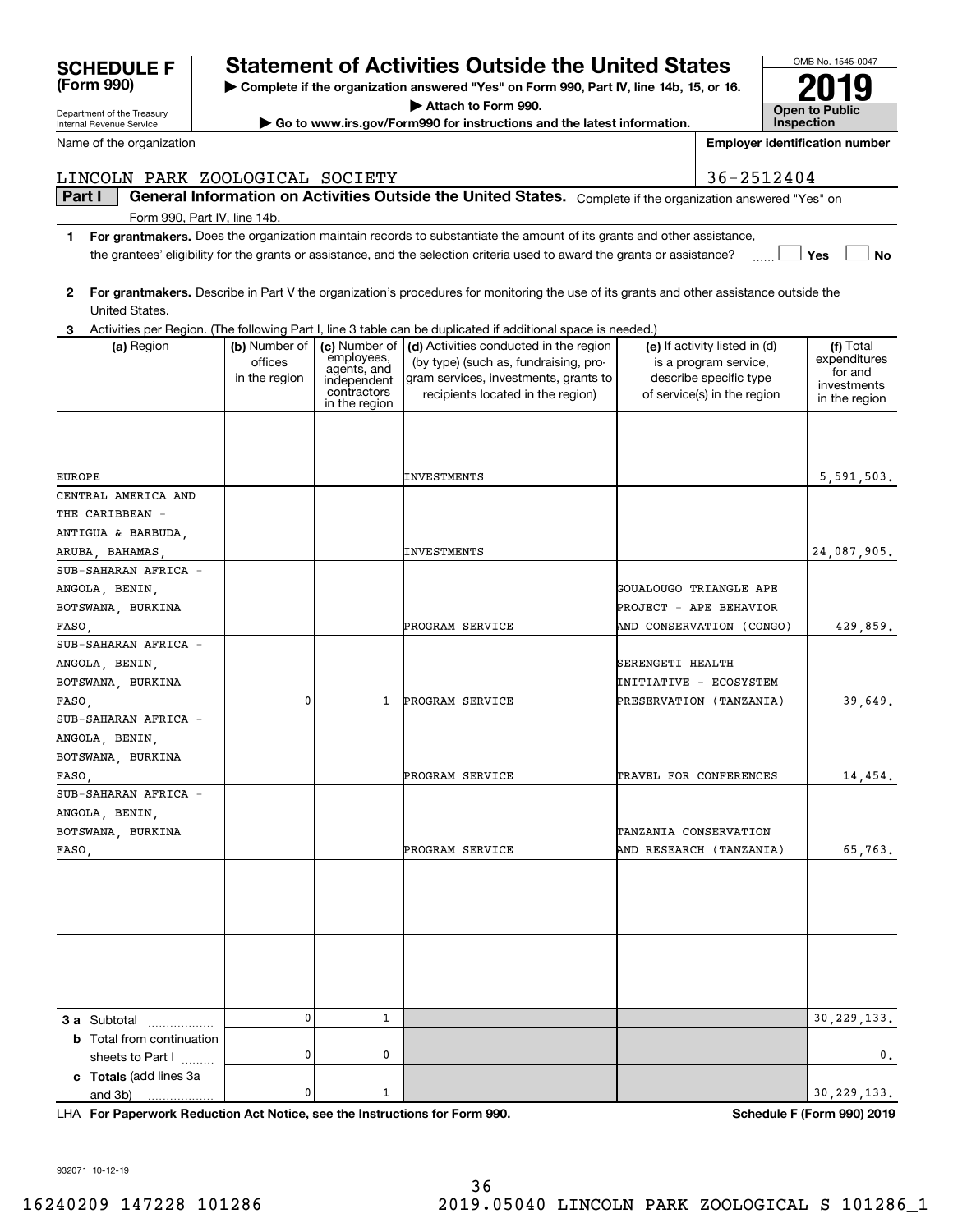#### Schedule F (Form 990) 2019 Page LINCOLN PARK ZOOLOGICAL SOCIETY 36-2512404

#### **Part II** Grants and Other Assistance to Organizations or Entities Outside the United States. Complete if the organization answered "Yes" on Form 990, Part IV, line 15, for any<br>recisiont who received more than \$5,000. Part recipient who received more than \$5,000. Part II can be duplicated if additional space is needed.

| 1.<br>(a) Name of organization                             | (b) IRS code section<br>and EIN (if applicable) | (c) Region | (d) Purpose of<br>grant                                                                                                                      | (e) Amount<br>of cash grant | (f) Manner of<br>cash disbursement | (g) Amount of<br>noncash<br>assistance | (h) Description<br>of noncash<br>assistance | (i) Method of<br>valuation (book, FMV,<br>appraisal, other) |
|------------------------------------------------------------|-------------------------------------------------|------------|----------------------------------------------------------------------------------------------------------------------------------------------|-----------------------------|------------------------------------|----------------------------------------|---------------------------------------------|-------------------------------------------------------------|
|                                                            |                                                 |            |                                                                                                                                              |                             |                                    |                                        |                                             |                                                             |
|                                                            |                                                 |            |                                                                                                                                              |                             |                                    |                                        |                                             |                                                             |
|                                                            |                                                 |            |                                                                                                                                              |                             |                                    |                                        |                                             |                                                             |
|                                                            |                                                 |            |                                                                                                                                              |                             |                                    |                                        |                                             |                                                             |
|                                                            |                                                 |            |                                                                                                                                              |                             |                                    |                                        |                                             |                                                             |
|                                                            |                                                 |            |                                                                                                                                              |                             |                                    |                                        |                                             |                                                             |
|                                                            |                                                 |            |                                                                                                                                              |                             |                                    |                                        |                                             |                                                             |
|                                                            |                                                 |            |                                                                                                                                              |                             |                                    |                                        |                                             |                                                             |
|                                                            |                                                 |            |                                                                                                                                              |                             |                                    |                                        |                                             |                                                             |
|                                                            |                                                 |            |                                                                                                                                              |                             |                                    |                                        |                                             |                                                             |
|                                                            |                                                 |            |                                                                                                                                              |                             |                                    |                                        |                                             |                                                             |
|                                                            |                                                 |            |                                                                                                                                              |                             |                                    |                                        |                                             |                                                             |
|                                                            |                                                 |            |                                                                                                                                              |                             |                                    |                                        |                                             |                                                             |
|                                                            |                                                 |            |                                                                                                                                              |                             |                                    |                                        |                                             |                                                             |
|                                                            |                                                 |            |                                                                                                                                              |                             |                                    |                                        |                                             |                                                             |
|                                                            |                                                 |            |                                                                                                                                              |                             |                                    |                                        |                                             |                                                             |
| $\mathbf{2}$                                               |                                                 |            | Enter total number of recipient organizations listed above that are recognized as charities by the foreign country, recognized as tax-exempt |                             |                                    |                                        |                                             |                                                             |
| Enter total number of other organizations or entities<br>3 |                                                 |            |                                                                                                                                              |                             |                                    |                                        |                                             | Peheelije E (Ferma 000) 0040                                |

**Schedule F (Form 990) 2019**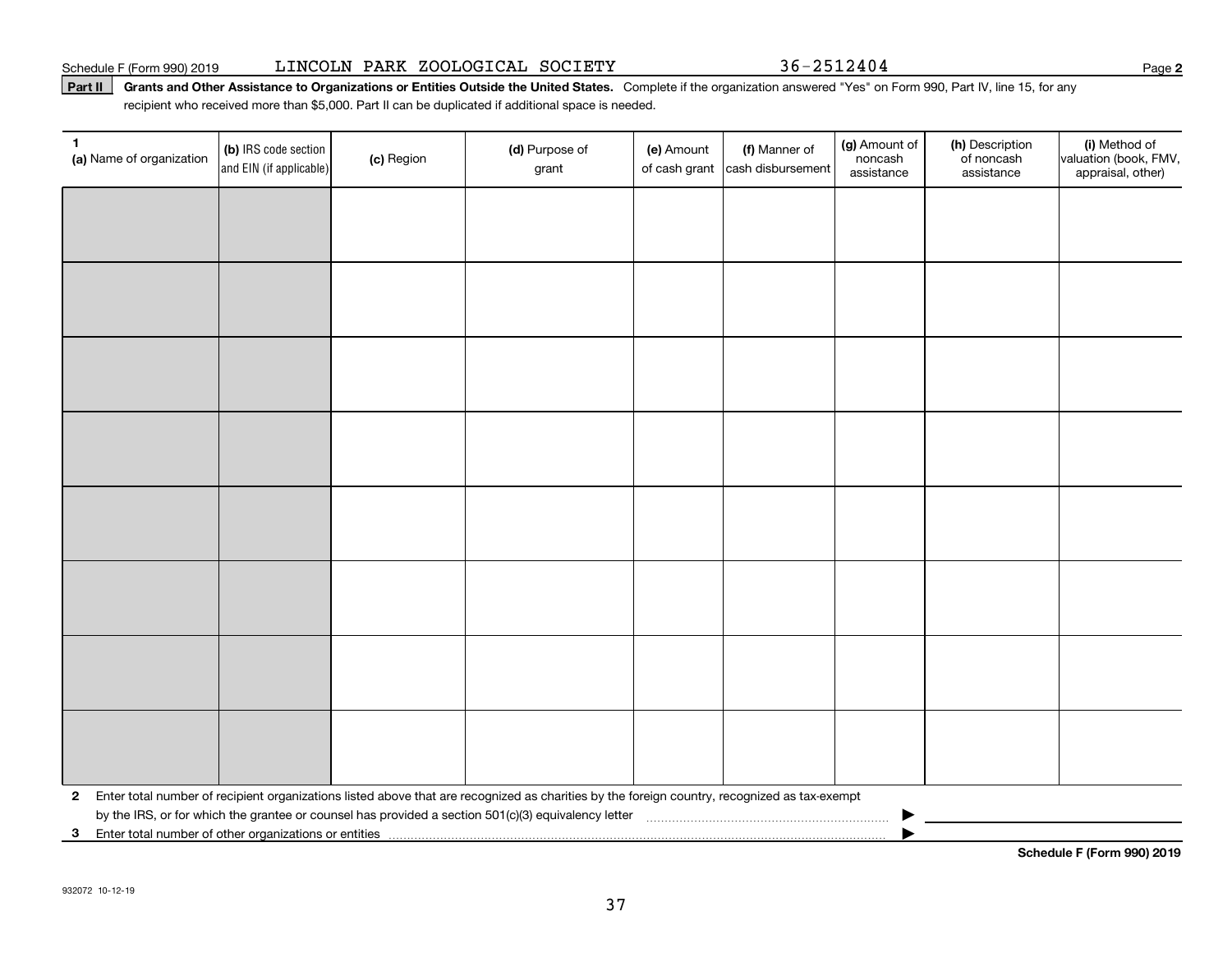**Part III Grants and Other Assistance to Individuals Outside the United States.**  Complete if the organization answered "Yes" on Form 990, Part IV, line 16. Part III can be duplicated if additional space is needed.

**(c)** Number of **| (d)** Amount of **| (e)** Manner of **| (f)** Amount of **| (g)** Description of **| (h) (a)** Type of grant or assistance  $\qquad$  **(b)** Region (c) Number of *recipients* (d) Amount of cash grant (e) Manner of cash disbursement (f) Amount of noncash assistancenoncash assistance **(h)** Method of<br>valuation<br>(book, FMV,<br>appraisal, other)

**Schedule F (Form 990) 2019**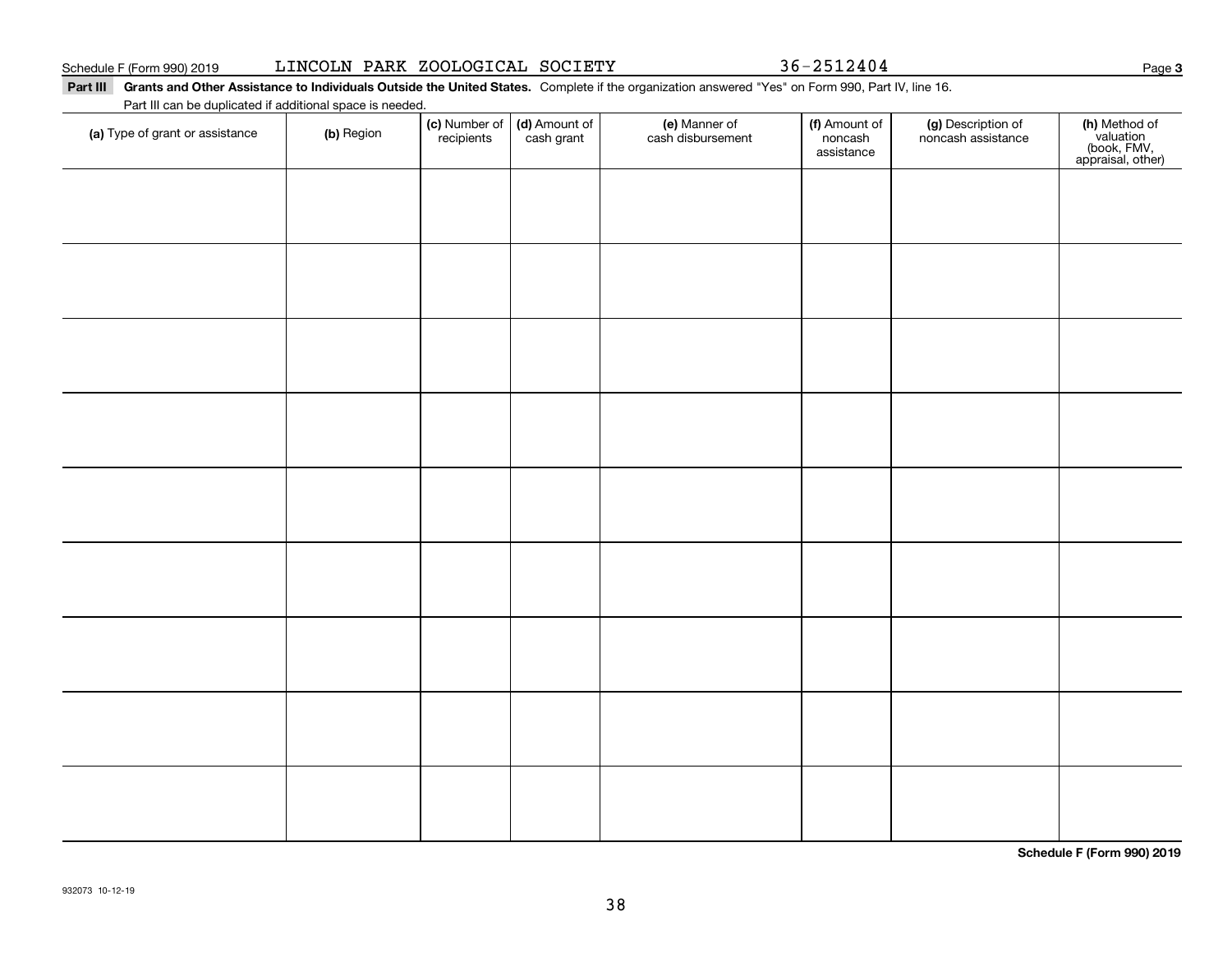#### Schedule F (Form 990) 2019  ${\rm LINCOLN}$  PARK ZOO ${\rm LOGICAL}$   ${\rm SOCIETY}$   $36-2512404$   ${\rm Page}$ **Part IV Foreign Forms**

| 1              | Was the organization a U.S. transferor of property to a foreign corporation during the tax year? If "Yes." the<br>organization may be required to file Form 926, Return by a U.S. Transferor of Property to a Foreign                                                                                                                                          | <b>Yes</b> | ∣X∣no           |
|----------------|----------------------------------------------------------------------------------------------------------------------------------------------------------------------------------------------------------------------------------------------------------------------------------------------------------------------------------------------------------------|------------|-----------------|
| $\overline{2}$ | Did the organization have an interest in a foreign trust during the tax year? If "Yes." the organization<br>may be required to separately file Form 3520, Annual Return To Report Transactions With Foreign<br>Trusts and Receipt of Certain Foreign Gifts, and/or Form 3520-A, Annual Information Return of Foreign                                           | Yes        | ΧI<br><b>No</b> |
| 3              | Did the organization have an ownership interest in a foreign corporation during the tax year? If "Yes."<br>the organization may be required to file Form 5471, Information Return of U.S. Persons With Respect to                                                                                                                                              | ∣ X ∣ Yes  | No              |
| 4              | Was the organization a direct or indirect shareholder of a passive foreign investment company or a<br>qualified electing fund during the tax year? If "Yes," the organization may be required to file Form 8621,<br>Information Return by a Shareholder of a Passive Foreign Investment Company or Qualified Electing Fund<br>(see Instructions for Form 8621) | Yes        | X∣No            |
| 5              | Did the organization have an ownership interest in a foreign partnership during the tax year? If "Yes."<br>the organization may be required to file Form 8865, Return of U.S. Persons With Respect to Certain<br>Foreign Partnerships (see Instructions for Form 8865)                                                                                         | ∣ X ∣ Yes  | N٥              |
| 6              | Did the organization have any operations in or related to any boycotting countries during the tax year? If<br>"Yes," the organization may be required to separately file Form 5713, International Boycott Report (see                                                                                                                                          | Yes        |                 |

**Schedule F (Form 990) 2019**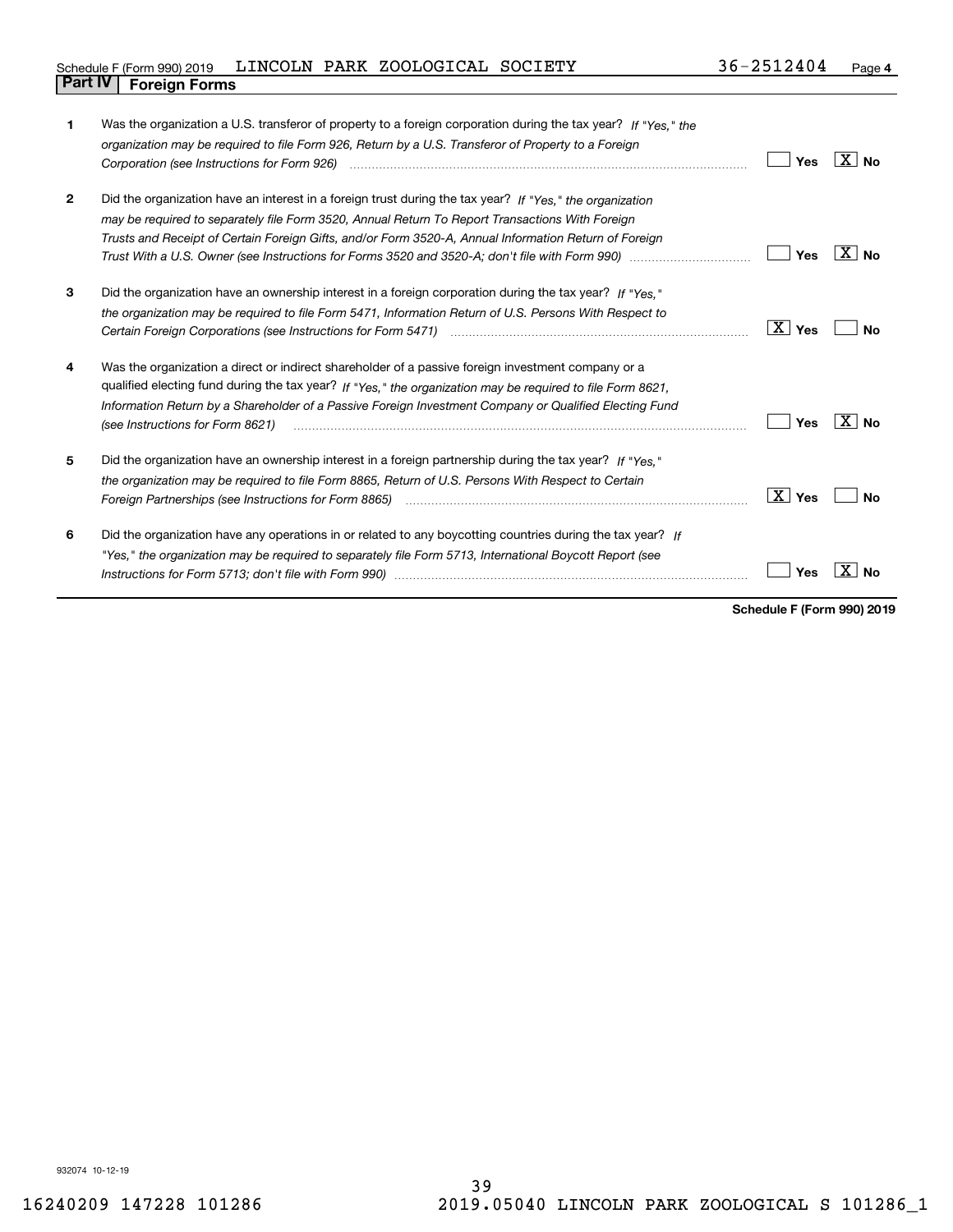| Schedule F (Form 990) 2019 |  | LINCOLN PARK ZOOLOGICAL SOCIETY | 36-2512404 | Page |
|----------------------------|--|---------------------------------|------------|------|
|----------------------------|--|---------------------------------|------------|------|

Provide the information required by Part I, line 2 (monitoring of funds); Part I, line 3, column (f) (accounting method; amounts of investments vs. expenditures per region); Part II, line 1 (accounting method); Part III (accounting method); and Part III, column (c) (estimated number of recipients), as applicable. Also complete this part to provide any additional information. See instructions. **Part V Supplemental Information**

| 932075 10-12-19 | 40 | Schedule F (Form 990) 2019 |
|-----------------|----|----------------------------|
|                 |    |                            |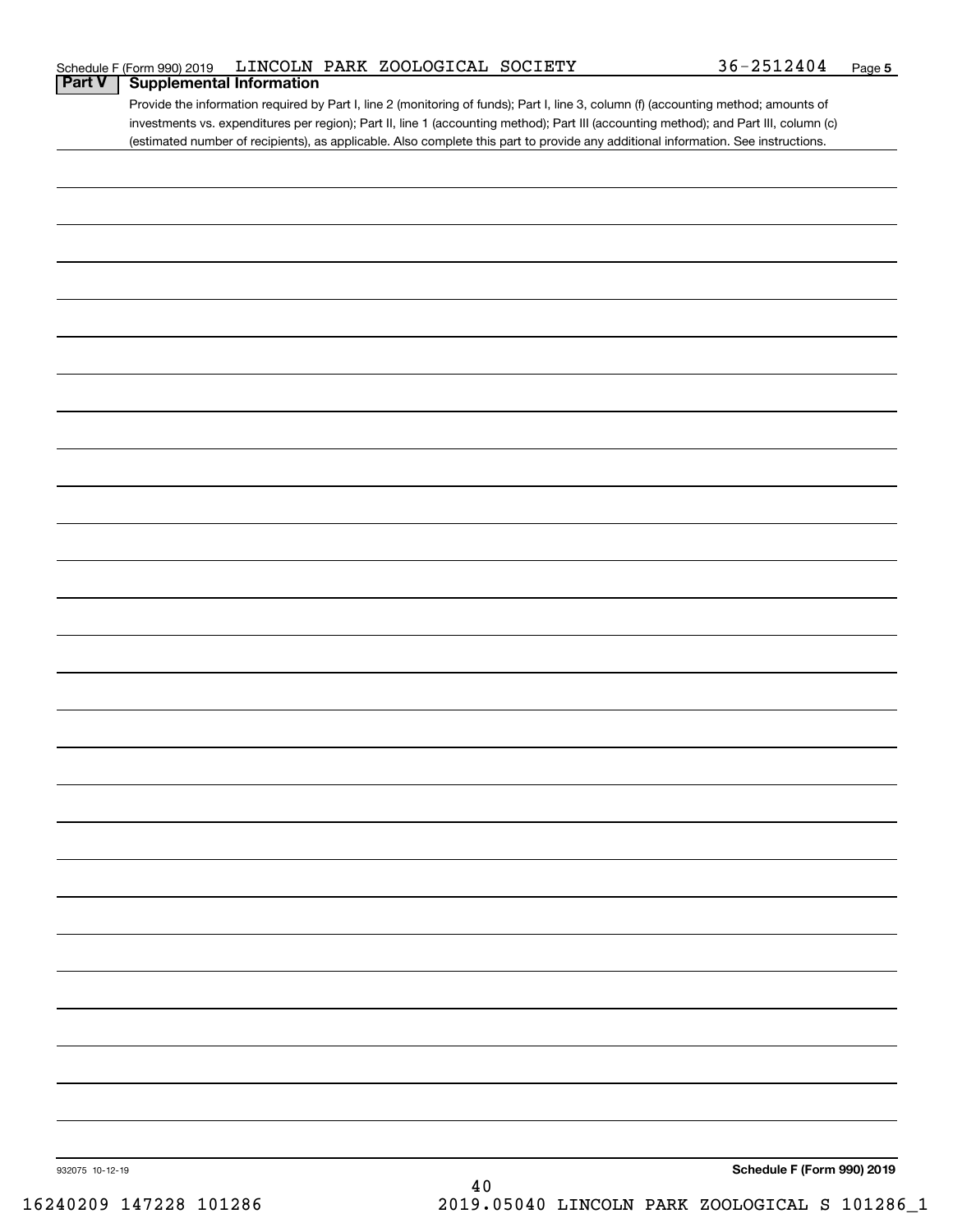| <b>SCHEDULE G</b>                                                                                                                             |                                                                     | <b>Supplemental Information Regarding Fundraising or Gaming Activities</b>                                                                                                                                                                                                                                                                                                                                                                                                                                                                         |                                                                            |    |                                                                            |                                                                            | OMB No. 1545-0047                                       |
|-----------------------------------------------------------------------------------------------------------------------------------------------|---------------------------------------------------------------------|----------------------------------------------------------------------------------------------------------------------------------------------------------------------------------------------------------------------------------------------------------------------------------------------------------------------------------------------------------------------------------------------------------------------------------------------------------------------------------------------------------------------------------------------------|----------------------------------------------------------------------------|----|----------------------------------------------------------------------------|----------------------------------------------------------------------------|---------------------------------------------------------|
| (Form 990 or 990-EZ)                                                                                                                          |                                                                     | Complete if the organization answered "Yes" on Form 990, Part IV, line 17, 18, or 19, or if the<br>organization entered more than \$15,000 on Form 990-EZ, line 6a.                                                                                                                                                                                                                                                                                                                                                                                |                                                                            |    |                                                                            |                                                                            | 2019                                                    |
| Department of the Treasury                                                                                                                    |                                                                     | Attach to Form 990 or Form 990-EZ.                                                                                                                                                                                                                                                                                                                                                                                                                                                                                                                 |                                                                            |    |                                                                            |                                                                            | <b>Open to Public</b>                                   |
| Internal Revenue Service                                                                                                                      |                                                                     | Go to www.irs.gov/Form990 for instructions and the latest information.                                                                                                                                                                                                                                                                                                                                                                                                                                                                             |                                                                            |    |                                                                            |                                                                            | Inspection                                              |
| Name of the organization                                                                                                                      |                                                                     | LINCOLN PARK ZOOLOGICAL SOCIETY                                                                                                                                                                                                                                                                                                                                                                                                                                                                                                                    |                                                                            |    |                                                                            | 36-2512404                                                                 | <b>Employer identification number</b>                   |
| Part I                                                                                                                                        |                                                                     | Fundraising Activities. Complete if the organization answered "Yes" on Form 990, Part IV, line 17. Form 990-EZ filers are not                                                                                                                                                                                                                                                                                                                                                                                                                      |                                                                            |    |                                                                            |                                                                            |                                                         |
| Mail solicitations<br>a<br>b<br>Phone solicitations<br>c<br>In-person solicitations<br>d<br>compensated at least \$5,000 by the organization. | required to complete this part.<br>Internet and email solicitations | 1 Indicate whether the organization raised funds through any of the following activities. Check all that apply.<br>e<br>f<br>Special fundraising events<br>g<br>2 a Did the organization have a written or oral agreement with any individual (including officers, directors, trustees, or<br>key employees listed in Form 990, Part VII) or entity in connection with professional fundraising services?<br>b If "Yes," list the 10 highest paid individuals or entities (fundraisers) pursuant to agreements under which the fundraiser is to be |                                                                            |    | Solicitation of non-government grants<br>Solicitation of government grants | <b>Yes</b>                                                                 | No                                                      |
| (i) Name and address of individual<br>or entity (fundraiser)                                                                                  |                                                                     | (ii) Activity                                                                                                                                                                                                                                                                                                                                                                                                                                                                                                                                      | (iii) Did<br>fundraiser<br>have custody<br>or control of<br>contributions? |    | (iv) Gross receipts<br>from activity                                       | (v) Amount paid<br>to (or retained by)<br>fundraiser<br>listed in col. (i) | (vi) Amount paid<br>to (or retained by)<br>organization |
|                                                                                                                                               |                                                                     |                                                                                                                                                                                                                                                                                                                                                                                                                                                                                                                                                    | Yes                                                                        | No |                                                                            |                                                                            |                                                         |
|                                                                                                                                               |                                                                     |                                                                                                                                                                                                                                                                                                                                                                                                                                                                                                                                                    |                                                                            |    |                                                                            |                                                                            |                                                         |
|                                                                                                                                               |                                                                     |                                                                                                                                                                                                                                                                                                                                                                                                                                                                                                                                                    |                                                                            |    |                                                                            |                                                                            |                                                         |
|                                                                                                                                               |                                                                     |                                                                                                                                                                                                                                                                                                                                                                                                                                                                                                                                                    |                                                                            |    |                                                                            |                                                                            |                                                         |
|                                                                                                                                               |                                                                     |                                                                                                                                                                                                                                                                                                                                                                                                                                                                                                                                                    |                                                                            |    |                                                                            |                                                                            |                                                         |
|                                                                                                                                               |                                                                     |                                                                                                                                                                                                                                                                                                                                                                                                                                                                                                                                                    |                                                                            |    |                                                                            |                                                                            |                                                         |
|                                                                                                                                               |                                                                     |                                                                                                                                                                                                                                                                                                                                                                                                                                                                                                                                                    |                                                                            |    |                                                                            |                                                                            |                                                         |
|                                                                                                                                               |                                                                     |                                                                                                                                                                                                                                                                                                                                                                                                                                                                                                                                                    |                                                                            |    |                                                                            |                                                                            |                                                         |
|                                                                                                                                               |                                                                     |                                                                                                                                                                                                                                                                                                                                                                                                                                                                                                                                                    |                                                                            |    |                                                                            |                                                                            |                                                         |
|                                                                                                                                               |                                                                     |                                                                                                                                                                                                                                                                                                                                                                                                                                                                                                                                                    |                                                                            |    |                                                                            |                                                                            |                                                         |
|                                                                                                                                               |                                                                     |                                                                                                                                                                                                                                                                                                                                                                                                                                                                                                                                                    |                                                                            |    |                                                                            |                                                                            |                                                         |
|                                                                                                                                               |                                                                     |                                                                                                                                                                                                                                                                                                                                                                                                                                                                                                                                                    |                                                                            |    |                                                                            |                                                                            |                                                         |
| Total                                                                                                                                         |                                                                     |                                                                                                                                                                                                                                                                                                                                                                                                                                                                                                                                                    |                                                                            |    |                                                                            |                                                                            |                                                         |
| or licensing.                                                                                                                                 |                                                                     | 3 List all states in which the organization is registered or licensed to solicit contributions or has been notified it is exempt from registration                                                                                                                                                                                                                                                                                                                                                                                                 |                                                                            |    |                                                                            |                                                                            |                                                         |
|                                                                                                                                               |                                                                     |                                                                                                                                                                                                                                                                                                                                                                                                                                                                                                                                                    |                                                                            |    |                                                                            |                                                                            |                                                         |
|                                                                                                                                               |                                                                     |                                                                                                                                                                                                                                                                                                                                                                                                                                                                                                                                                    |                                                                            |    |                                                                            |                                                                            |                                                         |
|                                                                                                                                               |                                                                     |                                                                                                                                                                                                                                                                                                                                                                                                                                                                                                                                                    |                                                                            |    |                                                                            |                                                                            |                                                         |
|                                                                                                                                               |                                                                     |                                                                                                                                                                                                                                                                                                                                                                                                                                                                                                                                                    |                                                                            |    |                                                                            |                                                                            |                                                         |
|                                                                                                                                               |                                                                     |                                                                                                                                                                                                                                                                                                                                                                                                                                                                                                                                                    |                                                                            |    |                                                                            |                                                                            |                                                         |
|                                                                                                                                               |                                                                     |                                                                                                                                                                                                                                                                                                                                                                                                                                                                                                                                                    |                                                                            |    |                                                                            |                                                                            |                                                         |
| LHA For Paperwork Reduction Act Notice, see the Instructions for Form 990 or 990-EZ.                                                          |                                                                     |                                                                                                                                                                                                                                                                                                                                                                                                                                                                                                                                                    |                                                                            |    |                                                                            |                                                                            | Schedule G (Form 990 or 990-EZ) 2019                    |

932081 09-11-19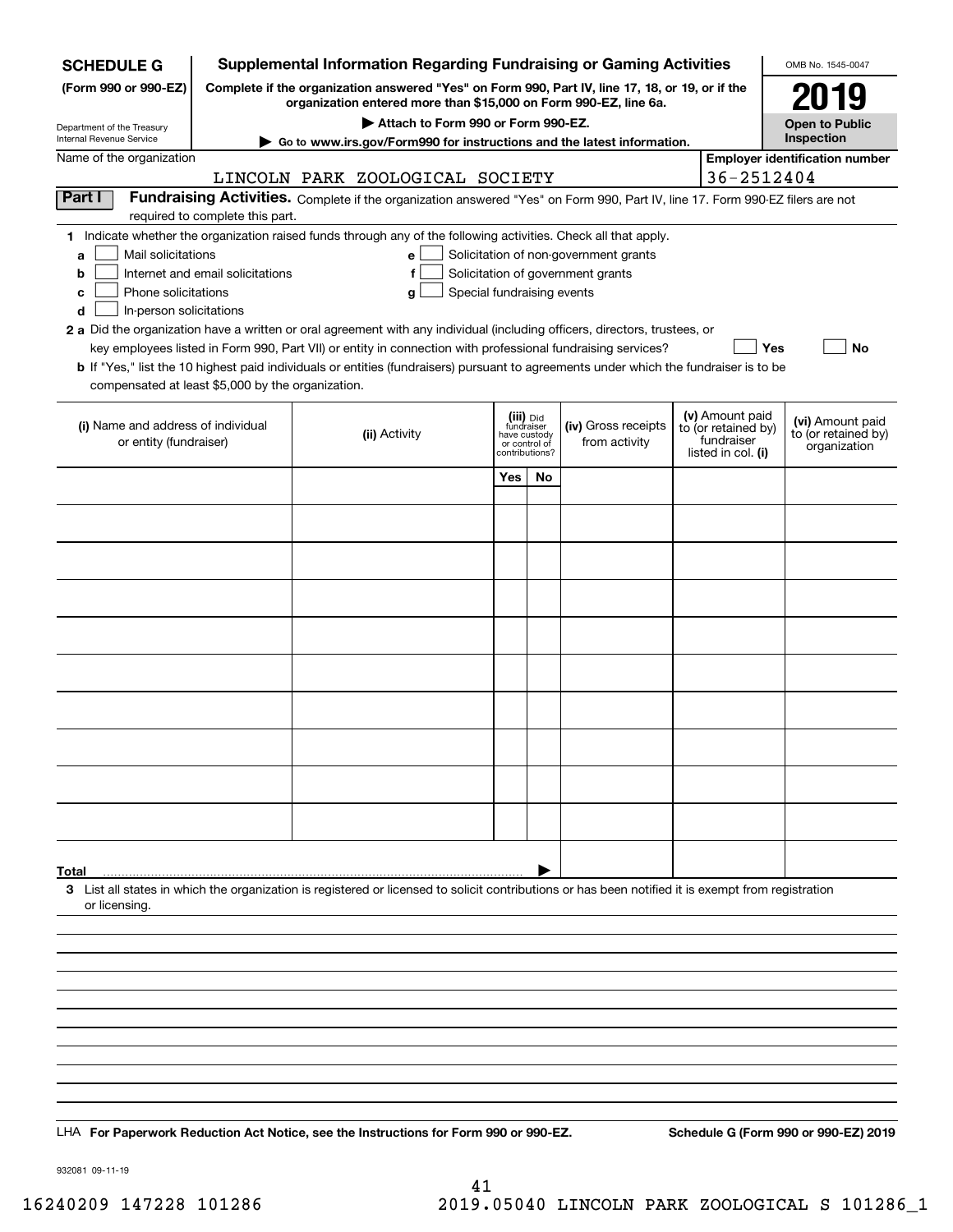| Schedule G (Form 990 or 990-EZ) 2019 LINCOLN PARK ZOOLOGICAL SOCIETY |  |  | $36 - 2512404$ Page 2 |  |
|----------------------------------------------------------------------|--|--|-----------------------|--|
|                                                                      |  |  |                       |  |

**Part II Fundraising Events.** Complete if the organization answered "Yes" on Form 990, Part IV, line 18, or reported more than \$15,000<br>15.000 of fundraising event contributions and gross income on Form 990-EZ. lines 1 an

|                 |          | of fundraising event contributions and gross income on Form 990-EZ, lines 1 and 6b. List events with gross receipts greater than \$5,000.                                                                                                 |                |                         |                                |                              |
|-----------------|----------|-------------------------------------------------------------------------------------------------------------------------------------------------------------------------------------------------------------------------------------------|----------------|-------------------------|--------------------------------|------------------------------|
|                 |          |                                                                                                                                                                                                                                           | (a) Event $#1$ | (b) Event #2            | (c) Other events               | (d) Total events             |
|                 |          |                                                                                                                                                                                                                                           | ZOO BALL       | ZOO-OLOGIE              | 1                              | (add col. (a) through        |
|                 |          |                                                                                                                                                                                                                                           | (event type)   | (event type)            | (total number)                 | col. (c)                     |
|                 |          |                                                                                                                                                                                                                                           |                |                         |                                |                              |
| Revenue         |          |                                                                                                                                                                                                                                           | 1,094,977.     | 179,217.                | 260, 125.                      | <u>1,534,319.</u>            |
|                 |          |                                                                                                                                                                                                                                           | 844,597.       | 91,997.                 | 73,385.                        | <u>1,009,979.</u>            |
|                 |          |                                                                                                                                                                                                                                           |                |                         |                                |                              |
|                 | 3        | Gross income (line 1 minus line 2)                                                                                                                                                                                                        | 250, 380.      | 87,220.                 | 186, 740.                      | 524,340.                     |
|                 |          |                                                                                                                                                                                                                                           |                |                         |                                |                              |
|                 |          |                                                                                                                                                                                                                                           |                |                         |                                |                              |
|                 |          |                                                                                                                                                                                                                                           |                |                         |                                |                              |
| Direct Expenses |          |                                                                                                                                                                                                                                           |                |                         |                                |                              |
|                 |          |                                                                                                                                                                                                                                           |                |                         |                                |                              |
|                 |          | 7 Food and beverages                                                                                                                                                                                                                      |                |                         |                                |                              |
|                 | 8        |                                                                                                                                                                                                                                           |                |                         |                                |                              |
|                 | 9        |                                                                                                                                                                                                                                           | 364, 261.      | 93,591.                 | 39,485.                        | 497,337.                     |
|                 | 10       | Direct expense summary. Add lines 4 through 9 in column (d)                                                                                                                                                                               |                |                         |                                | 497, 337.<br>27,003.         |
|                 | Part III | 11 Net income summary. Subtract line 10 from line 3, column (d)<br>Gaming. Complete if the organization answered "Yes" on Form 990, Part IV, line 19, or reported more than                                                               |                |                         |                                |                              |
|                 |          | \$15,000 on Form 990-EZ, line 6a.                                                                                                                                                                                                         |                |                         |                                |                              |
|                 |          |                                                                                                                                                                                                                                           |                | (b) Pull tabs/instant   |                                | (d) Total gaming (add        |
|                 |          |                                                                                                                                                                                                                                           | (a) Bingo      | bingo/progressive bingo | (c) Other gaming               | col. (a) through col. (c))   |
| Revenue         |          |                                                                                                                                                                                                                                           |                |                         |                                |                              |
|                 |          |                                                                                                                                                                                                                                           |                |                         | 70, 260.                       | 70, 260.                     |
|                 |          |                                                                                                                                                                                                                                           |                |                         |                                |                              |
|                 |          |                                                                                                                                                                                                                                           |                |                         |                                |                              |
| Expenses        |          |                                                                                                                                                                                                                                           |                |                         |                                |                              |
|                 |          |                                                                                                                                                                                                                                           |                |                         |                                |                              |
| Direct          |          |                                                                                                                                                                                                                                           |                |                         |                                |                              |
|                 |          | 5 Other direct expenses                                                                                                                                                                                                                   |                |                         |                                |                              |
|                 |          |                                                                                                                                                                                                                                           | %<br>Yes       | %<br>Yes                | $\boxed{\text{X}}$ Yes 20.00 % |                              |
|                 |          | 6 Volunteer labor                                                                                                                                                                                                                         | No             | No                      | No                             |                              |
|                 | 7        | Direct expense summary. Add lines 2 through 5 in column (d)                                                                                                                                                                               |                |                         |                                |                              |
|                 |          |                                                                                                                                                                                                                                           |                |                         |                                |                              |
|                 |          |                                                                                                                                                                                                                                           |                |                         |                                | 70, 260.                     |
|                 |          |                                                                                                                                                                                                                                           |                |                         |                                |                              |
| 9               |          | Enter the state(s) in which the organization conducts gaming activities: $\,$ II $\,$                                                                                                                                                     |                |                         |                                |                              |
|                 |          |                                                                                                                                                                                                                                           |                |                         |                                | $\boxed{\text{X}}$ Yes<br>No |
|                 |          | <b>b</b> If "No," explain: <u>example and the set of the set of the set of the set of the set of the set of the set of the set of the set of the set of the set of the set of the set of the set of the set of the set of the set of </u> |                |                         |                                |                              |
|                 |          |                                                                                                                                                                                                                                           |                |                         |                                |                              |
|                 |          |                                                                                                                                                                                                                                           |                |                         |                                | $\boxed{\text{X}}$ No<br>Yes |
|                 |          |                                                                                                                                                                                                                                           |                |                         |                                |                              |
|                 |          |                                                                                                                                                                                                                                           |                |                         |                                |                              |
|                 |          |                                                                                                                                                                                                                                           |                |                         |                                |                              |

932082 09-11-19

**Schedule G (Form 990 or 990-EZ) 2019**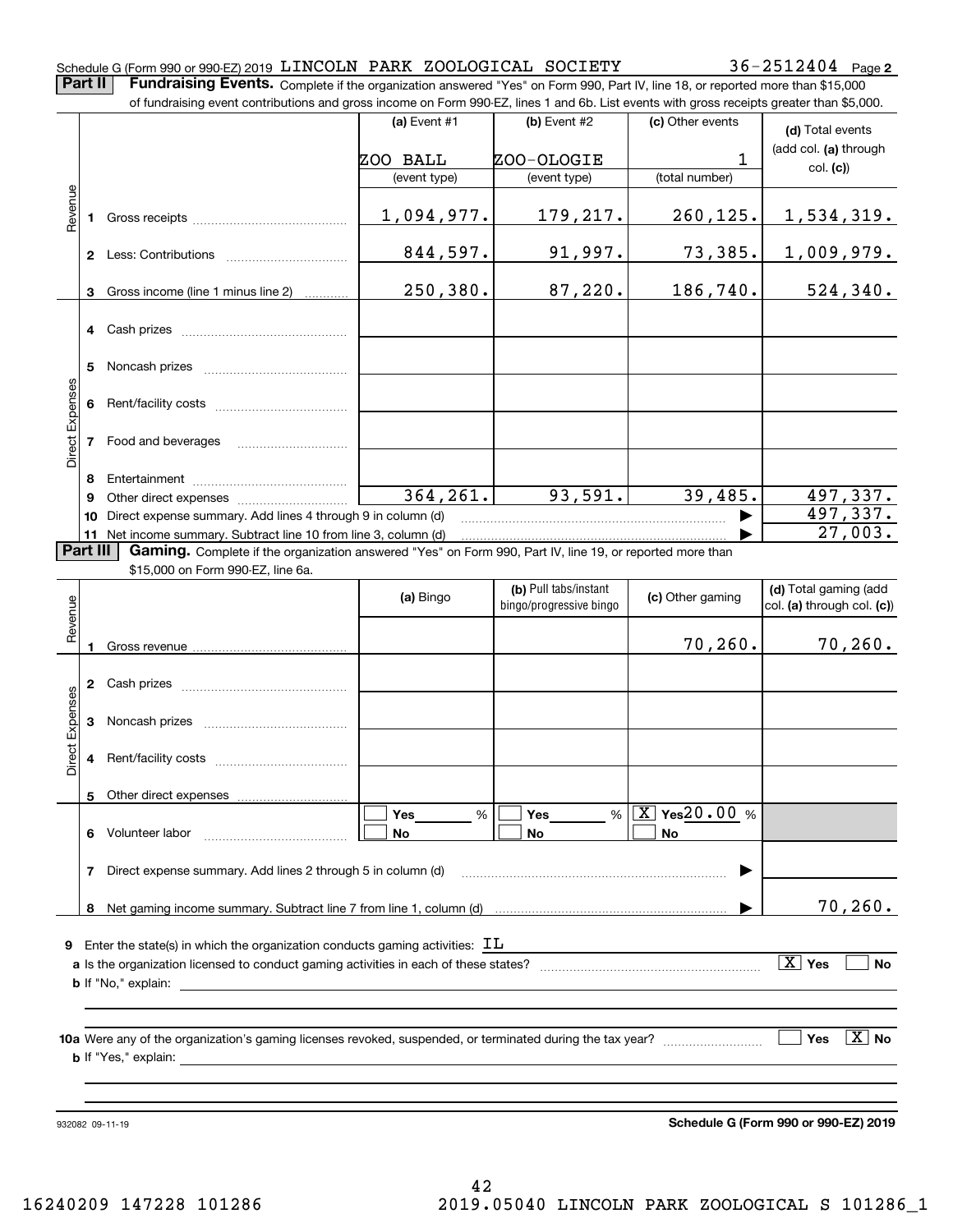|    | Schedule G (Form 990 or 990-EZ) 2019 LINCOLN PARK ZOOLOGICAL SOCIETY                                                                                                                                                                 | 36-2512404                           | Page 3                |
|----|--------------------------------------------------------------------------------------------------------------------------------------------------------------------------------------------------------------------------------------|--------------------------------------|-----------------------|
| 11 |                                                                                                                                                                                                                                      | $\boxed{\text{X}}$ Yes               | No                    |
|    | 12 Is the organization a grantor, beneficiary or trustee of a trust, or a member of a partnership or other entity formed                                                                                                             | Yes                                  | $\boxed{\text{X}}$ No |
|    | 13 Indicate the percentage of gaming activity conducted in:                                                                                                                                                                          |                                      |                       |
|    |                                                                                                                                                                                                                                      | $13a \, 100.00 \, %$                 |                       |
|    |                                                                                                                                                                                                                                      | 13 <sub>b</sub>                      | .00%                  |
|    | 14 Enter the name and address of the person who prepares the organization's gaming/special events books and records:                                                                                                                 |                                      |                       |
|    | Name RENA SOLANO                                                                                                                                                                                                                     |                                      |                       |
|    | Address $\triangleright$ 2001 N. CLARK ST. - CHICAGO, IL 60614                                                                                                                                                                       |                                      |                       |
|    | 15a Does the organization have a contract with a third party from whom the organization receives gaming revenue?                                                                                                                     |                                      | Yes $\boxed{X}$ No    |
|    |                                                                                                                                                                                                                                      |                                      |                       |
|    | of gaming revenue retained by the third party $\triangleright$ \$ $\_\_\_\_\_\_\_\_\_\_\_\_\_\_\_\_\_\_\_\_\_\_\_\_\_\_\_$                                                                                                           |                                      |                       |
|    | c If "Yes," enter name and address of the third party:                                                                                                                                                                               |                                      |                       |
|    | Name $\blacktriangleright$ $\lrcorner$                                                                                                                                                                                               |                                      |                       |
|    | Address <b>Department of the Contract Contract Contract Contract Contract Contract Contract Contract Contract Contract Contract Contract Contract Contract Contract Contract Contract Contract Contract Contract Contract Contra</b> |                                      |                       |
|    | 16 Gaming manager information:                                                                                                                                                                                                       |                                      |                       |
|    |                                                                                                                                                                                                                                      |                                      |                       |
|    | Name RENA SOLANO                                                                                                                                                                                                                     |                                      |                       |
|    | Gaming manager compensation > \$                                                                                                                                                                                                     |                                      |                       |
|    | Description of services provided > OVERSIGHT OF GAMING BOOKS AND RECORDS                                                                                                                                                             |                                      |                       |
|    |                                                                                                                                                                                                                                      |                                      |                       |
|    | $X$ Director/officer<br>Employee<br>Independent contractor                                                                                                                                                                           |                                      |                       |
|    |                                                                                                                                                                                                                                      |                                      |                       |
|    | <b>17</b> Mandatory distributions:                                                                                                                                                                                                   |                                      |                       |
|    | a Is the organization required under state law to make charitable distributions from the gaming proceeds to                                                                                                                          | $\sqrt{Y}$ Yes $\boxed{X}$ No        |                       |
|    | retain the state gaming license?                                                                                                                                                                                                     |                                      |                       |
|    | <b>b</b> Enter the amount of distributions required under state law to be distributed to other exempt organizations or spent in the<br>organization's own exempt activities during the tax year $\triangleright$ \$                  |                                      |                       |
|    | <b>Part IV</b><br>Supplemental Information. Provide the explanations required by Part I, line 2b, columns (iii) and (v); and Part III, lines 9, 9b, 10b,                                                                             |                                      |                       |
|    | 15b, 15c, 16, and 17b, as applicable. Also provide any additional information. See instructions.                                                                                                                                     |                                      |                       |
|    |                                                                                                                                                                                                                                      |                                      |                       |
|    |                                                                                                                                                                                                                                      |                                      |                       |
|    |                                                                                                                                                                                                                                      |                                      |                       |
|    |                                                                                                                                                                                                                                      |                                      |                       |
|    |                                                                                                                                                                                                                                      |                                      |                       |
|    |                                                                                                                                                                                                                                      |                                      |                       |
|    |                                                                                                                                                                                                                                      |                                      |                       |
|    |                                                                                                                                                                                                                                      |                                      |                       |
|    |                                                                                                                                                                                                                                      |                                      |                       |
|    | 932083 09-11-19                                                                                                                                                                                                                      | Schedule G (Form 990 or 990-EZ) 2019 |                       |
|    | 43                                                                                                                                                                                                                                   |                                      |                       |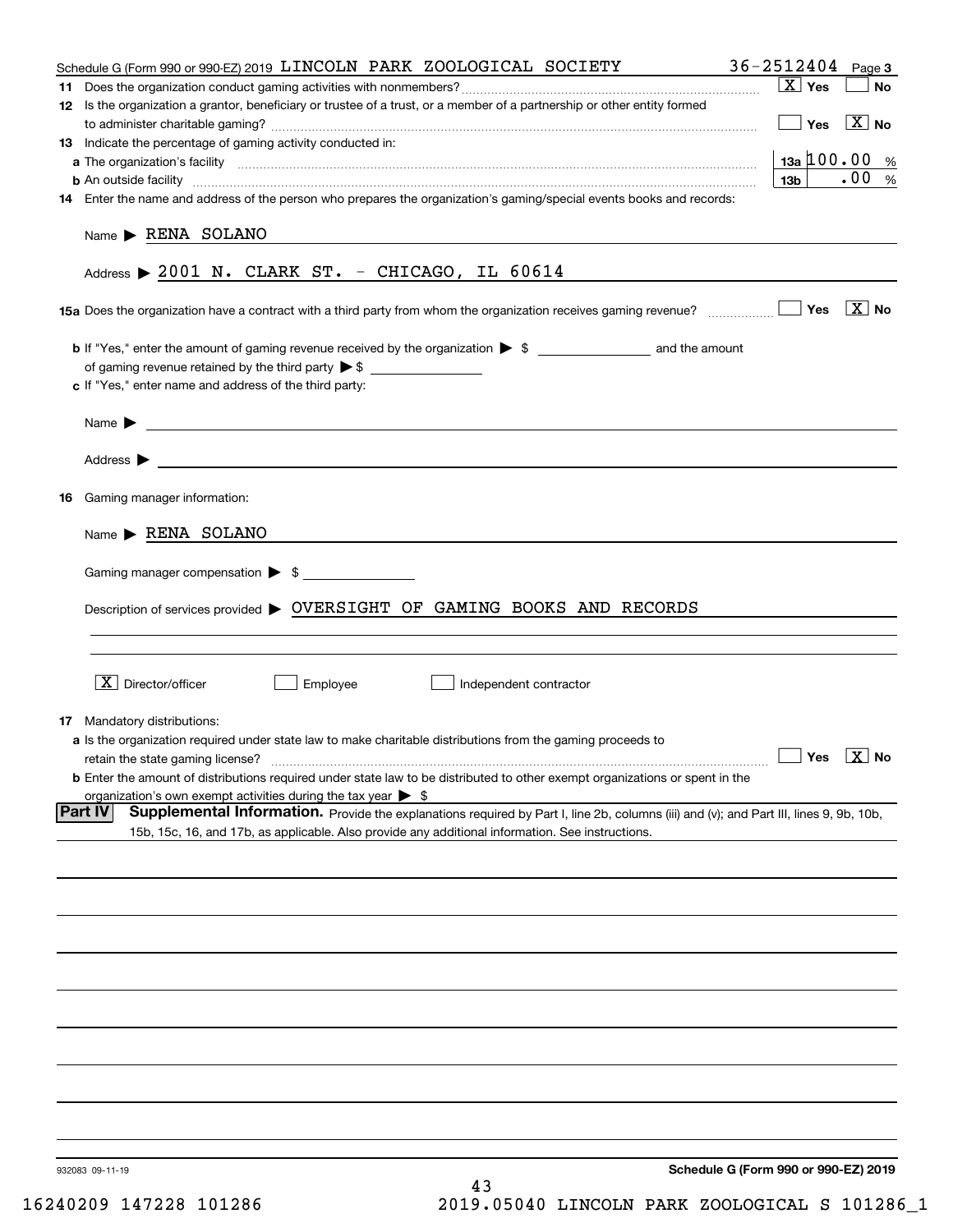| Schedule G (Form 990 or 990-EZ)                       |  | LINCOLN PARK ZOOLOGICAL SOCIETY | $36 - 2512404$ | Page 4 |
|-------------------------------------------------------|--|---------------------------------|----------------|--------|
| <b>Part IV   Supplemental Information</b> (continued) |  |                                 |                |        |

| <b>Part IV   Supplemental Information</b> (continued) |                              |
|-------------------------------------------------------|------------------------------|
|                                                       |                              |
|                                                       |                              |
|                                                       |                              |
|                                                       |                              |
|                                                       |                              |
|                                                       |                              |
|                                                       |                              |
|                                                       |                              |
|                                                       |                              |
|                                                       |                              |
|                                                       |                              |
|                                                       |                              |
|                                                       |                              |
|                                                       |                              |
|                                                       |                              |
|                                                       |                              |
|                                                       |                              |
|                                                       |                              |
|                                                       |                              |
|                                                       |                              |
|                                                       |                              |
|                                                       |                              |
|                                                       |                              |
|                                                       |                              |
|                                                       |                              |
|                                                       |                              |
|                                                       |                              |
|                                                       |                              |
|                                                       |                              |
|                                                       | $2 + 1 + 2 = 200 - 200 = 77$ |

**Schedule G (Form 990 or 990-EZ)**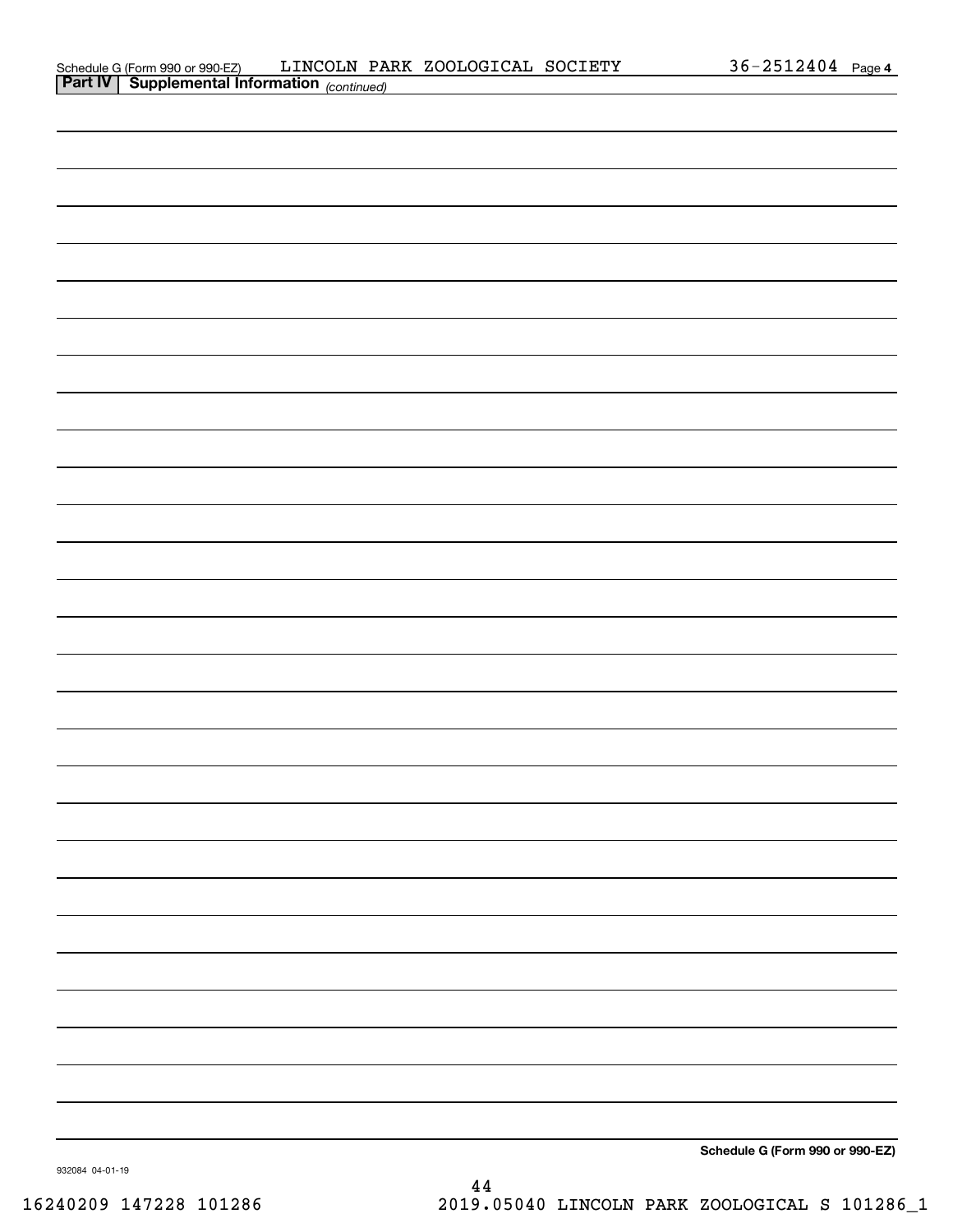|   | <b>SCHEDULE J</b>                                      | <b>Compensation Information</b>                                                                                                                                                                               |                                       | OMB No. 1545-0047          |            |                         |
|---|--------------------------------------------------------|---------------------------------------------------------------------------------------------------------------------------------------------------------------------------------------------------------------|---------------------------------------|----------------------------|------------|-------------------------|
|   | (Form 990)                                             | For certain Officers, Directors, Trustees, Key Employees, and Highest                                                                                                                                         |                                       |                            |            |                         |
|   |                                                        | <b>Compensated Employees</b>                                                                                                                                                                                  |                                       | 2019                       |            |                         |
|   |                                                        | Complete if the organization answered "Yes" on Form 990, Part IV, line 23.                                                                                                                                    |                                       | <b>Open to Public</b>      |            |                         |
|   | Department of the Treasury<br>Internal Revenue Service | Attach to Form 990.<br>Go to www.irs.gov/Form990 for instructions and the latest information.                                                                                                                 |                                       |                            | Inspection |                         |
|   | Name of the organization                               |                                                                                                                                                                                                               | <b>Employer identification number</b> |                            |            |                         |
|   |                                                        | LINCOLN PARK ZOOLOGICAL SOCIETY                                                                                                                                                                               | 36-2512404                            |                            |            |                         |
|   | Part I                                                 | <b>Questions Regarding Compensation</b>                                                                                                                                                                       |                                       |                            |            |                         |
|   |                                                        |                                                                                                                                                                                                               |                                       |                            | Yes        | No                      |
|   |                                                        | <b>1a</b> Check the appropriate box(es) if the organization provided any of the following to or for a person listed on Form 990,                                                                              |                                       |                            |            |                         |
|   |                                                        | Part VII, Section A, line 1a. Complete Part III to provide any relevant information regarding these items.                                                                                                    |                                       |                            |            |                         |
|   | First-class or charter travel                          | Housing allowance or residence for personal use                                                                                                                                                               |                                       |                            |            |                         |
|   | Travel for companions                                  | Payments for business use of personal residence                                                                                                                                                               |                                       |                            |            |                         |
|   |                                                        | Tax indemnification and gross-up payments<br>Health or social club dues or initiation fees                                                                                                                    |                                       |                            |            |                         |
|   |                                                        | Discretionary spending account<br>Personal services (such as maid, chauffeur, chef)                                                                                                                           |                                       |                            |            |                         |
|   |                                                        |                                                                                                                                                                                                               |                                       |                            |            |                         |
|   |                                                        | <b>b</b> If any of the boxes on line 1a are checked, did the organization follow a written policy regarding payment or                                                                                        |                                       |                            |            |                         |
|   |                                                        |                                                                                                                                                                                                               |                                       | 1b                         |            |                         |
| 2 |                                                        | Did the organization require substantiation prior to reimbursing or allowing expenses incurred by all directors,                                                                                              |                                       |                            |            |                         |
|   |                                                        |                                                                                                                                                                                                               |                                       | $\overline{2}$             |            |                         |
|   |                                                        |                                                                                                                                                                                                               |                                       |                            |            |                         |
| з |                                                        | Indicate which, if any, of the following the organization used to establish the compensation of the organization's                                                                                            |                                       |                            |            |                         |
|   |                                                        | CEO/Executive Director. Check all that apply. Do not check any boxes for methods used by a related organization to                                                                                            |                                       |                            |            |                         |
|   |                                                        | establish compensation of the CEO/Executive Director, but explain in Part III.                                                                                                                                |                                       |                            |            |                         |
|   | $X$ Compensation committee                             | Written employment contract                                                                                                                                                                                   |                                       |                            |            |                         |
|   |                                                        | Compensation survey or study<br>Independent compensation consultant                                                                                                                                           |                                       |                            |            |                         |
|   | $ \mathbf{X} $ Form 990 of other organizations         | Approval by the board or compensation committee                                                                                                                                                               |                                       |                            |            |                         |
|   |                                                        |                                                                                                                                                                                                               |                                       |                            |            |                         |
|   |                                                        | During the year, did any person listed on Form 990, Part VII, Section A, line 1a, with respect to the filing                                                                                                  |                                       |                            |            |                         |
|   | organization or a related organization:                |                                                                                                                                                                                                               |                                       |                            |            |                         |
| а |                                                        | Receive a severance payment or change-of-control payment?                                                                                                                                                     |                                       | 4a                         |            | x                       |
|   |                                                        |                                                                                                                                                                                                               |                                       | 4b                         | X          | $\mathbf X$             |
|   |                                                        |                                                                                                                                                                                                               |                                       | 4c                         |            |                         |
|   |                                                        | If "Yes" to any of lines 4a-c, list the persons and provide the applicable amounts for each item in Part III.                                                                                                 |                                       |                            |            |                         |
|   |                                                        |                                                                                                                                                                                                               |                                       |                            |            |                         |
|   |                                                        | Only section 501(c)(3), 501(c)(4), and 501(c)(29) organizations must complete lines 5-9.<br>For persons listed on Form 990, Part VII, Section A, line 1a, did the organization pay or accrue any compensation |                                       |                            |            |                         |
| 5 | contingent on the revenues of:                         |                                                                                                                                                                                                               |                                       |                            |            |                         |
|   |                                                        |                                                                                                                                                                                                               |                                       | 5a                         |            | x                       |
|   |                                                        |                                                                                                                                                                                                               |                                       | 5b                         |            | $\overline{\mathbf{x}}$ |
|   |                                                        | If "Yes" on line 5a or 5b, describe in Part III.                                                                                                                                                              |                                       |                            |            |                         |
|   |                                                        | 6 For persons listed on Form 990, Part VII, Section A, line 1a, did the organization pay or accrue any compensation                                                                                           |                                       |                            |            |                         |
|   | contingent on the net earnings of:                     |                                                                                                                                                                                                               |                                       |                            |            |                         |
|   |                                                        |                                                                                                                                                                                                               |                                       | 6a                         |            | х                       |
|   |                                                        |                                                                                                                                                                                                               |                                       | 6b                         |            | $\overline{\mathbf{x}}$ |
|   |                                                        | If "Yes" on line 6a or 6b, describe in Part III.                                                                                                                                                              |                                       |                            |            |                         |
|   |                                                        | 7 For persons listed on Form 990, Part VII, Section A, line 1a, did the organization provide any nonfixed payments                                                                                            |                                       |                            |            |                         |
|   |                                                        |                                                                                                                                                                                                               |                                       | $\overline{7}$             | х          |                         |
| 8 |                                                        | Were any amounts reported on Form 990, Part VII, paid or accrued pursuant to a contract that was subject to the                                                                                               |                                       |                            |            |                         |
|   |                                                        |                                                                                                                                                                                                               |                                       | 8                          |            | x                       |
| 9 |                                                        | If "Yes" on line 8, did the organization also follow the rebuttable presumption procedure described in                                                                                                        |                                       |                            |            |                         |
|   |                                                        |                                                                                                                                                                                                               |                                       | 9                          |            |                         |
|   |                                                        | LHA For Paperwork Reduction Act Notice, see the Instructions for Form 990.                                                                                                                                    |                                       | Schedule J (Form 990) 2019 |            |                         |

932111 10-21-19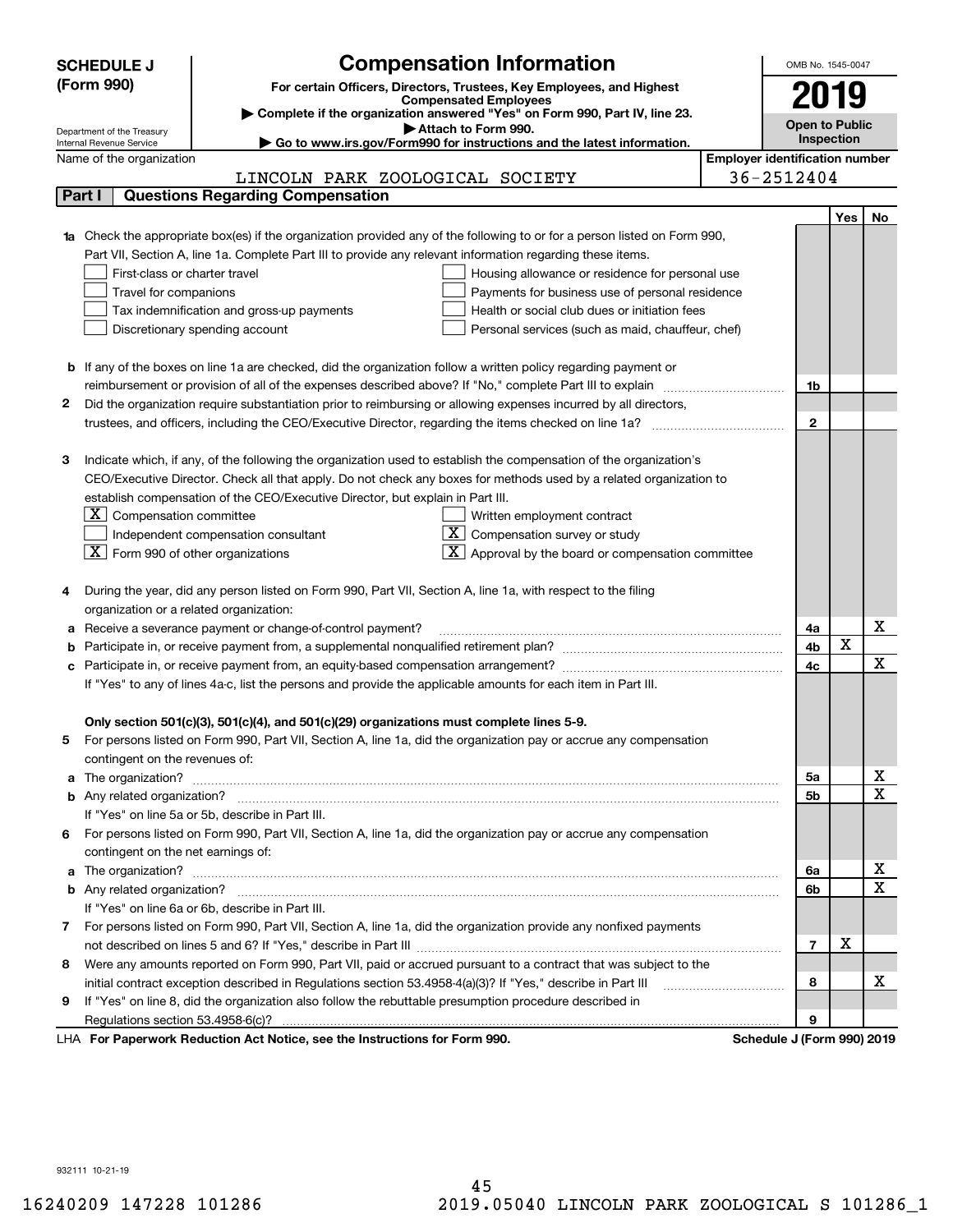36-2512404

# **Part II Officers, Directors, Trustees, Key Employees, and Highest Compensated Employees.**  Schedule J (Form 990) 2019 Page Use duplicate copies if additional space is needed.

For each individual whose compensation must be reported on Schedule J, report compensation from the organization on row (i) and from related organizations, described in the instructions, on row (ii). Do not list any individuals that aren't listed on Form 990, Part VII.

**Note:**  The sum of columns (B)(i)-(iii) for each listed individual must equal the total amount of Form 990, Part VII, Section A, line 1a, applicable column (D) and (E) amounts for that individual.

|                                      |      |                          | (B) Breakdown of W-2 and/or 1099-MISC compensation |                                           | (C) Retirement and             | (D) Nontaxable | (E) Total of columns | (F) Compensation                                           |
|--------------------------------------|------|--------------------------|----------------------------------------------------|-------------------------------------------|--------------------------------|----------------|----------------------|------------------------------------------------------------|
| (A) Name and Title                   |      | (i) Base<br>compensation | (ii) Bonus &<br>incentive<br>compensation          | (iii) Other<br>reportable<br>compensation | other deferred<br>compensation | benefits       | $(B)(i)-(D)$         | in column (B)<br>reported as deferred<br>on prior Form 990 |
| KEVIN J. BELL<br>(1)                 | (i)  | 469,562.                 | 60,000.                                            | 9,398.                                    | 25,477.                        | 14,867.        | 579,304.             | 0.                                                         |
| PRESIDENT & CEO                      | (ii) | $\mathbf{0}$ .           | 0.                                                 | 0.                                        | $\mathbf{0}$ .                 | 0.             | $\Omega$ .           | 0.                                                         |
| RENA SOLANO<br>(2)                   | (i)  | 178,606.                 | 25,000.                                            | 0.                                        | 11,100.                        | 10,438.        | 225,144.             | 0.                                                         |
| CHIEF FINANCIAL OFFICER              | (ii) | 0.                       | 0.                                                 | 0.                                        | 0.                             | $\mathbf 0$ .  | 0.                   | 0.                                                         |
| MEGAN ROSS<br>(3)                    | (i)  | 202,662.                 | 7,500.                                             | 104,096.                                  | 35,419.                        | 12,445.        | 362,122.             | 104,096.                                                   |
| ZOO DIRECTOR                         | (i)  | $\mathbf 0$ .            | 0.                                                 | 0.                                        | 0.                             | 0.             | 0.                   | 0.                                                         |
| CHRISTINE M. ZRINKSY<br>(4)          | (i)  | 188,169.                 | 0.                                                 | 62,458.                                   | 11,548.                        | 6,155.         | 268,330              | 62,458.                                                    |
| SNR VP DEVELOPMENT & GOVT RELATIONS  | (ii) | $\mathbf 0$ .            | 0.                                                 | 0.                                        | $\mathbf{0}$ .                 | 0.             | $\mathbf 0$ .        | 0.                                                         |
| KURT ZITZNER<br>(5)                  | (i)  | 107,212.                 | $\overline{0}$ .                                   | 55,919.                                   | 7,500.                         | 12,233.        | 182, 864.            | 55,919.                                                    |
| VP OF OPERATIONS                     | (ii) | $\mathbf 0$ .            | 0.                                                 | 0.                                        | $\mathbf 0$ .                  | $\mathbf 0$ .  | $\mathbf 0$ .        | 0.                                                         |
| ELIZABETH GILLETTE<br>(6)            | (i)  | 162,769.                 | $\overline{0}$ .                                   | $\overline{0}$ .                          | 9,735.                         | 524.           | 173,028.             | $\overline{0}$ .                                           |
| SENIOR DIRECTOR OF PRINCIPAL GIFTS   | (ii) | 0.                       | $\overline{0}$ .                                   | 0.                                        | $\mathbf 0$ .                  | 0.             | $\mathbf 0$ .        | $\overline{0}$ .                                           |
| DANA MURPHY<br>(7)                   | (i)  | 142,892.                 | $\mathbf 0$ .                                      | 0.                                        | 8,523.                         | 841.           | 152,256              | $\overline{0}$ .                                           |
| VP OF LEARNING & COMMUNITY ENGAGEMEN | (ii) | 0.                       | $\overline{0}$ .                                   | 0.                                        | $\mathbf 0$ .                  | $\mathbf 0$ .  | $\mathbf 0$          | $\overline{0}$ .                                           |
| LINDA LEADBITTER<br>(8)              | (i)  | 136,329.                 | 7,500.                                             | 0.                                        | 7,354.                         | 6,390.         | 157,573.             | 0.                                                         |
| VP, HUMAN RESOURCES & ADMIN          | (ii) | 0.                       | 0.                                                 | 0.                                        | 0.                             | 0.             | 0.                   | 0.                                                         |
|                                      | (i)  |                          |                                                    |                                           |                                |                |                      |                                                            |
|                                      | (i)  |                          |                                                    |                                           |                                |                |                      |                                                            |
|                                      | (i)  |                          |                                                    |                                           |                                |                |                      |                                                            |
|                                      | (i)  |                          |                                                    |                                           |                                |                |                      |                                                            |
|                                      | (i)  |                          |                                                    |                                           |                                |                |                      |                                                            |
|                                      | (ii) |                          |                                                    |                                           |                                |                |                      |                                                            |
|                                      | (i)  |                          |                                                    |                                           |                                |                |                      |                                                            |
|                                      | (ii) |                          |                                                    |                                           |                                |                |                      |                                                            |
|                                      | (i)  |                          |                                                    |                                           |                                |                |                      |                                                            |
|                                      | (i)  |                          |                                                    |                                           |                                |                |                      |                                                            |
|                                      | (i)  |                          |                                                    |                                           |                                |                |                      |                                                            |
|                                      | (i)  |                          |                                                    |                                           |                                |                |                      |                                                            |
|                                      | (i)  |                          |                                                    |                                           |                                |                |                      |                                                            |
|                                      | (i)  |                          |                                                    |                                           |                                |                |                      |                                                            |
|                                      | (i)  |                          |                                                    |                                           |                                |                |                      |                                                            |
|                                      | (ii) |                          |                                                    |                                           |                                |                |                      |                                                            |

**Schedule J (Form 990) 2019**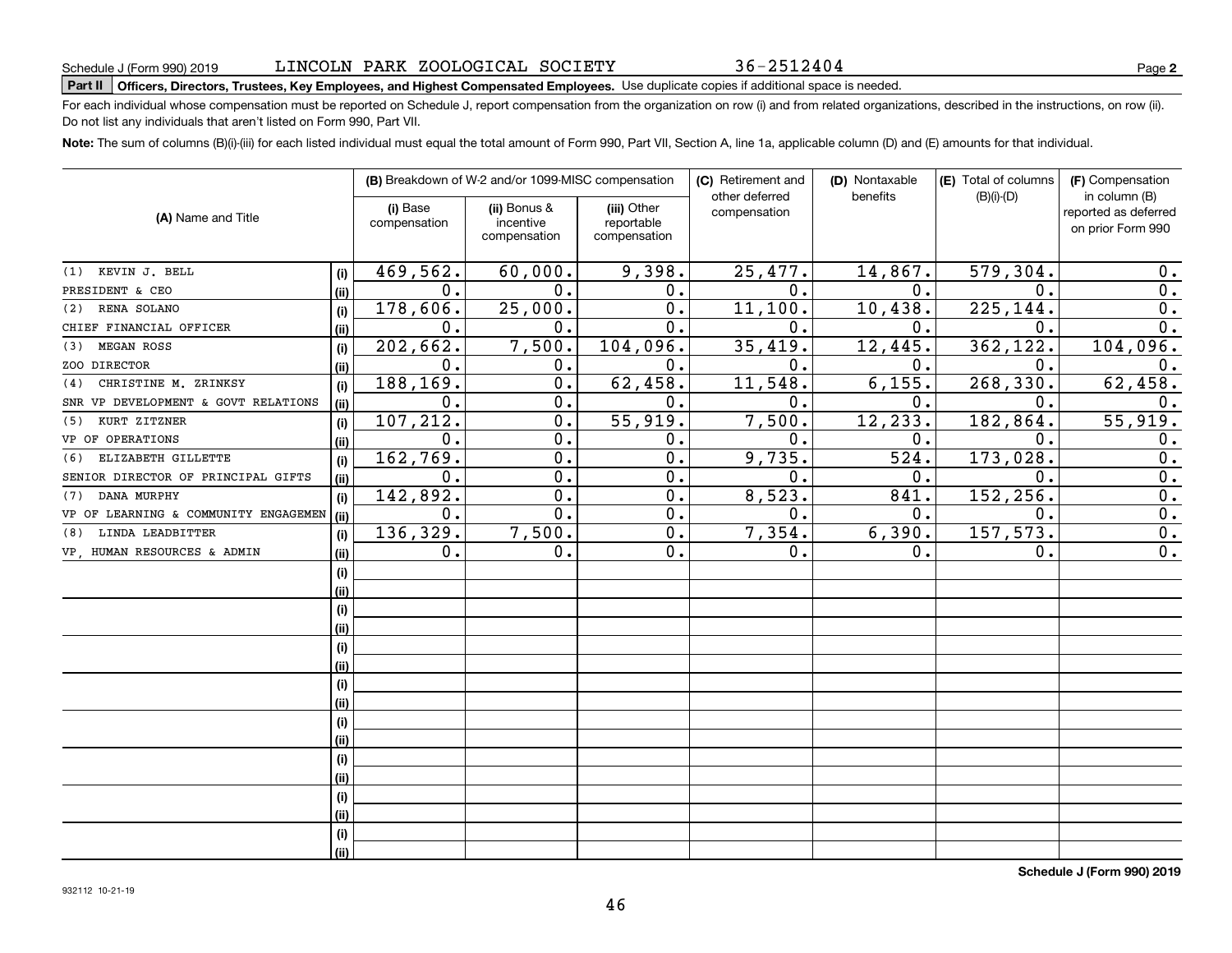#### **Part III Supplemental Information**

Schedule J (Form 990) 2019 LINCOLN PARK ZOOLOGICAL SOCIETY<br>Part III Supplemental Information<br>Provide the information, explanation, or descriptions required for Part I, lines 1a, 1b, 3, 4a, 4b, 4c, 5a, 5b, 6a, 6b, 7, and 8,

#### PART I, LINE 4B:

THE PRESIDENT/CEO PARTICIPATES IN A NON-QUALIFIED DEFERRED COMPENSATION

PLAN (457F - NORTHERN TRUST). NO PAYMENTS WERE MADE IN FY19.

THE VP OF DEVELOPMENT, VP OF ANIMAL CARE, VP OF LEARNING AND COMMUNITY

ENGAGEMENT, ZOO DIRECTOR AND THE SENIOR DIRECTOR OF OPERATIONS ALL

PARTICPATE IN A SEPARATE NON-QUALIFIED DEFERRED COMPENSATION PLAN THAT

BEGAN IN FY16 (457F PRINCIPAL) \$222,473 OF PAYMENTS WERE MADE IN FY20. THE

PRINCIPAL 457F IS FUNDED. \$25,000 OF ACCRUED 457F BENEFITS ARE INCLUDED ON

SCHEDULE J, PART II COLUMN C).

PART I, LINE 7:

THE BOARD APPROVED A BONUS TO SELECT STAFF BASED ON PERFORMANCE AND THE

FINANCIAL RESULTS OF THE ORGANIZATION.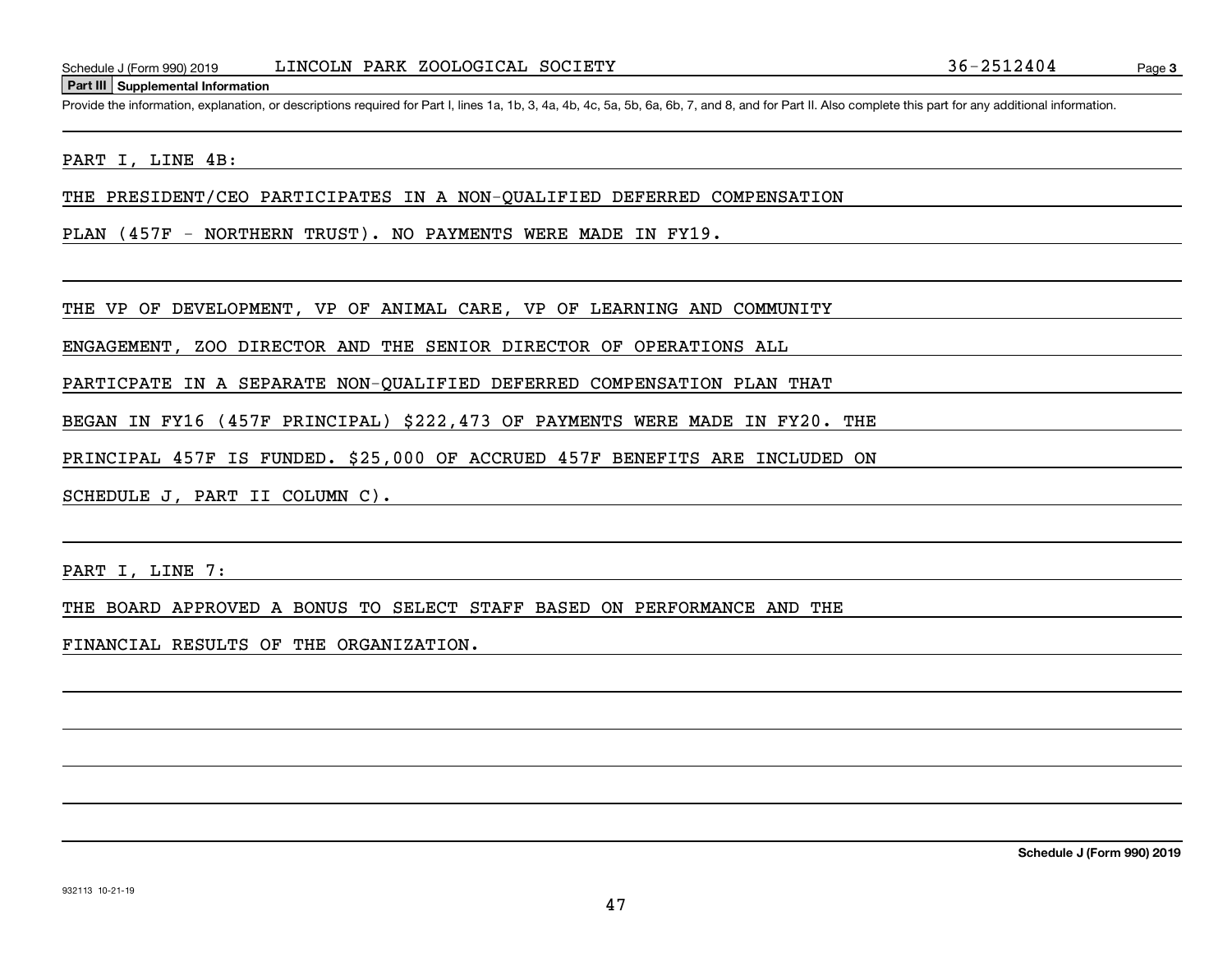| <b>SCHEDULE K</b> |                                                                                                                                                                                                                                                                                                                                                                                              |                        |                 | <b>Supplemental Information on Tax-Exempt Bonds</b> |                 |     |                    |                             |     |    |                                       | OMB No. 1545-0047 |            |             |
|-------------------|----------------------------------------------------------------------------------------------------------------------------------------------------------------------------------------------------------------------------------------------------------------------------------------------------------------------------------------------------------------------------------------------|------------------------|-----------------|-----------------------------------------------------|-----------------|-----|--------------------|-----------------------------|-----|----|---------------------------------------|-------------------|------------|-------------|
| (Form 990)        | 2019<br>Complete if the organization answered "Yes" on Form 990, Part IV, line 24a. Provide descriptions,<br>explanations, and any additional information in Part VI.<br><b>Open to Public</b><br>Department of the Treasury<br>Attach to Form 990. $\triangleright$ Go to www.irs.gov/Form990 for instructions and the latest information.<br><b>Inspection</b><br>Internal Revenue Service |                        |                 |                                                     |                 |     |                    |                             |     |    |                                       |                   |            |             |
|                   |                                                                                                                                                                                                                                                                                                                                                                                              |                        |                 |                                                     |                 |     |                    |                             |     |    |                                       |                   |            |             |
|                   | Name of the organization                                                                                                                                                                                                                                                                                                                                                                     |                        |                 |                                                     |                 |     |                    |                             |     |    | <b>Employer identification number</b> |                   |            |             |
|                   | LINCOLN PARK ZOOLOGICAL SOCIETY                                                                                                                                                                                                                                                                                                                                                              |                        |                 |                                                     |                 |     |                    |                             |     |    | 36-2512404                            |                   |            |             |
| Part I            | <b>Bond Issues</b>                                                                                                                                                                                                                                                                                                                                                                           | SEE PART VI FOR COLUMN |                 | (F)                                                 | CONTINUATIONS   |     |                    |                             |     |    |                                       |                   |            |             |
|                   | (a) Issuer name                                                                                                                                                                                                                                                                                                                                                                              | (b) Issuer EIN         | $(c)$ CUSIP $#$ | (d) Date issued                                     | (e) Issue price |     |                    | (f) Description of purpose  |     |    | (g) Defeased (h) On behalf            |                   | (i) Pooled |             |
|                   |                                                                                                                                                                                                                                                                                                                                                                                              |                        |                 |                                                     |                 |     |                    |                             |     |    | of issuer                             |                   | financing  |             |
|                   |                                                                                                                                                                                                                                                                                                                                                                                              |                        |                 |                                                     |                 |     |                    |                             | Yes | No | Yes                                   | No                | Yes        | <b>No</b>   |
|                   | ILLINOIS FINANCE                                                                                                                                                                                                                                                                                                                                                                             |                        |                 |                                                     |                 |     | <b>FINANCE THE</b> |                             |     |    |                                       |                   |            |             |
| A AUTHORITY       |                                                                                                                                                                                                                                                                                                                                                                                              | 86-1091967             | <b>NONE</b>     | 10/29/19                                            |                 |     |                    | 70354000. ACQUISITION, CONS |     | X  |                                       | x                 |            | $\mathbf X$ |
|                   |                                                                                                                                                                                                                                                                                                                                                                                              |                        |                 |                                                     |                 |     |                    |                             |     |    |                                       |                   |            |             |
| B                 |                                                                                                                                                                                                                                                                                                                                                                                              |                        |                 |                                                     |                 |     |                    |                             |     |    |                                       |                   |            |             |
|                   |                                                                                                                                                                                                                                                                                                                                                                                              |                        |                 |                                                     |                 |     |                    |                             |     |    |                                       |                   |            |             |
| C                 |                                                                                                                                                                                                                                                                                                                                                                                              |                        |                 |                                                     |                 |     |                    |                             |     |    |                                       |                   |            |             |
|                   |                                                                                                                                                                                                                                                                                                                                                                                              |                        |                 |                                                     |                 |     |                    |                             |     |    |                                       |                   |            |             |
| D                 |                                                                                                                                                                                                                                                                                                                                                                                              |                        |                 |                                                     |                 |     |                    |                             |     |    |                                       |                   |            |             |
| Part II           | <b>Proceeds</b>                                                                                                                                                                                                                                                                                                                                                                              |                        |                 |                                                     |                 |     |                    |                             |     |    |                                       |                   |            |             |
|                   |                                                                                                                                                                                                                                                                                                                                                                                              |                        |                 | A                                                   |                 |     | B                  | $\mathbf{C}$                |     |    |                                       | D                 |            |             |
|                   | Amount of bonds retired                                                                                                                                                                                                                                                                                                                                                                      |                        |                 |                                                     |                 |     |                    |                             |     |    |                                       |                   |            |             |
| $\mathbf{2}$      |                                                                                                                                                                                                                                                                                                                                                                                              |                        |                 |                                                     |                 |     |                    |                             |     |    |                                       |                   |            |             |
| 3                 | Total proceeds of issue                                                                                                                                                                                                                                                                                                                                                                      |                        |                 | 70,000,000.                                         |                 |     |                    |                             |     |    |                                       |                   |            |             |
| 4                 | Gross proceeds in reserve funds                                                                                                                                                                                                                                                                                                                                                              |                        |                 |                                                     |                 |     |                    |                             |     |    |                                       |                   |            |             |
| 5                 |                                                                                                                                                                                                                                                                                                                                                                                              |                        |                 |                                                     |                 |     |                    |                             |     |    |                                       |                   |            |             |
| 6                 | Proceeds in refunding escrows                                                                                                                                                                                                                                                                                                                                                                |                        |                 |                                                     |                 |     |                    |                             |     |    |                                       |                   |            |             |
| 7                 | Issuance costs from proceeds                                                                                                                                                                                                                                                                                                                                                                 |                        |                 |                                                     | 354,000.        |     |                    |                             |     |    |                                       |                   |            |             |
| 8                 | Credit enhancement from proceeds                                                                                                                                                                                                                                                                                                                                                             |                        |                 |                                                     |                 |     |                    |                             |     |    |                                       |                   |            |             |
| 9                 |                                                                                                                                                                                                                                                                                                                                                                                              |                        |                 |                                                     |                 |     |                    |                             |     |    |                                       |                   |            |             |
| 10                |                                                                                                                                                                                                                                                                                                                                                                                              |                        |                 |                                                     |                 |     |                    |                             |     |    |                                       |                   |            |             |
| 11                | Other spent proceeds                                                                                                                                                                                                                                                                                                                                                                         |                        |                 |                                                     |                 |     |                    |                             |     |    |                                       |                   |            |             |
| 12                | Other unspent proceeds                                                                                                                                                                                                                                                                                                                                                                       |                        |                 |                                                     |                 |     |                    |                             |     |    |                                       |                   |            |             |
| 13                | Year of substantial completion [11] Year of substantial completion [11] Wear of substantial completion                                                                                                                                                                                                                                                                                       |                        |                 |                                                     |                 |     |                    |                             |     |    |                                       |                   |            |             |
|                   |                                                                                                                                                                                                                                                                                                                                                                                              |                        |                 | <b>Yes</b>                                          | <b>No</b>       | Yes | No                 | Yes                         | No  |    | Yes                                   |                   | No         |             |
| 14.               | Were the bonds issued as part of a refunding issue of tax-exempt bonds (or,                                                                                                                                                                                                                                                                                                                  |                        |                 |                                                     |                 |     |                    |                             |     |    |                                       |                   |            |             |
|                   | if issued prior to 2018, a current refunding issue)?                                                                                                                                                                                                                                                                                                                                         |                        |                 | $\mathbf X$                                         |                 |     |                    |                             |     |    |                                       |                   |            |             |
| 15                | Were the bonds issued as part of a refunding issue of taxable bonds (or, if                                                                                                                                                                                                                                                                                                                  |                        |                 |                                                     |                 |     |                    |                             |     |    |                                       |                   |            |             |
|                   |                                                                                                                                                                                                                                                                                                                                                                                              |                        | $\mathbf X$     |                                                     |                 |     |                    |                             |     |    |                                       |                   |            |             |
| 16                | Has the final allocation of proceeds been made?                                                                                                                                                                                                                                                                                                                                              |                        | X               |                                                     |                 |     |                    |                             |     |    |                                       |                   |            |             |
| 17                | Does the organization maintain adequate books and records to support the                                                                                                                                                                                                                                                                                                                     |                        |                 |                                                     |                 |     |                    |                             |     |    |                                       |                   |            |             |
|                   | final allocation of proceeds?                                                                                                                                                                                                                                                                                                                                                                |                        |                 | $\mathbf X$                                         |                 |     |                    |                             |     |    |                                       |                   |            |             |

**For Paperwork Reduction Act Notice, see the Instructions for Form 990. Schedule K (Form 990) 2019** LHA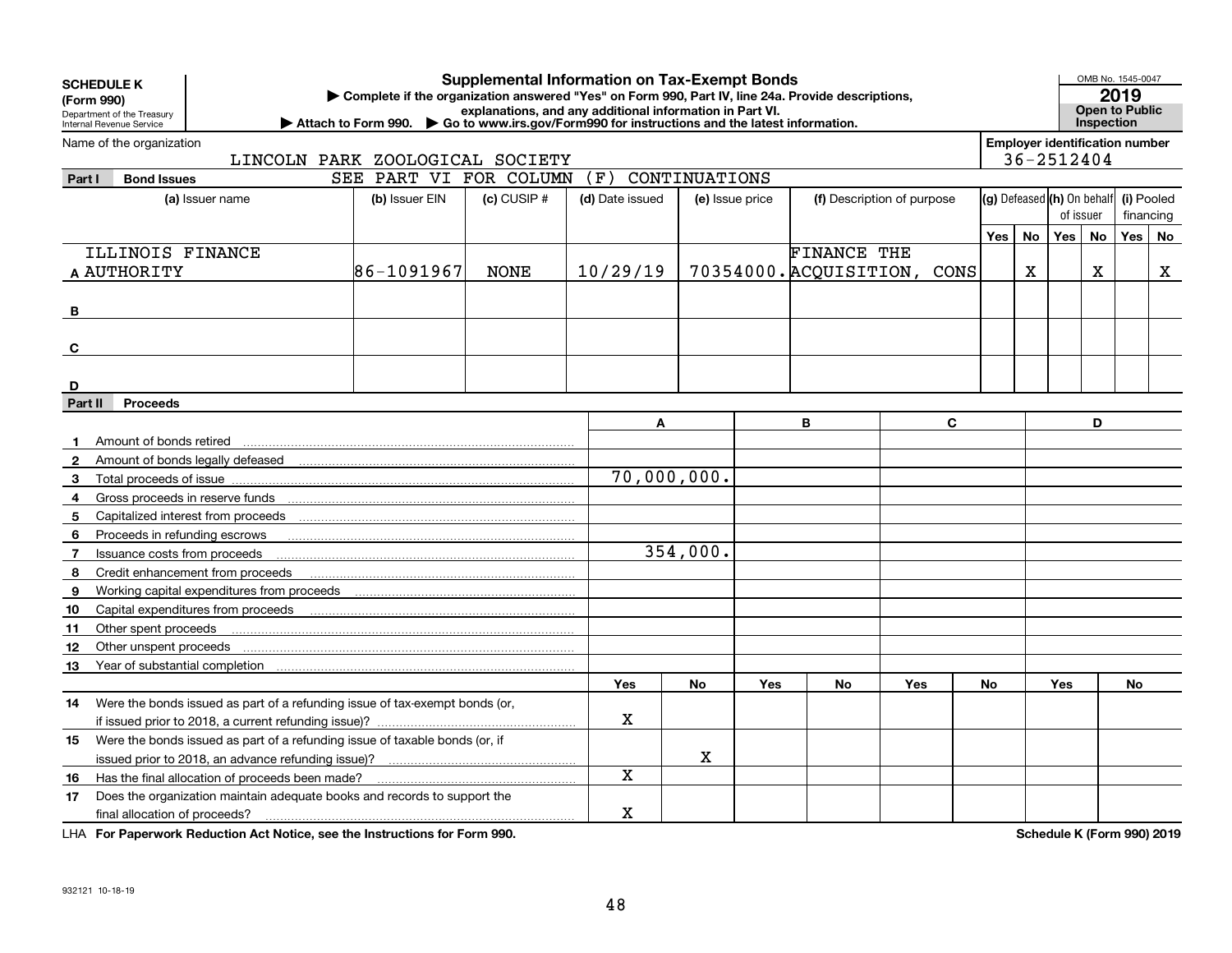#### **Part III Private Business Use** Schedule K (Form 990) 2019 LINCOLN PARK ZOOLOGICAL SOCIETY 36-2512404 Page

**2**

|    |                                                                                                    |             | A                       |            | B         |            | $\mathbf C$ |                             | D         |
|----|----------------------------------------------------------------------------------------------------|-------------|-------------------------|------------|-----------|------------|-------------|-----------------------------|-----------|
| 1. | Was the organization a partner in a partnership, or a member of an LLC,                            | Yes         | No                      | Yes        | No        | <b>Yes</b> | No          | Yes                         | <b>No</b> |
|    |                                                                                                    |             | $\mathbf{x}$            |            |           |            |             |                             |           |
|    | 2 Are there any lease arrangements that may result in private business use of                      |             |                         |            |           |            |             |                             |           |
|    |                                                                                                    |             | X                       |            |           |            |             |                             |           |
|    | 3a Are there any management or service contracts that may result in private                        |             |                         |            |           |            |             |                             |           |
|    |                                                                                                    |             | X                       |            |           |            |             |                             |           |
|    | <b>b</b> If "Yes" to line 3a, does the organization routinely engage bond counsel or other outside |             |                         |            |           |            |             |                             |           |
|    | counsel to review any management or service contracts relating to the financed property?           |             |                         |            |           |            |             |                             |           |
|    | c Are there any research agreements that may result in private business use of                     |             |                         |            |           |            |             |                             |           |
|    | bond-financed property?                                                                            |             | X                       |            |           |            |             |                             |           |
|    | d If "Yes" to line 3c, does the organization routinely engage bond counsel or other outside        |             |                         |            |           |            |             |                             |           |
|    | counsel to review any research agreements relating to the financed property?                       |             |                         |            |           |            |             |                             |           |
| 4  | Enter the percentage of financed property used in a private business use by                        |             |                         |            |           |            |             |                             |           |
|    | entities other than a section $501(c)(3)$ organization or a state or local government              |             | %                       |            | %         |            | %           |                             | %         |
| 5  | Enter the percentage of financed property used in a private business use as a result of            |             |                         |            |           |            |             |                             |           |
|    | unrelated trade or business activity carried on by your organization, another                      |             |                         |            |           |            |             |                             |           |
|    | ▶                                                                                                  |             | %                       |            | $\%$      |            | %           |                             | %         |
| 6  | Total of lines 4 and 5 <b>Martin Communities</b> Total of lines 4 and 5                            |             | %                       |            | %         |            | %           |                             | $\%$      |
| 7  | Does the bond issue meet the private security or payment test?                                     |             | X                       |            |           |            |             |                             |           |
|    | 8a Has there been a sale or disposition of any of the bond-financed property to a non-             |             |                         |            |           |            |             |                             |           |
|    | governmental person other than a 501(c)(3) organization since the bonds were issued?               |             | X                       |            |           |            |             |                             |           |
|    | b If "Yes" to line 8a, enter the percentage of bond-financed property sold or disposed             |             |                         |            |           |            |             |                             |           |
| of |                                                                                                    |             | %                       |            | %         |            | %           |                             |           |
|    | c If "Yes" to line 8a, was any remedial action taken pursuant to Regulations sections              |             |                         |            |           |            |             |                             |           |
|    |                                                                                                    |             |                         |            |           |            |             |                             |           |
|    | 9 Has the organization established written procedures to ensure that all nonqualified              |             |                         |            |           |            |             |                             |           |
|    | bonds of the issue are remediated in accordance with the requirements under                        |             |                         |            |           |            |             |                             |           |
|    |                                                                                                    | X           |                         |            |           |            |             |                             |           |
|    | Part IV Arbitrage                                                                                  |             |                         |            |           |            |             |                             |           |
|    |                                                                                                    |             | A                       |            | В         |            | C           |                             | D         |
| 1  | Has the issuer filed Form 8038-T, Arbitrage Rebate, Yield Reduction and                            | Yes         | <b>No</b>               | <b>Yes</b> | <b>No</b> | <b>Yes</b> | No          | <b>Yes</b>                  | No        |
|    |                                                                                                    |             | $\overline{\mathbf{x}}$ |            |           |            |             |                             |           |
|    | 2 If "No" to line 1, did the following apply?                                                      |             |                         |            |           |            |             |                             |           |
|    |                                                                                                    |             | $\mathbf x$             |            |           |            |             |                             |           |
|    |                                                                                                    | $\mathbf x$ |                         |            |           |            |             |                             |           |
|    |                                                                                                    |             | $\mathbf x$             |            |           |            |             |                             |           |
|    | If "Yes" to line 2c, provide in Part VI the date the rebate computation was                        |             |                         |            |           |            |             |                             |           |
|    | performed                                                                                          |             |                         |            |           |            |             |                             |           |
| 3  |                                                                                                    | $\mathbf x$ |                         |            |           |            |             |                             |           |
|    |                                                                                                    |             |                         |            |           |            |             | Cabadula V (Faunt 000) 0046 |           |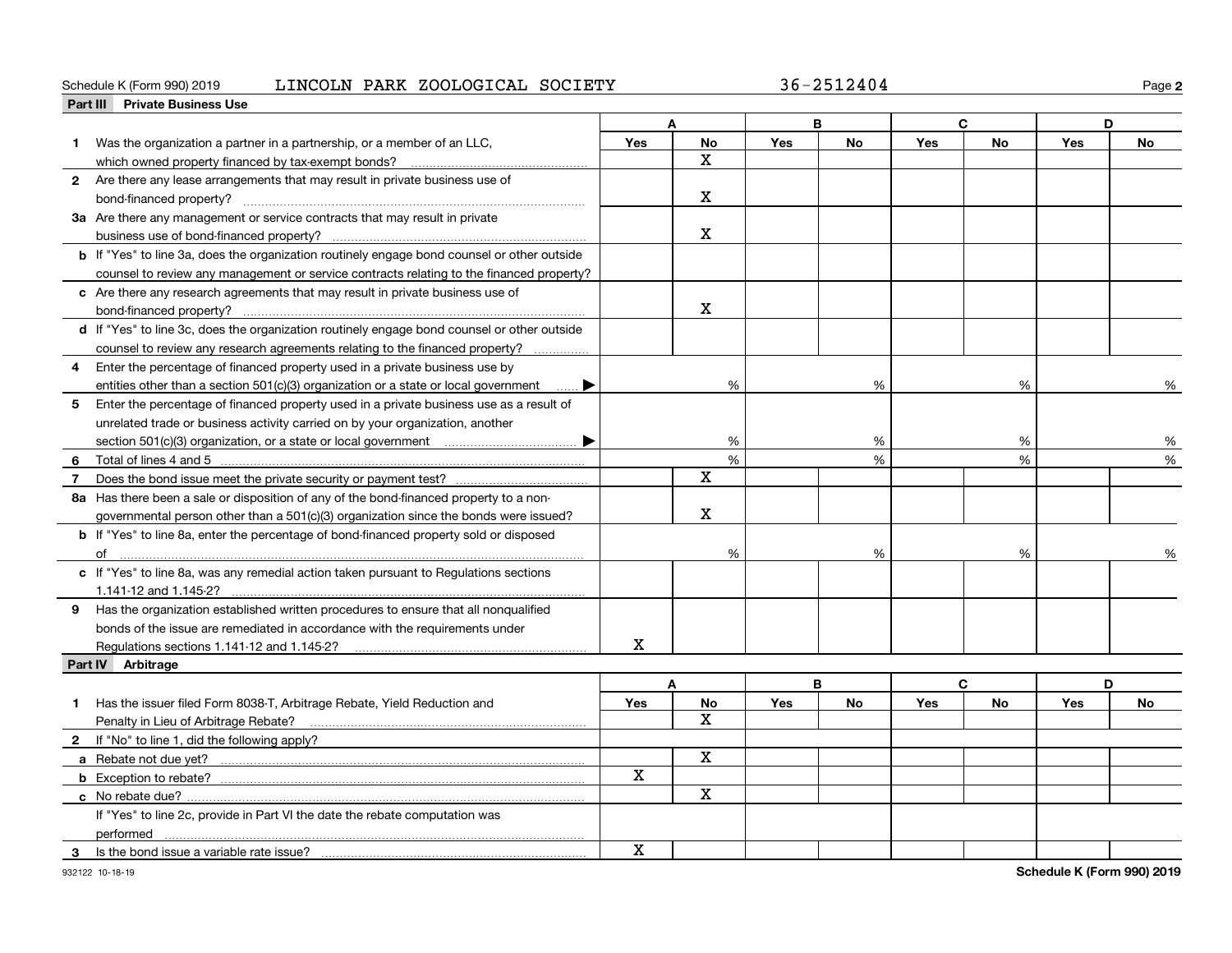#### Schedule K (Form 990) 2019 LINCOLN PARK ZOOLOGICAL SOCIETY 36-2512404 Page

| Part IV Arbitrage (continued)                                                                                               |                                                                         |           |            |           |            |           |     |           |  |  |
|-----------------------------------------------------------------------------------------------------------------------------|-------------------------------------------------------------------------|-----------|------------|-----------|------------|-----------|-----|-----------|--|--|
|                                                                                                                             |                                                                         |           |            | B         |            | C         | D   |           |  |  |
| Has the organization or the governmental issuer entered into a qualified<br>4a                                              | Yes                                                                     | No        | <b>Yes</b> | No        | Yes        | No        | Yes | <b>No</b> |  |  |
|                                                                                                                             |                                                                         | x         |            |           |            |           |     |           |  |  |
|                                                                                                                             |                                                                         |           |            |           |            |           |     |           |  |  |
|                                                                                                                             |                                                                         |           |            |           |            |           |     |           |  |  |
|                                                                                                                             |                                                                         |           |            |           |            |           |     |           |  |  |
|                                                                                                                             |                                                                         |           |            |           |            |           |     |           |  |  |
| 5a Were gross proceeds invested in a guaranteed investment contract (GIC)?                                                  |                                                                         | x         |            |           |            |           |     |           |  |  |
|                                                                                                                             |                                                                         |           |            |           |            |           |     |           |  |  |
|                                                                                                                             |                                                                         |           |            |           |            |           |     |           |  |  |
| d Was the requlatory safe harbor for establishing the fair market value of the GIC satisfied?                               |                                                                         |           |            |           |            |           |     |           |  |  |
| Were any gross proceeds invested beyond an available temporary period?<br>6                                                 |                                                                         | x         |            |           |            |           |     |           |  |  |
| Has the organization established written procedures to monitor the requirements of<br>7                                     |                                                                         |           |            |           |            |           |     |           |  |  |
| section 148?                                                                                                                | х                                                                       |           |            |           |            |           |     |           |  |  |
| <b>Procedures To Undertake Corrective Action</b><br>Part V                                                                  |                                                                         |           |            |           |            |           |     |           |  |  |
|                                                                                                                             | A                                                                       |           |            | B         |            | C         | D   |           |  |  |
| Has the organization established written procedures to ensure that violations of                                            | Yes                                                                     | <b>No</b> | <b>Yes</b> | <b>No</b> | <b>Yes</b> | <b>No</b> | Yes | No        |  |  |
| federal tax requirements are timely identified and corrected through the voluntary                                          |                                                                         |           |            |           |            |           |     |           |  |  |
| closing agreement program if self-remediation isn't available under applicable                                              |                                                                         |           |            |           |            |           |     |           |  |  |
| regulations?                                                                                                                | X                                                                       |           |            |           |            |           |     |           |  |  |
| Part VI Supplemental Information. Provide additional information for responses to questions on Schedule K. See instructions |                                                                         |           |            |           |            |           |     |           |  |  |
| SCHEDULE K, PART I, BOND ISSUES:                                                                                            |                                                                         |           |            |           |            |           |     |           |  |  |
| ISSUER NAME: ILLINOIS FINANCE AUTHORITY<br>(A)                                                                              |                                                                         |           |            |           |            |           |     |           |  |  |
| DESCRIPTION OF PURPOSE:<br>(F)                                                                                              |                                                                         |           |            |           |            |           |     |           |  |  |
|                                                                                                                             | FINANCE THE ACQUISITION, CONSTRUCTION, AND RENOVATION OF ZOO FACILITIES |           |            |           |            |           |     |           |  |  |
|                                                                                                                             |                                                                         |           |            |           |            |           |     |           |  |  |

**3**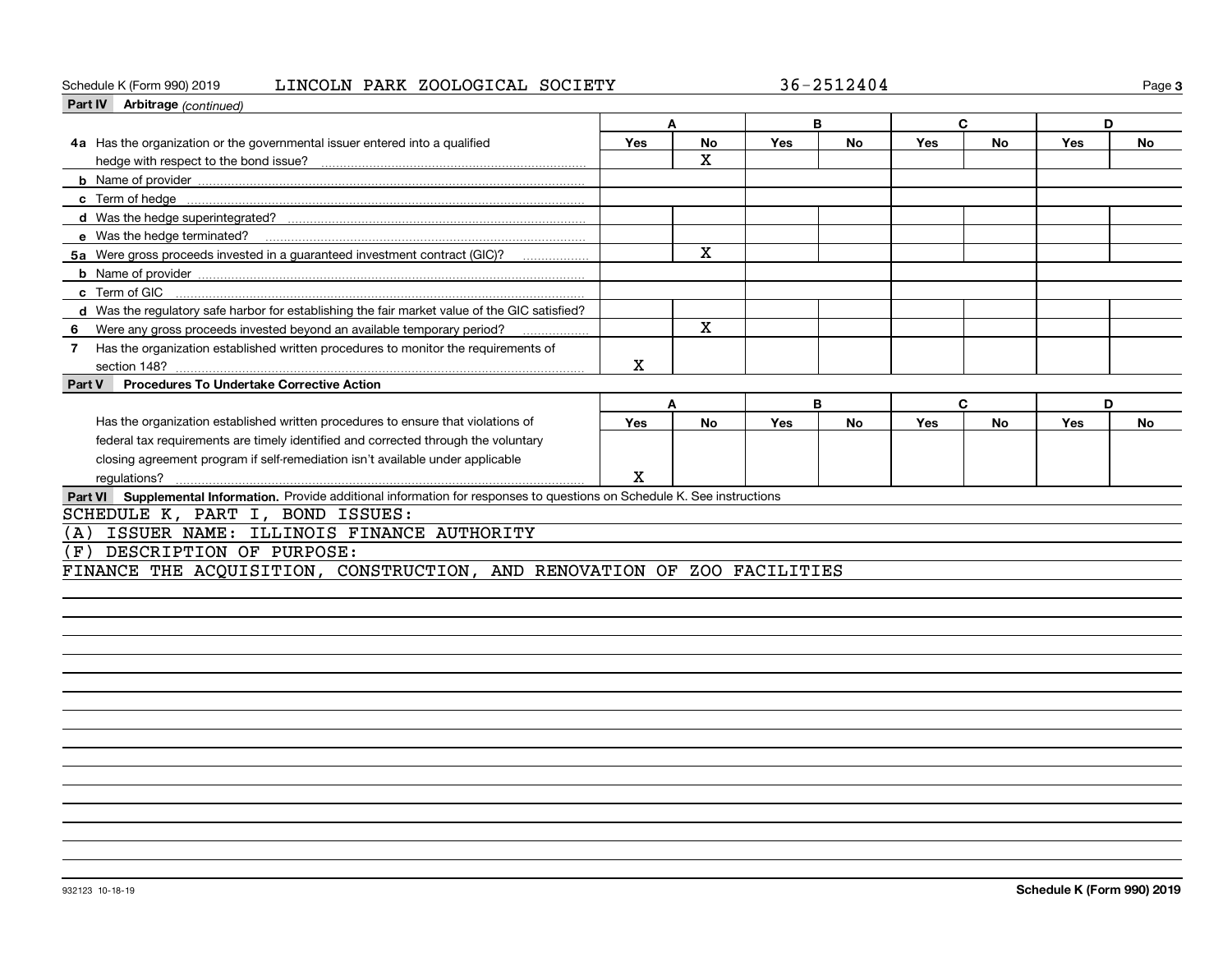| <b>SCHEDULE L</b>                                                                                                    |                                                                            |                                                                       |                            | <b>Transactions With Interested Persons</b>                                                                                                            |                                |     |          |                          | OMB No. 1545-0047            |                  |                                       |
|----------------------------------------------------------------------------------------------------------------------|----------------------------------------------------------------------------|-----------------------------------------------------------------------|----------------------------|--------------------------------------------------------------------------------------------------------------------------------------------------------|--------------------------------|-----|----------|--------------------------|------------------------------|------------------|---------------------------------------|
| (Form 990 or 990-EZ)                                                                                                 |                                                                            |                                                                       |                            | Complete if the organization answered "Yes" on Form 990, Part IV, line 25a, 25b, 26, 27, 28a,<br>28b, or 28c, or Form 990-EZ, Part V, line 38a or 40b. |                                |     |          |                          |                              |                  |                                       |
| Department of the Treasury                                                                                           |                                                                            |                                                                       |                            | Attach to Form 990 or Form 990-EZ.                                                                                                                     |                                |     |          |                          | <b>Open To Public</b>        |                  |                                       |
| Internal Revenue Service                                                                                             |                                                                            |                                                                       |                            | Go to www.irs.gov/Form990 for instructions and the latest information.                                                                                 |                                |     |          |                          | Inspection                   |                  |                                       |
| Name of the organization                                                                                             |                                                                            |                                                                       |                            |                                                                                                                                                        |                                |     |          | 36-2512404               |                              |                  | <b>Employer identification number</b> |
| Part I                                                                                                               |                                                                            | LINCOLN PARK ZOOLOGICAL SOCIETY                                       |                            | Excess Benefit Transactions (section 501(c)(3), section 501(c)(4), and section 501(c)(29) organizations only).                                         |                                |     |          |                          |                              |                  |                                       |
|                                                                                                                      |                                                                            |                                                                       |                            | Complete if the organization answered "Yes" on Form 990, Part IV, line 25a or 25b, or Form 990-EZ, Part V, line 40b.                                   |                                |     |          |                          |                              |                  |                                       |
| 1                                                                                                                    |                                                                            | (b) Relationship between disqualified                                 |                            |                                                                                                                                                        |                                |     |          |                          |                              |                  | (d) Corrected?                        |
| (a) Name of disqualified person                                                                                      |                                                                            | person and organization                                               |                            |                                                                                                                                                        | (c) Description of transaction |     |          |                          |                              | Yes              | No                                    |
|                                                                                                                      |                                                                            |                                                                       |                            |                                                                                                                                                        |                                |     |          |                          |                              |                  |                                       |
|                                                                                                                      |                                                                            |                                                                       |                            |                                                                                                                                                        |                                |     |          |                          |                              |                  |                                       |
|                                                                                                                      |                                                                            |                                                                       |                            |                                                                                                                                                        |                                |     |          |                          |                              |                  |                                       |
|                                                                                                                      |                                                                            |                                                                       |                            |                                                                                                                                                        |                                |     |          |                          |                              |                  |                                       |
|                                                                                                                      |                                                                            |                                                                       |                            |                                                                                                                                                        |                                |     |          |                          |                              |                  |                                       |
| 2 Enter the amount of tax incurred by the organization managers or disqualified persons during the year under        |                                                                            |                                                                       |                            |                                                                                                                                                        |                                |     |          |                          |                              |                  |                                       |
| section 4958                                                                                                         |                                                                            |                                                                       |                            |                                                                                                                                                        |                                |     |          | $\triangleright$ \$      |                              |                  |                                       |
| 3 Enter the amount of tax, if any, on line 2, above, reimbursed by the organization match match match and the stress |                                                                            |                                                                       |                            |                                                                                                                                                        |                                |     |          | $\blacktriangleright$ \$ |                              |                  |                                       |
| Part II                                                                                                              | Loans to and/or From Interested Persons.                                   |                                                                       |                            |                                                                                                                                                        |                                |     |          |                          |                              |                  |                                       |
|                                                                                                                      |                                                                            |                                                                       |                            | Complete if the organization answered "Yes" on Form 990-EZ, Part V, line 38a or Form 990, Part IV, line 26; or if the organization                     |                                |     |          |                          |                              |                  |                                       |
|                                                                                                                      | reported an amount on Form 990, Part X, line 5, 6, or 22.                  |                                                                       |                            |                                                                                                                                                        |                                |     |          |                          |                              |                  |                                       |
| (a) Name of                                                                                                          | (b) Relationship                                                           | (c) Purpose                                                           | (d) Loan to or<br>from the | (e) Original                                                                                                                                           | (f) Balance due                |     | $(g)$ In |                          | (h) Approved<br>by board or  |                  | (i) Written                           |
| interested person                                                                                                    | with organization                                                          | of loan                                                               | organization?              | principal amount                                                                                                                                       |                                |     | default? |                          | committee?                   |                  | agreement?                            |
|                                                                                                                      |                                                                            |                                                                       | To From                    |                                                                                                                                                        |                                | Yes | No.      | Yes                      | No                           | Yes <sub>1</sub> | No                                    |
|                                                                                                                      |                                                                            |                                                                       |                            |                                                                                                                                                        |                                |     |          |                          |                              |                  |                                       |
|                                                                                                                      |                                                                            |                                                                       |                            |                                                                                                                                                        |                                |     |          |                          |                              |                  |                                       |
|                                                                                                                      |                                                                            |                                                                       |                            |                                                                                                                                                        |                                |     |          |                          |                              |                  |                                       |
|                                                                                                                      |                                                                            |                                                                       |                            |                                                                                                                                                        |                                |     |          |                          |                              |                  |                                       |
|                                                                                                                      |                                                                            |                                                                       |                            |                                                                                                                                                        |                                |     |          |                          |                              |                  |                                       |
|                                                                                                                      |                                                                            |                                                                       |                            |                                                                                                                                                        |                                |     |          |                          |                              |                  |                                       |
|                                                                                                                      |                                                                            |                                                                       |                            |                                                                                                                                                        |                                |     |          |                          |                              |                  |                                       |
|                                                                                                                      |                                                                            |                                                                       |                            |                                                                                                                                                        |                                |     |          |                          |                              |                  |                                       |
| Total                                                                                                                |                                                                            |                                                                       |                            | $\blacktriangleright$ \$                                                                                                                               |                                |     |          |                          |                              |                  |                                       |
| Part II                                                                                                              | <b>Grants or Assistance Benefiting Interested Persons.</b>                 |                                                                       |                            |                                                                                                                                                        |                                |     |          |                          |                              |                  |                                       |
|                                                                                                                      | Complete if the organization answered "Yes" on Form 990, Part IV, line 27. |                                                                       |                            |                                                                                                                                                        |                                |     |          |                          |                              |                  |                                       |
| (a) Name of interested person                                                                                        |                                                                            | (b) Relationship between<br>interested person and<br>the organization |                            | (c) Amount of<br>assistance                                                                                                                            | (d) Type of<br>assistance      |     |          |                          | (e) Purpose of<br>assistance |                  |                                       |
|                                                                                                                      |                                                                            |                                                                       |                            |                                                                                                                                                        |                                |     |          |                          |                              |                  |                                       |
|                                                                                                                      |                                                                            |                                                                       |                            |                                                                                                                                                        |                                |     |          |                          |                              |                  |                                       |
|                                                                                                                      |                                                                            |                                                                       |                            |                                                                                                                                                        |                                |     |          |                          |                              |                  |                                       |
|                                                                                                                      |                                                                            |                                                                       |                            |                                                                                                                                                        |                                |     |          |                          |                              |                  |                                       |
|                                                                                                                      |                                                                            |                                                                       |                            |                                                                                                                                                        |                                |     |          |                          |                              |                  |                                       |
|                                                                                                                      |                                                                            |                                                                       |                            |                                                                                                                                                        |                                |     |          |                          |                              |                  |                                       |
|                                                                                                                      |                                                                            |                                                                       |                            |                                                                                                                                                        |                                |     |          |                          |                              |                  |                                       |
|                                                                                                                      |                                                                            |                                                                       |                            |                                                                                                                                                        |                                |     |          |                          |                              |                  |                                       |
|                                                                                                                      |                                                                            |                                                                       |                            |                                                                                                                                                        |                                |     |          |                          |                              |                  |                                       |

LHA For Paperwork Reduction Act Notice, see the Instructions for Form 990 or 990-EZ. Schedule L (Form 990 or 990-EZ) 2019

932131 10-21-19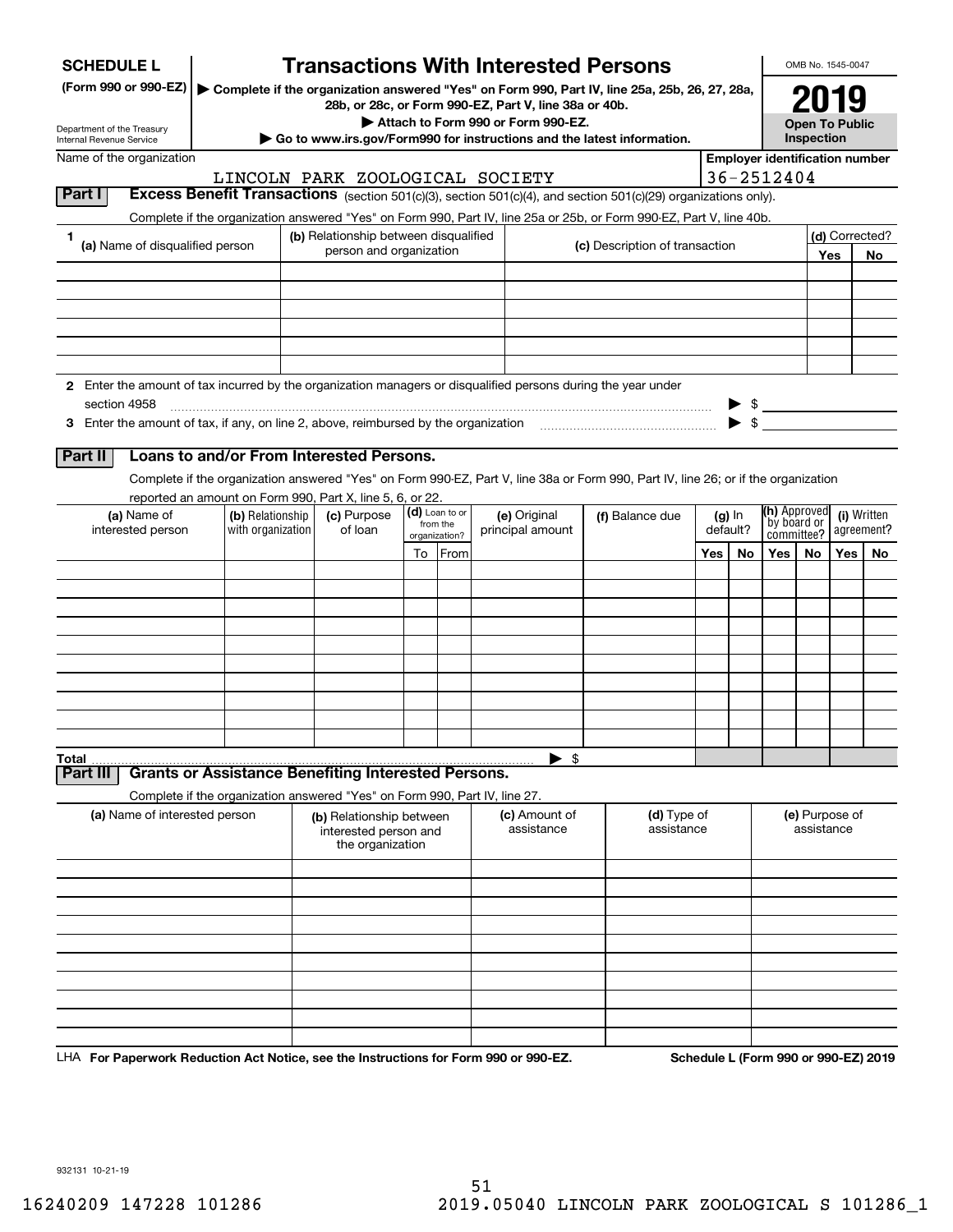#### Schedule L (Form 990 or 990-EZ) 2019  $\,$  LINCOLN PARK <code>ZOOLOGICAL</code> <code>SOCIETY</code>  $36$  –  $2512404$  <code>Page</code> **Part IV** Business Transactions Involving Interested Persons.

Complete if the organization answered "Yes" on Form 990, Part IV, line 28a, 28b, or 28c.

| (a) Name of interested person | (b) Relationship between interested<br>person and the organization | (c) Amount of<br>transaction | (d) Description of<br>transaction | revenues? | (e) Sharing of<br>organization's |
|-------------------------------|--------------------------------------------------------------------|------------------------------|-----------------------------------|-----------|----------------------------------|
|                               |                                                                    |                              |                                   | Yes       | No                               |
| <b>MEGAN</b><br>ROSS          | <b>EMPLOYEE</b><br>KEY                                             |                              | 101,884. EMPLOYMENT               |           | х                                |
|                               |                                                                    |                              |                                   |           |                                  |
|                               |                                                                    |                              |                                   |           |                                  |
|                               |                                                                    |                              |                                   |           |                                  |
|                               |                                                                    |                              |                                   |           |                                  |
|                               |                                                                    |                              |                                   |           |                                  |
|                               |                                                                    |                              |                                   |           |                                  |
|                               |                                                                    |                              |                                   |           |                                  |
|                               |                                                                    |                              |                                   |           |                                  |
|                               |                                                                    |                              |                                   |           |                                  |

#### **Part V** Supplemental Information.

Provide additional information for responses to questions on Schedule L (see instructions).

SCH L, PART IV, BUSINESS TRANSACTIONS INVOLVING INTERESTED PERSONS:

(A) NAME OF PERSON: MEGAN ROSS

(D) DESCRIPTION OF TRANSACTION: EMPLOYMENT - STEVE ROSS WAS EMPLOYED AS

DIRECTOR, LESTER E. FISHER CENTER. HE IS A FAMILY MEMBER OF KEY EMPLOYEE

MEGAN ROSS, ZOO DIRECTOR. HIS EMPLOYMENT FOLLOWS THE ZOO'S ESTABLISHED

RECRUITING, HIRING AND COMPENSATION POLICIES.

**Schedule L (Form 990 or 990-EZ) 2019**

932132 10-21-19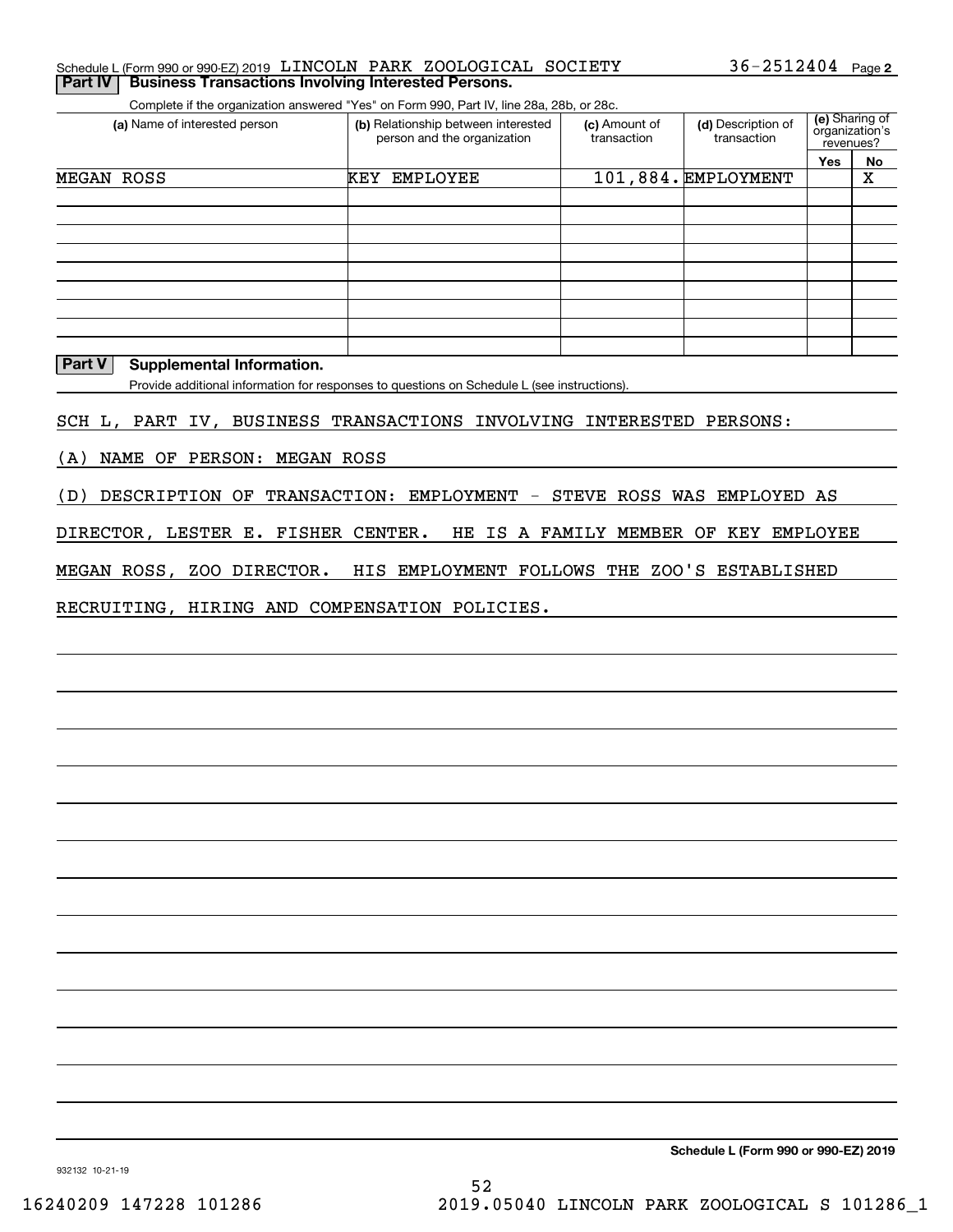#### **SCHEDULE M (Form 990)**

# **Noncash Contributions**

OMB No. 1545-0047

**Open to Public Inspection**

Department of the Treasury Internal Revenue Service

**Complete if the organizations answered "Yes" on Form 990, Part IV, lines 29 or 30.** <sup>J</sup>**2019 Attach to Form 990.** J

 **Go to www.irs.gov/Form990 for instructions and the latest information.** J

### Name of the organization

| <b>Employer identification number</b> |  |
|---------------------------------------|--|
| 36-2512404                            |  |

|                                 | LINCOLN PARK ZOOLOGICAL SOCIETY |  |
|---------------------------------|---------------------------------|--|
| <b>Part I</b> Types of Property |                                 |  |

|    | .                                                                                                                              | (a)                     | (b)              | (c)                                            | (d)                             |            |    |
|----|--------------------------------------------------------------------------------------------------------------------------------|-------------------------|------------------|------------------------------------------------|---------------------------------|------------|----|
|    |                                                                                                                                | Check if                | Number of        | Noncash contribution                           | Method of determining           |            |    |
|    |                                                                                                                                | applicable              | contributions or | amounts reported on                            | noncash contribution amounts    |            |    |
|    |                                                                                                                                |                         |                  | items contributed Form 990, Part VIII, line 1g |                                 |            |    |
| 1. |                                                                                                                                |                         |                  |                                                |                                 |            |    |
| 2  |                                                                                                                                |                         |                  |                                                |                                 |            |    |
| 3  | Art - Fractional interests                                                                                                     |                         |                  |                                                |                                 |            |    |
| 4  |                                                                                                                                |                         |                  |                                                |                                 |            |    |
| 5  | Clothing and household goods                                                                                                   |                         |                  |                                                |                                 |            |    |
| 6  |                                                                                                                                |                         |                  |                                                |                                 |            |    |
| 7  |                                                                                                                                |                         |                  |                                                |                                 |            |    |
| 8  | Intellectual property                                                                                                          | $\overline{\mathbf{x}}$ | 24               |                                                |                                 |            |    |
| 9  | Securities - Publicly traded                                                                                                   |                         |                  |                                                | 3,278,080. AVG PRICE ON DATE RE |            |    |
| 10 | Securities - Closely held stock                                                                                                |                         |                  |                                                |                                 |            |    |
| 11 | Securities - Partnership, LLC, or                                                                                              |                         |                  |                                                |                                 |            |    |
|    | trust interests                                                                                                                |                         |                  |                                                |                                 |            |    |
| 12 | Securities - Miscellaneous                                                                                                     |                         |                  |                                                |                                 |            |    |
| 13 | Qualified conservation contribution -                                                                                          |                         |                  |                                                |                                 |            |    |
|    | Historic structures                                                                                                            |                         |                  |                                                |                                 |            |    |
| 14 | Qualified conservation contribution - Other                                                                                    |                         |                  |                                                |                                 |            |    |
| 15 | Real estate - Residential                                                                                                      |                         |                  |                                                |                                 |            |    |
| 16 | Real estate - Commercial                                                                                                       |                         |                  |                                                |                                 |            |    |
| 17 |                                                                                                                                |                         |                  |                                                |                                 |            |    |
| 18 |                                                                                                                                |                         |                  |                                                |                                 |            |    |
| 19 |                                                                                                                                |                         |                  |                                                |                                 |            |    |
| 20 | Drugs and medical supplies                                                                                                     |                         |                  |                                                |                                 |            |    |
| 21 |                                                                                                                                |                         |                  |                                                |                                 |            |    |
| 22 |                                                                                                                                |                         |                  |                                                |                                 |            |    |
| 23 |                                                                                                                                |                         |                  |                                                |                                 |            |    |
| 24 |                                                                                                                                |                         |                  |                                                |                                 |            |    |
| 25 | Other                                                                                                                          |                         |                  |                                                |                                 |            |    |
| 26 | Other                                                                                                                          |                         |                  |                                                |                                 |            |    |
| 27 | Other                                                                                                                          |                         |                  |                                                |                                 |            |    |
| 28 | Other                                                                                                                          |                         |                  |                                                |                                 |            |    |
| 29 | Number of Forms 8283 received by the organization during the tax year for contributions                                        |                         |                  |                                                |                                 |            |    |
|    | for which the organization completed Form 8283, Part IV, Donee Acknowledgement                                                 |                         |                  | 29                                             |                                 |            |    |
|    |                                                                                                                                |                         |                  |                                                |                                 | Yes        | No |
|    | 30a During the year, did the organization receive by contribution any property reported in Part I, lines 1 through 28, that it |                         |                  |                                                |                                 |            |    |
|    | must hold for at least three years from the date of the initial contribution, and which isn't required to be used for          |                         |                  |                                                |                                 |            |    |
|    | exempt purposes for the entire holding period?                                                                                 |                         |                  |                                                |                                 | <b>30a</b> | х  |
|    | <b>b</b> If "Yes," describe the arrangement in Part II.                                                                        |                         |                  |                                                |                                 |            |    |
| 31 | Does the organization have a gift acceptance policy that requires the review of any nonstandard contributions?                 |                         |                  |                                                |                                 | х<br>31    |    |
|    | 32a Does the organization hire or use third parties or related organizations to solicit, process, or sell noncash              |                         |                  |                                                |                                 |            |    |
|    | contributions?                                                                                                                 |                         |                  |                                                |                                 | X<br>32a   |    |
|    | <b>b</b> If "Yes," describe in Part II.                                                                                        |                         |                  |                                                |                                 |            |    |
| 33 | If the organization didn't report an amount in column (c) for a type of property for which column (a) is checked,              |                         |                  |                                                |                                 |            |    |
|    | describe in Part II.                                                                                                           |                         |                  |                                                |                                 |            |    |

**For Paperwork Reduction Act Notice, see the Instructions for Form 990. Schedule M (Form 990) 2019** LHA

932141 09-27-19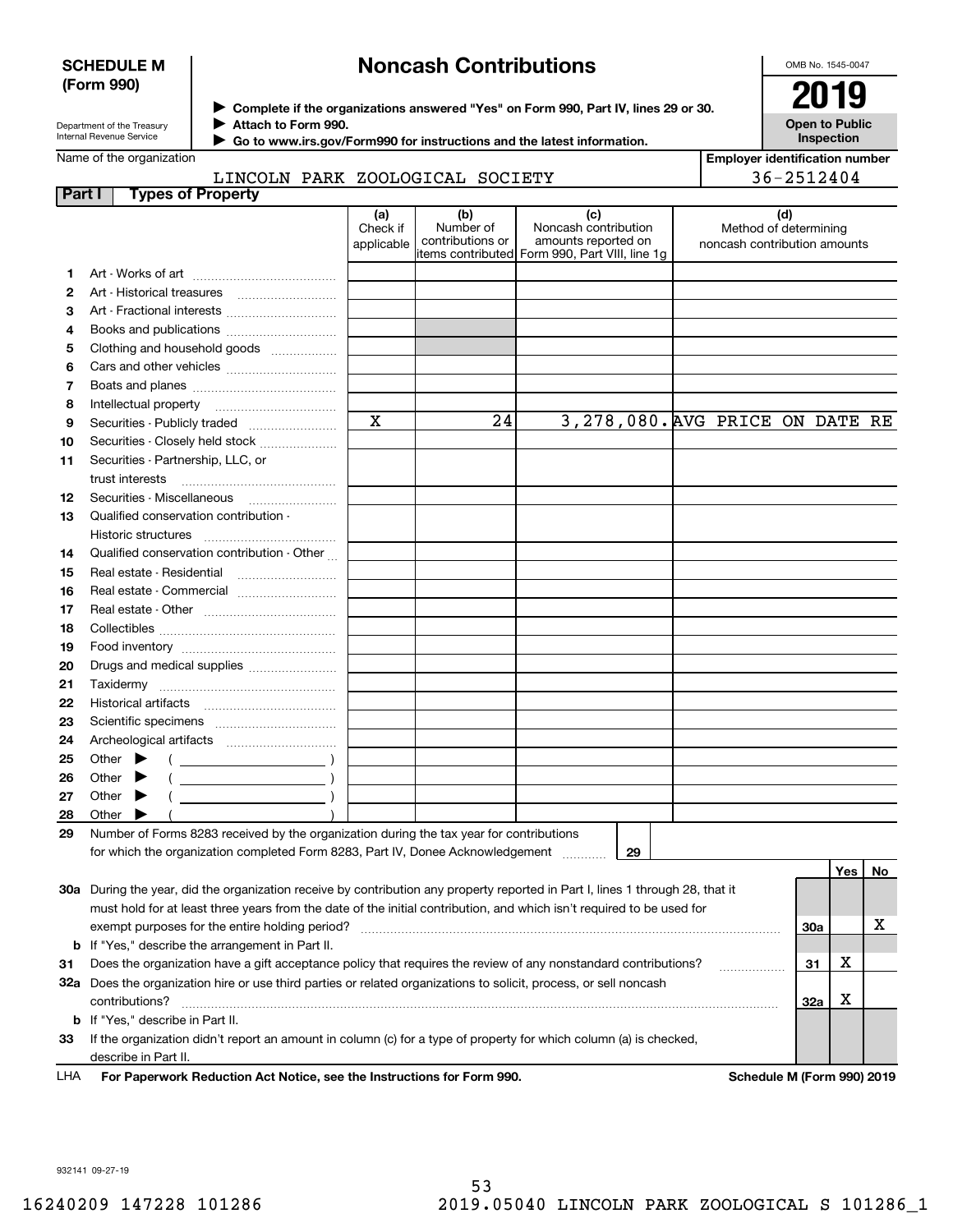Part II | Supplemental Information. Provide the information required by Part I, lines 30b, 32b, and 33, and whether the organization is reporting in Part I, column (b), the number of contributions, the number of items received, or a combination of both. Also complete this part for any additional information.

#### SCHEDULE M, LINE 32B:

#### A STOCKBROKER IS ENGAGED TO SELL DONATED SECURITIES IMMEDIATELY UPON

#### RECEIPT.

**Schedule M (Form 990) 2019**

932142 09-27-19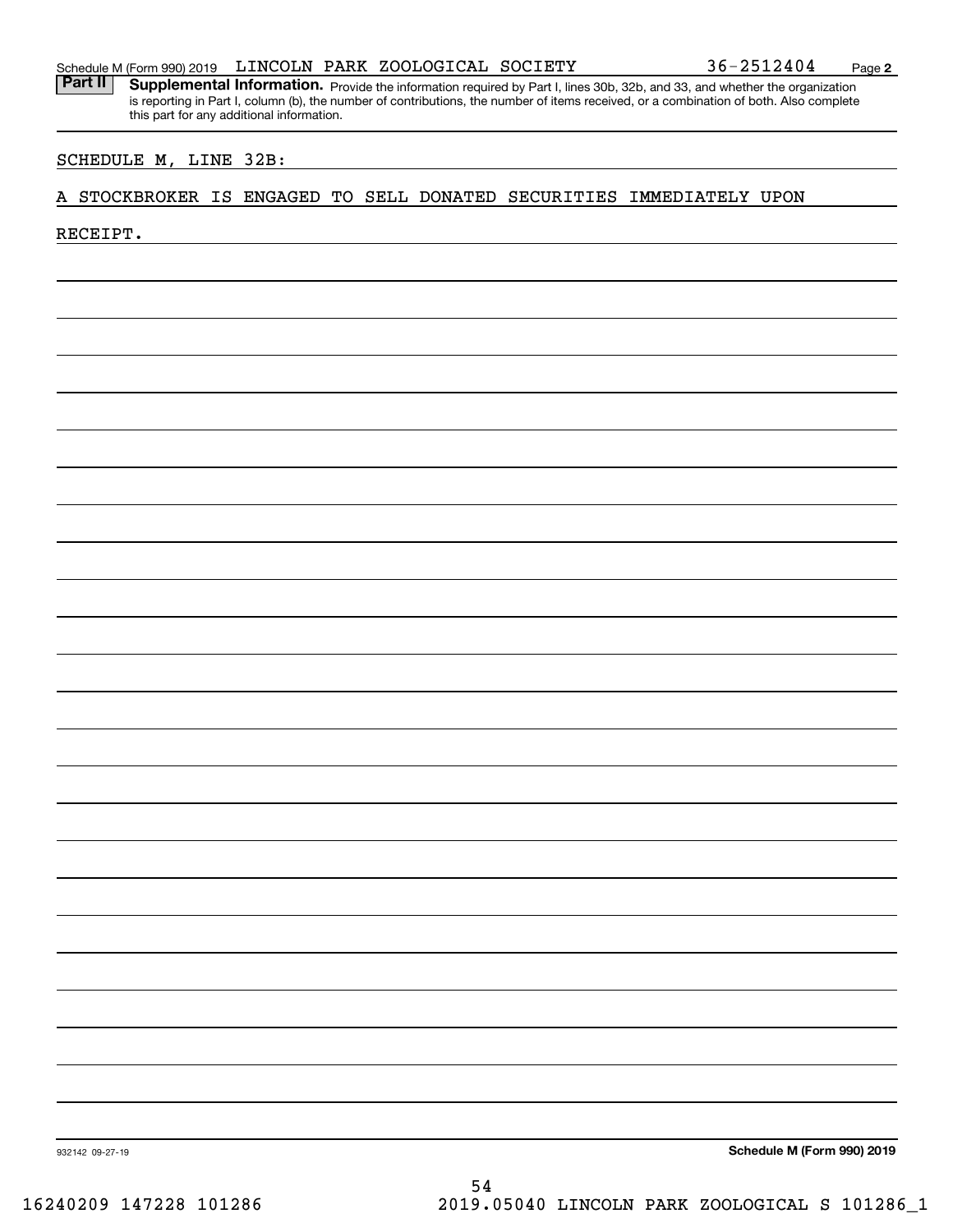**(Form 990 or 990-EZ)**

Department of the Treasury Internal Revenue Service Name of the organization

**SCHEDULE O Supplemental Information to Form 990 or 990-EZ**

**Complete to provide information for responses to specific questions on Form 990 or 990-EZ or to provide any additional information. | Attach to Form 990 or 990-EZ.**

**| Go to www.irs.gov/Form990 for the latest information.**



LINCOLN PARK ZOOLOGICAL SOCIETY 36-2512404

FORM 990, PART I, LINE 1, DESCRIPTION OF ORGANIZATION MISSION:

WILDLIFE EXPERIENCE IN THE HEART OF CHICAGO AND BY ADVANCING THE

HIGHEST QUALITY OF ANIMAL CARE, EDUCATION, SCIENCE AND CONSERVATION.

FORM 990, PART I, LINE 6:

LINCOLN PARK ZOO HAS APPROXIMATELY 410 VOLUNTEERS THAT PROVIDE SERVICE

ON A WEEKLY BASIS THROUGHOUT THE YEAR. THESE VOLUNTEERS ARE INVOLVED IN

THE FOLLOWING AREAS: GUEST ENGAGEMENT AMBASSADORS, FARM-IN-THE-ZOO,

GUEST RELATIONS, RETAIL, MAIN ZOO GARDENING, NATURE BOARDWALK

GARDENING, EDIBLE GARDEN, VOLUNTEER ENRICHMENT GROUP, ADMINISTRATION,

CONSERVATION AND SCIENCE, ZOOMONITOR, AND PUBLIC PROGRAMS. IN ADDITION,

OVER 500 EXTERNAL VOLUNTEERS COME TO HELP WITH SPECIAL EVENTS INCLUDING

ZOOLIGHTS AND RUN FOR THE ZOO.

FORM 990, PART III, LINE 4D, OTHER PROGRAM SERVICES:

OTHER PROGRAM SERVICES - INCLUDING PUBLIC EDUCATION AND MEMBERSHIP

EXPENSES \$ 5,990,283. INCLUDING GRANTS OF \$ 0. REVENUE \$ 1,854,345.

FORM 990, PART VI, SECTION B, LINE 11B:

THE BOARD RETAINS THE SERVICES OF AN INDEPENDENT CPA FIRM TO PREPARE THE

ORGANIZATION'S FORM 990. MANAGEMENT REVIEWS THE COMPLETED FORM 990 AND THE

FORM 990 IS PROVIDED TO THE FINANCE COMMITTEE MEMBERS FOR REVIEW AND

COMMENT. A COPY OF THE FORM 990 IS ALSO PROVIDED TO ALL VOTING MEMBERS OF

THE GOVERNING BODY PRIOR TO FILING. THE GOVERNING BODY IS PROVIDED A

932211 09-06-19 LHA For Paperwork Reduction Act Notice, see the Instructions for Form 990 or 990-EZ. Schedule O (Form 990 or 990-EZ) (2019) REASONABLE AMOUNT OF TIME TO REVIEW THE RETURN AND ASK ANY QUESTIONS

55

16240209 147228 101286 2019.05040 LINCOLN PARK ZOOLOGICAL S 101286\_1